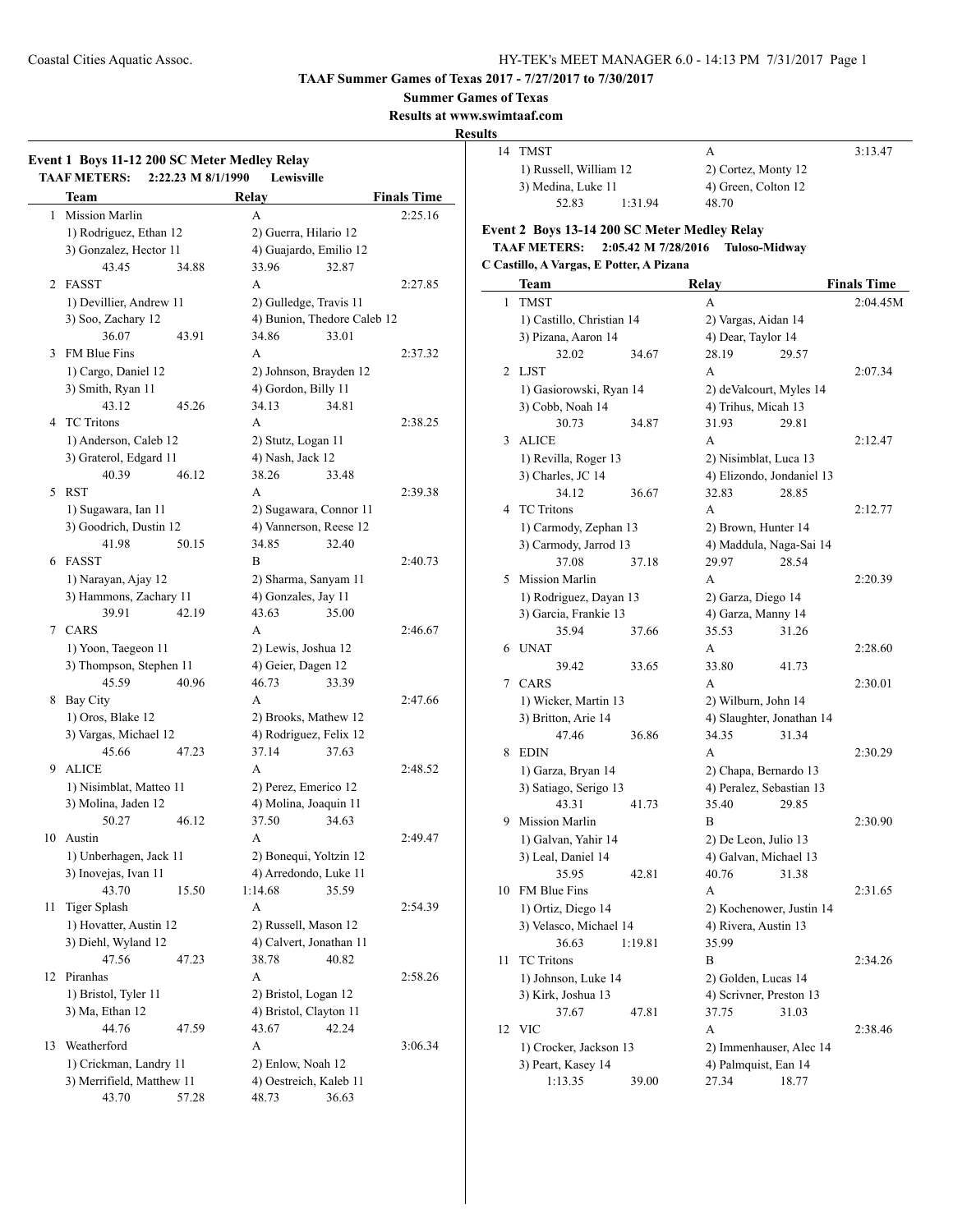#### **Summer Games of Texas**

**Results at www.swimtaaf.com**

### **Results**

 $\frac{1}{2}$ 

| (Event 2 Boys 13-14 200 SC Meter Medley Relay) |                           |         |                         |                     |         |  |
|------------------------------------------------|---------------------------|---------|-------------------------|---------------------|---------|--|
|                                                | Team                      |         | Relay                   | <b>Finals Time</b>  |         |  |
| 13                                             | <b>WESTB</b>              |         | A                       |                     | 3:08.47 |  |
|                                                | 1) Molo, Gabriel 13       |         | 2) Rodriguez, Carlos 13 |                     |         |  |
|                                                | 3) Villanueva, Ezekiel 13 |         | 4) LeBeau, Ryan 14      |                     |         |  |
|                                                | 56.61                     | 1:38.29 | 33.57                   |                     |         |  |
| 14                                             | Bay City                  |         | A                       |                     | 3:26.37 |  |
|                                                | 1) Wright, Jordan 13      |         | 2) Perales, Tyler 13    |                     |         |  |
|                                                | 3) Martinez, Adrian 13    |         |                         | 4) Ryman, Tanner 13 |         |  |
|                                                | 44.06                     | 59 44   | 47.91                   | 54.96               |         |  |

# **Event 3 Boys 11-12 100 SC Meter Freestyle**

#### **TAAF METERS: 59.69 M 8/5/2000 Coleman Aldrich**

|              | <b>Name</b>                    |       |    | <b>Age Team</b>       | <b>Finals Time</b> |
|--------------|--------------------------------|-------|----|-----------------------|--------------------|
| $\mathbf{1}$ | Owens, Kole                    |       | 12 | <b>LJST</b>           | 1:05.15            |
|              | 31.16                          | 33.99 |    |                       |                    |
| 2            | Gonzalez, Hector               |       | 11 | <b>Mission Marlin</b> | 1:06.87            |
|              | 31.66                          | 35.21 |    |                       |                    |
| 3            | Howell, Andrew                 |       | 12 | <b>WTS</b>            | 1:10.02            |
|              | 31.90                          | 38.12 |    |                       |                    |
| 4            | Smith, Ryan                    |       | 11 | FM Blue Fins          | 1:10.36            |
|              | 33.71                          | 36.65 |    |                       |                    |
| 5            | Vargas, Michael                |       | 12 | Bay City              | 1:11.16            |
|              | 34.40                          | 36.76 |    |                       |                    |
| 6            | Vannerson, Reese               |       | 12 | <b>RST</b>            | 1:13.36            |
|              | 34.16                          | 39.20 |    |                       |                    |
| 7            | Johnson, Brayden               |       | 12 | FM Blue Fins          | 1:13.42            |
|              | 35.15                          | 38.27 |    |                       |                    |
| 8            | Brown, Hayden                  |       | 12 | Tex's Waves           | 1:13.62            |
|              | 34.38                          | 39.24 |    |                       |                    |
| 9            | Olson, Evan                    |       | 12 | Piranhas              | 1:14.01            |
|              | 35.79                          | 38.22 |    |                       |                    |
| 10           | Ritch, Christian               |       |    | 12 CCCC               | 1:14.15            |
|              | 34.89                          | 39.26 |    |                       |                    |
| 11           | Serda, Noah                    |       | 11 | <b>Mission Marlin</b> | 1:16.04            |
|              | 36.23                          | 39.81 |    |                       |                    |
| 12           | Morgan, Brady                  |       | 12 | McKinney              | 1:16.42            |
|              | 36.52                          | 39.90 |    |                       |                    |
| 13           | Wolf, Lance                    |       | 11 | <b>AQSA</b>           | 1:16.47            |
|              | 36.45                          | 40.02 |    |                       |                    |
| 14           | Russell, William               |       | 12 | <b>TMST</b>           | 1:16.88            |
|              | 37.71                          | 39.17 |    |                       |                    |
| 15           | Nickler, Matt                  |       | 11 | <b>TC</b> Tritons     | 1:17.06            |
|              | 36.83                          | 40.23 |    |                       |                    |
| 16           | Bunion, Thedore Caleb<br>39.50 |       | 12 | <b>FASST</b>          | 1:17.21            |
| 17           | Padilla, Jeshua                | 37.71 | 12 |                       | 1:17.43            |
|              | 35.17                          | 42.26 |    | Splash                |                    |
| 18           | Fabian, Jacob                  |       | 12 | <b>KBARR</b>          | 1:17.94            |
|              | 35.71                          | 42.23 |    |                       |                    |
| 19           | Travis, Nathan                 |       | 11 | <b>DENT</b>           | 1:18.38            |
|              | 38.93                          | 39.45 |    |                       |                    |
| 20           | Bonequi, Yoltzin               |       | 12 | Austin                | 1:18.85            |
|              | 38.66                          | 40.19 |    |                       |                    |
| 21           | Rogers, Theodore               |       | 11 | Aquaducks             | 1:19.14            |
|              | 37.99                          | 41.15 |    |                       |                    |

|    | 22 Henderson, Eli   |       |    | 12 SA           | 1:19.89 |
|----|---------------------|-------|----|-----------------|---------|
|    | 37.64               | 42.25 |    |                 |         |
| 23 | Arredondo, Luke     |       | 11 | Austin          | 1:20.21 |
|    | 38.11               | 42.10 |    |                 |         |
| 24 | Molina, Joaquin     |       | 11 | <b>ALICE</b>    | 1:20.38 |
| 25 | Dollard, Quentin    |       |    | 12 Tiger Splash | 1:24.86 |
|    | 41.24               | 43.62 |    |                 |         |
| 26 | Cortez, Noah        |       | 11 | <b>EDIN</b>     | 1:26.95 |
|    | 41.13               | 45.82 |    |                 |         |
| 27 | Wyrtzen, Noah       |       | 11 | Austin          | 1:31.41 |
|    | 43.75               | 47.66 |    |                 |         |
| 28 | Rodriguez, Jonathan |       | 12 | <b>WESTB</b>    | 1:39.16 |
|    | 43.82               | 55.34 |    |                 |         |

# **Event 4 Boys 13-14 100 SC Meter Freestyle**

#### **TAAF METERS: 57.61 M 7/28/2007 Cody Armstrong**

|              | Name               | <b>Age Team</b> |    |                   | <b>Finals Time</b> |  |
|--------------|--------------------|-----------------|----|-------------------|--------------------|--|
| $\mathbf{1}$ | Gasiorowski, Ryan  |                 | 14 | <b>LJST</b>       | 57.24M             |  |
|              | 27.66              | 29.58           |    |                   |                    |  |
| 2            | Rennhack, Nicholas |                 | 14 | <b>GPVIN</b>      | 57.76              |  |
|              | 27.59              | 30.17           |    |                   |                    |  |
| 3            | Velasquez, Issac   |                 | 13 | Phast             | 58.28              |  |
|              | 27.55              | 30.73           |    |                   |                    |  |
| 4            | Pizana, Aaron      |                 | 14 | <b>TMST</b>       | 1:00.02            |  |
|              | 28.50              | 31.52           |    |                   |                    |  |
| 5            | Barrera, Noah      |                 | 14 | <b>LPD</b>        | 1:01.66            |  |
|              | 29.14              | 32.52           |    |                   |                    |  |
| 6            | Palmquist, Ean     |                 | 14 | <b>VIC</b>        | 1:02.26            |  |
|              | 29.21              | 33.05           |    |                   |                    |  |
| 7            | Ayers, Ayden       |                 | 14 | <b>BRY</b>        | 1:03.60            |  |
|              | 30.55              | 33.05           |    |                   |                    |  |
| 8            | Lizzotte, Ethan    |                 | 13 | McAllen           | 1:04.18            |  |
|              | 30.46              | 33.72           |    |                   |                    |  |
| 9            | Mason, Aleksei     |                 | 13 | <b>AQSA</b>       | 1:04.52            |  |
|              | 30.12              | 34.40           |    |                   |                    |  |
| $*10$        | Lugo, Jonah        |                 | 13 | TMST              | 1:05.00            |  |
|              | 31.08              | 33.92           |    |                   |                    |  |
| $*10$        | Rodriguez, Nicolas |                 | 13 | <b>SEALS</b>      | 1:05.00            |  |
|              | 30.66              | 34.34           |    |                   |                    |  |
| 12           | Garza, Bryan       |                 | 14 | <b>EDIN</b>       | 1:05.27            |  |
|              | 30.24              | 35.03           |    |                   |                    |  |
| 13           | Duong, Michael     |                 | 13 | Splash            | 1:05.97            |  |
|              | 31.14              | 34.83           |    |                   |                    |  |
| 14           | Pathania, Adit     |                 | 13 | <b>FASST</b>      | 1:06.69            |  |
|              | 31.82              | 34.87           |    |                   |                    |  |
| 15           | Maddula, Naga-Sai  |                 | 14 | <b>TC</b> Tritons | 1:06.74            |  |
|              | 31.78              | 34.96           |    |                   |                    |  |
| 16           | Kirk, Joshua       |                 | 13 | <b>TC</b> Tritons | 1:06.92            |  |
|              | 32.98              | 33.94           |    |                   |                    |  |
| 17           | Monroe, Hunter     |                 | 14 | <b>LPD</b>        | 1:07.59            |  |
|              | 31.57              | 36.02           |    |                   |                    |  |
| 18           | Gomez, Ian         |                 | 14 | Splash            | 1:07.77            |  |
|              | 33.18              | 34.59           |    |                   |                    |  |
| 19           | Cox, Tate          |                 | 14 | Stingrays         | 1:07.83            |  |
|              | 32.51              | 35.32           |    |                   |                    |  |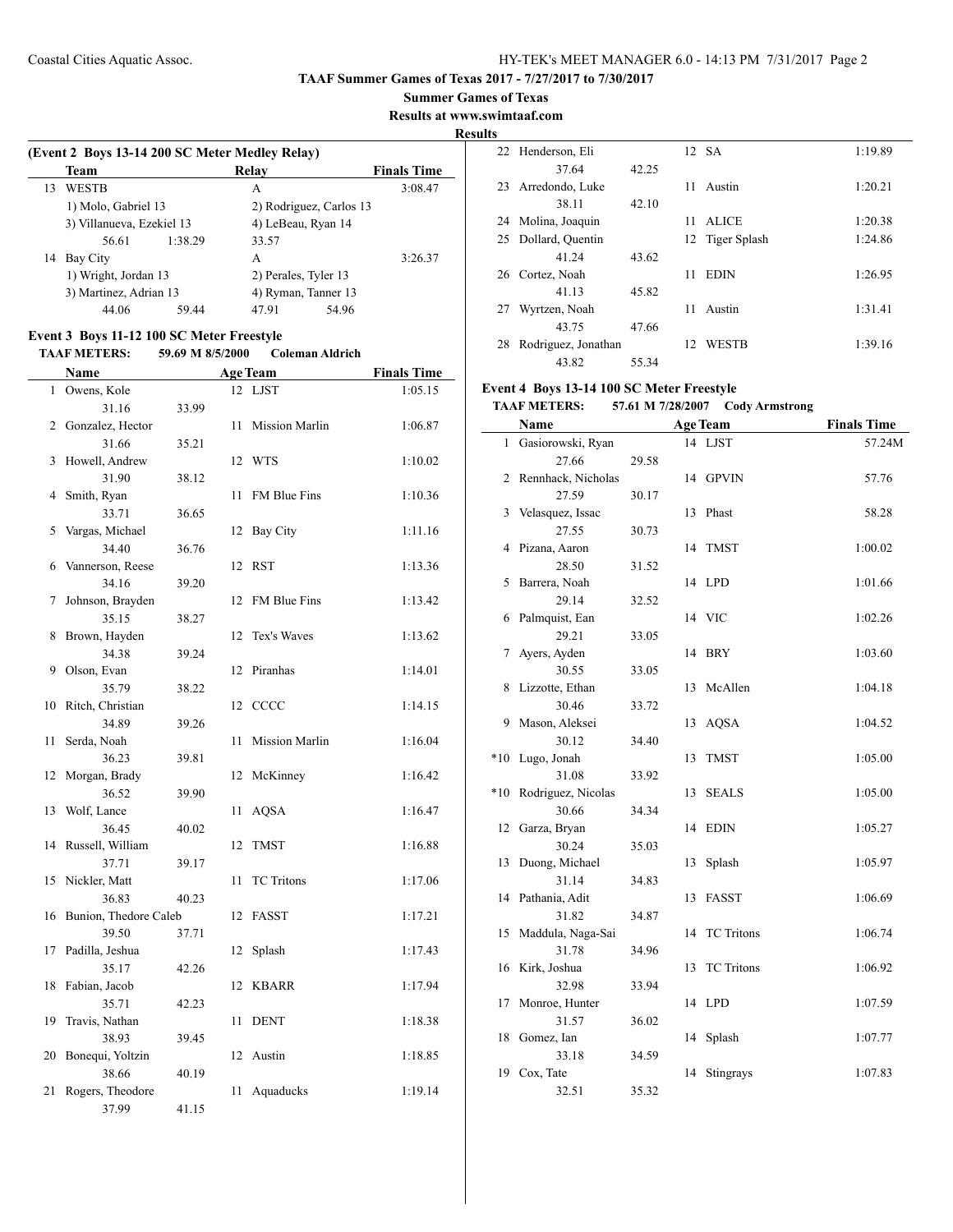**Event 6 Boys 13-14 50 SC Meter Backstroke**

**TAAF Summer Games of Texas 2017 - 7/27/2017 to 7/30/2017**

### **Summer Games of Texas**

**Results at www.swimtaaf.com**

### **Results**

 $\overline{a}$ 

| (Event 4 Boys 13-14 100 SC Meter Freestyle) |                      |       |    |                    |                    |  |
|---------------------------------------------|----------------------|-------|----|--------------------|--------------------|--|
|                                             | <b>Name</b>          |       |    | <b>Age Team</b>    | <b>Finals Time</b> |  |
|                                             | 20 Scrivner, Preston |       |    | 13 TC Tritons      | 1:08.01            |  |
|                                             | 32.42                | 35.59 |    |                    |                    |  |
| 21                                          | Tijerina, Ryan       |       |    | 14 PARIS           | 1:10.29            |  |
|                                             | 33.41                | 36.88 |    |                    |                    |  |
|                                             | 22 Scott, Branden    |       |    | 14 MARL            | 1:10.70            |  |
|                                             | 34.14                | 36.56 |    |                    |                    |  |
|                                             | 23 Bailes, Jacob     |       |    | 14 WOTB            | 1:10.88            |  |
|                                             | 1:10.90              |       |    |                    |                    |  |
|                                             | 24 Colegrove, Parker |       |    | 14 Austin          | 1:12.11            |  |
|                                             | 34.09                | 38.02 |    |                    |                    |  |
|                                             | 25 Nguyen, Dylan     |       |    | 14 Golden Triangle | 1:13.32            |  |
|                                             | 33.34                | 39.98 |    |                    |                    |  |
|                                             | 26 Bower, Payton     |       |    | 14 WOTB            | 1:15.51            |  |
|                                             | 34.70                | 40.81 |    |                    |                    |  |
|                                             | 27 Anzueto, Joshua   |       |    | 14 WESTB           | 1:19.70            |  |
|                                             | 38.14                | 41.56 |    |                    |                    |  |
|                                             | 28 LeBeau, Ryan      |       |    | 14 WESTB           | 1:25.74            |  |
|                                             | 40.89                | 44.85 |    |                    |                    |  |
|                                             | 29 McKallip, Ben     |       | 13 | Austin             | 1:28.64            |  |
|                                             | 42.78                | 45.86 |    |                    |                    |  |
| 30                                          | Langford, Jaxson     |       | 14 | Barracudas         | 1:31.62            |  |
| 31                                          | Tharp, Austin        |       | 13 | Austin             | 1:35.15            |  |
|                                             | 42.53                | 52.62 |    |                    |                    |  |

# **Event 5 Boys 11-12 50 SC Meter Backstroke**

|              | <b>TAAF METERS:</b> | 32.76 M 8/5/2000 | <b>Byron Carlisle</b>  |                    |
|--------------|---------------------|------------------|------------------------|--------------------|
|              | <b>Name</b>         | <b>Age Team</b>  |                        | <b>Finals Time</b> |
| $\mathbf{1}$ | Gonzalez, Hector    | 11               | <b>Mission Marlin</b>  | 35.39              |
| $*2$         | Owens, Kole         | 12               | <b>LJST</b>            | 35.44              |
| *2           | Bowers, V, Harry    | 12               | <b>LPD</b>             | 35.44              |
| 4            | Devillier, Andrew   | 11               | <b>FASST</b>           | 35.77              |
| 5            | Reyes, Sean         | 12               | McAllen                | 37.36              |
| 6            | Monroe, Case        | 12               | <b>LPD</b>             | 38.31              |
| 7            | Ortega, Javier      | 12               | Tiger Splash           | 38.89              |
| 8            | Garner, Zane        | 11               | El Campo               | 39.01              |
| 9            | Narayan, Ajay       | 12               | <b>FASST</b>           | 39.30              |
| 10           | Dollins, Eli        | 11               | <b>Sthlk Stingrays</b> | 39.78              |
| 11           | Anderson, Caleb     | 12               | <b>TC</b> Tritons      | 39.81              |
|              | 12 VanGundy, Townes | 11               | <b>VIC</b>             | 40.17              |
| 13           | Padilla, Jeshua     | 12               | Splash                 | 40.25              |
| 14           | Morgan, Brady       | 12               | McKinney               | 40.36              |
| 15           | Geier, Dagen        | 12               | CARS                   | 41.29              |
| 16           | Guajardo, Emilio    | 12               | <b>Mission Marlin</b>  | 41.41              |
| 17           | Daigre, Sam         | 11               | <b>WHALE</b>           | 41.44              |
| 18           | Howell, Andrew      | 12               | <b>WTS</b>             | 41.52              |
| 19           | Millhouse, Logan    | 12               | <b>NRST</b>            | 41.99              |
| 20           | Nelson, Joshua      | 12               | Golden Triangle        | 43.17              |
| 21           | Unberhagen, Jack    | 11               | Austin                 | 44.01              |
| 22           | Brymer, Ethan       | 11               | PAC!                   | 44.20              |
| 23           | Merrifield, Matthew | 11               | Weatherford            | 44.41              |
| 24           | Dennett, Eagan      | 12               | Weatherford            | 44.71              |
| 25           | Rodriguez, Jonathan | 12               | <b>WESTB</b>           | 1:02.59            |
|              |                     |                  |                        |                    |

|     | <b>TAAF METERS:</b> | 30.04 M 8/1/1992 | <b>Joshua Ihde</b>    |                    |
|-----|---------------------|------------------|-----------------------|--------------------|
|     | Name                |                  | <b>Age Team</b>       | <b>Finals Time</b> |
| 1   | Sharp, Ryan         |                  | 14 Unattached         | 30.74              |
| 2   | Rennhack, Nicholas  | 14               | <b>GPVIN</b>          | 30.99              |
| 3   | Boettcher, Kase     | 13               | <b>RST</b>            | 32.07              |
| 4   | Castillo, Christian | 14               | <b>TMST</b>           | 32.18              |
| 5   | Barcellano, Miguel  | 14               | CARS                  | 32.28              |
| 6   | Palmquist, Ean      | 14               | <b>VIC</b>            | 33.11              |
| 7   | Rodriguez, Nicolas  | 13               | <b>SEALS</b>          | 34.42              |
| 8   | Fowers, Jackson     | 13               | CARS                  | 34.84              |
| 9   | Medina, Art         | 14               | <b>TMST</b>           | 35.02              |
| 10  | Ortega, Jair        | 14               | <b>Tiger Splash</b>   | 35.04              |
| 11  | Monroe, Hunter      | 14               | <b>LPD</b>            | 35.08              |
| 12  | Garner, Gage        | 14               | El Campo              | 35.62              |
| 13  | Allums, Sachin      | 14               | Austin                | 35.75              |
| 14  | Galvan, Yahir       | 14               | <b>Mission Marlin</b> | 36.07              |
| 15  | Pathania, Adit      | 13               | <b>FASST</b>          | 36.51              |
| 16  | Carmody, Zephan     | 13               | <b>TC</b> Tritons     | 36.52              |
| 17  | Orsak, Lathon       | 14               | <b>WTS</b>            | 36.80              |
| 18  | Taylor, Keith       | 13               | COAST                 | 36.94              |
| 19  | Wolf, Brock         | 13               | <b>AQSA</b>           | 37.40              |
| 20  | Gomez, Ian          | 14               | Splash                | 37.46              |
| 21  | Garza, Bryan        | 14               | <b>EDIN</b>           | 37.95              |
| 22  | Nguyen, Dylan       | 14               | Golden Triangle       | 39.35              |
| 23  | Tijerina, Ryan      | 14               | <b>PARIS</b>          | 39.37              |
| 24  | Kochenower, Justin  | 14               | <b>FM Blue Fins</b>   | 39.91              |
| 25  | De Leon, Julio      | 13               | <b>Mission Marlin</b> | 39.95              |
| 26  | Baldobino, Cory     | 13               | <b>BRY</b>            | 40.85              |
| 27  | Burge, Chase        | 14               | <b>SA</b>             | 41.18              |
| 28  | Molo, Gabriel       | 13               | <b>WESTB</b>          | 47.76              |
| 29  | Rodriguez, Carlos   | 13               | <b>WESTB</b>          | 57.88              |
| --- | Tharp, Austin       | 13               | Austin                | DO                 |

### **Event 7 Boys 11-12 50 SC Meter Breaststroke**

### **TAAF METERS: 36.03 M 7/30/2006 Grant Wilkinson**

|       | Name             |    | <b>Age Team</b>       | <b>Finals Time</b> |
|-------|------------------|----|-----------------------|--------------------|
| 1     | Guerra, Hilario  | 12 | <b>Mission Marlin</b> | 38.80              |
| 2     | Lewis, Joshua    | 12 | CARS                  | 39.43              |
| 3     | Ortega, Javier   | 12 | Tiger Splash          | 41.90              |
| 4     | Gulledge, Travis | 11 | <b>FASST</b>          | 42.61              |
| 5     | Sharma, Sanyam   | 11 | FASST                 | 43.13              |
| 6     | Reyes, Sean      | 12 | McAllen               | 43.24              |
| 7     | Olson, Evan      | 12 | Piranhas              | 43.71              |
| 8     | Jones, Jadon     | 12 | Current               | 43.76              |
| 9     | Cruz, Matias     | 11 | Phast                 | 44.25              |
| 10    | McDonald, Ryan   | 12 | Piranhas              | 44.36              |
| 11    | Nelson, Joshua   | 12 | Golden Triangle       | 44.97              |
| 12    | Bonequi, Yoltzin | 12 | Austin                | 45.38              |
| $*13$ | Daigre, Sam      | 11 | <b>WHALE</b>          | 45.82              |
| $*13$ | Fabian, Jacob    | 12 | <b>KBARR</b>          | 45.82              |
| 15    | Stutz, Logan     | 11 | <b>TC</b> Tritons     | 46.30              |
| 16    | Brooks, Mathew   | 12 | Bay City              | 46.74              |
| 17    | Russell, Mason   | 12 | Tiger Splash          | 46.80              |
| 18    | Johnson, Brayden | 12 | FM Blue Fins          | 46.95              |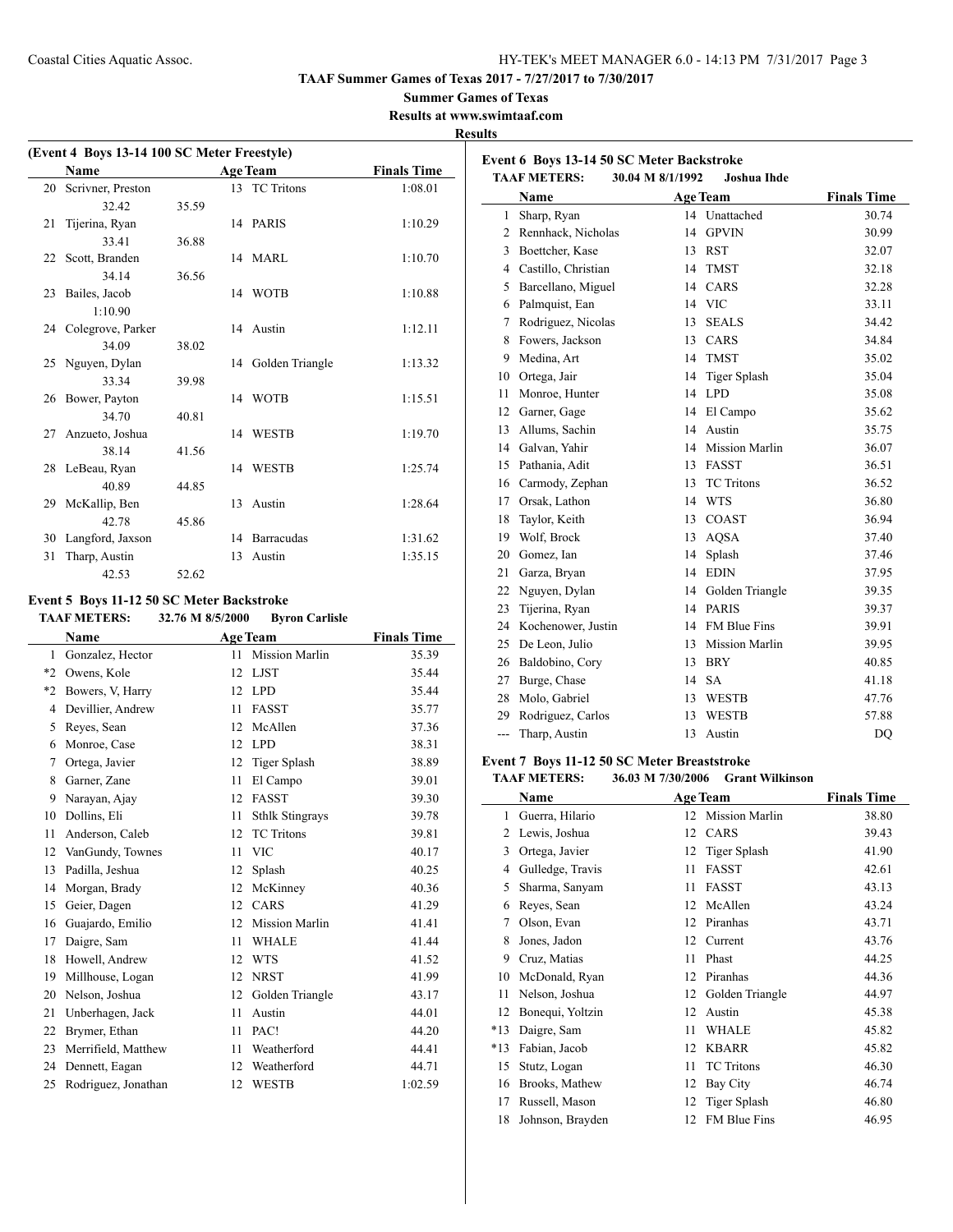**Summer Games of Texas**

**Results at www.swimtaaf.com**

**Results**

|    | (Event 7 Boys 11-12 50 SC Meter Breaststroke) |    |                 |                    |  |  |  |  |
|----|-----------------------------------------------|----|-----------------|--------------------|--|--|--|--|
|    | <b>Name</b>                                   |    | <b>Age Team</b> | <b>Finals Time</b> |  |  |  |  |
|    | 19 Travis, Nathan                             | 11 | <b>DENT</b>     | 48.14              |  |  |  |  |
|    | 20 Millhouse, Logan                           |    | 12 NRST         | 48.18              |  |  |  |  |
| 21 | Bures, Luke                                   |    | 11 El Campo     | 48.27              |  |  |  |  |
|    | 22 Rodriguez, Tristan                         |    | 12 ALICE        | 52.32              |  |  |  |  |
|    | 23 Perez, Emerico                             |    | 12 ALICE        | 53.02              |  |  |  |  |
|    | --- Ibarra, Claudio                           |    | -SA             | DO                 |  |  |  |  |
|    |                                               |    |                 |                    |  |  |  |  |

### **Event 8 Boys 13-14 50 SC Meter Breaststroke**

#### **TAAF METERS: 34.08 M 8/1/1992 Wes Frontz**

|                | Name               |    | <b>Age Team</b>       | <b>Finals Time</b> |
|----------------|--------------------|----|-----------------------|--------------------|
| 1              | Vargas, Aidan      | 14 | <b>TMST</b>           | 33.20M             |
| $\overline{c}$ | deValcourt, Myles  | 14 | <b>LJST</b>           | 34.11              |
| 3              | Parsons, Miles     | 13 | <b>PAST</b>           | 36.84              |
| 4              | Rodriguez, Dayan   | 13 | <b>Mission Marlin</b> | 37.19              |
| 5              | Charles, JC        | 14 | <b>ALICE</b>          | 37.31              |
| 6              | Garner, Gage       | 14 | El Campo              | 37.52              |
| 7              | Yiu, Berkley       | 14 | <b>FASST</b>          | 37.60              |
| 8              | Garza, Diego       | 14 | <b>Mission Marlin</b> | 37.74              |
| 9              | Panola, Christian  | 14 | McAllen               | 37.81              |
| 10             | Brown, Hunter      | 14 | <b>TC</b> Tritons     | 38.01              |
| 11             | Maddula, Naga-Sai  | 14 | <b>TC</b> Tritons     | 38.34              |
| 12             | Uribe, Ezequiel    | 14 | Golden Triangle       | 38.40              |
| 13             | Pritchett, Logan   | 14 | <b>TERR</b>           | 38.41              |
| 14             | Scritchfield, Kyle | 13 | Manta Rays            | 38.66              |
| 15             | Massengale, James  | 14 | <b>WOTB</b>           | 39.69              |
| 16             | Scrivner, Preston  | 13 | <b>TC</b> Tritons     | 40.20              |
| 17             | Fowers, Jackson    | 13 | CARS                  | 40.43              |
| 18             | Ortega, Jair       | 14 | <b>Tiger Splash</b>   | 41.52              |
| 19             | Coffee, Riley      | 13 | Austin                | 42.98              |
| 20             | Johnson, Daniel    | 13 | Austin                | 43.28              |
| 21             | McDonald, John     | 13 | <b>LPD</b>            | 44.67              |
| 22             | Cohen, Jacob       | 13 | <b>Tiger Splash</b>   | 46.87              |
| 23             | Burge, Chase       | 14 | <b>SA</b>             | 51.16              |
| 24             | Langford, Jaxson   | 14 | <b>Barracudas</b>     | 53.86              |
| 25             | Walters, Matthew   | 13 | <b>SEALS</b>          | 58.10              |
| ---            | Colegrove, Parker  | 14 | Austin                | DQ                 |
|                | Ralls, Maverick    | 13 | <b>Barracudas</b>     | DQ                 |
| ---            | Barcellano, Miguel | 14 | CARS                  | <b>DQ</b>          |

### **Event 9 Boys 11-12 50 SC Meter Butterfly**

 $\overline{\phantom{0}}$ 

### **TAAF METERS: 29.94 M 8/5/2000 Coleman Aldrich**

|    | <b>Name</b>      |                 | <b>Age Team</b>        | <b>Finals Time</b> |
|----|------------------|-----------------|------------------------|--------------------|
| 1  | Owens, Kole      |                 | 12 LJST                | 33.49              |
| 2  | Soo, Zachary     | 12              | <b>FASST</b>           | 34.82              |
| 3  | Goodrich, Dustin | 12              | RST                    | 34.89              |
| 4  | Bowers, V, Harry | 12 <sub>1</sub> | LPD.                   | 35.26              |
| 5  | Rivera, Jesse    | 12              | <b>EDIN</b>            | 36.64              |
| 6  | Nash, Jack       |                 | 12 TC Tritons          | 37.47              |
| 7  | Diehl, Wyland    |                 | 12 Tiger Splash        | 37.49              |
| 8  | Graterol, Edgard | 11              | <b>TC</b> Tritons      | 37.85              |
| 9  | Garner, Zane     | 11              | El Campo               | 38.26              |
| 10 | Dollins, Eli     | 11              | <b>Sthlk Stingrays</b> | 38.62              |
| 11 | Cortez, Monty    | 12              | <b>TMST</b>            | 38.66              |
| 12 | Padilla, Jeshua  | 12              | Splash                 | 39.02              |

| 13 | Jones, Jadon         | 12  | Current               | 39.21 |
|----|----------------------|-----|-----------------------|-------|
|    | 14 Hammons, Zachary  | 11  | <b>FASST</b>          | 40.78 |
| 15 | Ritch, Christian     |     | 12 CCCC               | 41.47 |
|    | 16 Gordon, Billy     | 11. | <b>FM Blue Fins</b>   | 42.07 |
|    | 17 Lozano, Julian    |     | 12 McAllen            | 42.79 |
|    | 18 Travis, Nathan    | 11  | <b>DENT</b>           | 45.02 |
|    | 19 McDonald, Ryan    |     | 12 Piranhas           | 46.30 |
|    | 20 Thompson, Stephen | 11. | <b>CARS</b>           | 46.64 |
| 21 | Gholizadeh, Kian     | 11  | <b>WHALE</b>          | 48.43 |
| 22 | Wyrtzen, Noah        | 11  | Austin                | 50.00 |
| 23 | Rodriguez, Nickolas  | 11  | <b>Mission Marlin</b> | 50.90 |
|    | --- Medina, Luke     | 11  | <b>TMST</b>           | DO    |

### **Event 10 Boys 13-14 50 SC Meter Butterfly**

**TAAF METERS: 28.02 M 7/28/2007 Ian Rea**

|    | Name               |    | <b>Age Team</b>   | <b>Finals Time</b> |
|----|--------------------|----|-------------------|--------------------|
| 1  | Gasiorowski, Ryan  |    | 14 LJST           | 28.34              |
| 2  | Sharp, Ryan        | 14 | Unattached        | 28.52              |
| 3  | Velasquez, Issac   | 13 | Phast             | 29.22              |
| 4  | Carmody, Jarrod    | 13 | <b>TC</b> Tritons | 29.94              |
| 5  | Pizana, Aaron      | 14 | <b>TMST</b>       | 30.33              |
| 6  | Revilla, Roger     | 13 | <b>ALICE</b>      | 31.29              |
| 7  | Orsak, Lathon      | 14 | <b>WTS</b>        | 31.55              |
| 8  | Cobb, Noah         | 14 | <b>LJST</b>       | 31.59              |
| 9  | Barrera, Noah      | 14 | <b>LPD</b>        | 31.99              |
| 10 | Travis, Austin     | 14 | <b>DENT</b>       | 32.14              |
| 11 | Roybal, Liam       | 14 | <b>TC</b> Tritons | 32.40              |
| 12 | Lai, Alexander     | 13 | Splash            | 32.87              |
| 13 | Rodriguez, Rey     | 13 | McAllen           | 33.74              |
| 14 | Lizzotte, Ethan    | 13 | McAllen           | 33.88              |
| 15 | Scritchfield, Kyle | 13 | Manta Rays        | 34.69              |
| 16 | Garner, Gage       | 14 | El Campo          | 35.63              |
| 17 | Britton, Arie      | 14 | CARS              | 35.75              |
| 18 | Calk, Wyatt        | 14 | <b>TMST</b>       | 35.94              |
| 19 | Pannell, Timothy   | 14 | <b>LPD</b>        | 36.16              |
| 20 | McDonald, John     | 13 | <b>LPD</b>        | 36.19              |
| 21 | Fowers, Jackson    | 13 | CARS              | 36.72              |
| 22 | Coffee, Riley      | 13 | Austin            | 37.37              |
| 23 | Baldobino, Cory    | 13 | <b>BRY</b>        | 40.21              |
| 24 | Anzueto, Joshua    | 14 | <b>WESTB</b>      | 41.56              |
| 25 | Langford, Jaxson   | 14 | <b>Barracudas</b> | 54.21              |
| 26 | Ralls. Maverick    | 13 | <b>Barracudas</b> | 1:12.94            |

# **Event 11 Boys 11-12 50 SC Meter Freestyle**

**TAAF METERS: 27.20 M 8/5/2000 Coleman Aldrich**

|    | <b>Name</b>       | <b>Age Team</b> |                 | <b>Finals Time</b> |
|----|-------------------|-----------------|-----------------|--------------------|
|    | Ortega, Javier    |                 | 12 Tiger Splash | 30.21              |
|    | Guerra, Hilario   | 12.             | Mission Marlin  | 30.72              |
| 3. | Howell, Andrew    | 12 <sub>1</sub> | WTS             | 30.78              |
|    | 4 Monroe, Case    | 12.             | LPD.            | 31.61              |
| 5. | Fabian, Jacob     | 12.             | KBARR           | 31.94              |
| 6  | Devillier, Andrew | 11              | <b>FASST</b>    | 32.17              |
|    | Vannerson, Reese  | 12.             | <b>RST</b>      | 32.23              |
| 8  | Molina, Jaden     | 12.             | ALICE           | 32.35              |
| 9  | Rivera, Jesse     | 12              | <b>EDIN</b>     | 32.37              |
| 10 | Padilla, Jeshua   | 12.             | Splash          | 32.46              |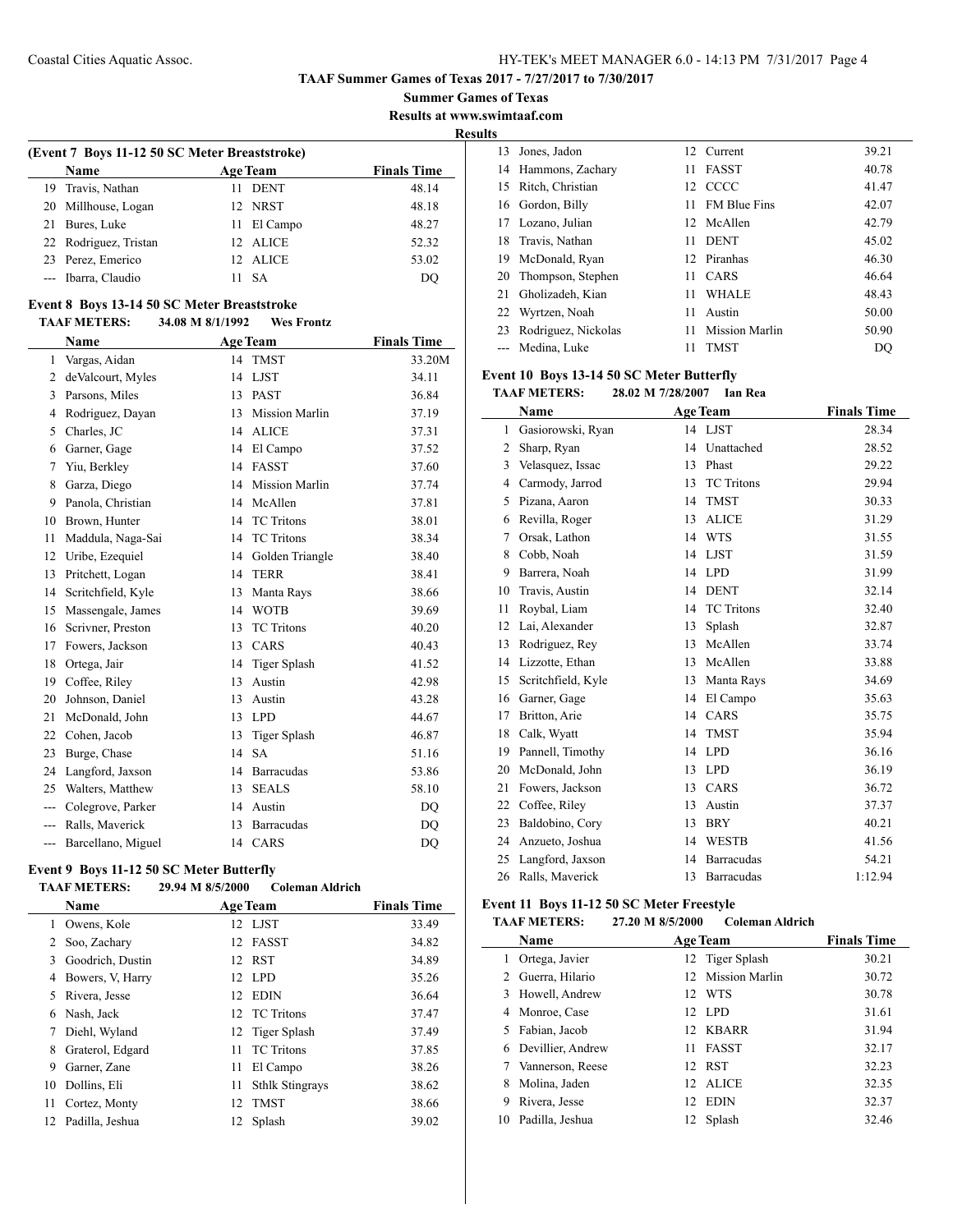31 Rodriguez, Carlos 13 WESTB 39.78

**TAAF Summer Games of Texas 2017 - 7/27/2017 to 7/30/2017**

**Summer Games of Texas**

**Results at www.swimtaaf.com Results**

 $\overline{\phantom{a}}$ 

| (Event 11 Boys 11-12 50 SC Meter Freestyle) |                       |    |                     |                    |  |  |  |
|---------------------------------------------|-----------------------|----|---------------------|--------------------|--|--|--|
|                                             | <b>Name</b>           |    | <b>Age Team</b>     | <b>Finals Time</b> |  |  |  |
| 11                                          | Rodriguez, Rayhan     | 11 | McAllen             | 32.57              |  |  |  |
| 12                                          | Nash, Jack            | 12 | <b>TC</b> Tritons   | 33.23              |  |  |  |
| 13                                          | Medina, Luke          | 11 | <b>TMST</b>         | 33.27              |  |  |  |
| 14                                          | Ritch, Christian      | 12 | CCCC                | 33.68              |  |  |  |
| 15                                          | Brown, Hayden         | 12 | Tex's Waves         | 33.83              |  |  |  |
| 16                                          | Nickler, Matt         | 11 | <b>TC</b> Tritons   | 34.22              |  |  |  |
| 17                                          | Narayan, Ajay         | 12 | <b>FASST</b>        | 34.33              |  |  |  |
| 18                                          | Bunion, Thedore Caleb | 12 | <b>FASST</b>        | 34.40              |  |  |  |
| 19                                          | Arredondo, Luke       | 11 | Austin              | 34.69              |  |  |  |
| 20                                          | Cargo, Daniel         | 12 | <b>FM Blue Fins</b> | 34.98              |  |  |  |
| 21                                          | Daigre, Sam           | 11 | <b>WHALE</b>        | 35.31              |  |  |  |
| 22                                          | Geier, Dagen          | 12 | CARS                | 35.51              |  |  |  |
| 23                                          | Bures, Luke           | 11 | El Campo            | 35.55              |  |  |  |
| 24                                          | Anderson, Caleb       | 12 | <b>TC</b> Tritons   | 36.41              |  |  |  |
| 25                                          | Bonequi, Yoltzin      | 12 | Austin              | 36.75              |  |  |  |
| 26                                          | Henderson, Eli        | 12 | <b>SA</b>           | 36.83              |  |  |  |
| 27                                          | Gholizadeh, Kian      | 11 | <b>WHALE</b>        | 39.46              |  |  |  |
| 28                                          | Wyrtzen, Noah         | 11 | Austin              | 40.60              |  |  |  |
| 29                                          | Rodriguez, Jonathan   | 12 | <b>WESTB</b>        | 43.06              |  |  |  |
| 30                                          | Ibarra, Claudio       | 11 | <b>SA</b>           | 43.99              |  |  |  |

### **Event 12 Boys 13-14 50 SC Meter Freestyle**

 $\overline{a}$ 

**TAAF METERS: 26.15 M 7/28/2007 Ian Rea**

|                | Name                |    | <b>Age Team</b>     | <b>Finals Time</b> |
|----------------|---------------------|----|---------------------|--------------------|
| 1              | Rennhack, Nicholas  | 14 | <b>GPVIN</b>        | 26.70              |
| $\overline{2}$ | Velasquez, Issac    | 13 | Phast               | 26.97              |
| 3              | Sharp, Ryan         | 14 | Unattached          | 27.03              |
| 4              | Palmquist, Ean      | 14 | <b>VIC</b>          | 27.54              |
| 5              | Panola, Christian   | 14 | McAllen             | 27.90              |
| 6              | Medina, Art         | 14 | <b>TMST</b>         | 27.93              |
| 7              | Carmody, Jarrod     | 13 | <b>TC</b> Tritons   | 27.99              |
| 8              | Boettcher, Kase     | 13 | <b>RST</b>          | 28.66              |
| 9              | Avers, Ayden        | 14 | <b>BRY</b>          | 28.71              |
| 10             | Mason, Aleksei      | 13 | <b>AQSA</b>         | 29.01              |
| 11             | Travis, Austin      | 14 | <b>DENT</b>         | 29.07              |
| 12             | Monroe, Hunter      | 14 | <b>LPD</b>          | 29.09              |
| 13             | Cobb, Noah          | 14 | <b>LJST</b>         | 29.17              |
| 14             | Lizzotte, Ethan     | 13 | McAllen             | 29.22              |
| 15             | Orsak, Lathon       | 14 | <b>WTS</b>          | 29.27              |
| 16             | Elizondo, Jondaniel | 13 | <b>ALICE</b>        | 29.35              |
| 17             | Scott, Branden      | 14 | <b>MARL</b>         | 29.78              |
| 18             | Allums, Sachin      | 14 | Austin              | 29.85              |
| 19             | Duong, Michael      | 13 | Splash              | 29.88              |
| 20             | Rodriguez, Nicolas  | 13 | <b>SEALS</b>        | 30.14              |
| 21             | Lai, Alexander      | 13 | Splash              | 30.60              |
| 22             | Ortega, Jair        | 14 | <b>Tiger Splash</b> | 30.80              |
| 23             | Scritchfield, Kyle  | 13 | Manta Rays          | 31.03              |
| 24             | Pathania, Adit      | 13 | <b>FASST</b>        | 31.17              |
| 25             | Bailes, Jacob       | 14 | <b>WOTB</b>         | 32.17              |
| 26             | Colegrove, Parker   | 14 | Austin              | 32.21              |
| 27             | Burge, Chase        | 14 | <b>SA</b>           | 32.51              |
| 28             | Johnson, Ethan      | 14 | Austin              | 33.51              |
| 29             | Baldobino, Cory     | 13 | <b>BRY</b>          | 33.82              |
| 30             | Molo, Gabriel       | 13 | <b>WESTB</b>        | 38.79              |

|                | Name             |       |    | <b>Age Team</b>     | <b>Finals Time</b> |
|----------------|------------------|-------|----|---------------------|--------------------|
| $\mathbf{1}$   | Gonzalez, Hector |       |    | 11 Mission Marlin   | 1:16.12            |
|                | 35.09            | 41.03 |    |                     |                    |
| $\overline{c}$ | Guerra, Hilario  |       |    | 12 Mission Marlin   | 1:18.33            |
|                | 38.69            | 39.64 |    |                     |                    |
| 3              | Smith, Ryan      |       | 11 | FM Blue Fins        | 1:18.44            |
|                | 36.28            | 42.16 |    |                     |                    |
| 4              | Goodrich, Dustin |       | 12 | RST                 | 1:20.71            |
|                | 37.69            | 43.02 |    |                     |                    |
| 5              | Reyes, Sean      |       | 12 | McAllen             | 1:22.99            |
|                | 37.76            | 45.23 |    |                     |                    |
| 6              | Bowers, V, Harry |       | 12 | <b>LPD</b>          | 1:23.67            |
|                | 37.10            | 46.57 |    |                     |                    |
| 7              | Lewis, Joshua    |       |    | 12 CARS             | 1:24.20            |
|                | 40.59            | 43.61 |    |                     |                    |
| 8              | Soo, Zachary     |       | 12 | FASST               | 1:24.48            |
|                | 40.50            | 43.98 |    |                     |                    |
| 9              | Gulledge, Travis |       | 11 | <b>FASST</b>        | 1:25.93            |
|                | 38.25            | 47.68 |    |                     |                    |
| 10             | Ortega, Javier   |       | 12 | <b>Tiger Splash</b> | 1:27.14            |
|                | 41.56            | 45.58 |    |                     |                    |
| 11             | Monroe, Case     |       | 12 | <b>LPD</b>          | 1:27.40            |
|                | 39.52            | 47.88 |    |                     |                    |
| 12             | Molina, Jaden    |       | 12 | <b>ALICE</b>        | 1:28.05            |
|                | 41.45            | 46.60 |    |                     |                    |
| 13             | Nickler, Nate    |       | 11 | <b>TC</b> Tritons   | 1:30.59            |
|                | 41.35            | 49.24 |    |                     |                    |
| 14             | May, Kole        |       | 11 | <b>FASST</b>        | 1:31.26            |
|                | 41.11            | 50.15 |    |                     |                    |
| 15             | Ritch, Christian |       |    | 12 CCCC             | 1:32.50            |
|                | 44.38            | 48.12 |    |                     |                    |
| 16             | VanGundy, Townes |       | 11 | <b>VIC</b>          | 1:32.51            |
| 17             | Graterol, Edgard |       | 11 | <b>TC</b> Tritons   | 1:33.66            |
|                | 42.72            | 50.94 |    |                     |                    |
| 18             | Bures, Luke      |       | 11 | El Campo            | 1:34.80            |
|                | 43.78            | 51.02 |    |                     |                    |
| 19             | Daigre, Sam      |       | 11 | WHALE               | 1:35.91            |
|                | 47.44            | 48.47 |    |                     |                    |
|                | 20 Nickler, Matt |       | 11 | <b>TC</b> Tritons   | 1:36.51            |
|                | 46.87            | 49.64 |    |                     |                    |
| 21             | Unberhagen, Jack |       | 11 | Austin              | 1:39.04            |
|                | 43.29            | 55.75 |    |                     |                    |
| ---            | Olson, Evan      |       | 12 | Piranhas            | DQ                 |
|                | Owens, Kole      |       | 12 | LJST                | DQ                 |

**TAAF METERS: 1:06.19 M 8/1/1992 Joshua Ihde**

 $\frac{1}{2}$ 

| <b>Name</b>     | <b>Age Team</b> | <b>Finals Time</b> |
|-----------------|-----------------|--------------------|
| 1 Vargas, Aidan | 14 TMST         | 1:04.56M           |
| 30.20           | 34.36           |                    |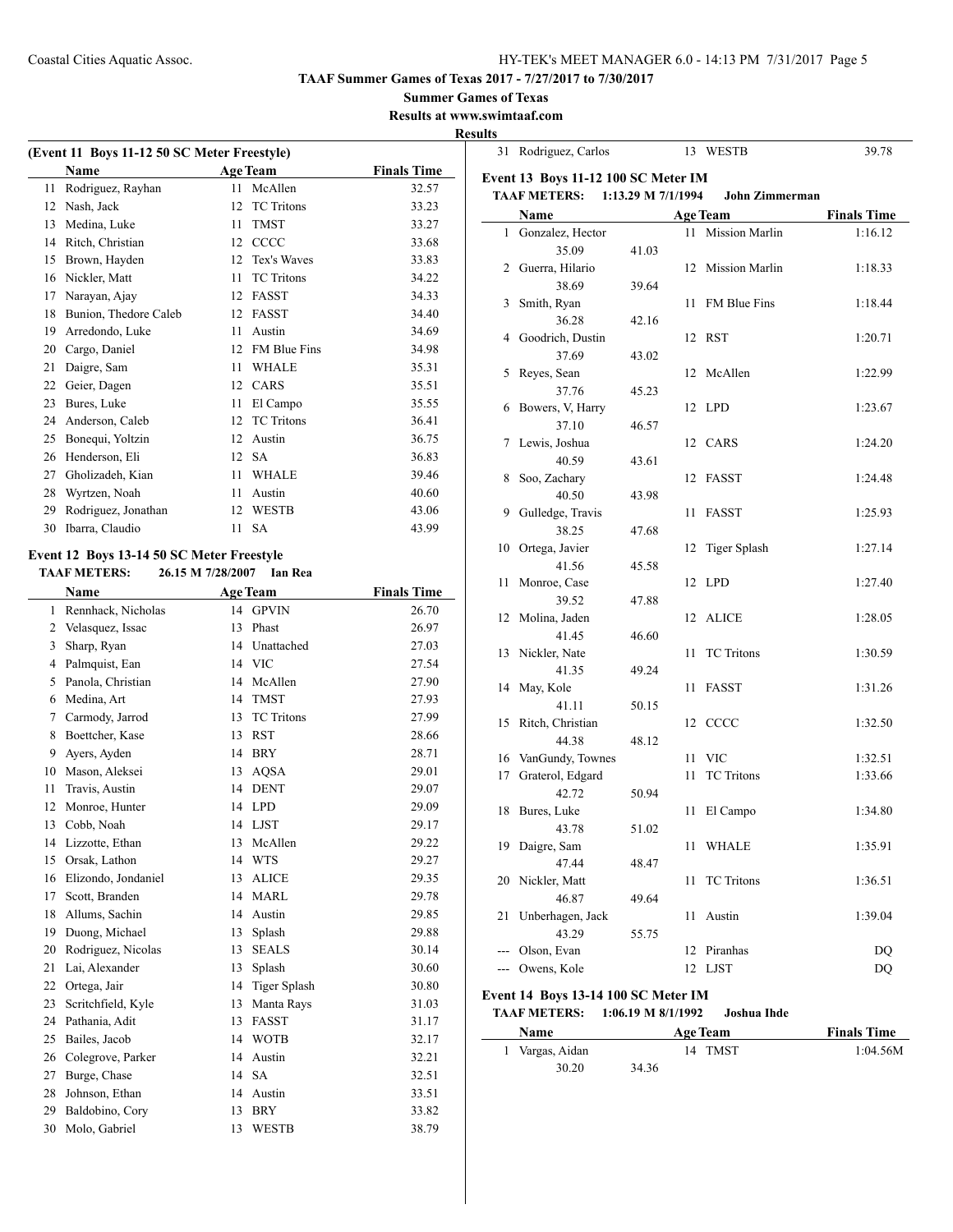3 Mission Marlin A 2:16.83

1) Rodriguez, Ethan 12 2) Serda, Noah 11 3) Guajardo, Emilio 12 4) Delgado, Julio 11 32.93 34.82 34.38 34.70

**TAAF Summer Games of Texas 2017 - 7/27/2017 to 7/30/2017**

# **Summer Games of Texas**

**Results at www.swimtaaf.com Results**

| Name                       |       | <b>Age Team</b>    | <b>Finals Time</b> | Event 15 Boys 13-14 200 SC Meter Freestyle       |                    |                             |         |                    |
|----------------------------|-------|--------------------|--------------------|--------------------------------------------------|--------------------|-----------------------------|---------|--------------------|
| 2 Rennhack, Nicholas       |       | 14 GPVIN           | 1:05.74M           | TAAF METERS: 2:13.09 M 7/28/2016 Aidan Vargas    |                    |                             |         |                    |
| 30.48                      | 35.26 |                    |                    | Name                                             |                    | <b>Age Team</b>             |         | <b>Finals Time</b> |
| 3 Velasquez, Issac         |       | 13 Phast           | 1:08.26            | 1 Barrera, Noah<br>29.87                         |                    | 14 LPD                      |         | 2:11.03M           |
| 32.38                      | 35.88 |                    |                    |                                                  | 33.46              | 35.03                       | 32.67   |                    |
| 4 deValcourt, Myles        |       | 14 LJST            | 1:08.32            | 2 Castillo, Christian                            |                    | 14 TMST                     |         | 2:11.09M           |
| 32.15                      | 36.17 |                    |                    | 29.75                                            | 33.16              | 34.74                       | 33.44   |                    |
| 5 Carmody, Jarrod          |       | 13 TC Tritons      | 1:10.49            | 3 Boettcher, Kase                                |                    | 13 RST                      |         | 2:17.17            |
| 32.10                      | 38.39 |                    |                    | 31.19                                            | 36.05              | 35.91                       | 34.02   |                    |
| 6 Rodriguez, Dayan         |       | 13 Mission Marlin  | 1:13.89            | 4 Garza, Manny                                   |                    | 14 Mission Marlin           |         | 2:32.91            |
| 35.42                      | 38.47 |                    |                    | 32.98                                            | 39.00              | 41.22                       | 39.71   |                    |
| 7 Sharp, Ryan              |       | 14 Unattached      | 1:13.91            | 5 Mason, Aleksei                                 |                    | 13 AQSA                     |         | 2:33.73            |
| 32.94                      | 40.97 |                    |                    | 33.43                                            | 39.64              | 41.39                       | 39.27   |                    |
| 8 Ayers, Ayden             |       | 14 BRY             | 1:14.64            | 6 Uribe, Ezequiel                                |                    | 14 Golden Triangle          |         | 2:34.64            |
| 35.53                      | 39.11 |                    |                    | 34.15                                            | 39.76              | 41.93                       | 38.80   |                    |
| 9 Barcellano, Miguel       |       | 14 CARS            | 1:14.71            | 7 Tijerina, Ryan                                 |                    | 14 PARIS                    |         | 2:35.23            |
| 34.78                      | 39.93 |                    |                    | 35.69                                            | 41.42              | 40.73                       | 37.39   |                    |
| 10 Brown, Hunter           |       | 14 TC Tritons      | 1:14.77            | 8 Johnson, Luke                                  |                    | 14 TC Tritons               |         | 2:35.89            |
| 35.15                      | 39.62 |                    |                    | 34.77                                            | 40.15              | 41.86                       | 39.11   |                    |
| 11 Nisimblat, Luca         |       | 13 ALICE           | 1:15.86            | 9 Taylor, Keith                                  |                    | 13 COAST                    |         | 2:37.76            |
| 35.11                      | 40.75 |                    |                    | 35.76                                            | 40.60              | 41.38                       | 40.02   |                    |
| 12 Charles, JC             |       | 14 ALICE           | 1:17.33            | 10 Slaughter, Jonathan                           |                    | 14 CARS                     |         | 2:41.06            |
| 35.09                      | 42.24 |                    |                    | 37.48                                            | 41.54              | 42.14                       | 39.90   |                    |
| 13 Uribe, Ezequiel         |       | 14 Golden Triangle | 1:18.06            | 11 Bailes, Jacob                                 |                    | 14 WOTB                     |         | 2:46.65            |
| 36.16                      | 41.90 |                    |                    | 12 Guerrero, Sebastian                           |                    | 14 EDIN                     |         | 2:52.36            |
| 14 Pritchett, Logan        |       | 14 TERR            | 1:18.80            | 37.37                                            | 42.25              | 43.36                       | 49.38   |                    |
| 37.57                      | 41.23 |                    |                    | 13 Bower, Payton                                 |                    | 14 WOTB                     |         | 2:52.70            |
| 15 Ortega, Jair            |       | 14 Tiger Splash    | 1:19.45            | 36.92                                            | 44.65              | 45.96                       | 45.17   |                    |
| 37.86                      | 41.59 |                    |                    | 14 Calk, Wyatt                                   |                    | 14 TMST                     |         | 2:54.14            |
|                            |       | 13 FASST           | 1:19.81            | 33.06                                            | 39.74              | 40.11                       | 1:01.23 |                    |
| 16 Pathania, Adit<br>35.66 | 44.15 |                    |                    | 15 Rusk, Joseph                                  |                    | 14 TC Tritons               |         | 2:54.58            |
|                            |       |                    |                    | 39.62                                            | 45.78              | 46.68                       | 42.50   |                    |
| 17 Scritchfield, Kyle      |       | 13 Manta Rays      | 1:19.95            | 16 Anzueto, Joshua                               |                    | 14 WESTB                    |         | 2:55.34            |
| 37.27                      | 42.68 |                    |                    | 39.26                                            | 44.05              | 47.33                       | 44.70   |                    |
| 18 Allums, Sachin          |       | 14 Austin          | 1:20.39            | 17 Johnson, Daniel                               |                    | 13 Austin                   |         | 2:55.35            |
| 36.88                      | 43.51 |                    |                    | 37.89                                            | 44.76              | 48.05                       | 44.65   |                    |
| 19 Travis, Austin          |       | 14 DENT            | 1:20.53            | 18 LeBeau, Ryan                                  |                    | 14 WESTB                    |         | 3:12.54            |
| 33.97                      | 46.56 |                    |                    | 41.45                                            | 50.02              | 51.96                       | 49.11   |                    |
| 20 Garza, Diego            |       | 14 Mission Marlin  | 1:22.88            | 19 McKallip, Ben                                 |                    | 13 Austin                   |         | 3:23.42            |
| 41.48                      | 41.40 |                    |                    | 44.59                                            | 52.49              | 55.32                       | 51.02   |                    |
| 21 Massengale, James       |       | 14 WOTB            | 1:24.49            |                                                  |                    |                             |         |                    |
| 41.48                      | 43.01 |                    |                    | Event 16 Boys 11-12 200 SC Meter Freestyle Relay |                    |                             |         |                    |
| 22 Pannell, Timothy        |       | 14 LPD             | 1:24.68            | <b>TAAF METERS:</b>                              | 2:07.06 M 8/1/1989 | <b>Bedford</b>              |         |                    |
| 39.16                      | 45.52 |                    |                    | <b>Team</b>                                      |                    | Relay                       |         | <b>Finals Time</b> |
| 23 Velasco, Michael        |       | 14 FM Blue Fins    | 1:24.76            | 1 FASST                                          |                    | $\mathbf{A}$                |         | 2:09.97            |
| 39.61                      | 45.15 |                    |                    | 1) Devillier, Andrew 11                          |                    | 2) Bunion, Thedore Caleb 12 |         |                    |
| 24 Lai, Alexander          |       | 13 Splash          | 1:25.22            | 3) Gulledge, Travis 11                           |                    | 4) Soo, Zachary 12          |         |                    |
| 25 McDonald, John          |       | 13 LPD             | 1:26.11            | 31.98                                            | 33.08              | 33.08                       | 31.83   |                    |
| 37.80                      | 48.31 |                    |                    | 2 FM Blue Fins                                   |                    | А                           |         | 2:15.91            |
| 26 Langford, Jaxson        |       | 14 Barracudas      | 1:54.14            | 1) Gordon, Billy 11                              |                    | 2) Cargo, Daniel 12         |         |                    |
| 55.84                      | 58.30 |                    |                    | 3) Johnson, Brayden 12                           |                    | 4) Smith, Ryan 11           |         |                    |
|                            |       |                    |                    | 36.09                                            | 33.83              | 34.10                       | 31.89   |                    |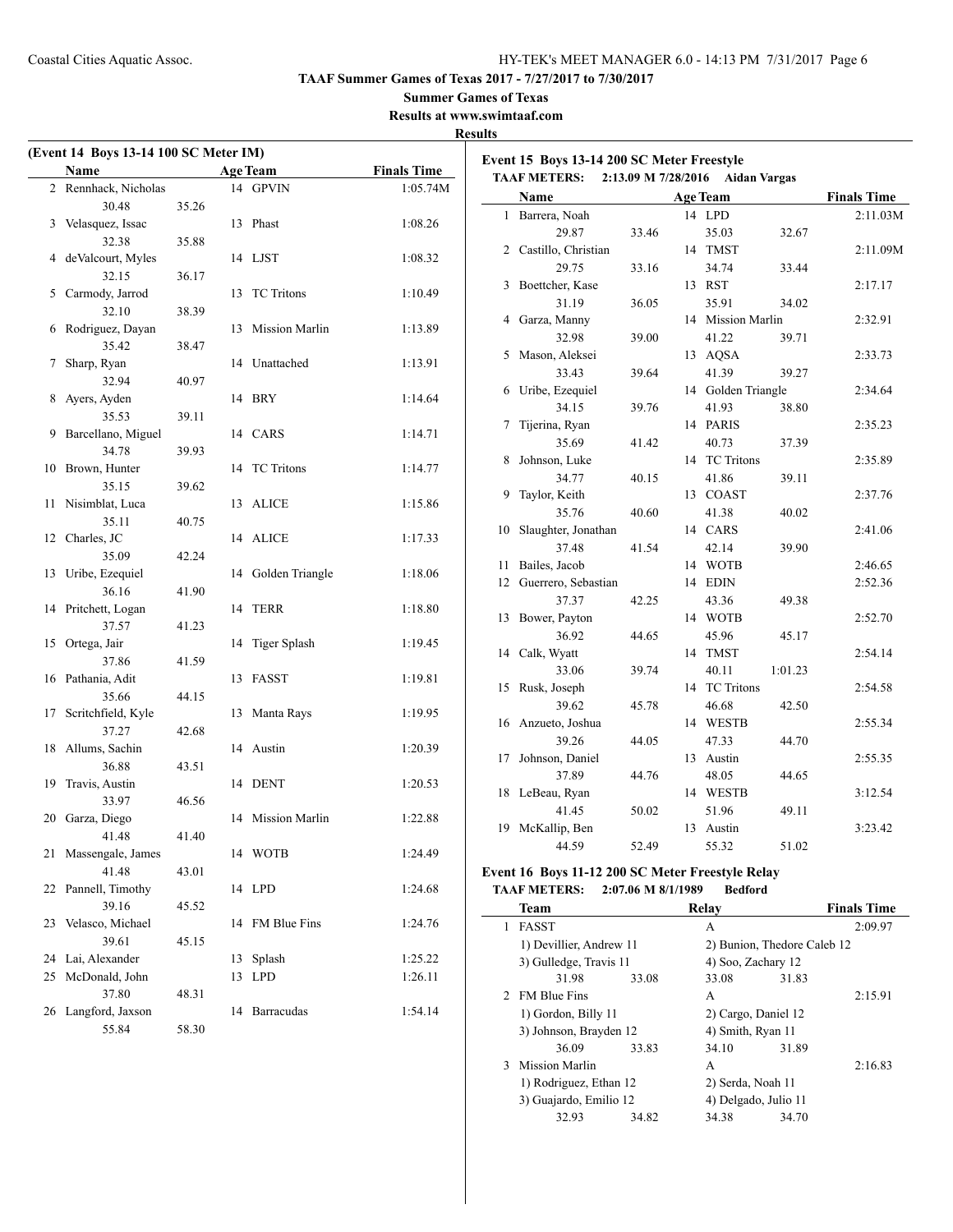**Summer Games of Texas**

**Results at www.swimtaaf.com**

### **Results**

|       | (Event 16 Boys 11-12 200 SC Meter Freestyle Relay)<br>Team |       | Relay                 |                           | <b>Finals Time</b> |
|-------|------------------------------------------------------------|-------|-----------------------|---------------------------|--------------------|
| 4     | <b>TC</b> Tritons                                          |       | A                     |                           | 2:18.38            |
|       | 1) Nickler, Matt 11                                        |       |                       | 2) Anderson, Caleb 12     |                    |
|       | 3) Nickler, Nate 11                                        |       | 4) Nash, Jack 12      |                           |                    |
|       | 34.89                                                      | 36.91 | 32.94                 | 33.64                     |                    |
| 5     | RST                                                        |       | A                     |                           | 2:18.87            |
|       | 1) Sugawara, Connor 11                                     |       | 2) Sugawara, Ian 11   |                           |                    |
|       | 3) Vannerson, Reese 12                                     |       |                       | 4) Goodrich, Dustin 12    |                    |
|       | 37.44                                                      | 37.04 | 33.07                 | 31.32                     |                    |
|       | 6 LPD                                                      |       | A                     |                           | 2:19.15            |
|       | 1) Monroe, Case 12                                         |       | 2) Slimpin, Ryan 11   |                           |                    |
|       | 3) Thomas, Aaden 12                                        |       |                       | 4) Bowers, V, Harry 12    |                    |
|       | 32.59                                                      |       |                       |                           |                    |
|       |                                                            | 35.73 | 39.81                 | 31.02                     |                    |
|       | 7 McAllen                                                  |       | A                     |                           | 2:19.45            |
|       | 1) Reyes, Sean 12                                          |       | 2) Lozano, Julian 12  |                           |                    |
|       | 3) Rodriguez, Rayhan 11                                    |       | 4) Garcia, Moses 12   |                           |                    |
|       | 33.31                                                      | 34.74 | 32.32                 | 39.08                     |                    |
|       | 8 CARS                                                     |       | A                     |                           | 2:24.99            |
|       | 1) Yoon, Taegeon 11                                        |       | 2) Lewis, Joshua 12   |                           |                    |
|       | 3) Disney, Chance 11                                       |       | 4) Geier, Dagen 12    |                           |                    |
|       | 38.83                                                      | 33.73 | 38.60                 | 33.83                     |                    |
| 9     | <b>FASST</b>                                               |       | B                     |                           | 2:25.11            |
|       | 1) Sharma, Sanyam 11                                       |       | 2) Gonzales, Jay 11   |                           |                    |
|       | 3) May, Kole 11                                            |       | 4) Narayan, Ajay 12   |                           |                    |
|       | 36.03                                                      | 37.63 | 37.25                 | 34.20                     |                    |
|       | 10 Bay City                                                |       | A                     |                           | 2:30.98            |
|       | 1) Rodriguez, Felix 12                                     |       | 2) Garza, Kaiden 11   |                           |                    |
|       | 3) Biggerstaff, Ryan 11                                    |       |                       | 4) Brooks, Mathew 12      |                    |
|       | 37.44                                                      | 38.08 | 39.21                 | 36.25                     |                    |
| 11    | <b>TMST</b>                                                |       | A                     |                           | 2:31.20            |
|       | 1) Medina, Luke 11                                         |       | 2) Green, Colton 12   |                           |                    |
|       | 3) Russell, William 12                                     |       | 4) Cortez, Monty 12   |                           |                    |
|       | 32.51                                                      | 34.20 | 36.82                 | 47.67                     |                    |
| 12    |                                                            |       | A                     |                           | 2:35.94            |
|       | <b>Tiger Splash</b>                                        |       |                       |                           |                    |
|       | 1) Russell, Mason 12                                       |       |                       | 2) Vanscoy, Charles 12    |                    |
|       | 3) Hovatter, Austin 12                                     |       | 4) Diehl, Wyland 12   |                           |                    |
|       | 40.55                                                      | 38.99 | 40.47                 | 35.93                     |                    |
| 13    | McAllen                                                    |       | В                     |                           | 2:44.63            |
|       | 1) Izaquirre, Aaron 12                                     |       | 2) Kennan, Jedi 11    |                           |                    |
|       | 3) Acevedo, Cristian 11                                    |       |                       | 4) Valdivia, Johnathan 11 |                    |
|       | 41.20                                                      | 40.62 | 15.70                 | 1:07.11                   |                    |
|       | 14 Weatherford                                             |       | A                     |                           | 2:45.48            |
|       | 1) Crickman, Landry 11                                     |       | 2) Enlow, Noah 12     |                           |                    |
|       | 3) Merrifield, Matthew 11                                  |       |                       | 4) Oestreich, Kaleb 11    |                    |
|       | 41.37                                                      | 39.93 | 44.17                 | 40.01                     |                    |
|       | 15 VIC                                                     |       | A                     |                           | 2:47.58            |
|       | 1) VanGundy, Townes 11                                     |       | 2) Flounders, Ben 11  |                           |                    |
|       | 3) Crow, Charlie 12                                        |       |                       | 4) Shepherd, Garrett 12   |                    |
|       | 37.13                                                      | 43.79 | 1:26.66               |                           |                    |
| $---$ | <b>ALICE</b>                                               |       | A                     |                           | DQ                 |
|       | 1) Urrutia, Zander 11                                      |       | 2) Molina, Joaquin 11 |                           |                    |
|       | 3) Nisimblat, Matteo 11                                    |       | 4) Molina, Jaden 12   |                           |                    |
|       |                                                            |       |                       |                           |                    |
|       |                                                            |       |                       |                           |                    |

**Event 17 Boys 13-14 200 SC Meter Freestyle Relay TAAF METERS: 1:50.26 M 7/28/2016 Mission**

**L Singh, J Portillo, A Garza, T Heath**

|    | <b>Team</b>               |       | <b>Relay</b>              |       | <b>Finals Time</b> |
|----|---------------------------|-------|---------------------------|-------|--------------------|
| 1  | <b>TMST</b>               |       | A                         |       | 1:49.83M           |
|    | 1) Pizana, Aaron 14       |       | 2) Medina, Art 14         |       |                    |
|    | 3) Castillo, Christian 14 |       | 4) Vargas, Aidan 14       |       |                    |
|    | 27.17                     | 28.38 | 27.89                     | 26.39 |                    |
| 2  | LJST                      |       | A                         |       | 1:52.80            |
|    | 1) Cobb, Noah 14          |       | 2) Trihus, Micah 13       |       |                    |
|    | 3) deValcourt, Myles 14   |       | 4) Gasiorowski, Ryan 14   |       |                    |
|    | 29.04                     | 30.21 | 27.34                     | 26.21 |                    |
| 3  | <b>ALICE</b>              |       | A                         |       | 1:57.49            |
|    | 1) Charles, JC 14         |       | 2) Revilla, Roger 13      |       |                    |
|    | 3) Nisimblat, Luca 13     |       | 4) Elizondo, Jondaniel 13 |       |                    |
|    | 30.11                     | 29.32 | 28.72                     | 29.34 |                    |
|    | 4 McAllen                 |       | A                         |       | 1:58.12            |
|    | 1) Lizzotte, Ethan 13     |       | 2) Ortiz, Pedro 14        |       |                    |
|    | 3) Rodriguez, Rey 13      |       | 4) Panola, Christian 14   |       |                    |
|    | 28.79                     | 32.28 | 29.78                     | 27.27 |                    |
| 5. | <b>TC</b> Tritons         |       | A                         |       | 1:59.00            |
|    | 1) Maddula, Naga-Sai 14   |       | 2) Kirk, Joshua 13        |       |                    |
|    | 3) Brown, Hunter 14       |       | 4) Scrivner, Preston 13   |       |                    |
|    | 31.54                     | 27.94 | 30.34                     | 29.18 |                    |
| 6  | <b>LPD</b>                |       | А                         |       | 1:59.42            |
|    | 1) Barrera, Noah 14       |       | 2) McDonald, John 13      |       |                    |
|    | 3) Pannell, Timothy 14    |       | 4) Monroe, Hunter 14      |       |                    |
|    | 28.96                     | 32.03 | 30.18                     | 28.25 |                    |
|    | 7 Mission Marlin          |       | A                         |       | 2:01.10            |
|    | 1) Garcia, Frankie 13     |       | 2) Garza, Manny 14        |       |                    |
|    | 3) Garza, Diego 14        |       | 4) Rodriguez, Dayan 13    |       |                    |
|    | 31.21                     | 29.74 | 31.29                     | 28.86 |                    |
|    | 8 CARS                    |       | A                         |       | 2:01.68            |
|    | 1) Slaughter, Jonathan 14 |       | 2) Wilburn, John 14       |       |                    |
|    | 3) Fowers, Jackson 13     |       | 4) Barcellano, Miguel 14  |       |                    |
|    | 31.52                     | 32.14 | 30.72                     | 27.30 |                    |
|    | 9 Mission Marlin          |       | C                         |       | 2:16.15            |
|    | 1) Leal, Daniel 14        |       | 2) Cruz, Ulises 14        |       |                    |
|    | 3) Mancha, Juan 14        |       | 4) Sanchez, Christian 13  |       |                    |
|    | 34.43                     | 31.77 | 36.36                     | 33.59 |                    |
| 10 | <b>TC Tritons</b>         |       | B                         |       | 2:21.08            |
|    | 1) Carmody, Zephan 13     |       | 2) Johnson, Luke 14       |       |                    |
|    | 3) Rusk, Joseph 14        |       | 4) Golden, Lucas 14       |       |                    |
|    | 31.68                     | 32.00 | 38.43                     | 38.97 |                    |
| 11 | <b>WESTB</b>              |       | А                         |       | 2:30.35            |
|    | 1) Anzueto, Joshua 14     |       | 2) Burkart, Orion 13      |       |                    |
|    | 3) LeBeau, Ryan 14        |       | 4) Molo, Gabriel 13       |       |                    |
|    | 36.44                     | 37.13 | 41.80                     | 34.98 |                    |
| 12 | Austin                    |       | A                         |       | 2:31.71            |
|    | 1) Johnson, Daniel 13     |       | 2) Tharp, Austin 13       |       |                    |
|    | 3) McKallip, Ben 13       |       | 4) Johnson, Ethan 14      |       |                    |
|    | 34.14                     | 41.96 | 42.08                     | 33.53 |                    |
| 13 | <b>Bay City</b>           |       | А                         |       | 2:54.60            |
|    | 1) Perales, Tyler 13      |       | 2) Ryman, Tanner 13       |       |                    |
|    | 3) Wright, Jordan 13      |       | 4) Martinez, Adrian 13    |       |                    |
|    | 33.81                     | 58.19 | 47.10                     | 35.50 |                    |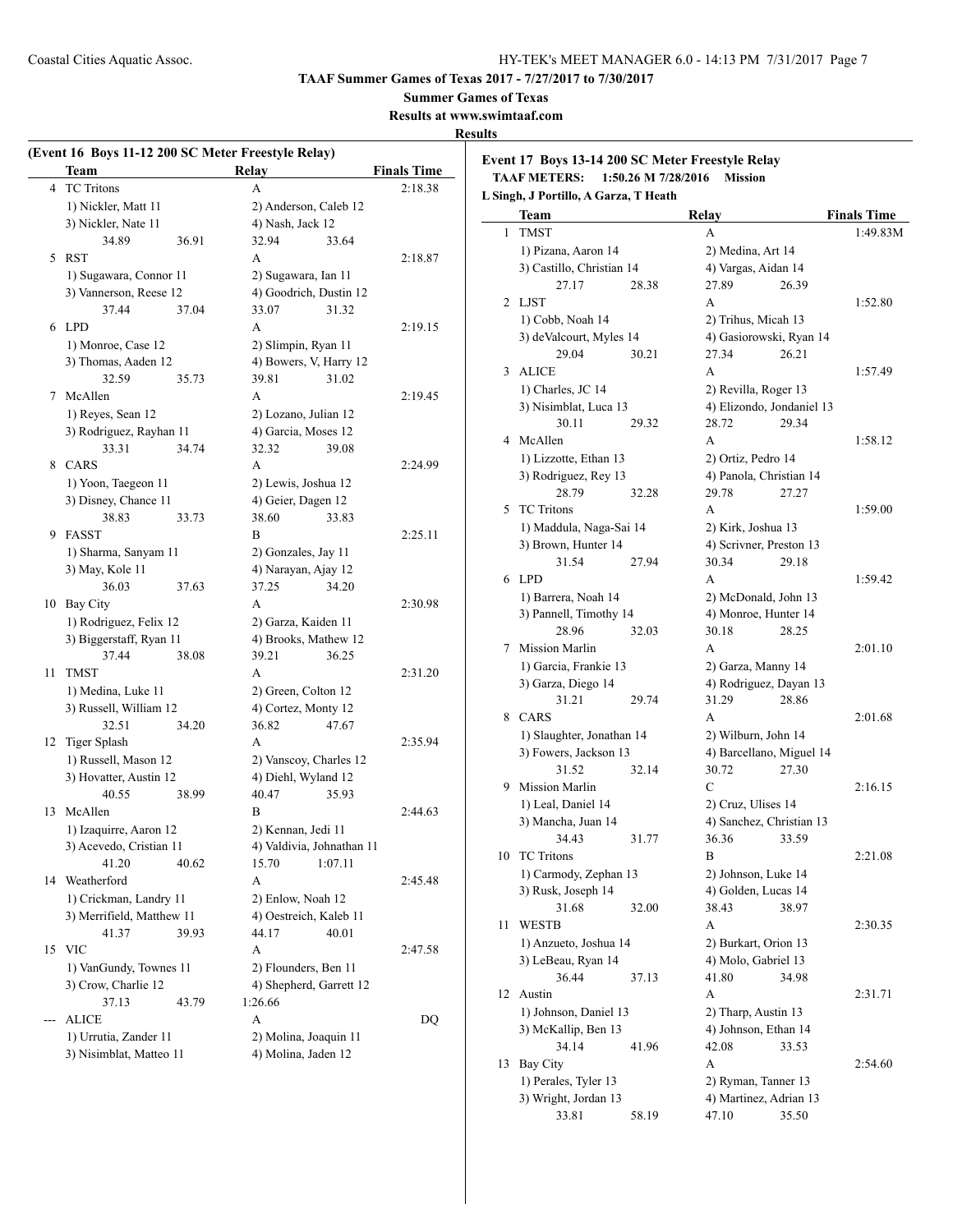#### **Summer Games of Texas**

**Results at www.swimtaaf.com**

### **Results**

| (Event 17 Boys 13-14 200 SC Meter Freestyle Relay) |                          |                         |                    |  |  |  |  |  |
|----------------------------------------------------|--------------------------|-------------------------|--------------------|--|--|--|--|--|
|                                                    | Team                     | Relay                   | <b>Finals Time</b> |  |  |  |  |  |
|                                                    | $-$ VIC                  | A                       | DO                 |  |  |  |  |  |
|                                                    | 1) Crocker, Jackson 13   | 2) Migura, Tyler 14     |                    |  |  |  |  |  |
|                                                    | 3) Rainey, Branton 13    | 4) Immenhauser, Alec 14 |                    |  |  |  |  |  |
|                                                    | --- FM Blue Fins         | А                       | DO                 |  |  |  |  |  |
|                                                    | 1) Kochenower, Justin 14 | 2) Rivera, Austin 13    |                    |  |  |  |  |  |
|                                                    | 3) Ortiz, Diego 14       | 4) Velasco, Michael 14  |                    |  |  |  |  |  |

### **Event 18 Boys 9-10 100 SC Meter Medley Relay**

**TAAF METERS: 1:10.30 M 8/1/1992 Lewisville**

|                | Team                                      |       | Relay                                       | <b>Finals Time</b> |
|----------------|-------------------------------------------|-------|---------------------------------------------|--------------------|
| 1              | <b>RST</b>                                |       | A                                           | 1:13.18            |
|                | 1) Esparza, Ethan 10                      |       | 2) Arellano, Alwin 10                       |                    |
|                | 3) Spurlock, Britt 10                     |       | 4) Masters, George 10                       |                    |
|                | 41.70                                     | 31.48 |                                             |                    |
| $\overline{c}$ | <b>FASST</b>                              |       | A                                           | 1:14.34            |
|                | 1) Heimbuch, Nolan 10                     |       | 2) Gulledge, Rhett 9                        |                    |
|                | 3) Gierkey, Jake 10                       |       | 4) Lacy, Luke 10                            |                    |
|                | 43.37                                     | 30.97 |                                             |                    |
| 3              | <b>TC</b> Tritons                         |       | A                                           | 1:17.03            |
|                | 1) White, Rix 9                           |       | 2) Burraston, Stephen 9                     |                    |
|                | 3) Nickler, Jack 9                        |       | 4) Grube, Jacob 9                           |                    |
|                | 41.93                                     | 35.10 |                                             |                    |
| 4              | Golden Triangle                           |       | A                                           | 1:18.15            |
|                | 1) Todd, Reid 9                           |       | 2) Myers, Mason 10                          |                    |
|                | 3) Townsend, Jathen 9                     |       | 4) Nguyen, Landyn 9                         |                    |
|                | 42.46                                     | 35.69 |                                             |                    |
| 5              | <b>FASST</b>                              |       | B                                           | 1:21.36            |
|                | 1) Soo, Ryan 10                           |       | 2) Khan, Omar 9                             |                    |
|                | 3) Ubl, Kyle 10                           |       | 4) Boyle, Michael 10                        |                    |
|                | 43.93                                     | 37.43 |                                             |                    |
|                | 6 FM Blue Fins                            |       | A                                           | 1:23.37            |
|                | 1) Smith, Dylan 9<br>3) DeGraaf, Dalton 9 |       | 2) Johnson, Marcus 10<br>4) Rivera, Asher 9 |                    |
|                | 46.10                                     | 37.27 |                                             |                    |
| 7              | <b>LPD</b>                                |       | A                                           | 1:23.59            |
|                | 1) Bryan, Caden 10                        |       | 2) Burns, Jacob 10                          |                    |
|                | 3) Oliver, Nathan 10                      |       | 4) Reichert, Augustus 9                     |                    |
|                | 45.38                                     | 38.21 |                                             |                    |
| 8              | <b>Mission Marlin</b>                     |       | A                                           | 1:29.26            |
|                | 1) Krider, John 10                        |       | 2) Krider, James 10                         |                    |
|                | 3) Gonzalez, Pablo 9                      |       | 4) Esparza, Alex 10                         |                    |
|                | 48.68                                     | 40.58 |                                             |                    |
| 9              | <b>ALICE</b>                              |       | A                                           | 1:31.62            |
|                | 1) Molina, Jason 9                        |       | 2) Munoz, Marco 10                          |                    |
|                | 3) Strait, Wesley 9                       |       | 4) Galvan, Ayden 9                          |                    |
|                | 48.18                                     | 43.44 |                                             |                    |
| 10             | <b>TMST</b>                               |       | A                                           | 1:32.11            |
|                | 1) Medrano, Clinton 10                    |       | 2) Tolbirt, Sterling 10                     |                    |
|                | 3) Calk, Morgan 9                         |       | 4) Sanchez, Nicolas 9                       |                    |
|                | 50.83                                     | 41.28 |                                             |                    |

| 11 | <b>FM Blue Fins</b>      |       | B                        | 1:32.17 |
|----|--------------------------|-------|--------------------------|---------|
|    | 1) Oglesby, Andrew 10    |       | 2) Cargo, Luke 10        |         |
|    | 3) Barrera, Anthony 10   |       | 4) Schnitzius, Hudson 10 |         |
|    | 57.55                    | 34.62 |                          |         |
|    | 12 PAC!                  |       | A                        | 1:35.47 |
|    | 1) Muns, Cameron 9       |       | 2) Muns, Joseph 10       |         |
|    | 3) Hesseltine, Huston 10 |       | 4) Ware, Mason 9         |         |
|    | 51.10                    | 44.37 |                          |         |
| 13 | <b>SEALS</b>             |       | A                        | 1:36.31 |
|    | 1) Haynes, Drew 9        |       | 2) Hulsey, Corbin 9      |         |
|    | 3) Malcolm, Grant 9      |       | 4) Stannell, Joshua 10   |         |
|    | 56.67                    | 39.64 |                          |         |
| 14 | <b>TC</b> Tritons        |       | R                        | 1:42.57 |
|    | 1) Mays, Austin 10       |       | 2) Arnett, William 10    |         |
|    | 3) Lawson, Corbett 9     |       | 4) Stutz, Landon 9       |         |
|    | 49.21                    | 53.36 |                          |         |
|    | <b>FASST</b>             |       | C                        | DO      |
|    | 1) Bunker, Justin 9      |       | 2) Heimbuch, Chase 9     |         |
|    | 3) Lewis, Sawyer 10      |       | 4) Buchanan, Brock 9     |         |
|    |                          |       |                          |         |

# **Event 19 Men 15-17 200 SC Meter Medley Relay TAAF METERS: 1:54.44 M 7/29/2016 Victoria**

#### **B Svatek, T Williams, D Sievers, D Sanchez**

|   | Team                       |       | <b>Relay</b>            |       | <b>Finals Time</b> |
|---|----------------------------|-------|-------------------------|-------|--------------------|
| 1 | Golden Triangle            |       | A                       |       | 1:54.80            |
|   | 1) Ross, Gavin 17          |       | 2) Tullos, Paul 15      |       |                    |
|   | 3) Satre, Alec 17          |       | 4) Fletcher, Vincent 16 |       |                    |
|   | 31.11                      | 31.22 | 26.94                   | 25.53 |                    |
| 2 | Phast                      |       | A                       |       | 1:56.30            |
|   | 1) Sanchez, Ervey 16       |       | 2) Velazquez, Joseph 17 |       |                    |
|   | 3) Mejia, Juan 17          |       | 4) Garza, Zackary 16    |       |                    |
|   | 29.42                      | 30.95 | 30.04                   | 25.89 |                    |
| 3 | <b>Mission Marlin</b>      |       | A                       |       | 2:00.02            |
|   | 1) Singh, Luke 15          |       | 2) Flores, Eric 17      |       |                    |
|   | 3) Garza, Alvaro 15        |       | 4) Heath, Trevor 15     |       |                    |
|   | 30.60                      | 34.58 | 29.03                   | 25.81 |                    |
|   | 4 LJST                     |       | A                       |       | 2:02.06            |
|   | 1) Novak, Dalton 16        |       | 2) Fattig, Brendan 17   |       |                    |
|   | 3) Logan, Landon 15        |       | 4) Steelman, Josh 15    |       |                    |
|   | 32.97                      | 31.80 | 33.07                   | 24.22 |                    |
| 5 | <b>TC Tritons</b>          |       | A                       |       | 2:02.76            |
|   | 1) Hackler, Christopher 15 |       | 2) Hutson, Jackson 15   |       |                    |
|   | 3) Caerbert, Ryan 17       |       | 4) Mounce, Nick 17      |       |                    |
|   | 31.00                      | 36.90 | 28.44                   | 26.42 |                    |
| 6 | <b>TMST</b>                |       | A                       |       | 2:03.31            |
|   | 1) Garcia, Dominic 17      |       | 2) Soza, Israel 17      |       |                    |
|   | 3) Garza, Tyler 17         |       | 4) Nepote, Zachary 15   |       |                    |
|   | 31.33                      | 32.97 | 31.28                   | 27.73 |                    |
| 7 | <b>SEALS</b>               |       | А                       |       | 2:03.54            |
|   | 1) Nichols, Gabe 15        |       | 2) Cummins, Charles 17  |       |                    |
|   | 3) Delaney, Jonah 16       |       | 4) Martchenke, Ethan 16 |       |                    |
|   | 34.03                      | 32.12 | 28.01                   | 29.38 |                    |
| 8 | <b>ALICE</b>               |       | A                       |       | 2:10.54            |
|   | 1) Perez, Angel 16         |       | 2) Lara, Matthew 17     |       |                    |
|   | 3) Arizpe, Nathan 15       |       | 4) Rubio, Trae 15       |       |                    |
|   | 36.91                      | 34.66 | 29.49                   | 29.48 |                    |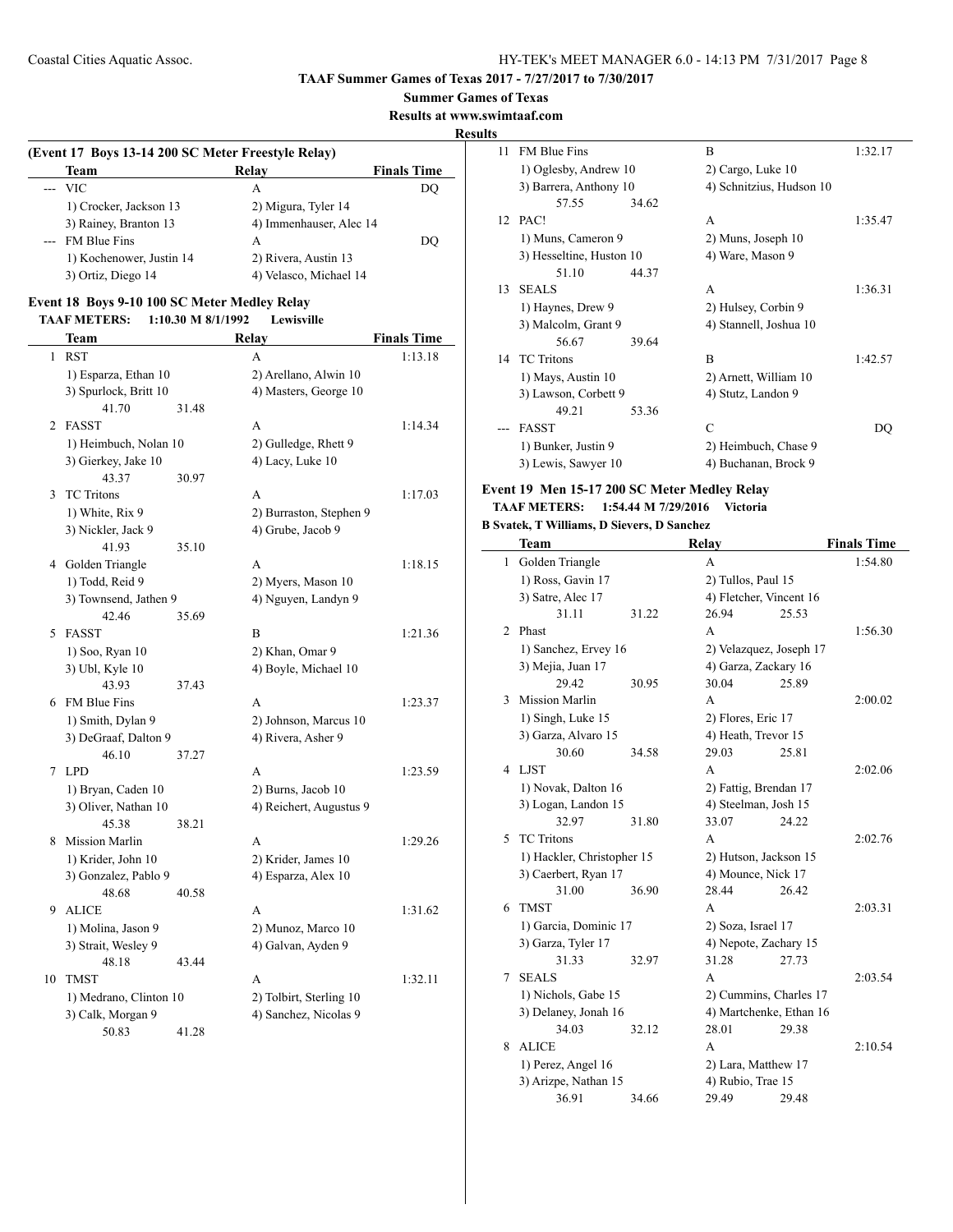**TAAF Summer Games of Texas 2017 - 7/27/2017 to 7/30/2017**

# **Summer Games of Texas**

**Results at www.swimtaaf.com**

### **Results**

| (Event 19 Men 15-17 200 SC Meter Medley Relay) |                         |       |                    |                           |                    |
|------------------------------------------------|-------------------------|-------|--------------------|---------------------------|--------------------|
|                                                | Team                    |       | Relay              |                           | <b>Finals Time</b> |
| 9                                              | <b>Mission Marlin</b>   |       | B                  |                           | 2:11.95            |
|                                                | 1) Ramirez, Rosember 15 |       | 2) Herrera, Jae 16 |                           |                    |
|                                                | 3) Vela, Moseis 17      |       |                    | 4) Ramirez, Roberto 15    |                    |
|                                                | 39.04                   | 34.95 | 30.09              | 27.87                     |                    |
| 10                                             | PAC!                    |       | A                  |                           | 2:13.02            |
|                                                | 1) Geldenhuys, Johan 16 |       |                    | 2) Owens-Miller, Dylan 16 |                    |
|                                                | 3) Dykehouse, Caleb 16  |       | 4) DeLuna, Abel 15 |                           |                    |
|                                                | 34.32                   | 42.28 | 28.66              | 27.76                     |                    |
| 11                                             | <b>EDIN</b>             |       | A                  |                           | 2:15.95            |
|                                                | 1) Rivera, Justice 16   |       |                    | 2) Fletcher, Charles 16   |                    |
|                                                | 3) Anaya, Matthew 16    |       |                    | 4) Salinas, Benito 16     |                    |
|                                                | 35.56                   | 39.98 | 29.68              | 30.73                     |                    |
| 12                                             | <b>WESTB</b>            |       | R                  |                           | 2:25.37            |
|                                                | 1) Martinez, Walter 16  |       | 2) Dai, James 15   |                           |                    |
|                                                | 3) Tran, Sam 16         |       |                    | 4) Molo, Cameron 16       |                    |
|                                                | 49.12                   | 29.46 | 31.53              | 35.26                     |                    |
|                                                | WESTB                   |       | A                  |                           | DO                 |
|                                                | 1) Gonzalez, Jordan 15  |       | $2)$ Wen, Gary 16  |                           |                    |
|                                                | 3) Ding, Xiaoyang 17    |       |                    | 4) Cooney, Tyler 17       |                    |
|                                                |                         |       |                    |                           |                    |

# **Event 20 Boys 9-10 50 SC Meter Freestyle**

**TAAF METERS: 30.59 M 8/1/1992 John Zimmerman**

|       | <b>Name</b>          |    | <b>Age Team</b>       | <b>Finals Time</b> |
|-------|----------------------|----|-----------------------|--------------------|
| 1     | Spencer, Oliver      | 10 | Bay City              | 31.79              |
| 2     | Masters, George      | 10 | <b>RST</b>            | 33.06              |
| 3     | Lacy, Luke           | 10 | <b>FASST</b>          | 34.63              |
| 4     | Myers, Mason         | 10 | Golden Triangle       | 35.49              |
| 5     | Cordero, Nicolas     | 10 | MARL                  | 36.08              |
| 6     | Oliver, Nathan       | 10 | <b>LPD</b>            | 36.31              |
| 7     | Garza, Jack          | 10 | <b>KBARR</b>          | 36.47              |
| 8     | Fernandes, Gareth    | 9  | <b>WHALE</b>          | 36.52              |
| 9     | Sursa, Clayton       | 10 | <b>Barracudas</b>     | 37.24              |
| 10    | Horine, Beck         | 10 | PAC!                  | 37.26              |
| 11    | Singh, Aditya        | 10 | Piranhas              | 38.07              |
| 12    | Munoz, Marco         | 10 | <b>ALICE</b>          | 38.39              |
| 13    | Hovatter, Charlie    | 10 | <b>Tiger Splash</b>   | 38.48              |
| 14    | Hunsucker, Heath     | 10 | Piranhas              | 38.75              |
| $*15$ | Singh, Amani         | 9  | <b>Mission Marlin</b> | 38.80              |
| $*15$ | Esparza, Alex        | 10 | <b>Mission Marlin</b> | 38.80              |
| 17    | Rodgers, Thomas      | 10 | Current               | 39.86              |
| 18    | Mielke, Aengus       | 10 | <b>DENT</b>           | 40.36              |
| 19    | Owens, Karson        | 9  | <b>LJST</b>           | 40.53              |
| 20    | Krider, James        | 10 | <b>Mission Marlin</b> | 40.55              |
| 21    | Nuccitelli, Benjamin | 10 | Austin                | 40.70              |
| 22    | Farber, Noah         | 10 | Weatherford           | 40.87              |
| 23    | Guerrero, Edward     | 9  | <b>Barracudas</b>     | 41.91              |
| 24    | Barrera, Anthony     | 10 | <b>FM Blue Fins</b>   | 42.00              |
| 25    | DeGraaf, Dalton      | 9  | <b>FM Blue Fins</b>   | 42.10              |
| 26    | Hernandez, Oscar     | 9  | <b>NRST</b>           | 42.95              |
| 27    | Weber, Wade          | 9  | <b>WESTB</b>          | 46.91              |
| 28    | Jimenez, Ignacio     | 9  | <b>SA</b>             | 47.23              |
|       |                      |    |                       |                    |

|    | Event 21 Men 15-17 100 SC Meter Freestyle<br><b>TAAF METERS:</b> |                   |    |                      |                    |
|----|------------------------------------------------------------------|-------------------|----|----------------------|--------------------|
|    |                                                                  | 52.89 M 7/29/2016 |    | <b>Isaac Barrera</b> |                    |
|    | <b>Name</b>                                                      |                   |    | <b>Age Team</b>      | <b>Finals Time</b> |
|    | 1 Fletcher, Vincent                                              |                   |    | 16 Golden Triangle   | 54.64              |
| 2  | 25.61<br>Potter, Eric                                            | 29.03             | 15 | <b>TMST</b>          |                    |
|    |                                                                  | 28.74             |    |                      | 54.76              |
| 3  | 26.02<br>Coppernoll, Joel                                        |                   | 17 | <b>BRY</b>           | 54.96              |
|    | 26.31                                                            | 28.65             |    |                      |                    |
| 4  | Dykehouse, Caleb                                                 |                   | 16 | PAC!                 | 55.18              |
|    | 26.10                                                            | 29.08             |    |                      |                    |
| 5  | Johnson, Bobby                                                   |                   | 17 | Austin               | 57.02              |
| 6  | Mejia, Juan                                                      |                   | 17 | Phast                | 57.37              |
|    | 27.04                                                            | 30.33             |    |                      |                    |
| 7  | Satre, Alec                                                      |                   | 17 | Golden Triangle      | 57.52              |
|    | 27.55                                                            | 29.97             |    |                      |                    |
| 8  | Barber, Dillon                                                   |                   |    | 15 STE               | 57.77              |
|    | 26.69                                                            | 31.08             |    |                      |                    |
| 9  | Davis, Luke                                                      |                   |    | 16 LPD               | 58.09              |
|    | 27.59                                                            | 30.50             |    |                      |                    |
| 10 | Garza, Zackary                                                   |                   |    | 16 Phast             | 59.84              |
|    | 29.42                                                            | 30.42             |    |                      |                    |
| 11 | Colegrove, Caeden                                                |                   |    | 16 Austin            | 59.88              |
|    | 28.38                                                            | 31.50             |    |                      |                    |
| 12 | Mounce, Nick                                                     |                   | 17 | <b>TC</b> Tritons    | 59.96              |
|    | 29.93                                                            | 30.03             |    |                      |                    |
| 13 | Hackler, Christopher                                             |                   | 15 | <b>TC</b> Tritons    | 1:00.25            |
|    | 28.29                                                            | 31.96             |    |                      |                    |
| 14 | Singh, Luke                                                      |                   | 15 | Mission Marlin       | 1:01.14            |
|    | 28.44                                                            | 32.70             |    |                      |                    |
| 15 | Youngblood, Keaton                                               |                   | 15 | LPD                  | 1:02.21            |
|    | 29.90                                                            | 32.31             |    |                      |                    |
| 16 | Delaney, Jonah                                                   |                   | 16 | <b>SEALS</b>         | 1:02.41            |
|    | 30.61                                                            | 31.80             |    |                      |                    |
| 17 | Acevedo, Nicolas                                                 |                   | 15 | McAllen              | 1:02.51            |
|    | 29.96                                                            | 32.55             |    |                      |                    |
| 18 | Peacock, Walker                                                  |                   |    | 16 Mission Marlin    | 1:02.59            |
|    | 29.91                                                            | 32.68             |    |                      |                    |
| 19 | Vega, Mateo                                                      |                   | 15 | <b>TMST</b>          | 1:02.62            |
|    | 29.83                                                            | 32.79             |    |                      |                    |
|    | 20 Logan, Landon                                                 |                   |    | 15 LJST              | 1:02.81            |
|    | 30.09                                                            | 32.72             |    |                      |                    |
| 21 | Flores, Eric<br>30.31                                            |                   |    | 16 VIC               | 1:03.48            |
| 22 | Garza, Michael                                                   | 33.17             |    |                      |                    |
|    | 30.37                                                            | 33.24             | 17 | Mission Marlin       | 1:03.61            |
| 23 | Britton, Grady                                                   |                   | 17 | CARS                 | 1:03.94            |
|    | 29.62                                                            | 34.32             |    |                      |                    |
| 24 | Ramirez, Roberto                                                 |                   | 15 | Mission Marlin       | 1:03.98            |
|    | 29.98                                                            | 34.00             |    |                      |                    |
| 25 | Velasco, Carlos                                                  |                   | 15 | <b>GRLD</b>          | 1:04.97            |
|    | 30.00                                                            | 34.97             |    |                      |                    |
|    | 26 Maxwell, Jonathan                                             |                   |    | 15 GPVIN             | 1:05.48            |
|    | 32.18                                                            | 33.30             |    |                      |                    |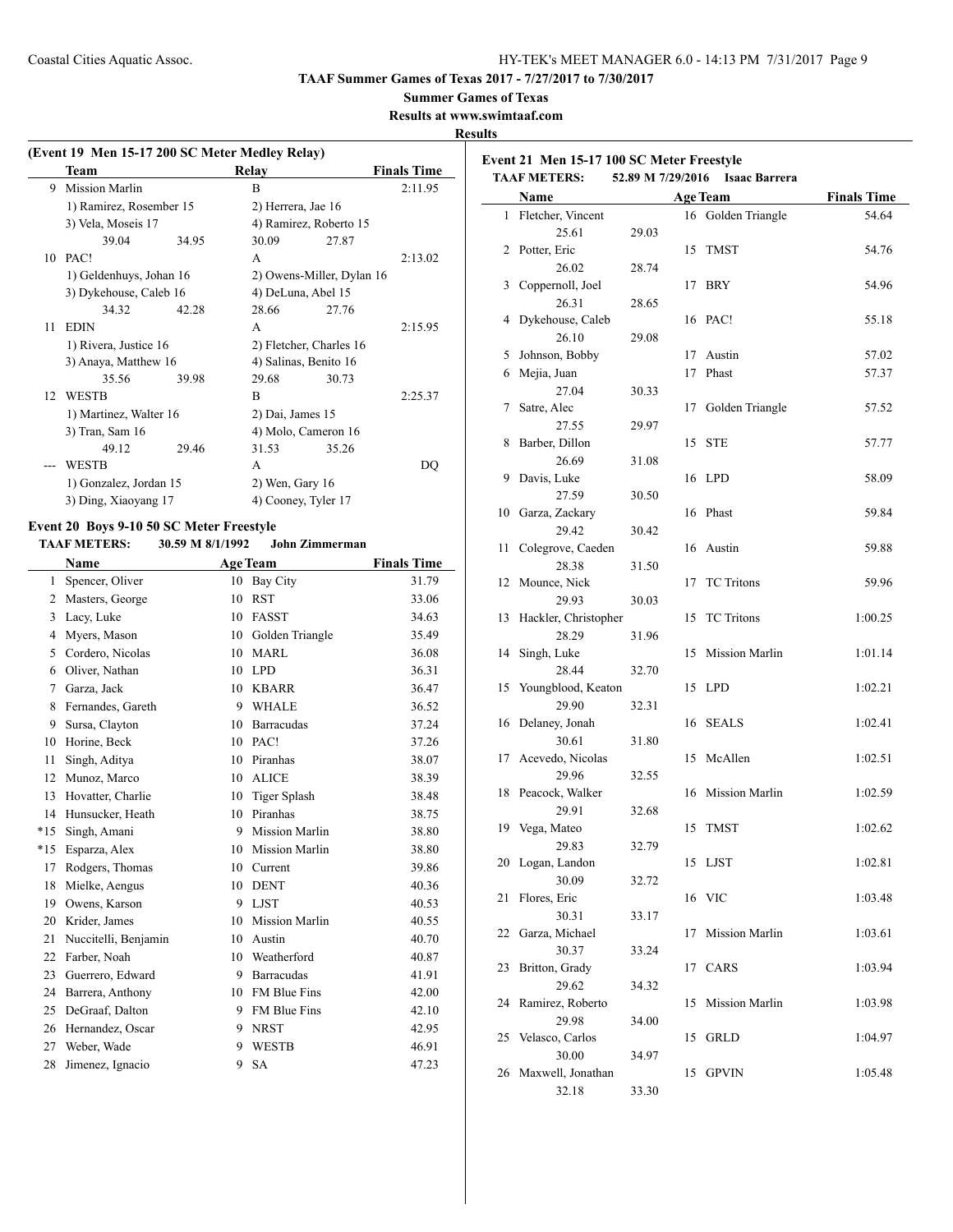**Summer Games of Texas**

### **Results at www.swimtaaf.com Results**

| (Event 21 Men 15-17 100 SC Meter Freestyle) |                             |       |    |                   |                    |
|---------------------------------------------|-----------------------------|-------|----|-------------------|--------------------|
|                                             | Name                        |       |    | <b>Age Team</b>   | <b>Finals Time</b> |
| 27                                          | Ding, Xiaoyang              |       |    | 17 WESTB          | 1:05.78            |
|                                             | 31.57                       | 34.21 |    |                   |                    |
| 28                                          | Arizpe, Nathan              |       | 15 | <b>ALICE</b>      | 1:06.02            |
|                                             | 32.76                       | 33.26 |    |                   |                    |
| 29                                          | Wen, Gary                   |       | 16 | WESTB             | 1:06.28            |
|                                             | 31.43                       | 34.85 |    |                   |                    |
| 30                                          | Oliphant, Nathan            |       | 16 | Golden Triangle   | 1:06.43            |
|                                             | 31.62                       | 34.81 |    |                   |                    |
| 31                                          | Anderson, Ethan             |       | 15 | <b>TC</b> Tritons | 1:06.64            |
|                                             | 30.97                       | 35.67 |    |                   |                    |
| 32                                          | Hale, Ben                   |       | 15 | Stingrays         | 1:06.97            |
|                                             | 31.63                       | 35.34 |    |                   |                    |
| 33                                          | McPherson, Lance            |       | 17 | <b>ROCK</b>       | 1:07.39            |
|                                             | 32.30                       | 35.09 |    |                   |                    |
|                                             | 34 Cabezas-Adaro, Francisco |       | 16 | FM Blue Fins      | 1:07.76            |
|                                             | 31.67                       | 36.09 |    |                   |                    |
| 35                                          | Brown, Kyle                 |       | 17 | LJST              | 1:07.96            |
|                                             | 32.93                       | 35.03 |    |                   |                    |
| 36                                          | Rodriguez, Jensen           |       | 15 | Barracudas        | 1:08.10            |
|                                             | 31.61                       | 36.49 |    |                   |                    |
| 37                                          | Rivera, Justice             |       | 16 | <b>EDIN</b>       | 1:08.65            |
|                                             | 32.06<br>Myers, Kyle        | 36.59 |    |                   |                    |
| 38                                          | 32.41                       | 36.41 | 15 | <b>LPD</b>        | 1:08.82            |
| 39                                          | Mann, Dakota                |       | 15 | <b>WOTB</b>       | 1:09.61            |
|                                             | 33.62                       | 35.99 |    |                   |                    |
| 40                                          | Guajardo, Sebastian         |       | 15 | Mission Marlin    | 1:09.99            |
|                                             | 32.40                       | 37.59 |    |                   |                    |
| 41                                          | Salinas, Benito             |       | 16 | EDIN              | 1:10.32            |
|                                             | 33.84                       | 36.48 |    |                   |                    |
| 42                                          | Ramirez, Jacob              |       | 15 | <b>TMST</b>       | 1:10.48            |
|                                             | 33.78                       | 36.70 |    |                   |                    |
| 43                                          | Rivera, Andrew              |       | 15 | FM Blue Fins      | 1:10.58            |
|                                             | 32.62                       | 37.96 |    |                   |                    |
| 44                                          | Money, Chance               |       | 17 | <b>ALICE</b>      | 1:10.66            |
|                                             | 32.55                       | 38.11 |    |                   |                    |
|                                             | 45 Escobedo, Robert         |       |    | 16 Phast          | 1:11.48            |
|                                             | 33.44                       | 38.04 |    |                   |                    |
| 46                                          | Rubio, Trae                 |       | 15 | ALICE             | 1:11.60            |
|                                             | 1:11.77                     |       |    |                   |                    |
| 47                                          | Unerfusser, James           |       | 17 | Den Dolphins      | 1:11.73            |
|                                             | 33.99                       | 37.74 |    |                   |                    |
| 48                                          | Vasquez, Alfredo            |       | 17 | South Belt        | 1:11.90            |
|                                             | 34.99                       | 36.91 |    |                   |                    |
| 49                                          | Ortiz, Sebastian<br>34.16   |       | 15 | McAllen           | 1:12.37            |
| 50                                          | Vargas, Michael             | 38.21 | 15 | South Belt        | 1:12.50            |
|                                             | 33.92                       | 38.58 |    |                   |                    |
| 51                                          | Payne, Jonathan             |       | 15 | FM Blue Fins      | 1:12.67            |
|                                             | 34.75                       | 37.92 |    |                   |                    |
| 52                                          | Mody, Kunal                 |       | 15 | <b>RST</b>        | 1:15.19            |
|                                             | 35.47                       | 39.72 |    |                   |                    |
| 53                                          | Ly, Kevin                   |       | 17 | Splash            | 1:15.70            |
|                                             | 35.67                       | 40.03 |    |                   |                    |
|                                             |                             |       |    |                   |                    |

| ີ     |                 |       |                    |         |
|-------|-----------------|-------|--------------------|---------|
| 54    | Burgess, Jordan |       | <b>16 TERR</b>     | 1:18.42 |
|       | 36.29           | 42.13 |                    |         |
| 55    | Poncik, Parker  |       | <b>TERR</b><br>16  | 1:20.60 |
|       | 1:20.76         |       |                    |         |
| 56    | Molo, Cameron   |       | <b>WESTB</b><br>16 | 1:20.80 |
|       | 37.17           | 43.63 |                    |         |
| 57    | Garcia, Juan    |       | HARL<br>15         | 1:23.42 |
|       | 37.06           | 46.36 |                    |         |
| $---$ | Carrasco, Ivan  |       | <b>TERR</b><br>15  | DQ      |
| $---$ | Hurt, Dusten    |       | <b>MARL</b><br>17  | 56.90   |
|       | 29.66           | 27.24 |                    |         |

### **Event 22 Boys 9-10 25 SC Meter Backstroke**

|     | Name                  |    | <b>Age Team</b>     | <b>Finals Time</b> |
|-----|-----------------------|----|---------------------|--------------------|
| 1   | Esparza, Ethan        | 10 | <b>RST</b>          | 18.56              |
| 2   | White, Rix            | 9  | <b>TC</b> Tritons   | 19.78              |
| 3   | Townsend, Jathen      | 9  | Golden Triangle     | 19.90              |
| 4   | Farley, Jayden        | 10 | Den Dolphins        | 20.55              |
| 5   | Calhoun, Jacob        | 9  | Makos               | 21.01              |
| 6   | Heimbuch, Nolan       | 10 | <b>FASST</b>        | 21.12              |
| 7   | Quimby, Jackson       | 10 | <b>VIC</b>          | 21.38              |
| 8   | Bryan, Caden          | 10 | <b>LPD</b>          | 21.41              |
| 9   | Peralta, Jonathan     | 10 | <b>RST</b>          | 21.67              |
| 10  | Sursa, Clayton        | 10 | <b>Barracudas</b>   | 21.92              |
| 11  | Tracy, Zander         | 10 | <b>Tiger Splash</b> | 22.14              |
| 12  | Muns, Cameron         | 9  | PAC!                | 22.46              |
| 13  | Soo, Ryan             | 10 | <b>FASST</b>        | 22.60              |
| 14  | Guerrero, Edward      | 9  | Barracudas          | 22.63              |
| 15  | Mikic, Aleksandar     | 10 | Splash              | 22.66              |
| 16  | Mays, Austin          | 10 | <b>TC</b> Tritons   | 22.85              |
| 17  | Oviedo, Isaac         | 10 | <b>HARL</b>         | 24.48              |
| 18  | Felderhoff, Alexander | 9  | <b>LPD</b>          | 24.52              |
| 19  | Burgett, Andrew       | 10 | Austin              | 24.67              |
| 20  | Medrano, Clinton      | 10 | <b>TMST</b>         | 25.06              |
| 21  | Townsend, Luke        | 10 | McAllen             | 25.20              |
| 22  | Morgan, Michael       | 10 | <b>SA</b>           | 27.55              |
| 23  | De Leon, Mario        | 10 | McAllen             | 27.56              |
| 24  | Jimenez, Ignacio      | 9  | <b>SA</b>           | 28.87              |
| 25  | Lawson, Corbett       | 9  | <b>TC</b> Tritons   | 31.24              |
| 26  | Jerez, Daniel         | 9  | <b>WHALE</b>        | 34.18              |
| 27  | Mauk, Carson          | 9  | South Belt          | 35.56              |
| --- | Garza, Daniel         | 10 | <b>SA</b>           | DO                 |

# **Event 23 Men 15-17 50 SC Meter Backstroke**

|  | <b>TAAF METERS:</b> | 27.72 M 7/29/2016 | Joshua Velasquez |
|--|---------------------|-------------------|------------------|
|--|---------------------|-------------------|------------------|

| Name                 |     | <b>Age Team</b>    | <b>Finals Time</b> |
|----------------------|-----|--------------------|--------------------|
| Mejia, Juan          |     | Phast              | 29.62              |
| 2 Garza, Tyler       |     | <b>TMST</b>        | 29.99              |
| 3 Ross, Gavin        |     | 17 Golden Triangle | 30.17              |
| 4 Konvicka, Matthew  | 17  | Seals              | 30.83              |
| 5 Velazquez, Joseph  | 17  | Phast              | 31.12              |
| 6 Caerbert, Ryan     | 17  | <b>TC</b> Tritons  | 31.37              |
| Hackler, Christopher | 15. | <b>TC Tritons</b>  | 31.88              |
| Cooney, Tyler        |     | WESTB              | 33.77              |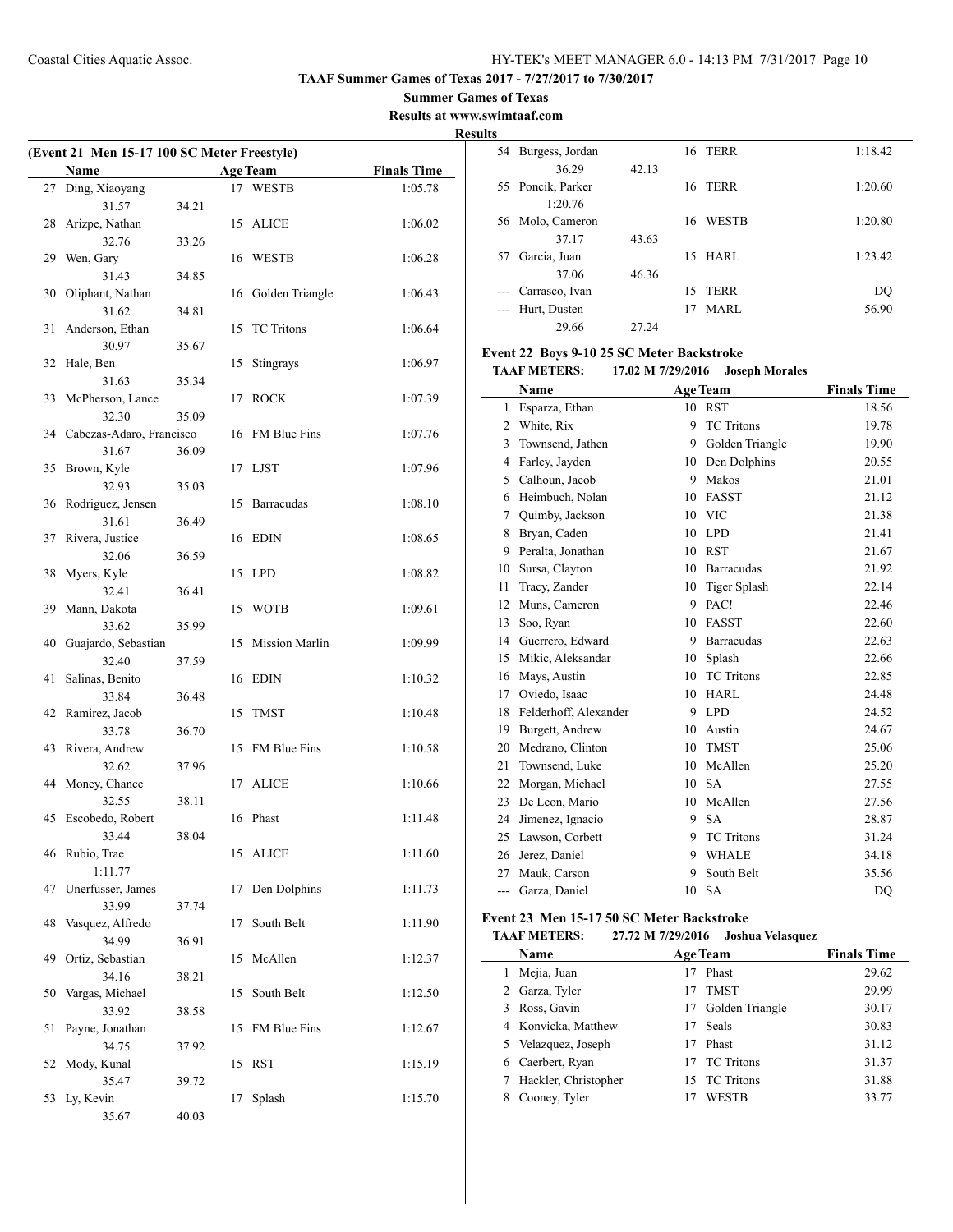**Event 25 Men 15-17 50 SC Meter Breaststroke**

**TAAF Summer Games of Texas 2017 - 7/27/2017 to 7/30/2017**

**Summer Games of Texas**

**Results at www.swimtaaf.com**

### **Results**

|    | (Event 23 Men 15-17 50 SC Meter Backstroke) |                 |                       |                    |  |  |  |
|----|---------------------------------------------|-----------------|-----------------------|--------------------|--|--|--|
|    | <b>Name</b>                                 | <b>Age Team</b> |                       | <b>Finals Time</b> |  |  |  |
| 9  | Geldenhuys, Johan                           |                 | 16 PAC!               | 33.92              |  |  |  |
| 10 | Nepote, Zachary                             | 15              | <b>TMST</b>           | 34.50              |  |  |  |
| 11 | Garcia, Dominic                             | 17              | <b>TMST</b>           | 34.83              |  |  |  |
| 12 | Perez, Angel                                | 16              | <b>ALICE</b>          | 35.15              |  |  |  |
| 13 | Theriot, Nicholas                           | 15              | <b>TERR</b>           | 35.20              |  |  |  |
| 14 | Immenhauser, Willie                         | 17              | <b>VIC</b>            | 36.33              |  |  |  |
| 15 | Rivera, Andrew                              | 15              | <b>FM Blue Fins</b>   | 36.82              |  |  |  |
| 16 | Vargas, Michael                             | 15              | South Belt            | 36.87              |  |  |  |
| 17 | Orsak, Landon                               | 17              | <b>WTS</b>            | 36.92              |  |  |  |
| 18 | Unerfusser, James                           | 17              | Den Dolphins          | 37.44              |  |  |  |
| 19 | Ramirez, Rosember                           | 15              | <b>Mission Marlin</b> | 37.48              |  |  |  |
| 20 | DeLuna, Abel                                | 15              | PAC!                  | 37.62              |  |  |  |
| 21 | Abell, Luke                                 | 15              | <b>LPD</b>            | 37.66              |  |  |  |
| 22 | Cabezas-Adaro, Francisco                    | 16              | <b>FM Blue Fins</b>   | 38.86              |  |  |  |
| 23 | Fabela, Nicholas                            | 15              | <b>SA</b>             | 40.55              |  |  |  |
| 24 | Landry, Noah                                | 17              | Golden Triangle       | 40.85              |  |  |  |
| 25 | Salinas, Benito                             | 16              | <b>EDIN</b>           | 40.99              |  |  |  |
| 26 | Ramirez, Jacob                              | 15              | <b>TMST</b>           | 41.41              |  |  |  |
| 27 | Burgess, Jordan                             | 16              | <b>TERR</b>           | 41.53              |  |  |  |
| 28 | Money, Chance                               | 17              | <b>ALICE</b>          | 41.81              |  |  |  |
|    | Event 24 Boys 9-10 25 SC Meter Breaststroke |                 |                       |                    |  |  |  |
|    | <b>TAAF METERS:</b><br>18.29 M 8/1/1992     |                 | <b>Jordon Kramer</b>  |                    |  |  |  |

|    | Name               |    | <b>Age Team</b>       | <b>Finals Time</b> |
|----|--------------------|----|-----------------------|--------------------|
| 1  | Kurtz, Sammy       | 10 | <b>VIC</b>            | 20.24              |
| 2  | Parker, Maddox     | 10 | <b>BRY</b>            | 20.85              |
| 3  | Coleman, Isaac     | 10 | Piranhas              | 21.66              |
| 4  | Burraston, Stephen | 9  | <b>TC</b> Tritons     | 21.85              |
| 5  | Burns, Jacob       | 10 | <b>LPD</b>            | 22.39              |
| 6  | Gulledge, Rhett    | 9  | <b>FASST</b>          | 22.40              |
| 7  | Corn, Kasen        | 9  | <b>LJST</b>           | 22.43              |
| 8  | Scott Jr., James   | 10 | Austin                | 22.54              |
| 9  | Zhang, Wang        | 10 | McAllen               | 22.62              |
| 10 | Khan, Omar         | 9  | <b>FASST</b>          | 22.80              |
| 11 | Arellano, Alwin    | 10 | <b>RST</b>            | 23.03              |
| 12 | Goodman, Curtis    | 10 | Bay City              | 23.14              |
| 13 | Russell, Reid      | 10 | <b>Tiger Splash</b>   | 23.53              |
| 14 | Horine, Beck       | 10 | PAC!                  | 23.55              |
| 15 | Garza, Jack        | 10 | <b>KBARR</b>          | 24.05              |
| 16 | Gonzalez, Pablo    | 9  | <b>Mission Marlin</b> | 24.31              |
| 17 | Farber, Noah       | 10 | Weatherford           | 24.65              |
| 18 | Burgett, Andrew    | 10 | Austin                | 24.77              |
| 19 | Krider, James      | 10 | <b>Mission Marlin</b> | 24.92              |
| 20 | Arnett, William    | 10 | <b>TC</b> Tritons     | 25.27              |
| 21 | Gonzales, Diego    | 10 | <b>RST</b>            | 25.29              |
| 22 | Tolbirt, Sterling  | 10 | <b>TMST</b>           | 25.54              |
| 23 | Cargo, Luke        | 10 | FM Blue Fins          | 25.94              |
| 24 | Zunker, Ryan       | 9  | <b>LPD</b>            | 26.21              |
| 25 | Morgan, Michael    | 10 | <b>SA</b>             | 27.30              |
| 26 | Jimenez, Ignacio   | 9  | <b>SA</b>             | 30.99              |
| 27 | Weber, Wade        | 9  | <b>WESTB</b>          | 32.67              |
| 28 | Jerez, Daniel      | 9  | <b>WHALE</b>          | 40.27              |

| <b>TAAF METERS:</b> |                                          | 30.98 M 7/29/2016 |                                    |                    |
|---------------------|------------------------------------------|-------------------|------------------------------------|--------------------|
|                     | Name                                     |                   | <b>Age Team</b>                    | <b>Finals Time</b> |
| 1                   | Velazquez, Joseph                        | 17                | Phast                              | 31.21              |
| $\overline{2}$      | Martchenke, Ethan                        | 16                | <b>SEALS</b>                       | 31.33              |
|                     | 3 Tullos, Paul                           |                   | 15 Golden Triangle                 | 31.90              |
|                     | 4 Fattig, Brendan                        |                   | 17 LJST                            | 32.00              |
| 5                   | Davis, Luke                              |                   | 16 LPD                             | 32.77              |
|                     | 6 Soza, Israel                           |                   | 17 TMST                            | 33.25              |
| 7                   | Peacock, Walker                          |                   | 16 Mission Marlin                  | 33.79              |
| 8                   | Sanchez, Ervey                           |                   | 16 Phast                           | 33.81              |
| 9                   | Satre, Alec                              |                   | 17 Golden Triangle                 | 34.22              |
|                     | 10 Cummins, Charles                      | 17                | <b>SEALS</b>                       | 34.36              |
| 11                  | Britton, Grady                           | 17                | CARS                               | 34.68              |
| 12                  | Ding, Xiaoyang                           |                   | 17 WESTB                           | 35.22              |
| 13                  | Johnson, Bobby                           |                   | 17 Austin                          | 35.32              |
|                     | 14 Flores, Eric                          |                   | 17 Mission Marlin                  | 35.99              |
|                     | 15 Dai, James                            |                   | 15 WESTB                           | 36.70              |
|                     | 16 Stinson, Robert                       |                   | 17 Tiger Splash                    | 36.95              |
|                     | 17 Immenhauser, Willie                   |                   | 17 VIC                             | 37.02              |
|                     | 18 Steelman, Josh                        |                   | 15 LJST                            | 37.04              |
|                     | 19 Lozano, Pete                          | 15                | McAllen                            | 37.13              |
|                     | 20 Lara, Matthew                         |                   | 17 ALICE                           | 37.19              |
| 21                  | Reichow, Kai                             | 17                | McAllen                            | 37.22              |
|                     | 22 Irwin, Clark                          | 15                | <b>TC</b> Tritons                  | 37.34              |
|                     | 23 Hutson, Jackson                       | 15                | <b>TC</b> Tritons                  | 37.46              |
|                     | 24 Rivera, Andrew                        |                   | 15 FM Blue Fins                    | 37.92              |
|                     | 25 Benjamin, Daniel                      |                   | 17 KKUDA                           | 37.96              |
| 26                  | Wever, Blaine                            | 15                | <b>TC</b> Tritons                  | 38.27              |
| 27                  | Mann, Dakota                             |                   | 15 WOTB                            | 38.92              |
| 28                  | Vega, Mateo                              | 15                | <b>TMST</b>                        | 39.24              |
| 29                  | Garza, Michael                           | 17                | Mission Marlin                     | 39.48              |
| 30                  | Abell, Luke                              |                   | 15 LPD                             |                    |
| 31                  |                                          | 17                | <b>TERR</b>                        | 39.51              |
| 32                  | Santibanez, Benjamin<br>Payne, Jonathan  |                   | 15 FM Blue Fins                    | 40.52<br>40.83     |
| 33                  | Guajardo, Sebastian                      |                   | 15 Mission Marlin                  | 40.86              |
|                     |                                          |                   |                                    |                    |
|                     | 34 Velasco, Carlos                       | 15                | <b>GRLD</b>                        | 40.87              |
| 35                  | Tran, Sam<br>36 Hammond, Nicholas        |                   | 16 WESTB                           | 41.72              |
|                     |                                          | 17                | <b>Tiger Splash</b><br><b>EDIN</b> | 41.94              |
| 37                  | Flores, Leo                              | 16                |                                    | 42.02              |
|                     | 38 McPherson, Lance                      |                   | 17 ROCK                            | 42.98              |
| 39                  | Hale, Ben                                | 15                | Stingrays                          | 43.50              |
| 40                  | Mody, Kunal                              | 15                | <b>RST</b>                         | 43.99              |
| 41                  | Landry, Noah<br>42 Villanueva, Johann    | 17                | Golden Triangle                    | 44.07              |
|                     |                                          | 16                | <b>SA</b>                          | 44.08              |
| 43                  | Owens-Miller, Dylan                      | 16                | PAC!                               | 44.54              |
|                     | 44 Poncik, Parker                        | 16                | <b>TERR</b>                        | 45.37              |
|                     | 45 Gonzales, Xavier                      | 15                | <b>TMST</b>                        | 46.93              |
|                     | 46 Samples, Zachary                      | 15                | MWELL                              | 55.22              |
| $-$                 | Garcia, Juan                             | 15                | HARL                               | DQ                 |
|                     | Event 26 Boys 9-10 25 SC Meter Butterfly |                   |                                    |                    |
|                     | <b>TAAF METERS:</b>                      | 16.11 M 7/1/1994  | <b>Blake Bryant</b>                |                    |
|                     | Name                                     |                   | <b>Age Team</b>                    | <b>Finals Time</b> |
| 1                   | Gierkey, Jake                            |                   | 10 FASST                           | 15.73M             |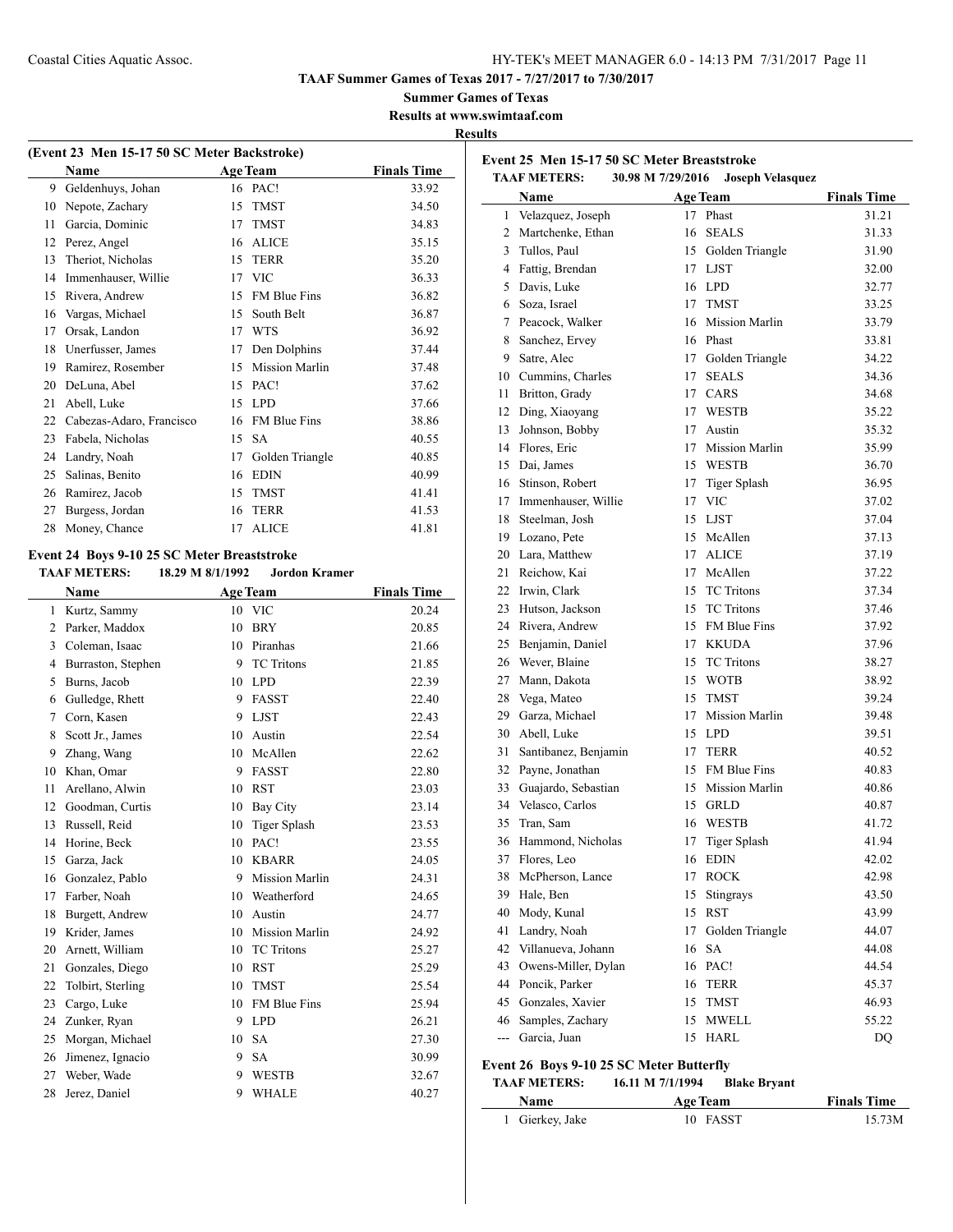**Summer Games of Texas Results at www.swimtaaf.com**

**Results**

 $\overline{\phantom{a}}$ 

| (Event 26 Boys 9-10 25 SC Meter Butterfly) |                     |    |                         |                    |  |  |
|--------------------------------------------|---------------------|----|-------------------------|--------------------|--|--|
|                                            | <b>Name</b>         |    | <b>Age Team</b>         | <b>Finals Time</b> |  |  |
| $\overline{c}$                             | Spurlock, Britt     | 10 | <b>RST</b>              | 16.81              |  |  |
| 3                                          | Parker, Maddox      | 10 | <b>BRY</b>              | 17.24              |  |  |
| 4                                          | Nickler, Jack       | 9  | <b>TC</b> Tritons       | 17.42              |  |  |
| 5                                          | Myers, Mason        | 10 | Golden Triangle         | 17.47              |  |  |
| 6                                          | Miller, Lance       | 10 | <b>RST</b>              | 17.91              |  |  |
| 7                                          | Cordero, Nicolas    | 10 | <b>MARL</b>             | 18.29              |  |  |
| 8                                          | Soirez IV, Lovelace | 10 | Austin                  | 18.80              |  |  |
| 9                                          | Calk, Morgan        | 9  | <b>TMST</b>             | 18.94              |  |  |
| 10                                         | Garza, Jack         | 10 | <b>KBARR</b>            | 19.05              |  |  |
| 11                                         | Townsend, Jathen    | 9  | Golden Triangle         | 19.16              |  |  |
| 12                                         | Miller, Peyton      | 10 | PAC!                    | 19.39              |  |  |
| 13                                         | Engelhardt, Ethan   | 10 | CARS                    | 19.45              |  |  |
| 14                                         | Krider, John        | 10 | <b>Mission Marlin</b>   | 19.49              |  |  |
| 15                                         | Zhang, Wang         | 10 | McAllen                 | 19.56              |  |  |
| 16                                         | Fernandes, Gareth   | 9  | <b>WHALE</b>            | 19.92              |  |  |
| 17                                         | Ubl, Kyle           | 10 | <b>FASST</b>            | 21.06              |  |  |
| 18                                         | Harrington, William | 9  | <b>Belterra Marlins</b> | 22.62              |  |  |
| $*19$                                      | Smith, Cooper       | 9  | <b>SEALS</b>            | 23.47              |  |  |
| $*19$                                      | Renya, Matthew      | 10 | <b>SA</b>               | 23.47              |  |  |
| 21                                         | Townsend, Luke      | 10 | McAllen                 | 23.52              |  |  |
| 22                                         | Rodgers, Thomas     | 10 | Current                 | 23.54              |  |  |
| 23                                         | Li, Jonathan        | 10 | <b>Sthlk Stingrays</b>  | 24.46              |  |  |
| 24                                         | Hernandez, Oscar    | 9  | <b>NRST</b>             | 24.78              |  |  |
| ---                                        | Hoke, Landon        | 10 | <b>AQSA</b>             | DO                 |  |  |

## **Event 27 Men 15-17 50 SC Meter Butterfly**

|                | Name               |    | <b>Age Team</b>       | <b>Finals Time</b> |
|----------------|--------------------|----|-----------------------|--------------------|
| 1              | Fletcher, Vincent  | 16 | Golden Triangle       | 27.33              |
| $\overline{2}$ | Ross, Gavin        | 17 | Golden Triangle       | 27.96              |
| 3              | Davis, Luke        | 16 | <b>LPD</b>            | 28.19              |
| 4              | Cummins, Charles   | 17 | <b>SEALS</b>          | 28.22              |
| 5              | Potter, Eric       | 15 | <b>TMST</b>           | 28.27              |
| 6              | Durio, Trey        | 17 | Palacios              | 28.39              |
| 7              | Konvicka, Matthew  | 17 | Seals                 | 28.63              |
| 8              | Singh, Luke        | 15 | <b>Mission Marlin</b> | 28.78              |
| 9              | Garza, Alvaro      | 15 | <b>Mission Marlin</b> | 28.89              |
| 10             | Rivera, Justice    | 16 | <b>EDIN</b>           | 28.92              |
| 11             | Caerbert, Ryan     | 17 | <b>TC</b> Tritons     | 29.33              |
| 12             | Colegrove, Caeden  | 16 | Austin                | 29.38              |
| 13             | Cooney, Tyler      | 17 | <b>WESTB</b>          | 29.77              |
| 14             | Logan, Landon      | 15 | <b>LJST</b>           | 30.03              |
| 15             | Anaya, Matthew     | 16 | <b>EDIN</b>           | 30.15              |
| 16             | Arizpe, Nathan     | 15 | <b>ALICE</b>          | 30.19              |
| 17             | Quintero, Cameron  | 15 | <b>TMST</b>           | 30.22              |
| 18             | Alvarez, Matthew   | 15 | CARS                  | 30.75              |
| 19             | Vela, Moseis       | 17 | <b>Mission Marlin</b> | 30.94              |
| 20             | Youngblood, Keaton | 15 | <b>LPD</b>            | 31.48              |
| 21             | Nichols, Gabe      | 15 | <b>SEALS</b>          | 32.05              |
| 22             | DeLuna, Abel       | 15 | PAC!                  | 32.10              |
| 23             | Maxwell, Jonathan  | 15 | <b>GPVIN</b>          | 32.15              |
| 24             | Flores, Eric       | 16 | <b>VIC</b>            | 32.27              |
| 25             | Ramirez, Rosember  | 15 | <b>Mission Marlin</b> | 32.38              |
| 26             | Anderson, Ethan    | 15 | <b>TC</b> Tritons     | 32.43              |

| 27    | Benjamin, Daniel     | 17 | <b>KKUDA</b>        | 32.65 |
|-------|----------------------|----|---------------------|-------|
| 28    | Tran, Sam            | 16 | <b>WESTB</b>        | 32.73 |
| 29    | Irwin, Clark         | 15 | <b>TC</b> Tritons   | 32.82 |
| 30    | Santibanez, Benjamin | 17 | <b>TERR</b>         | 33.33 |
| 31    | Velasco, Carlos      | 15 | <b>GRLD</b>         | 33.59 |
| 32    | Orsak, Landon        | 17 | <b>WTS</b>          | 33.70 |
| 33    | Hale, Ben            | 15 | Stingrays           | 34.14 |
| 34    | Vasquez, Alfredo     | 17 | South Belt          | 34.20 |
| 35    | Oliphant, Nathan     | 16 | Golden Triangle     | 34.99 |
| 36    | Hammond, Nicholas    | 17 | Tiger Splash        | 35.12 |
| 37    | Rodriguez, Jensen    | 15 | <b>Barracudas</b>   | 36.71 |
| 38    | Payne, Jonathan      | 15 | <b>FM Blue Fins</b> | 37.37 |
| 39    | Myers, Kyle          | 15 | <b>LPD</b>          | 37.42 |
| 40    | Ortiz, Sebastian     |    | 15 McAllen          | 40.38 |
| 41    | Landry, Noah         | 17 | Golden Triangle     | 41.58 |
| $---$ | Barber, Dillon       | 15 | <b>STE</b>          | DQ    |

# **Event 28 Boys 9-10 25 SC Meter Freestyle**

### **TAAF METERS: 14.23 M 8/1/1992 John Zimmerman**

|    | Name                 | <b>Age Team</b> |                       | <b>Finals Time</b> |
|----|----------------------|-----------------|-----------------------|--------------------|
| 1  | Gierkey, Jake        | 10              | <b>FASST</b>          | 14.07M             |
| 2  | Spencer, Oliver      | 10              | Bay City              | 14.20M             |
| 3  | Kurtz, Sammy         | 10              | <b>VIC</b>            | 14.63              |
| 4  | Parker, Maddox       | 10              | <b>BRY</b>            | 15.84              |
| 5  | Cordero, Nicolas     | 10              | <b>MARL</b>           | 16.28              |
| 6  | Edwards, Cooper      | 9               | PAC!                  | 16.52              |
| 7  | Fernandes, Gareth    | 9               | <b>WHALE</b>          | 16.58              |
| 8  | Sursa, Clayton       | 10              | <b>Barracudas</b>     | 16.67              |
| 9  | Miller, Lance        | 10              | <b>RST</b>            | 16.70              |
| 10 | Rivera, Asher        | 9               | FM Blue Fins          | 16.74              |
| 11 | Molina, Jason        | 9               | <b>ALICE</b>          | 16.85              |
| 12 | Teng, Jerry          | 9               | <b>WAVE</b>           | 16.92              |
| 13 | Hovatter, Charlie    | 10              | <b>Tiger Splash</b>   | 17.10              |
| 14 | Nguyen, Landyn       | 9               | Golden Triangle       | 17.27              |
| 15 | Calhoun, Jacob       | 9               | Makos                 | 17.29              |
| 16 | Grube, Jacob         | 9               | <b>TC</b> Tritons     | 17.60              |
| 17 | Mojdeh, Keegan       | 9               | CARS                  | 17.64              |
| 18 | Singh, Amani         | 9               | <b>Mission Marlin</b> | 18.12              |
| 19 | Esparza, Alex        | 10              | <b>Mission Marlin</b> | 18.42              |
| 20 | Nuccitelli, Benjamin | 10              | Austin                | 18.87              |
| 21 | Farber, Noah         | 10              | Weatherford           | 18.95              |
| 22 | Casale, Pablo        | 10              | <b>Mission Marlin</b> | 19.74              |
| 23 | Burns, Jacob         | 10              | <b>LPD</b>            | 19.79              |
| 24 | Hoke, Landon         | 10              | <b>AQSA</b>           | 20.00              |
| 25 | Renya, Matthew       | 10              | <b>SA</b>             | 23.19              |
| 26 | Ramirez, Gilberto    | 10              | <b>SA</b>             | 23.70              |
| 27 | Mauk, Carson         | 9               | South Belt            | 26.00              |
| 28 | Jerez, Daniel        | 9               | <b>WHALE</b>          | 32.52              |

## **Event 29 Men 15-17 50 SC Meter Freestyle**

# **TAAF METERS: 24.51 M 7/28/2000 Matt Broussard**

| Name                | <b>Age Team</b>    | <b>Finals Time</b> |
|---------------------|--------------------|--------------------|
| Potter, Eric        | 15 TMST            | 24.79              |
| 2 Fletcher, Vincent | 16 Golden Triangle | 24.92              |
| 3 Dykehouse, Caleb  | 16 PAC!            | 25.37              |
| 4 Johnson, Bobby    | Austin             | 25.53              |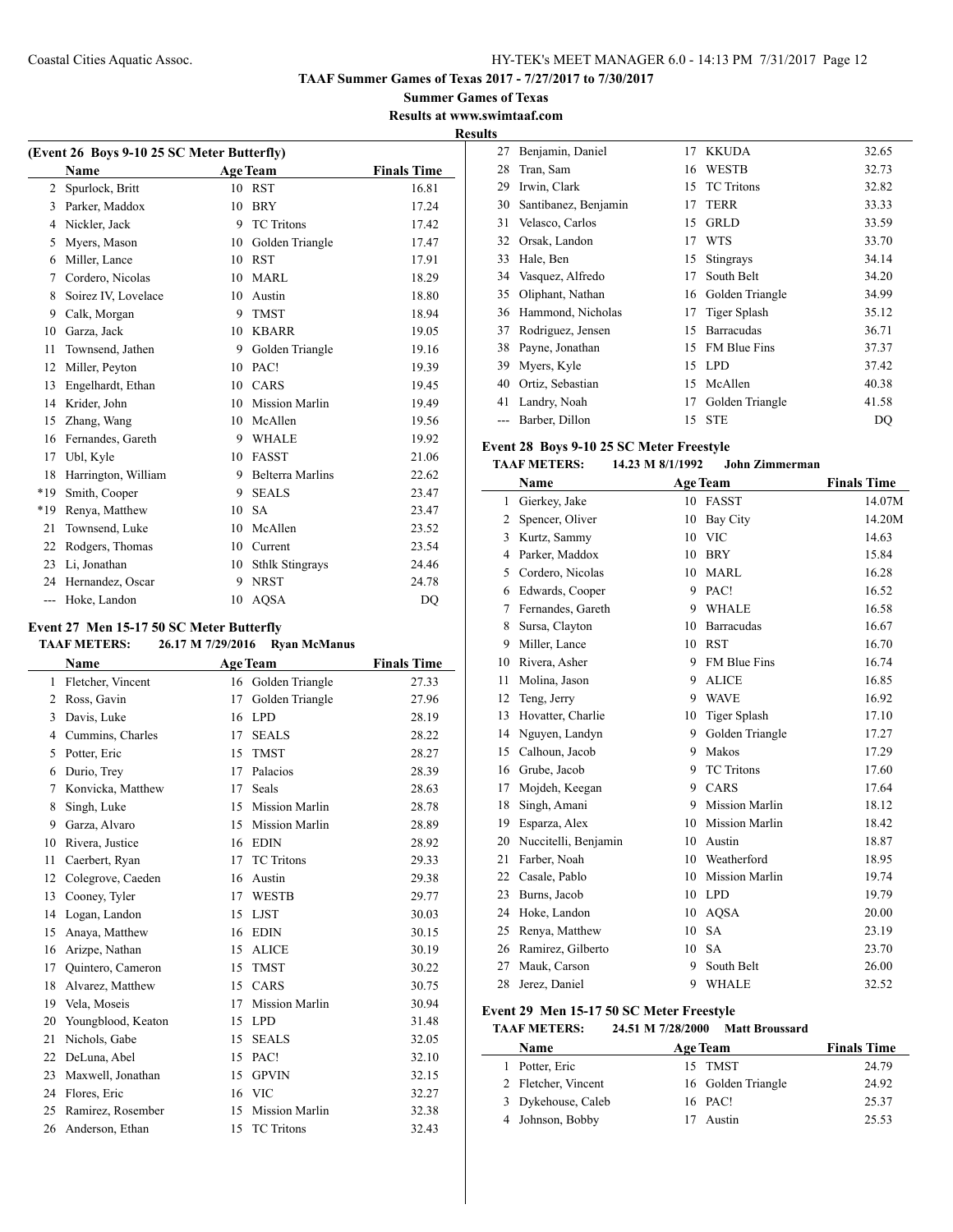**TAAF Summer Games of Texas 2017 - 7/27/2017 to 7/30/2017**

**Summer Games of Texas**

**Results at www.swimtaaf.com**

|    | (Event 29 Men 15-17 50 SC Meter Freestyle) |                 |                             |                    |             |
|----|--------------------------------------------|-----------------|-----------------------------|--------------------|-------------|
|    | Name                                       |                 | <b>Age Team</b><br>17 Phast | <b>Finals Time</b> |             |
|    | 5 Mejia, Juan<br>6 Sanchez, Ervey          |                 | 16 Phast                    | 25.57<br>25.58     |             |
|    | 7 Coppernoll, Joel                         |                 | 17 BRY                      | 25.66              |             |
|    | 8 Davis, Luke                              |                 | 16 LPD                      | 26.04              | Ev          |
| 9. | Satre, Alec                                |                 | 17 Golden Triangle          | 26.17              | Т           |
|    | 10 Caerbert, Ryan                          |                 | 17 TC Tritons               | 26.34              |             |
| 11 | Immenhauser, Willie                        |                 | 17 VIC                      | 26.47              |             |
|    | 12 Durio, Trey                             |                 | 17 Palacios                 | 26.52              |             |
| 13 | Mounce, Nick                               |                 | 17 TC Tritons               | 26.71              |             |
|    | 14 Colegrove, Caeden                       |                 | 16 Austin                   | 26.76              |             |
|    | 15 Wen, Gary                               |                 | 16 WESTB                    | 27.14              |             |
|    | 16 Alvarez, Matthew                        |                 | 15 CARS                     | 27.26              |             |
|    | 17 DeLuna, Abel                            |                 | 15 PAC!                     | 27.27              |             |
|    | 18 Anaya, Matthew                          |                 | 16 EDIN                     | 27.54              |             |
|    | 19 Youngblood, Keaton                      |                 | 15 LPD                      | 27.56              |             |
| 20 | Ramirez, Roberto                           |                 | 15 Mission Marlin           | 27.68              |             |
| 21 | Logan, Landon                              |                 | 15 LJST                     | 27.81              |             |
|    | 22 Perez, Angel                            |                 | 16 ALICE                    | 27.93              |             |
|    | 23 Lara, Matthew                           |                 | 17 ALICE                    | 28.19              |             |
|    | 24 Ding, Xiaoyang                          |                 | 17 WESTB                    | 28.21              |             |
|    | 25 Nichols, Gabe                           |                 | 15 SEALS                    | 28.36              |             |
|    | 26 Reichow, Kai                            | 17 <sup>7</sup> | McAllen                     | 28.50              |             |
|    | 27 Acevedo, Nicolas                        |                 | 15 McAllen                  | 28.58              |             |
|    | 28 Quintero, Cameron                       |                 | 15 TMST                     | 28.61              |             |
|    | 29 Velasco, Carlos                         |                 | 15 GRLD                     | 28.82              |             |
|    | 30 Peacock, Walker                         |                 | 16 Mission Marlin           | 28.87              |             |
| 31 | Vega, Mateo                                |                 | 15 TMST                     | 28.88              |             |
| 32 | Oliphant, Nathan                           |                 | 16 Golden Triangle          | 28.92              |             |
| 33 | Mann, Dakota                               |                 | 15 WOTB                     | 29.29              |             |
|    | 34 Benjamin, Daniel                        |                 | 17 KKUDA                    | 29.50              |             |
|    | 35 Hurt, Dusten                            |                 | 17 MARL                     | 29.56              |             |
|    | 36 Anderson, Ethan                         |                 | 15 TC Tritons               | 29.59              |             |
|    | *37 Cabezas-Adaro, Francisco               |                 | 16 FM Blue Fins             | 29.60              |             |
|    | *37 Rodriguez, Jensen                      |                 | 15 Barracudas               | 29.60              |             |
|    | 39 Irwin, Clark                            |                 | 15 TC Tritons               | 29.91              |             |
|    | 40 Gonzalez, Jordan                        | 15              | <b>WESTB</b>                | 30.03              |             |
| 41 | Abell, Luke                                |                 | 15 LPD                      | 30.23              |             |
| 42 | Rubio, Trae                                | 15              | <b>ALICE</b>                | 30.32              |             |
| 43 | Hale, Ben                                  | 15              | Stingrays                   | 30.41              |             |
| 44 | Guajardo, Sebastian                        | 15              | Mission Marlin              | 30.58              |             |
| 45 | Theriot, Nicholas                          | 15              | <b>TERR</b>                 | 30.74              |             |
|    | 46 Wever, Blaine                           | 15              | <b>TC Tritons</b>           | 30.82              |             |
| 47 | Villanueva, Johann                         | 16              | <b>SA</b>                   | 30.91              | $E_{\bf V}$ |
| 48 | Salinas, Benito                            | 16              | <b>EDIN</b>                 | 31.12              | Ί           |
| 49 | McPherson, Lance                           | 17              | <b>ROCK</b>                 | 31.13              |             |
| 50 | Stinson, Robert                            | 17              | <b>Tiger Splash</b>         | 31.22              |             |
| 51 | Brown, Kyle                                |                 | 17 LJST                     | 31.54              |             |
| 52 | Money, Chance                              | 17              | ALICE                       | 31.56              |             |
| 53 | Tran, Sam                                  |                 | 16 WESTB                    | 31.65              |             |
|    | 54 Escobedo, Robert                        |                 | 16 Phast                    | 31.76              |             |
|    | 55 Unerfusser, James                       | 17              | Den Dolphins                | 32.24              |             |
| 56 | Mody, Kunal                                | 15              | RST                         | 32.82              |             |
| 57 | Gonzales, Xavier                           | 15              | TMST                        | 33.53              |             |
|    | 58<br>Samples, Zachary                     | 15              | <b>MWELL</b>                | 33.98              |             |

| πь             |                                                                                 |         |    |                        |                    |  |  |  |
|----------------|---------------------------------------------------------------------------------|---------|----|------------------------|--------------------|--|--|--|
| 59             | Ly, Kevin                                                                       |         | 17 | Splash                 | 34.49              |  |  |  |
| 60             | Carrasco, Ivan                                                                  |         |    | 15 TERR                | 34.70              |  |  |  |
| 61             | Landry, Noah                                                                    |         | 17 | Golden Triangle        | 35.56              |  |  |  |
| 62             | Garcia, Juan                                                                    |         | 15 | <b>HARL</b>            | 35.74              |  |  |  |
|                |                                                                                 |         |    |                        |                    |  |  |  |
|                | Event 30 Boys 9-10 100 SC Meter IM<br><b>TAAF METERS:</b><br>1:22.35 M 8/1/1988 |         |    |                        |                    |  |  |  |
|                |                                                                                 |         |    | <b>Nate Boyle</b>      |                    |  |  |  |
|                | Name                                                                            |         |    | <b>Age Team</b>        | <b>Finals Time</b> |  |  |  |
| $\mathbf{1}$   | Kurtz, Sammy                                                                    |         | 10 | <b>VIC</b>             | 1:33.50            |  |  |  |
|                | 43.80                                                                           | 49.70   |    |                        |                    |  |  |  |
| 2              | Corn, Kasen                                                                     |         | 9  | <b>LJST</b>            | 1:35.32            |  |  |  |
|                | 45.55                                                                           | 49.77   |    |                        |                    |  |  |  |
| 3              | Gonzalez, Pablo                                                                 |         | 9  | Mission Marlin         | 1:36.77            |  |  |  |
|                | 45.64                                                                           | 51.13   |    |                        |                    |  |  |  |
| 4              | Oliver, Nathan                                                                  |         | 10 | <b>LPD</b>             | 1:37.09            |  |  |  |
|                | 44.45                                                                           | 52.64   |    |                        |                    |  |  |  |
| 5              | Hunsucker, Heath                                                                |         | 10 | Piranhas               | 1:37.14            |  |  |  |
|                | 47.29                                                                           | 49.85   |    |                        |                    |  |  |  |
| 6              | Edwards, Cooper                                                                 |         | 9  | PAC!                   | 1:37.98            |  |  |  |
|                | 46.13                                                                           | 51.85   |    |                        |                    |  |  |  |
| 7              | Boyle, Michael                                                                  |         | 10 | <b>FASST</b>           | 1:38.39            |  |  |  |
|                | 44.18                                                                           | 54.21   |    |                        |                    |  |  |  |
| 8              | Engelhardt, Ethan                                                               |         | 10 | CARS                   | 1:44.71            |  |  |  |
| 9              | 46.58                                                                           | 58.13   |    |                        |                    |  |  |  |
|                | Todd, Reid<br>46.96                                                             | 58.09   | 9  | Golden Triangle        | 1:45.05            |  |  |  |
| 10             |                                                                                 |         | 9  | CARS                   |                    |  |  |  |
|                | Mojdeh, Keegan<br>51.38                                                         | 54.60   |    |                        | 1:45.98            |  |  |  |
| 11             | Bryan, Caden                                                                    |         | 10 | <b>LPD</b>             | 1:46.50            |  |  |  |
|                | 50.62                                                                           | 55.88   |    |                        |                    |  |  |  |
| 12             | Coleman, Isaac                                                                  |         | 10 | Piranhas               | 1:46.93            |  |  |  |
|                | 52.70                                                                           | 54.23   |    |                        |                    |  |  |  |
| 13             | Mielke, Aengus                                                                  |         | 10 | <b>DENT</b>            | 1:50.21            |  |  |  |
|                | 50.82                                                                           | 59.39   |    |                        |                    |  |  |  |
| 14             | Townsend, Luke                                                                  |         | 10 | McAllen                | 1:52.90            |  |  |  |
|                | 56.45                                                                           | 56.45   |    |                        |                    |  |  |  |
| 15             | Li, Jonathan                                                                    |         | 10 | <b>Sthlk Stingrays</b> | 2:06.94            |  |  |  |
|                | 1:01.69                                                                         | 1:05.25 |    |                        |                    |  |  |  |
| 16             | Weber, Wade                                                                     |         | 9  | WESTB                  | 2:17.74            |  |  |  |
|                | 1:09.20                                                                         | 1:08.54 |    |                        |                    |  |  |  |
| 17             | Goodman, Christopher                                                            |         | 10 | <b>ALICE</b>           | 2:26.19            |  |  |  |
|                | 1:07.98                                                                         | 1:18.21 |    |                        |                    |  |  |  |
|                | Soirez IV, Lovelace                                                             |         |    | 10 Austin              | DQ                 |  |  |  |
|                | Singleterry, Cade                                                               |         | 10 | <b>LPD</b>             | DQ                 |  |  |  |
| $\overline{a}$ | Smith, Dylan                                                                    |         | 9  | FM Blue Fins           | DQ                 |  |  |  |
|                |                                                                                 |         |    |                        |                    |  |  |  |

### **Event 31 Men 15-17 100 SC Meter IM**

#### **TAAF METERS: 1:02.03 M 7/29/2016 Isaac Barrera**

| <b>Name</b>         |       | <b>Age Team</b> |       | <b>Finals Time</b> |
|---------------------|-------|-----------------|-------|--------------------|
| Velazquez, Joseph   |       |                 | Phast | 1:02.54            |
| 29.96               | 32.58 |                 |       |                    |
| 2 Konvicka, Matthew |       | 17              | Seals | 1:03.55            |
| 30.05               | 33.50 |                 |       |                    |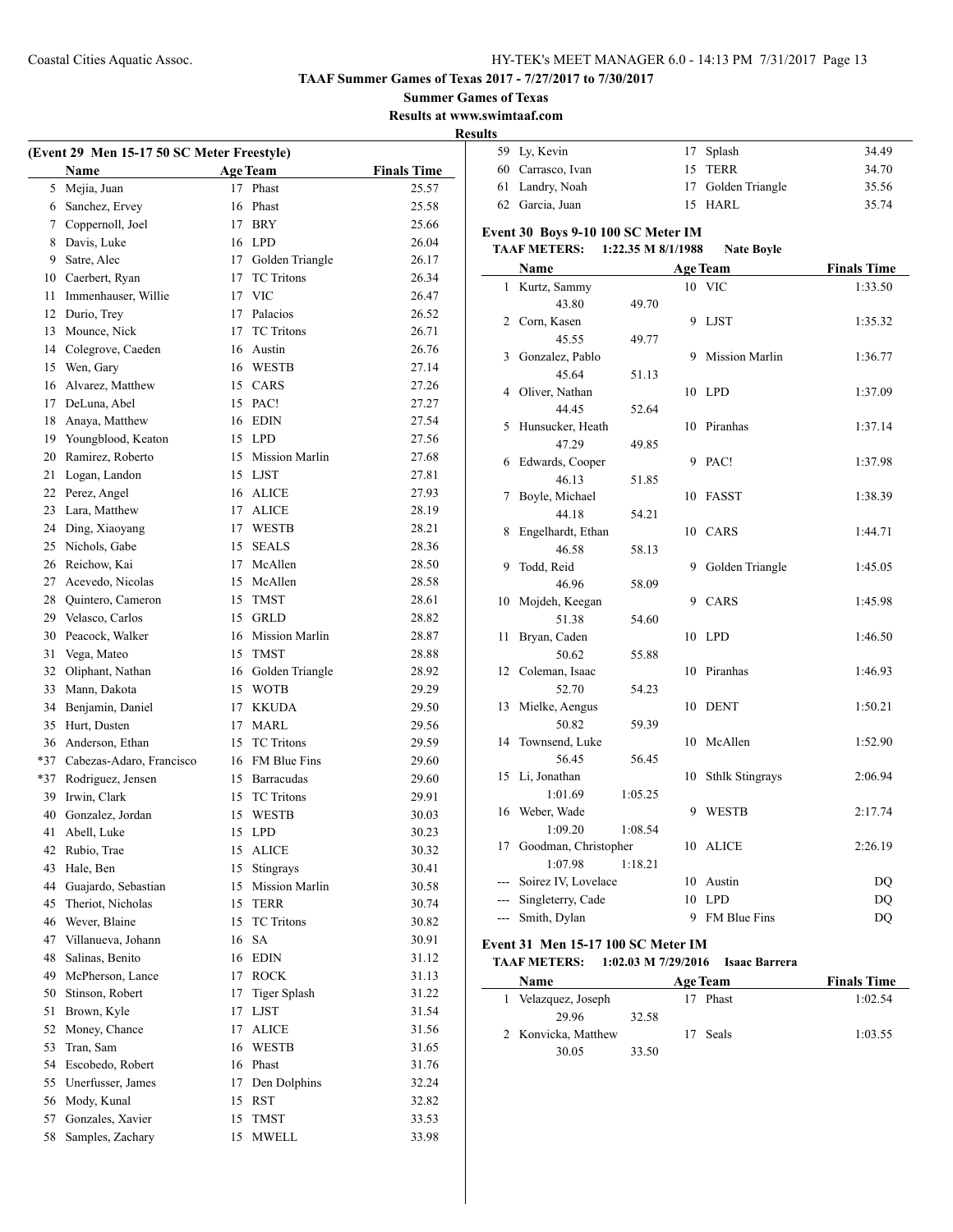$\mathcal{L}$ 

#### **Summer Games of Texas Results at www.swimtaaf.com**

**Results**

| (Event 31 Men 15-17 100 SC Meter IM) |                            |       |    |                       |                    |  |
|--------------------------------------|----------------------------|-------|----|-----------------------|--------------------|--|
|                                      | Name                       |       |    | <b>Age Team</b>       | <b>Finals Time</b> |  |
| 3                                    | Soza, Israel               |       |    | 17 TMST               | 1:05.07            |  |
|                                      | 30.39                      | 34.68 |    |                       |                    |  |
| 4                                    | Potter, Eric               |       | 15 | <b>TMST</b>           | 1:05.90            |  |
|                                      | 30.38                      | 35.52 |    |                       |                    |  |
| 5                                    | Heath, Trevor              |       | 15 | <b>Mission Marlin</b> | 1:07.46            |  |
|                                      | 31.75                      | 35.71 |    |                       |                    |  |
| 6                                    | Ross, Gavin                |       | 17 | Golden Triangle       | 1:07.78            |  |
|                                      | 30.22                      | 37.56 |    |                       |                    |  |
| 7                                    | Garza, Tyler               |       | 17 | <b>TMST</b>           | 1:08.43            |  |
|                                      | 31.40                      | 37.03 |    |                       |                    |  |
| 8                                    | Tullos, Paul               |       | 15 | Golden Triangle       | 1:08.51            |  |
|                                      | 32.63                      | 35.88 |    |                       |                    |  |
| 9                                    | Garza, Alvaro              |       | 15 | Mission Marlin        | 1:10.52            |  |
|                                      | 33.07                      | 37.45 |    |                       |                    |  |
| 10                                   | Rivera, Justice            |       | 16 | <b>EDIN</b>           | 1:10.73            |  |
|                                      | 32.07                      | 38.66 |    |                       |                    |  |
| 11                                   | Hutson, Jackson            |       | 15 | <b>TC</b> Tritons     | 1:11.36            |  |
|                                      | 33.01                      | 38.35 |    |                       |                    |  |
| 12                                   | Cooney, Tyler              |       | 17 | <b>WESTB</b>          | 1:12.31            |  |
|                                      | 33.41                      | 38.90 |    |                       |                    |  |
| 13                                   | Britton, Grady             |       | 17 | CARS                  | 1:12.37            |  |
|                                      | 34.72                      | 37.65 |    |                       |                    |  |
| 14                                   | Herrera, Jae               |       | 16 | <b>Mission Marlin</b> | 1:12.56            |  |
|                                      | 34.40                      | 38.16 |    |                       |                    |  |
| 15                                   | Dai, James                 |       | 15 | <b>WESTB</b>          | 1:12.98            |  |
|                                      | 35.24                      | 37.74 |    |                       |                    |  |
| 16                                   | Alvarez, Matthew           |       | 15 | CARS                  | 1:13.05            |  |
|                                      | 33.42                      | 39.63 |    |                       |                    |  |
| 17                                   | Colegrove, Caeden          |       |    | 16 Austin             | 1:13.11            |  |
|                                      | 35.21                      | 37.90 |    |                       |                    |  |
| 18                                   | Vega, Mateo                |       | 15 | <b>TMST</b>           | 1:14.01            |  |
|                                      | 35.18                      | 38.83 |    | <b>LJST</b>           |                    |  |
| 19                                   | Steelman, Josh             |       | 15 |                       | 1:15.21            |  |
|                                      | 35.10                      | 40.11 |    |                       |                    |  |
| 20                                   | Vela, Moseis<br>36.08      | 40.80 | 17 | Mission Marlin        | 1:16.88            |  |
|                                      | Youngblood, Keaton         |       |    | 15 LPD                |                    |  |
| 21                                   |                            |       |    |                       | 1:17.06            |  |
| 22                                   | 36.06<br>Rivera, Andrew    | 41.00 | 15 | FM Blue Fins          | 1:17.98            |  |
|                                      | 36.83                      | 41.15 |    |                       |                    |  |
| 23                                   | Peacock, Walker            |       | 16 | Mission Marlin        | 1:18.13            |  |
|                                      | 37.45                      | 40.68 |    |                       |                    |  |
| 24                                   | Hurt, Dusten               |       | 17 | MARL                  | 1:18.53            |  |
|                                      | 37.15                      | 41.38 |    |                       |                    |  |
| 25                                   | Wever, Blaine              |       | 15 | <b>TC</b> Tritons     | 1:18.93            |  |
|                                      | 37.79                      |       |    |                       |                    |  |
| 26                                   | Stinson, Robert            | 41.14 | 17 | <b>Tiger Splash</b>   | 1:21.20            |  |
|                                      | 37.93                      | 43.27 |    |                       |                    |  |
| 27                                   | Santibanez, Benjamin       |       | 17 | TERR                  | 1:21.39            |  |
|                                      | 38.83                      | 42.56 |    |                       |                    |  |
| 28                                   | Benjamin, Daniel           |       | 17 | <b>KKUDA</b>          | 1:21.52            |  |
|                                      | 36.52                      |       |    |                       |                    |  |
| 29                                   |                            | 45.00 | 15 |                       |                    |  |
|                                      | Theriot, Nicholas<br>36.49 |       |    | TERR                  | 1:21.69            |  |
|                                      |                            | 45.20 |    |                       |                    |  |

| ᄖ  |                      |       |    |                |         |
|----|----------------------|-------|----|----------------|---------|
|    | 30 Unerfusser, James |       | 17 | Den Dolphins   | 1:22.48 |
|    | 37.69                | 44.79 |    |                |         |
| 31 | Payne, Jonathan      |       | 15 | FM Blue Fins   | 1:22.50 |
|    | 41.55                | 40.95 |    |                |         |
|    | 32 Myers, Kyle       |       |    | 15 LPD         | 1:24.01 |
|    | 40.39                | 43.62 |    |                |         |
|    | 33 Vasquez, Alfredo  |       | 17 | South Belt     | 1:24.10 |
|    | 39.68                | 44.42 |    |                |         |
|    | 34 Money, Chance     |       | 17 | <b>ALICE</b>   | 1:24.50 |
|    | 39.16                | 45.34 |    |                |         |
| 35 | Rodriguez, Jensen    |       | 15 | Barracudas     | 1:27.10 |
|    | 37.56                | 49.54 |    |                |         |
| 36 | Ortiz, Sebastian     |       |    | 15 McAllen     | 1:27.30 |
|    | 42.26                | 45.04 |    |                |         |
|    | 37 Ly, Kevin         |       | 17 | Splash         | 1:27.31 |
|    | 42.03                | 45.28 |    |                |         |
| 38 | Fabela, Nicholas     |       |    | 15 SA          | 1:27.41 |
|    | 42.33                | 45.08 |    |                |         |
|    | Dykehouse, Caleb     |       | 16 | PAC!           | DQ      |
|    | Sosa, Luis           |       | 15 | Mission Marlin | DQ      |
|    | Flores, Leo          |       | 16 | <b>EDIN</b>    | DQ      |
|    |                      |       |    |                |         |

## **Event 32 Men 15-17 200 SC Meter Freestyle**

### **TAAF METERS: 2:00.13 M 7/29/2016 Isaac Barrera**

|    | Name                 |       |    | <b>Age Team</b>   |       | <b>Finals Time</b> |
|----|----------------------|-------|----|-------------------|-------|--------------------|
|    | 1 Coppernoll, Joel   |       |    | 17 BRY            |       | 2:01.76            |
|    | 27.44                | 30.21 |    | 31.67             | 32.44 |                    |
| 2  | Martchenke, Ethan    |       |    | 16 SEALS          |       | 2:06.48            |
|    | 28.63                | 31.68 |    | 33.03             | 33.14 |                    |
| 3  | Hackler, Christopher |       |    | 15 TC Tritons     |       | 2:06.68            |
|    | 29.01                | 32.08 |    | 33.55             | 32.04 |                    |
|    | 4 Garza, Zackary     |       |    | 16 Phast          |       | 2:09.07            |
|    | 29.10                | 32.70 |    | 34.04             | 33.23 |                    |
| 5. | Heath, Trevor        |       |    | 15 Mission Marlin |       | 2:11.39            |
|    | 30.05                | 34.24 |    | 35.33             | 31.77 |                    |
| 6  | Delaney, Jonah       |       | 16 | <b>SEALS</b>      |       | 2:12.31            |
|    | 32.11                | 33.58 |    | 34.02             | 32.60 |                    |
| 7  | Mounce, Nick         |       | 17 | <b>TC Tritons</b> |       | 2:12.33            |
|    | 30.66                | 33.39 |    | 35.01             | 33.27 |                    |
| 8  | Flores, Eric         |       |    | 17 Mission Marlin |       | 2:14.64            |
|    | 30.60                | 35.01 |    | 35.04             | 33.99 |                    |
| 9  | Garcia, Dominic      |       |    | 17 TMST           |       | 2:21.16            |
|    | 31.39                | 36.41 |    | 36.88             | 36.48 |                    |
|    | 10 Herrera, Jae      |       |    | 16 Mission Marlin |       | 2:21.51            |
|    | 31.58                | 35.23 |    | 37.01             | 37.69 |                    |
| 11 | Novak, Dalton        |       |    | 16 LJST           |       | 2:23.20            |
|    | 32.33                | 37.25 |    | 37.82             | 35.80 |                    |
| 12 | Nepote, Zachary      |       | 15 | <b>TMST</b>       |       | 2:26.47            |
|    | 32.44                | 37.25 |    | 38.49             | 38.29 |                    |
|    | 13 Maxwell, Jonathan |       | 15 | <b>GPVIN</b>      |       | 2:26.73            |
|    | 33.05                | 36.98 |    | 39.07             | 37.63 |                    |
| 14 | Flores, Eric         |       |    | 16 VIC            |       | 2:26.86            |
|    | 33.13                | 37.34 |    | 39.86             | 36.53 |                    |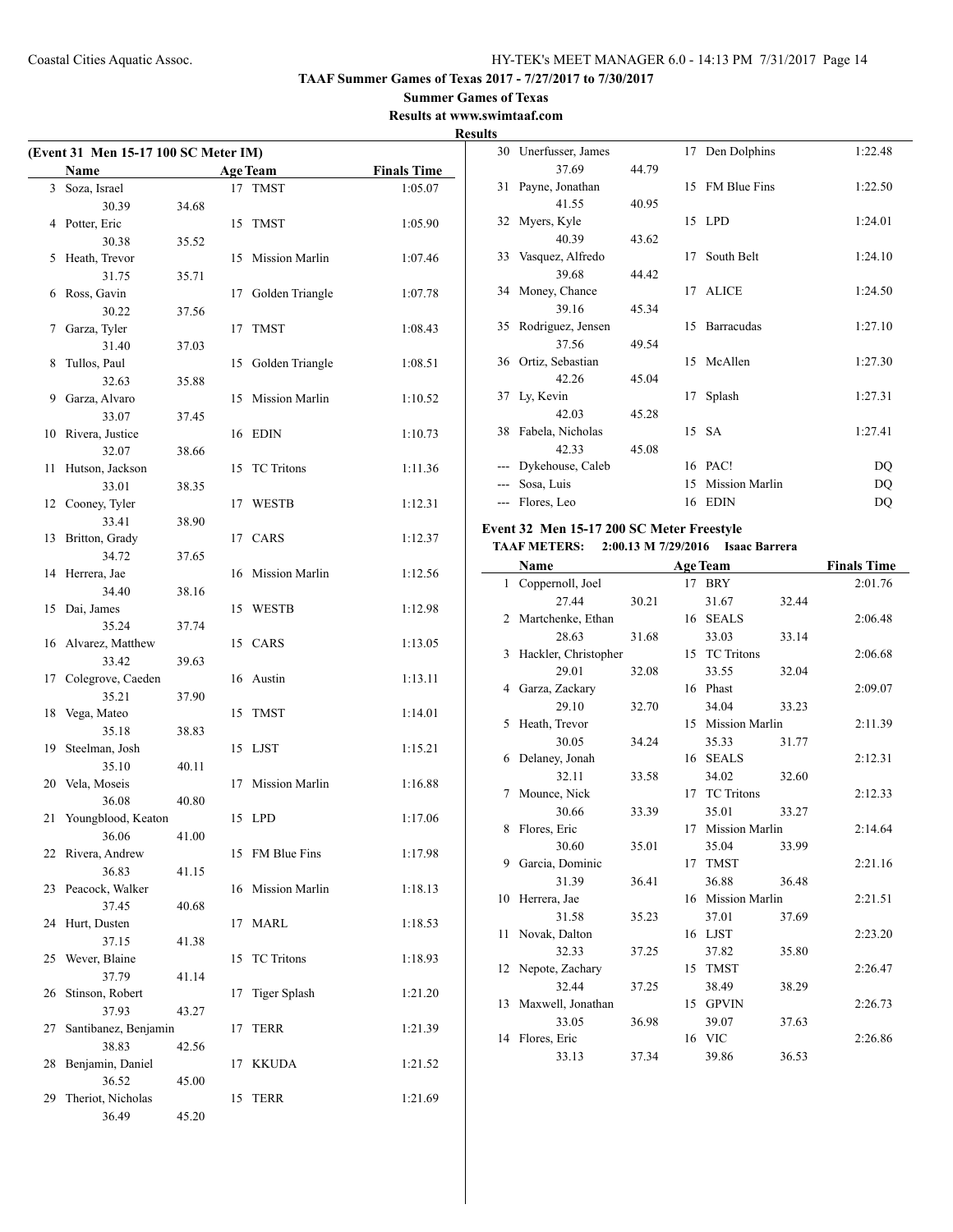### **Summer Games of Texas**

**Results at www.swimtaaf.com**

#### **Results**

| (Event 32 Men 15-17 200 SC Meter Freestyle) |                  |       |                   |       |                    |  |  |  |  |
|---------------------------------------------|------------------|-------|-------------------|-------|--------------------|--|--|--|--|
|                                             | Name             |       | <b>Age Team</b>   |       | <b>Finals Time</b> |  |  |  |  |
| 15                                          | Escobedo, Robert |       | 16 Phast          |       | 2:35.57            |  |  |  |  |
|                                             | 36.56            | 40.15 | 42.00             | 36.86 |                    |  |  |  |  |
| 16                                          | Carrasco, Ivan   |       | TERR<br>15        |       | 2:37.63            |  |  |  |  |
|                                             | 35.47            | 40.99 | 41.55             | 39.62 |                    |  |  |  |  |
| 17                                          | Myers, Kyle      |       | LPD.<br>15.       |       | 2:37.64            |  |  |  |  |
|                                             | 34.43            | 38.92 | 42.83             | 41.46 |                    |  |  |  |  |
| 18                                          | Burgess, Jordan  |       | TERR<br>16        |       | 2:50.78            |  |  |  |  |
|                                             | 36.87            | 44.32 | 44.89             | 44.70 |                    |  |  |  |  |
| 19                                          | Mann, Dakota     |       | <b>WOTB</b><br>15 |       | 2:52.49            |  |  |  |  |
|                                             | 36.25            | 44.05 | 47.53             | 44.66 |                    |  |  |  |  |
| 20                                          | Poncik, Parker   |       | <b>TERR</b><br>16 |       | 3:08.11            |  |  |  |  |

### **Event 33 Boys 9-10 100 SC Meter Freestyle Relay TAAF METERS: 1:02.41 M 8/1/1991 Lewisville**

 $\frac{1}{2}$ 

|              | Team                                   |       | <b>Relay</b>           | <b>Finals Time</b> |
|--------------|----------------------------------------|-------|------------------------|--------------------|
| $\mathbf{1}$ | <b>RST</b>                             |       | A                      | 1:03.25            |
|              | 1) Spurlock, Britt 10                  |       | 2) Esparza, Ethan 10   |                    |
|              | 3) Miller, Lance 10                    |       | 4) Masters, George 10  |                    |
|              | 32.55                                  | 30.70 |                        |                    |
| 2            | <b>FASST</b>                           |       | А                      | 1:08.32            |
|              | 1) Boyle, Michael 10                   |       | 2) Gulledge, Rhett 9   |                    |
|              | 3) Buchanan, Brock 9                   |       | 4) Lacy, Luke 10       |                    |
|              | 35.11                                  | 33.21 |                        |                    |
| 3            | <b>TC</b> Tritons                      |       | A                      | 1:08.62            |
|              | 1) Nickler, Jack 9                     |       | 2) Grube, Jacob 9      |                    |
|              | 3) Burraston, Stephen 9                |       | 4) White, Rix 9        |                    |
|              | 33.51                                  | 35.11 |                        |                    |
| 4            | PAC!                                   |       | A                      | 1:11.01            |
|              | 1) Miller, Peyton 10                   |       | 2) Schulz, Cole 10     |                    |
|              | 3) Horine, Beck 10                     |       | 4) Edwards, Cooper 9   |                    |
|              | 37.55                                  | 33.46 |                        |                    |
| 5            | <b>FM Blue Fins</b>                    |       | A                      | 1:12.13            |
|              | 1) Smith, Dylan 9                      |       | 2) DeGraaf, Dalton 9   |                    |
|              | 3) Johnson, Marcus 10                  |       | 4) Rivera, Asher 9     |                    |
|              | 45.59                                  | 26.54 |                        |                    |
| 6            | <b>ALICE</b>                           |       | A                      | 1:13.18            |
|              | 1) Galvan, Ayden 9                     |       | 2) Molina, Jason 9     |                    |
|              | 3) Strait, Wesley 9                    |       | 4) Munoz, Marco 10     |                    |
|              | 37.43                                  | 35.75 |                        |                    |
| 7            | <b>FASST</b>                           |       | B                      | 1:14.34            |
|              | 1) Ubl, Kyle 10                        |       | 2) Heimbuch, Chase 9   |                    |
|              | 3) Soo, Ryan 10<br>37.30               | 37.04 | 4) Heimbuch, Nolan 10  |                    |
| 8            | <b>FASST</b>                           |       | C                      | 1:14.81            |
|              |                                        |       | 2) Bunker, Justin 9    |                    |
|              | 1) Lewis, Sawyer 10<br>3) Khan, Omar 9 |       | 4) Fillinger, Carson 9 |                    |
|              | 37.14                                  | 37.67 |                        |                    |
| 9            | <b>LIST</b>                            |       | A                      | 1:16.19            |
|              | 1) Pyeatt, Collin 10                   |       | 2) Poe, Shepherd 9     |                    |
|              | 3) Owens, Karson 9                     |       | 4) Corn, Kasen 9       |                    |
|              | 39.09                                  | 37.10 |                        |                    |
| 10           | <b>Bay City</b>                        |       | A                      | 1:16.62            |
|              | 1) Goodman, Curtis 10                  |       | 2) Sones, Paul Ryan 9  |                    |
|              | 3) Simmons, Foster 10                  |       | 4) Spencer, Oliver 10  |                    |
|              | 40.86                                  | 35.76 |                        |                    |
|              |                                        |       |                        |                    |

| S               |                          |       |                         |         |
|-----------------|--------------------------|-------|-------------------------|---------|
| 11              | <b>FM Blue Fins</b>      |       | B                       | 1:18.70 |
|                 | 1) Cargo, Luke 10        |       | 2) Oglesby, Andrew 10   |         |
|                 | 3) Schnitzius, Hudson 10 |       | 4) Barrera, Anthony 10  |         |
|                 | 41.99                    | 36.71 |                         |         |
| 12 <sub>1</sub> | LPD <sub></sub>          |       | A                       | 1:19.02 |
|                 | 1) Zunker, Ryan 9        |       | 2) Singleterry, Cade 10 |         |
|                 | 3) Black, Owen 9         |       | 4) Bredesen, Dawit 9    |         |
|                 | 38.76                    | 40.26 |                         |         |
| 13              | <b>WAVE</b>              |       | A                       | 1:20.86 |
|                 | 1) Valenzuela, Angel 9   |       | 2) Myers, Jakob 9       |         |
|                 | 3) Myers, Jonathon 9     |       | 4) Teng, Jerry 9        |         |
|                 | 43.81                    | 37.05 |                         |         |
| 14              | <b>TC</b> Tritons        |       | B                       | 1:21.33 |
|                 | 1) Mays, Austin 10       |       | 2) Stutz, Landon 9      |         |
|                 | 3) Arnett, William 10    |       | 4) Lawson, Corbett 9    |         |
|                 | 41.27                    | 40.06 |                         |         |
| 15              | <b>Mission Marlin</b>    |       | A                       | 1:22.75 |
|                 | 1) Casale, Pablo 10      |       | 2) Estrada, Aaron 9     |         |
|                 | 3) Prada, Sebastian 10   |       | 4) Rico, David 10       |         |
|                 | 42.55                    | 40.20 |                         |         |
| 16              | El Campo                 |       | A                       | 1:24.87 |
|                 | 1) Srubar, Cole 10       |       | 2) Kocian, Cameron 10   |         |
|                 | 3) Ratcliff, Joaquin 9   |       | 4) Farquhar, Tyson 10   |         |
|                 | 39.19                    | 45.68 |                         |         |

### **Event 34 Men 15-17 200 SC Meter Freestyle Relay TAAF METERS: 1:41.54 M 7/27/2007 Frisco**

### **C Nix, A Loutfy, B Blandford, J Pena**

|   | <b>Team</b>             |       | Relay                     |       | <b>Finals Time</b> |
|---|-------------------------|-------|---------------------------|-------|--------------------|
| 1 | Phast                   |       | A                         |       | 1:42.92            |
|   | 1) Velazquez, Joseph 17 |       | 2) Sanchez, Ervey 16      |       |                    |
|   | 3) Mejia, Juan 17       |       | 4) Garza, Zackary 16      |       |                    |
|   | 25.94                   | 25.16 | 26.94                     | 24.88 |                    |
| 2 | <b>Mission Marlin</b>   |       | A                         |       | 1:48.62            |
|   | 1) Herrera, Jae 16      |       | 2) Ramirez, Roberto 15    |       |                    |
|   | 3) Singh, Luke 15       |       | 4) Heath, Trevor 15       |       |                    |
|   | 28.14                   | 27.31 | 27.25                     | 25.92 |                    |
| 3 | <b>TMST</b>             |       | A                         |       | 1:48.81            |
|   | 1) Garcia, Dominic 17   |       | 2) Garza, Tyler 17        |       |                    |
|   | 3) Nepote, Zachary 15   |       | 4) Soza, Israel 17        |       |                    |
|   | 26.65                   | 28.38 | 27.95                     | 25.83 |                    |
| 4 | <b>SEALS</b>            |       | A                         |       | 1:51.70            |
|   | 1) Martchenke, Ethan 16 |       | 2) Nichols, Gabe 15       |       |                    |
|   | 3) Delaney, Jonah 16    |       | 4) Cummins, Charles 17    |       |                    |
|   | 27.10                   | 29.33 | 28.90                     | 26.37 |                    |
| 5 | <b>WESTB</b>            |       | A                         |       | 1:52.56            |
|   | 1) Gonzalez, Jordan 15  |       | $2)$ Wen, Gary 16         |       |                    |
|   | 3) Ding, Xiaoyang 17    |       | 4) Cooney, Tyler 17       |       |                    |
|   | 27.33                   | 28.05 | 30.13                     | 27.05 |                    |
|   | 6 ALICE                 |       | A                         |       | 1:53.00            |
|   | 1) Rubio, Trae 15       |       | 2) Perez, Angel 16        |       |                    |
|   | 3) Arizpe, Nathan 15    |       | 4) Lara, Matthew 17       |       |                    |
|   | 30.71                   | 26.88 | 27.92                     | 27.49 |                    |
| 7 | <b>Mission Marlin</b>   |       | B                         |       | 1:53.28            |
|   | 1) Vela, Moseis 17      |       | 2) Ramirez, Rosember 15   |       |                    |
|   | 3) Flores, Eric 17      |       | 4) Guajardo, Sebastian 15 |       |                    |
|   | 28.01                   | 29.15 | 27.05                     | 29.07 |                    |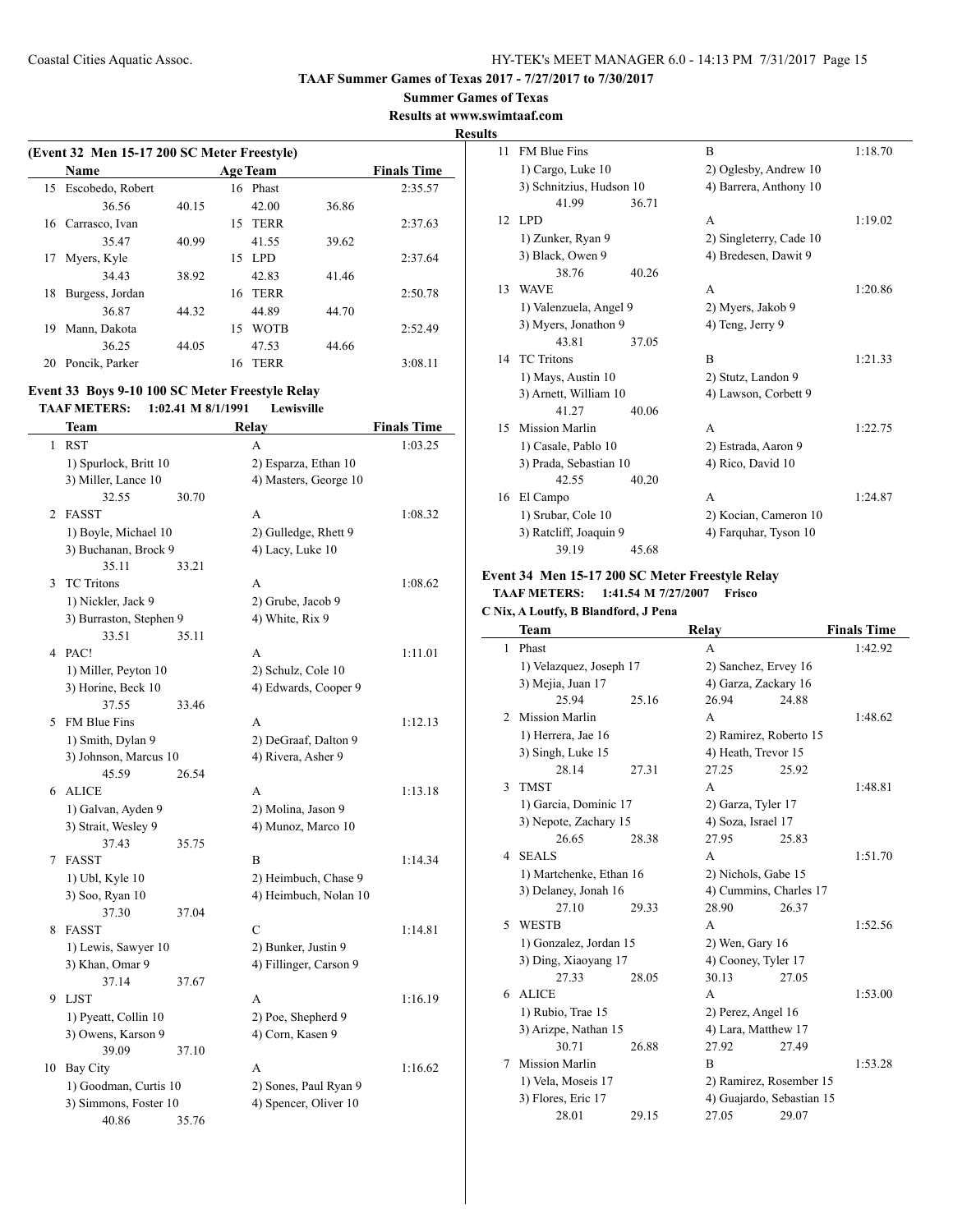#### **TAAF Summer Games of Texas 2017 - 7/27/2017 to 7/30/2017**

### **Summer Games of Texas**

**Results at www.swimtaaf.com**

#### **Results**

 $\overline{\phantom{a}}$ 

| (Event 34 Men 15-17 200 SC Meter Freestyle Relay) |                            |                       |                    |  |  |  |
|---------------------------------------------------|----------------------------|-----------------------|--------------------|--|--|--|
|                                                   | Team                       | Relav                 | <b>Finals Time</b> |  |  |  |
| 8                                                 | <b>TC</b> Tritons          | A                     | 1:57.23            |  |  |  |
|                                                   | 1) Anderson, Ethan 15      | 2) Wever, Blaine 15   |                    |  |  |  |
|                                                   | 3) Hutson, Jackson 15      | 4) Irwin, Clark 15    |                    |  |  |  |
|                                                   | 29.14<br>30.33             | 57.76                 |                    |  |  |  |
| 9                                                 | <b>WESTB</b>               | В                     | 2:05.04            |  |  |  |
|                                                   | 1) Martinez, Walter 16     | 2) Dai, James 15      |                    |  |  |  |
|                                                   | 3) Tran, Sam 16            | 4) Molo, Cameron 16   |                    |  |  |  |
|                                                   | 30.45<br>1:05.01           | 29.58                 |                    |  |  |  |
|                                                   | <b>TERR</b>                | A                     | DO                 |  |  |  |
|                                                   | 1) Santibanez, Benjamin 17 | 2) Burgess, Jordan 16 |                    |  |  |  |
|                                                   | 3) Theriot, Nicholas 15    | 4) Carrasco, Ivan 15  |                    |  |  |  |

# **Event 35 Mixed 15-17 200 SC Meter Medley Relay TAAF METERS: 2:02.40 M 7/29/2016 Pharr Phast Swim Club**

### **L Wisby, J Velasquez, J Velasquez, J Worley**

|              | <b>Team</b>                 |       | <b>Relay</b>       |                          | <b>Finals Time</b> |
|--------------|-----------------------------|-------|--------------------|--------------------------|--------------------|
| $\mathbf{1}$ | <b>SEALS</b>                |       | A                  |                          | 2:05.38            |
|              | 1) Brawner, Kinsey W16      |       |                    | 2) Martchenke, Ethan M16 |                    |
|              | 3) Cummins, Charles M17     |       |                    | 4) Buchanan, Avery W15   |                    |
|              | 33.66                       | 35.35 | 27.73              | 28.64                    |                    |
| 2            | <b>LJST</b>                 |       | A                  |                          | 2:08.04            |
|              | 1) Alford, Jordan W17       |       |                    | 2) Fattig, Brendan M17   |                    |
|              | 3) Logan, Landon M15        |       | 4) Tran, Vivie W16 |                          |                    |
|              | 35.90                       | 32.09 | 30.05              | 30.00                    |                    |
| 3            | <b>Mission Marlin</b>       |       | A                  |                          | 2:15.07            |
|              | 1) Castillo, Karla W16      |       |                    | 2) Benavides, Bianca W17 |                    |
|              | 3) Garza, Alvaro M15        |       |                    | 4) Herrera, Jae M16      |                    |
|              | 39.95                       | 37.64 | 29.36              | 28.12                    |                    |
|              | 4 Mission Marlin            |       | B                  |                          | 2:15.92            |
|              | 1) Marquez, Sarah W15       |       |                    | 2) Peacock, Walker M16   |                    |
|              | 3) Singh, Luke M15          |       |                    | 4) Guzman, Nina W15      |                    |
|              | 40.52                       | 34.50 | 28.61              | 32.29                    |                    |
|              | 5 ALICE                     |       | A                  |                          | 2:18.46            |
|              | 1) Arizpe, Nathan M15       |       |                    | 2) Lara, Matthew M17     |                    |
|              | 3) Hayslip, Hannah W17      |       |                    | 4) Ramon, Alyssa W17     |                    |
|              | 36.29                       | 36.13 | 30.82              | 35.22                    |                    |
| 6            | Bay City                    |       | A                  |                          | 2:18.91            |
|              | 1) Sliva, Hannah W16        |       |                    | 2) Howell, Zackary M16   |                    |
|              | 3) Orsak, Landon M17        |       |                    | 4) Vargas, Faith W16     |                    |
|              | 36.75                       | 40.57 | 31.27              | 30.32                    |                    |
| 7            | <b>BRY</b>                  |       | A                  |                          | 2:25.87            |
|              | 1) Rudd, K'Lee W15          |       |                    | 2) Fleming, Gracen W15   |                    |
|              | 3) Hutchinson, Rebecca W16  |       |                    | 4) Coppernoll, Joel M17  |                    |
|              | 38.72                       | 40.12 | 40.74              | 26.29                    |                    |
| 8            | <b>TERR</b>                 |       | A                  |                          | 2:30.07            |
|              | 1) Theriot, Nicholas M15    |       |                    | 2) Fishburn, Ellyse W15  |                    |
|              | 3) Santibanez, Benjamin M17 |       |                    | 4) Craft, Cadey W16      |                    |
|              | 36.67                       | 43.93 | 34.57              | 34.90                    |                    |
| 9            | South Belt                  |       | A                  |                          | 2:31.93            |
|              | 1) Vargas, Michael M15      |       |                    | 2) Dutton, Kimberly W15  |                    |
|              | 3) Vasquez, Alfredo M17     |       |                    | 4) Perez, Alexa W16      |                    |
|              | 36.76                       | 46.76 | 34.38              | 34.03                    |                    |

| 10 | TMST                     |       | А                      |                       | 2:38.34 |
|----|--------------------------|-------|------------------------|-----------------------|---------|
|    | 1) Rodriguez, Audrey W17 |       | 2) Grossman, Emily W15 |                       |         |
|    | 3) Gonzales, Xavier M15  |       |                        | 4) Ramirez, Jacob M15 |         |
|    | 42.21                    | 43.33 | 44.67                  | 28.13                 |         |

### **Event 36 Mixed 15-17 100 SC Meter Freestyle Relay TAAF METERS: 51.98 M 7/29/2016 Tuloso-Midway**

### **D Garcia, R Turner, A Land, T Garza**

|             | Team                            | Relay                   | <b>Finals Time</b> |
|-------------|---------------------------------|-------------------------|--------------------|
| 1           | <b>TC</b> Tritons               | A                       | 53.42              |
|             | 1) Caerbert, Ryan M17           | 2) Mounce, Nick M17     |                    |
|             | 3) Nickler, Samantha W15        | 4) Irwin, Audrey W15    |                    |
|             | 24.25<br>29.17                  |                         |                    |
| 2           | <b>SEALS</b>                    | A                       | 53.46              |
|             | 1) Roach, Mikayla W15           | 2) Nichols, Gabe M15    |                    |
|             | 3) Delaney, Jonah M16           | 4) Brawner, Kinsey W16  |                    |
|             | 27.63<br>25.83                  |                         |                    |
| 3           | <b>FM Blue Fins</b>             | A                       | 56.99              |
|             | 1) Cabezas-Adaro, Francisco M16 | 2) Velasco, Luisa W16   |                    |
|             | 3) Alvey, Rachel W16            | 4) Payne, Jonathan M15  |                    |
|             | 27.02<br>29.97                  |                         |                    |
| 4           | <b>TERR</b>                     | A                       | 58.43              |
|             | 1) Santibanez, Benjamin M17     | 2) Fishburn, Ellyse W15 |                    |
|             | 3) Craft, Cadey W16             | 4) Carrasco, Ivan M15   |                    |
|             | 29.76<br>28.67                  |                         |                    |
| $\varsigma$ | <b>TMST</b>                     | A                       | 1:01.94            |
|             | 1) Ramirez, Jacob M15           | 2) Grossman, Emily W15  |                    |
|             | 3) Rodriguez, Audrey W17        | 4) Gonzales, Xavier M15 |                    |
|             | 30.03<br>31.91                  |                         |                    |
|             | Bay City                        | A                       | DO                 |
|             | 1) Attaway, Sarah W17           | 2) Durio, Trey M17      |                    |
|             | 3) Orsak, Landon M17            | 4) Sliva, Hannah W16    |                    |

# **Event 37 Mixed 15-17 200 SC Meter Freestyle Relay**

### **TAAF METERS: 1:54.94 M 7/29/2016 Pharr Phast Swim Club J Worley, Z Garza, L Wisby, B Hinojosa**

|              | Team                        |       | Relay                    |       | <b>Finals Time</b> |
|--------------|-----------------------------|-------|--------------------------|-------|--------------------|
| 1            | <b>LPD</b>                  |       | A                        |       | 1:54.23M           |
|              | 1) Youngblood, Keaton M15   |       | 2) Counley, Sydnie W16   |       |                    |
|              | 3) Schultz, Asilyn W17      |       | 4) Davis, Luke M16       |       |                    |
|              | 27.82                       | 30.11 | 31.06                    | 25.24 |                    |
| 2            | Bay City                    |       | A                        |       | 1:56.35            |
|              | 1) Durio, Trey M17          |       | 2) Howell, Zackary M16   |       |                    |
|              | 3) Attaway, Sarah W17       |       | 4) Vargas, Faith W16     |       |                    |
|              | 28.87                       | 30.56 | 31.38                    | 25.54 |                    |
| $\mathbf{3}$ | <b>SEALS</b>                |       | A                        |       | 1:57.29            |
|              | 1) Roach, Mikayla W15       |       | 2) Delaney, Jonah M16    |       |                    |
|              | 3) Buchanan, Avery W15      |       | 4) Martchenke, Ethan M16 |       |                    |
|              | 28.89                       | 30.35 | 31.83                    | 26.22 |                    |
| 4            | <b>TC</b> Tritons           |       | A                        |       | 1:57.68            |
|              | 1) Hackler, Christopher M15 |       | 2) Irwin, Clark M15      |       |                    |
|              | 3) Nickler, Samantha W15    |       | 4) Phan, Kaly W15        |       |                    |
|              | 27.19                       | 28.57 | 29.68                    | 32.24 |                    |
| 5.           | <b>LJST</b>                 |       | A                        |       | 1:58.59            |
|              | 1) Alford, Jordan W17       |       | 2) Fattig, Brendan M17   |       |                    |
|              | 3) Logan, Landon M15        |       | 4) Tran, Vivie W16       |       |                    |
|              | 32.27                       | 28.26 | 27.68                    | 30.38 |                    |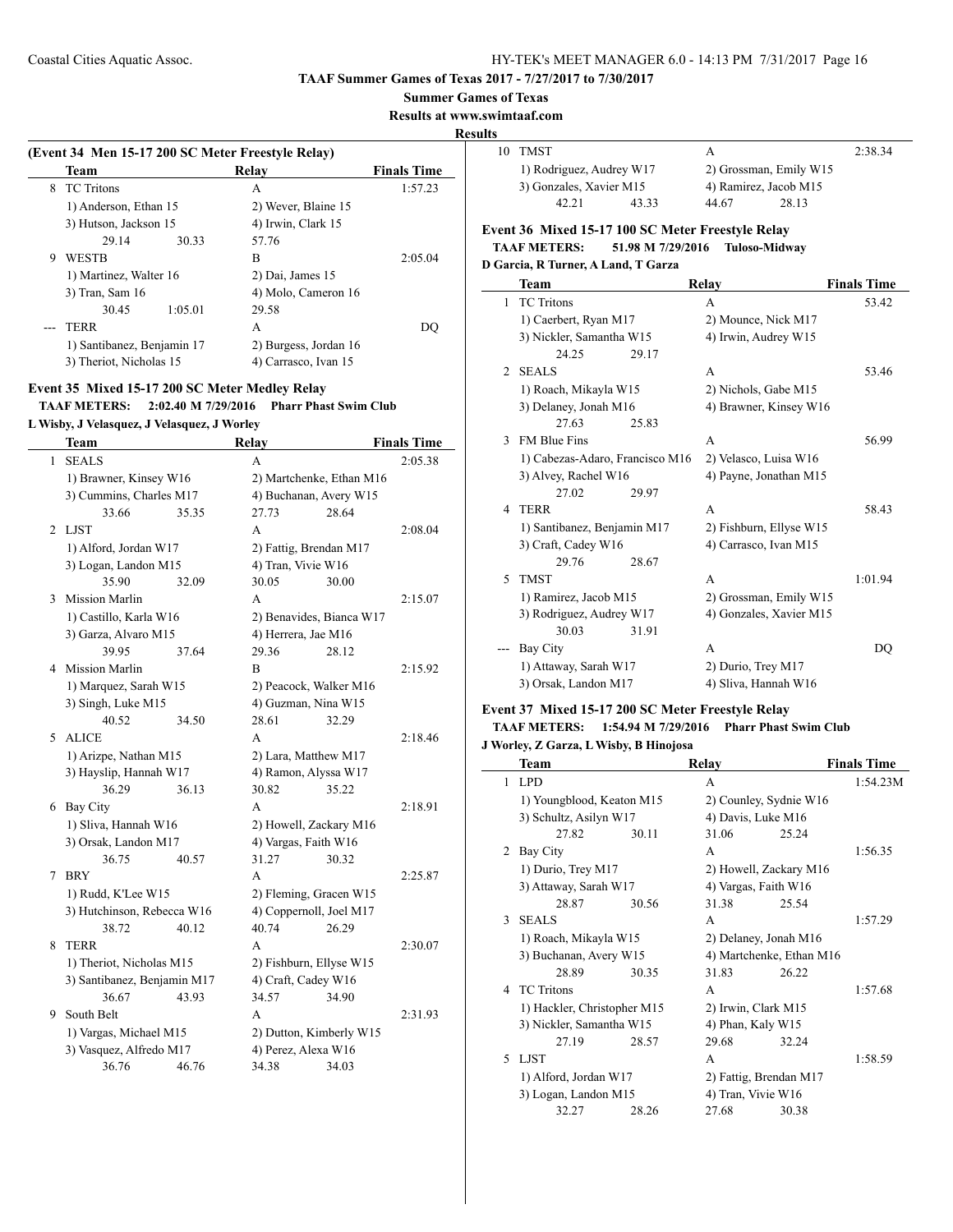#### **Summer Games of Texas**

**Results at www.swimtaaf.com**

### **Results**

|    | (Event 37 Mixed 15-17 200 SC Meter Freestyle Relay) |       |                        |                                 |                    |  |
|----|-----------------------------------------------------|-------|------------------------|---------------------------------|--------------------|--|
|    | <b>Team</b>                                         |       | Relay                  |                                 | <b>Finals Time</b> |  |
|    | 6 ALICE                                             |       | A                      |                                 | 2:00.30            |  |
|    | 1) Ramon, Alyssa W17                                |       |                        | 2) Hayslip, Hannah W17          |                    |  |
|    | 3) Arizpe, Nathan M15                               |       |                        | 4) Lara, Matthew M17            |                    |  |
|    | 36.44                                               | 28.46 | 27.36                  | 28.04                           |                    |  |
| 7  | <b>FM Blue Fins</b>                                 |       | A                      |                                 | 2:06.74            |  |
|    | 1) Rivera, Andrew M15                               |       | 2) Vu, Vivian W16      |                                 |                    |  |
|    | 3) Velasco, Luisa W16                               |       |                        | 4) Cabezas-Adaro, Francisco M16 |                    |  |
|    | 31.19                                               | 35.62 | 29.80                  | 30.13                           |                    |  |
| 8  | McAllen                                             |       | A                      |                                 | 2:08.14            |  |
|    | 1) Acevedo, Nicolas M15                             |       |                        | 2) Garza, Samantha W16          |                    |  |
|    | 3) Lozano, Pete M15                                 |       |                        | 4) Salasar, Charleen W16        |                    |  |
|    | 38.66                                               | 28.24 | 32.81                  | 28.43                           |                    |  |
| 9  | <b>BRY</b>                                          |       | A                      |                                 | 2:11.71            |  |
|    | 1) Rudd, K'Lee W15                                  |       |                        | 2) Fleming, Gracen W15          |                    |  |
|    | 3) Hutchinson, Rebecca W16                          |       |                        | 4) Coppernoll, Joel M17         |                    |  |
|    | 31.02                                               | 39.21 | 34.51                  | 26.97                           |                    |  |
| 10 | <b>TERR</b>                                         |       | A                      |                                 | 2:16.54            |  |
|    | 1) Theriot, Nicholas M15                            |       |                        | 2) Fishburn, Ellyse W15         |                    |  |
|    | 3) Craft, Cadey W16                                 |       |                        | 4) Carrasco, Ivan M15           |                    |  |
|    | 1:09.43                                             | 34.25 | 32.86                  |                                 |                    |  |
| 11 | South Belt                                          |       | A                      |                                 | 2:17.56            |  |
|    | 1) Vasquez, Alfredo M17                             |       | 2) Vargas, Michael M15 |                                 |                    |  |
|    | 3) Perez, Alexa W16                                 |       |                        | 4) Dutton, Kimberly W15         |                    |  |
|    | 39.82                                               | 33.36 | 33.01                  | 31.37                           |                    |  |

### **Event 38 Girls 9-10 100 SC Meter Medley Relay**

### **TAAF METERS: 1:11.82 M 8/1/1986 Grapevine**

|                | Team                       |       | Relay                          | <b>Finals Time</b> |
|----------------|----------------------------|-------|--------------------------------|--------------------|
| 1              | CARS                       |       | A                              | 1:17.66            |
|                | 1) Stermer, Teagan 10      |       | 2) Geier, Jessie 10            |                    |
|                | 3) Gallucci, Avery 10      |       | 4) Fowers, Madeline 10         |                    |
|                | 43.68                      | 33.98 |                                |                    |
| $\mathfrak{D}$ | <b>FASST</b>               |       | A                              | 1:17.97            |
|                | 1) Paton, Kyndle 10        |       | 2) Gyure, Savannah 10          |                    |
|                | 3) Cummings, Katherine 10  |       | 4) Victoriano, Madison Haley 9 |                    |
|                | 41.54                      | 36.43 |                                |                    |
| 3              | <b>ALICE</b>               |       | A                              | 1:19.57            |
|                | 1) Nisimblat, Valentina 10 |       | 2) Garcia, Natalie 10          |                    |
|                | 3) Elizondo, Ema 9         |       | 4) Jiminian, Suzanne 10        |                    |
|                | 43.64                      | 35.93 |                                |                    |
| 4              | <b>TMST</b>                |       | A                              | 1:20.71            |
|                | 1) Flores, Mia 10          |       | 2) Villarreal, Jordyn 10       |                    |
|                | 3) Trevino, Jasmine 10     |       | 4) Romanczyk, Emma 10          |                    |
|                | 45.38                      | 35.33 |                                |                    |
| 5              | <b>Mission Marlin</b>      |       | A                              | 1:20.88            |
|                | 1) Garcia, Sophia 10       |       | 2) Azcarate, Paola 10          |                    |
|                | 3) Azcarate, Valeria 10    |       | 4) Kidd, Katherine 10          |                    |
|                | 44.74                      | 36.14 |                                |                    |
| 6              | <b>LPD</b>                 |       | A                              | 1:24.18            |
|                | 1) Johnston, Karlee 10     |       | 2) Reichert, Hope 10           |                    |
|                | 3) Holder, Eve 10          |       | 4) Fisher, Dakota 10           |                    |
|                | 45.25                      | 38.93 |                                |                    |

| 7<br><b>FASST</b><br>B                                             | 1:24.33 |
|--------------------------------------------------------------------|---------|
| 1) Knight, Makenzie 10<br>2) Bunion, Hannah Chaniel 9              |         |
| 3) Mathews, Jessa 10<br>4) Bray, Emily 10                          |         |
| 46.02<br>38.31                                                     |         |
| <b>VIC</b><br>8<br>A                                               | 1:24.57 |
| 1) Berger, Allison 9<br>2) Mitchon, Aimee 10                       |         |
| 3) Smith, Annie 10<br>4) Streif, Emily 10                          |         |
| 46.66<br>37.91                                                     |         |
| 9<br>El Campo<br>A                                                 | 1:25.52 |
| 1) Hundl, Adeline 10<br>2) Wallis, Riley 10                        |         |
| 3) Vasquez, Juliana 10<br>4) Hill, Abigail 10                      |         |
| 43.51<br>42.01                                                     |         |
| FM Blue Fins<br>10<br>A                                            | 1:26.31 |
| 1) Rudolph, Rachel 10<br>2) Kissinger, Olivia 9                    |         |
| 3) Stenning, Lucy 10<br>4) Johnson, Anelise 10                     |         |
| 50.73<br>35.58                                                     |         |
| <b>Bay City</b><br>11<br>A                                         | 1:29.18 |
| 2) Sliva, Victoria 10<br>1) Lee, Paislei 10                        |         |
| 3) Ashworth, Madilyn 9<br>4) Barnes, Jordin 9                      |         |
| 51.08<br>38.10                                                     |         |
| 12<br>Weatherford<br>A                                             | 1:29.77 |
| 1) Lane, Allie 9<br>2) Enlow, Elizabeth 10                         |         |
| 3) Farhat, Georgia 10<br>4) Buchfink, Saphira 9                    |         |
| 47.53<br>42.24                                                     |         |
| $\mathcal{C}$<br>13<br><b>FASST</b>                                | 1:29.98 |
| 1) Beaird, Claire 9<br>2) Rozewicz, Sydney 10                      |         |
| 3) Hudson, Katherine 9<br>4) Rogers, Kaitlyn 10                    |         |
| 47.93<br>42.05                                                     |         |
| CARS<br>B<br>14                                                    | 1:31.79 |
| 1) Strohl, Shira 10<br>2) An, Rachel 10                            |         |
| 3) Ready, Caroline 10<br>4) Slaughter, Savana 10<br>55.06<br>36.73 |         |
| <b>Tiger Splash</b><br>15<br>A                                     | 1:33.96 |
| 1) Krajecki, Josephine 10<br>2) Robbins, Emerson 9                 |         |
| 3) Nuccio, Sarah 9<br>4) Gunn, Liberty 9                           |         |
| 58.45<br>35.51                                                     |         |
| 16<br><b>EDIN</b><br>A                                             | 1:34.44 |
| 2) Luna, Jordyn 9<br>1) Cedillo, Ava 9                             |         |
| 3) Varela, Frida 10<br>4) Ramos, Angelica 9                        |         |
| 55.01<br>39.43                                                     |         |
| Freeport<br>A<br>---                                               |         |
|                                                                    |         |
| 1) Myers, Kelsie 10<br>2) Sierra, Mallory 10                       | DQ      |

### **Event 39 Women 15-17 200 SC Meter Medley Relay TAAF METERS: 2:13.02 M 7/28/2006 Frisco**

### **J Miller, A Johnson, H Blizzard, A Akin**

 $\overline{\phantom{0}}$ 

| Team                         |       | Relay                |       | <b>Finals Time</b>                 |
|------------------------------|-------|----------------------|-------|------------------------------------|
| <b>RST</b>                   |       | A                    |       | 2:20.63                            |
| 1) Jamie, Summer 16          |       | 2) Myers, Kellee 15  |       |                                    |
| 3) Chancoco, Gemini 17       |       | 4) Gage, Sarita 15   |       |                                    |
| 40.12                        | 38.20 | 33.30                | 29.01 |                                    |
| PAC!                         |       | A                    |       | 2:27.03                            |
| 1) Farrow, Silver 17         |       | 2) Meitzen, Haeli 16 |       |                                    |
| 3) Cadenas-Lopez, Rosario 17 |       |                      |       | 4) Velasquez-Kelly, Lila Bianca 17 |
| 36.64                        | 41 26 | 34.56                | 34.57 |                                    |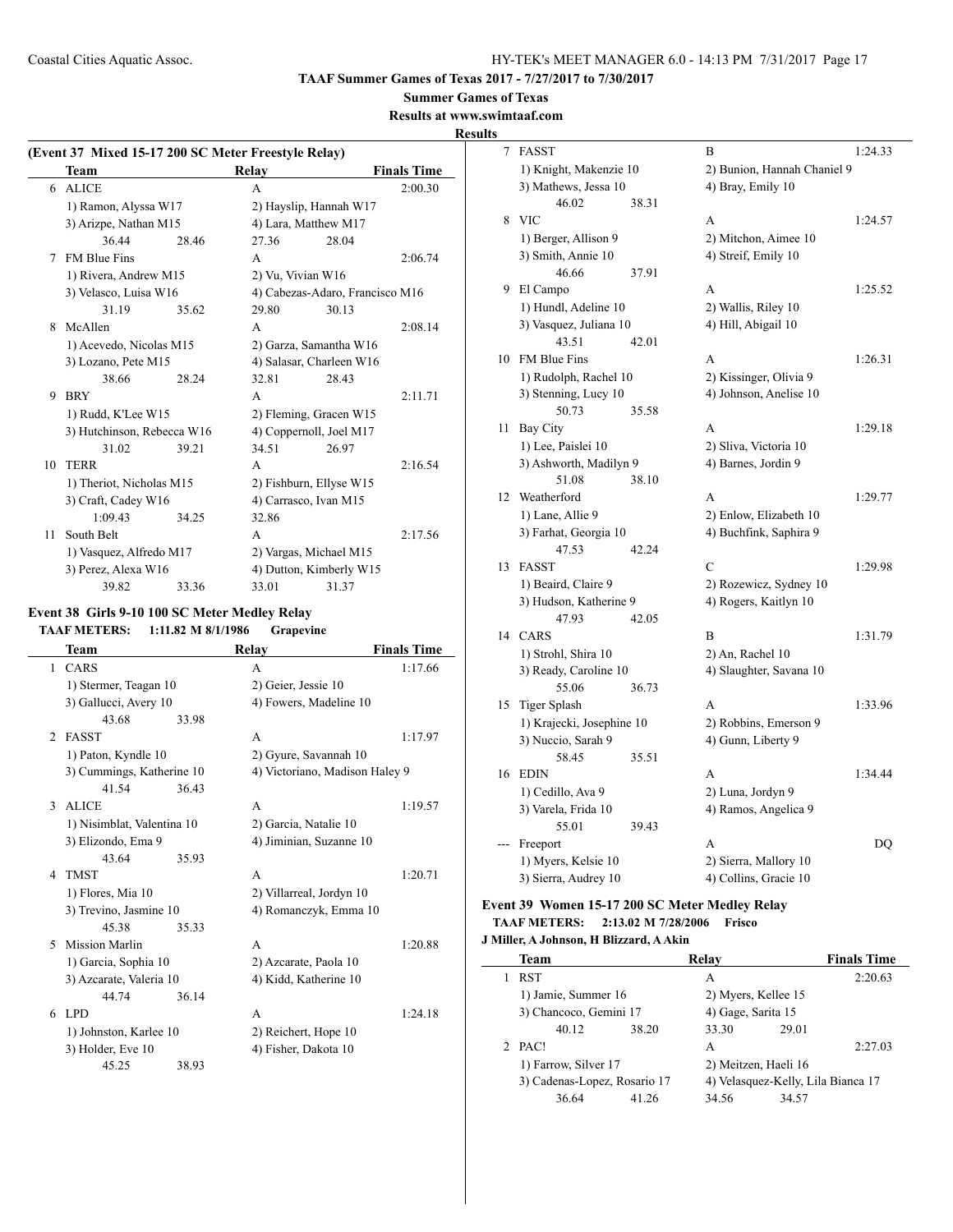### **Summer Games of Texas**

**Results at www.swimtaaf.com**

### **Results**

| (Event 39 Women 15-17 200 SC Meter Medley Relay) |                         |         |                          |       |                    |
|--------------------------------------------------|-------------------------|---------|--------------------------|-------|--------------------|
|                                                  | Team                    |         | Relav                    |       | <b>Finals Time</b> |
| $\mathcal{E}$                                    | Mission Marlin          |         | A                        |       | 2:28.76            |
|                                                  | 1) Marquez, Sarah 15    |         | 2) Benavides, Bianca 17  |       |                    |
|                                                  | 3) Castillo, Karla 16   |         | 4) Hernandez, Rebecca 15 |       |                    |
|                                                  | 40.17                   | 39.72   | 34.39                    | 34.48 |                    |
| 4                                                | <b>FM Blue Fins</b>     |         | A                        |       | 2:35.16            |
|                                                  | 1) Velasco, Luisa 16    |         | 2) Alvey, Rachel 16      |       |                    |
|                                                  | 3) Wingard, Nicole 17   |         | 4) Vu, Vivian 16         |       |                    |
|                                                  | 36.85                   | 49.47   | 33.95                    | 34.89 |                    |
| 5                                                | <b>Mission Marlin</b>   |         | B                        |       | 2:50.63            |
|                                                  | 1) Gutierrez, Evelyn 15 |         | 2) Trevino, Alexis 15    |       |                    |
|                                                  | 3) Herrera, Cecilia 15  |         | 4) Garza, Kaitlynn 15    |       |                    |
|                                                  | 40.19                   | 53.16   | 43.24                    | 34.04 |                    |
| 6                                                | - VIC                   |         | A                        |       | 4:09.45            |
|                                                  | 1) Pena, Angelica 15    |         | 2) Clark, Monington 16   |       |                    |
|                                                  | 3) Cooper, Clara 16     |         | 4) Smith, Ann 15         |       |                    |
|                                                  | 1:06.42                 | 1.52.29 | 42.21                    | 28.53 |                    |

#### **Event 40 Girls 9-10 50 SC Meter Freestyle TAAF METERS: 31.86 M 8/1/1991 A. Broussard**

|       | Name                    |    | <b>Age Team</b>     | <b>Finals Time</b> |
|-------|-------------------------|----|---------------------|--------------------|
| 1     | Anaya, Ella             |    | 10 McAllen          | 33.65              |
| 2     | Joski, Scarlett         | 10 | <b>TC</b> Tritons   | 34.13              |
| 3     | Moya, Megan             | 10 | <b>Bay City</b>     | 34.77              |
| 4     | Paton, Kyndle           | 10 | <b>FASST</b>        | 35.63              |
| 5     | Stenning, Lucy          | 10 | <b>FM Blue Fins</b> | 35.88              |
| 6     | Ryman, Nicole           | 10 | <b>Bay City</b>     | 35.97              |
| 7     | Romanczyk, Emma         | 10 | <b>TMST</b>         | 35.98              |
| 8     | Bensley, Siena          | 9  | Den Dolphins        | 36.66              |
| 9     | Kidd, Katherine         | 10 | Mission Marlin      | 38.32              |
| 10    | Hundl, Adeline          | 10 | El Campo            | 38.38              |
| 11    | Olivo, Audrey           | 10 | <b>AQSA</b>         | 38.63              |
| 12    | Merchan-Liu, Kamila     | 9  | <b>Barracudas</b>   | 39.48              |
| 13    | Bowers, Elizabeth       | 10 | <b>LPD</b>          | 39.72              |
| 14    | Fick, Lilliana          | 10 | <b>FAST</b>         | 40.36              |
| 15    | Wollny, Madeline        | 9  | McAllen             | 40.42              |
| 16    | Johnson, Anelise        | 10 | FM Blue Fins        | 40.89              |
| 17    | Velasco, Claudia        | 10 | <b>GRLD</b>         | 40.92              |
| 18    | Stow, Katie             | 10 | CCCC                | 42.16              |
| 19    | Fisher, Dakota          | 10 | <b>LPD</b>          | 42.46              |
| 20    | Limon, Ariana           | 10 | <b>SA</b>           | 43.57              |
| 21    | Burns-Trahanovsky, Iris | 9  | Austin              | 43.68              |
| 22    | Guerrero, Sophia        | 10 | <b>Barracudas</b>   | 51.98              |
| 23    | Melvin, Cailey          | 9  | Barracudas          | 54.15              |
| 24    | Anakalea, Jia           | 9  | <b>WHALE</b>        | 1:04.15            |
| $---$ | Juarez, Abigail         | 10 | <b>RST</b>          | DO                 |
| ---   | Foughty, Cate           | 10 | Piranhas            | DQ                 |

### **Event 41 Women 15-17 100 SC Meter Freestyle TAAF METERS: 1:02.50 M 7/29/2016 Lydia Medigovich**

30.25 32.18

# **Name Age Team Finals Time** 1 Medigovich, Lydia 16 FASST 1:01.05M 29.03 32.02 2 Garcia, Zoe 15 TMST 1:02.43M

| 3  | Nickler, Samantha            |       | 15 | <b>TC</b> Tritons | 1:03.38 |
|----|------------------------------|-------|----|-------------------|---------|
|    | 30.50                        | 32.88 |    |                   |         |
| 4  | Hayslip, Hannah              |       | 17 | <b>ALICE</b>      | 1:03.45 |
|    | 29.82                        | 33.63 |    |                   |         |
| *5 | Rudd, K'Lee                  |       | 15 | <b>BRY</b>        | 1:04.48 |
|    | 30.63                        | 33.85 |    |                   |         |
| *5 | Gage, Sarita                 |       | 15 | <b>RST</b>        | 1:04.48 |
|    | 30.95                        | 33.53 |    |                   |         |
| 7  | Counley, Sydnie              |       | 16 | <b>LPD</b>        | 1:05.70 |
|    | 31.39                        | 34.31 |    |                   |         |
| 8  | Graydon, Michaela            |       | 15 | <b>KBARR</b>      | 1:05.77 |
|    | 31.35                        | 34.42 |    |                   |         |
| 9  | Lyons, Sarah                 |       | 15 | Seals             | 1:06.23 |
|    | 31.20                        | 35.03 |    |                   |         |
| 10 | Velasco, Luisa               |       | 16 | FM Blue Fins      | 1:06.38 |
|    | 31.48                        | 34.90 |    |                   |         |
|    |                              |       |    |                   |         |
| 11 | Nethery, Kyleigh             |       | 15 | <b>VIC</b>        | 1:06.91 |
|    | 31.70                        | 35.21 |    |                   |         |
| 12 | Vargas, Faith                |       | 16 | <b>Bay City</b>   | 1:07.53 |
|    | 32.59                        | 34.94 |    |                   |         |
| 13 | La Joie, Katelyn             |       | 16 | Tex's Waves       | 1:08.77 |
|    | 32.86                        | 35.91 |    |                   |         |
| 14 | Hickman, Hannah              |       | 16 | <b>DENT</b>       | 1:09.15 |
|    | 33.56                        | 35.59 |    |                   |         |
| 15 | Schultz, Asilyn              |       | 17 | <b>LPD</b>        | 1:09.48 |
|    | 32.72                        | 36.76 |    |                   |         |
| 16 | Attaway, Sarah               |       | 17 | Bay City          | 1:09.82 |
|    | 33.24                        | 36.58 |    |                   |         |
| 17 | Gonzalez, Victoria           |       | 15 | <b>EDIN</b>       | 1:10.94 |
|    | 33.46                        | 37.48 |    |                   |         |
| 18 | Carlin, Riley                |       |    | 16 CARS           | 1:11.57 |
|    | 34.23                        | 37.34 |    |                   |         |
| 19 | Hutchinson, Rebecca          |       | 16 | <b>BRY</b>        | 1:11.97 |
|    | 34.87                        | 37.10 |    |                   |         |
| 20 | Martinez, Luz                |       | 17 | <b>GRLD</b>       | 1:12.69 |
|    | 34.33                        | 38.36 |    |                   |         |
| 21 | Glover, Alaliyah             |       | 15 | <b>SA</b>         | 1:13.03 |
|    | 34.61                        |       |    |                   |         |
|    |                              | 38.42 |    |                   |         |
| 22 | Sliva, Hannah                |       | 16 | <b>Bay City</b>   | 1:13.62 |
|    | 33.82                        | 39.80 |    |                   |         |
| 23 | Salinas, Gianna              |       | 15 | Phast             | 1:13.67 |
|    | 34.73                        | 38.94 |    |                   |         |
| 24 | Farber, Hannah               |       | 15 | Weatherford       | 1:13.72 |
|    | 35.04                        | 38.68 |    |                   |         |
| 25 | Velasquez-Kelly, Lila Bianca |       | 17 | PAC!              | 1:14.35 |
|    | 36.43                        | 37.92 |    |                   |         |
| 26 | Guzman, Nina                 |       | 15 | Mission Marlin    | 1:14.69 |
|    | 35.56                        | 39.13 |    |                   |         |
| 27 | Hunsucker, Breck             |       | 15 | Piranhas          | 1:15.45 |
|    | 37.41                        | 38.04 |    |                   |         |
| 28 | Nguyen, Emily                |       | 15 | Splash            | 1:16.01 |
|    | 36.94                        | 39.07 |    |                   |         |
| 29 | Martinez, Carina             |       | 16 | Mission Marlin    | 1:17.16 |
|    | 36.19                        | 40.97 |    |                   |         |
| 30 | Wilkinson, Macy              |       | 15 | Kings             | 1:17.20 |
|    | 36.15                        | 41.05 |    |                   |         |
|    |                              |       |    |                   |         |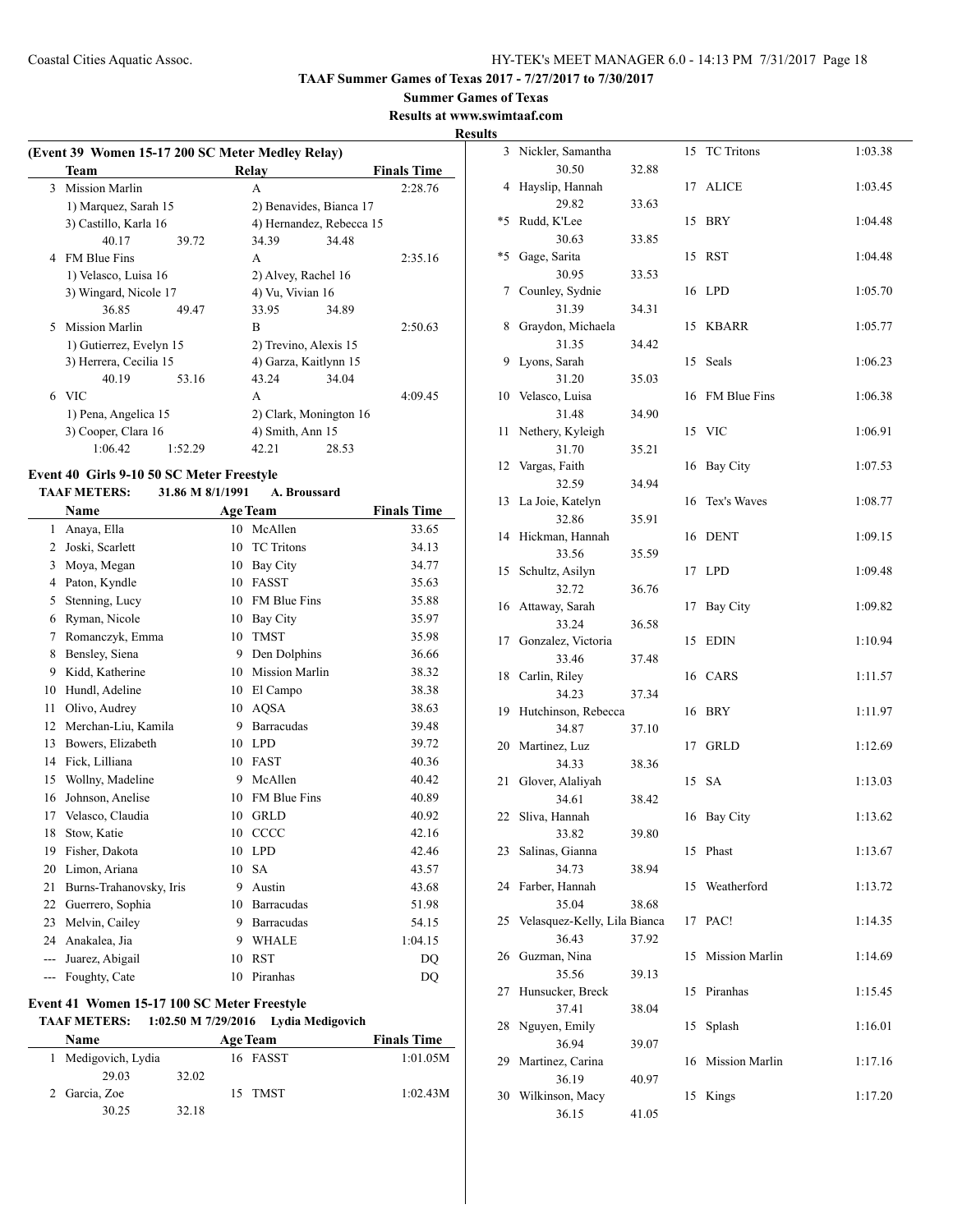**Summer Games of Texas Results at www.swimtaaf.com**

# **Results**

| (Event 41 Women 15-17 100 SC Meter Freestyle) |                        |         |    |                       |                    |
|-----------------------------------------------|------------------------|---------|----|-----------------------|--------------------|
|                                               | Name                   |         |    | <b>Age Team</b>       | <b>Finals Time</b> |
| 31                                            | Rodriguez, Audrey      |         |    | 17 TMST               | 1:17.31            |
|                                               | 37.54                  | 39.77   |    |                       |                    |
| 32                                            | Fishburn, Ellyse       |         | 15 | TERR                  | 1:17.92            |
|                                               | 4.62                   | 1:13.30 |    |                       |                    |
| 33                                            | Sosa, Brianna          |         | 17 | Mission Marlin        | 1:18.65            |
|                                               | 4.02                   | 1:14.63 |    |                       |                    |
| 34                                            | Perez, Alexa           |         | 16 | South Belt            | 1:19.22            |
|                                               | 38.19                  | 41.03   |    |                       |                    |
| 35                                            | Halsdorf, Mikayla      |         | 15 | TERR                  | 1:20.18            |
|                                               | 38.22                  | 41.96   |    |                       |                    |
| 36                                            | Garza, Kaitlynn        |         | 15 | Mission Marlin        | 1:20.25            |
|                                               | 36.75                  | 43.50   |    |                       |                    |
| 37                                            | Marquez, Sarah         |         | 15 | Mission Marlin        | 1:20.49            |
|                                               | 37.72                  | 42.77   |    |                       |                    |
| 38                                            | Weiss, Sophia          |         | 15 | <b>PAST</b>           | 1:21.11            |
|                                               | 7.01                   | 1:14.10 |    |                       |                    |
| 39                                            | Duren, Kylie           |         | 15 | <b>COAST</b>          | 1:21.23            |
|                                               | 38.50                  | 42.73   |    |                       |                    |
| 40                                            | Ramon, Alyssa          |         | 17 | <b>ALICE</b>          | 1:21.43            |
|                                               | 38.26                  | 43.17   |    |                       |                    |
| 41                                            | Gutierrez, Evelyn      |         | 15 | Mission Marlin        | 1:21.64            |
|                                               | 39.07                  | 42.57   |    |                       |                    |
| 42                                            | Collins, McKenna       |         | 15 | TERR                  | 1:22.05            |
|                                               | 39.50                  | 42.55   |    |                       |                    |
| 43                                            | Cunningham, Emma       |         | 15 | KKUDA                 | 1:23.36            |
|                                               | 39.72                  | 43.64   |    |                       |                    |
| 44                                            | Espinoza, Elizabeth    |         | 15 | Freeport              | 1:23.65            |
|                                               | 39.96                  | 43.69   |    |                       |                    |
| 45                                            | LaBounty, Cadyn        |         | 17 | TERR                  | 1:25.33            |
|                                               | 41.14                  | 44.19   |    |                       |                    |
|                                               | 46 Arredondo, Hope     |         | 15 | Austin                | 1:25.55            |
|                                               | 39.72                  | 45.83   |    |                       |                    |
| 47                                            | Jones, Matalynne       |         | 16 | Den Dolphins          | 1:27.03            |
|                                               | 41.23                  | 45.80   |    |                       |                    |
| 48                                            | Alvey, Rachel          | 46.81   | 16 | FM Blue Fins          | 1:29.63            |
|                                               | 42.82                  |         |    | Phast                 |                    |
| 49                                            | Jimenez, Karen         | 49.06   | 16 |                       | 1:35.36            |
|                                               | 46.30<br>Allen, Krysta |         |    |                       |                    |
| 50                                            | 46.73                  |         | 15 | <b>TERR</b>           | 1:36.63            |
| 51                                            |                        | 49.90   | 15 | <b>Mission Marlin</b> |                    |
|                                               | Vela, Megan<br>48.35   | 52.19   |    |                       | 1:40.54            |
| 52                                            | Unerfusser, Dawn       |         | 15 | Den Dolphins          | 1:54.28            |
|                                               | 52.12                  | 1:02.16 |    |                       |                    |
| 53                                            | Limon, Jessica         |         | 15 | <b>EDIN</b>           | 2:11.70            |
|                                               | 58.46                  | 1:13.24 |    |                       |                    |
| 54                                            | Espinoza, Dayanara     |         | 15 | <b>Mission Marlin</b> | 2:28.45            |
|                                               |                        |         |    |                       |                    |

# **Event 42 Girls 9-10 25 SC Meter Backstroke**

**TAAF METERS: 17.70 M 8/1/1991 Aimee Morton**

| <b>Name</b>        | <b>Age Team</b> | <b>Finals Time</b> |
|--------------------|-----------------|--------------------|
| 1 Anaya, Ella      | McAllen<br>10   | 18.21              |
| 2 Jackson, Juliana | 10 KBARR        | 19.40              |
| 3 Smartt, Evelyn   | 10 Tiger Splash | 19.52              |

| 4  | Nisimblat, Valentina | 10 | <b>ALICE</b>            | 20.06 |
|----|----------------------|----|-------------------------|-------|
| 5  | Trevino, Estela      | 10 | <b>RST</b>              | 20.61 |
| 6  | Kelly, Chloe         | 9  | Austin                  | 21.08 |
| 7  | Heiner, Lila         | 9  | <b>SEALS</b>            | 21.32 |
| 8  | Pickens, Jenny       | 10 | <b>NRST</b>             | 21.44 |
| 9  | Fick, Lilliana       | 10 | <b>FAST</b>             | 21.52 |
| 10 | Lynch, Shannon       | 10 | Austin                  | 21.73 |
| 11 | Crowe, Bethany       | 9  | <b>SEALS</b>            | 22.19 |
| 12 | Hall, Jenna          | 9  | <b>Belterra Marlins</b> | 22.51 |
| 13 | Holder, Eve          | 10 | <b>LPD</b>              | 22.54 |
| 14 | Vasquez, Juliana     | 10 | El Campo                | 22.91 |
| 15 | Limon, Ariana        | 10 | <b>SA</b>               | 23.54 |
| 16 | Knight, Makenzie     | 10 | <b>FASST</b>            | 23.69 |
| 17 | Rust, Madison        | 10 | <b>STE</b>              | 23.94 |
| 18 | Chavarria, Victoria  | 10 | Stingrays               | 24.13 |
| 19 | West, Madison        | 9  | Golden Triangle         | 24.54 |
| 20 | Ownby, Zoey          | 10 | <b>KBARR</b>            | 24.88 |
| 21 | Lee, Paislei         | 10 | <b>Bay City</b>         | 25.70 |
| 22 | Veale, Camila        | 10 | McAllen                 | 25.81 |
| 23 | McKallip, Sarah      | 9  | Austin                  | 25.84 |
| 24 | Triana, Sophia       | 10 | <b>SA</b>               | 26.84 |
| 25 | Garza, Brooke        | 9  | <b>SA</b>               | 27.05 |
| 26 | Strohl, Shira        | 10 | CARS                    | 27.52 |
| 27 | Lara, Eden           | 9  | <b>SA</b>               | 29.52 |

# **Event 43 Women 15-17 50 SC Meter Backstroke**

**TAAF METERS: 32.62 M 7/28/2006 Seabre Pope**

|                | Name                         |    | <b>Age Team</b>       | <b>Finals Time</b> |
|----------------|------------------------------|----|-----------------------|--------------------|
| 1              | Rudd, K'Lee                  | 15 | <b>BRY</b>            | 33.12              |
| 2              | Brawner, Kinsey              | 16 | <b>SEALS</b>          | 33.27              |
| 3              | Buchanan, Avery              | 15 | <b>SEALS</b>          | 33.58              |
| $\overline{4}$ | McDonald, Elizabeth          | 16 | Den Dolphins          | 35.14              |
| 5              | Alford, Jordan               | 17 | <b>LJST</b>           | 35.52              |
| 6              | Schultz, Asilyn              | 17 | <b>LPD</b>            | 36.05              |
| 7              | Farrow, Silver               | 17 | PAC!                  | 36.84              |
| 8              | Salasar, Charleen            | 16 | McAllen               | 37.17              |
| 9              | Hutchinson, Rebecca          | 16 | <b>BRY</b>            | 37.62              |
| 10             | Counley, Sydnie              | 16 | <b>LPD</b>            | 37.70              |
| 11             | Roach, Mikayla               | 15 | <b>SEALS</b>          | 38.63              |
| 12             | Phan, Kaly                   | 15 | <b>TC</b> Tritons     | 39.71              |
| 13             | Craft, Cadey                 | 16 | <b>TERR</b>           | 39.84              |
| 14             | Farber, Hannah               | 15 | Weatherford           | 40.01              |
| 15             | Attaway, Sarah               | 17 | <b>Bay City</b>       | 40.06              |
| 16             | Marquez, Sarah               | 15 | <b>Mission Marlin</b> | 40.98              |
| 17             | Martinez, Marissa            | 15 | <b>GPVIN</b>          | 41.19              |
| 18             | Wonsang, Emily               | 16 | <b>LPD</b>            | 41.75              |
| 19             | Cohen, Cayla                 | 17 | Tiger Splash          | 42.65              |
| 20             | Hernandez, Rebecca           | 15 | <b>Mission Marlin</b> | 42.72              |
| 21             | Gutierrez, Evelyn            | 15 | <b>Mission Marlin</b> | 42.79              |
| 22             | Nguyen, Emily                | 15 | Splash                | 42.95              |
| 23             | Irwin, Audrey                | 15 | <b>TC</b> Tritons     | 42.96              |
| 24             | Velasquez-Kelly, Lila Bianca | 17 | PAC!                  | 43.43              |
| 25             | Guzman, Nina                 | 15 | <b>Mission Marlin</b> | 43.46              |
| 26             | Martinez, Luz                | 17 | <b>GRLD</b>           | 44.03              |
| 27             | Wilkinson, Macy              | 15 | Kings                 | 44.74              |
| 28             | Powell, Sarah                | 16 | <b>AQSA</b>           | 45.07              |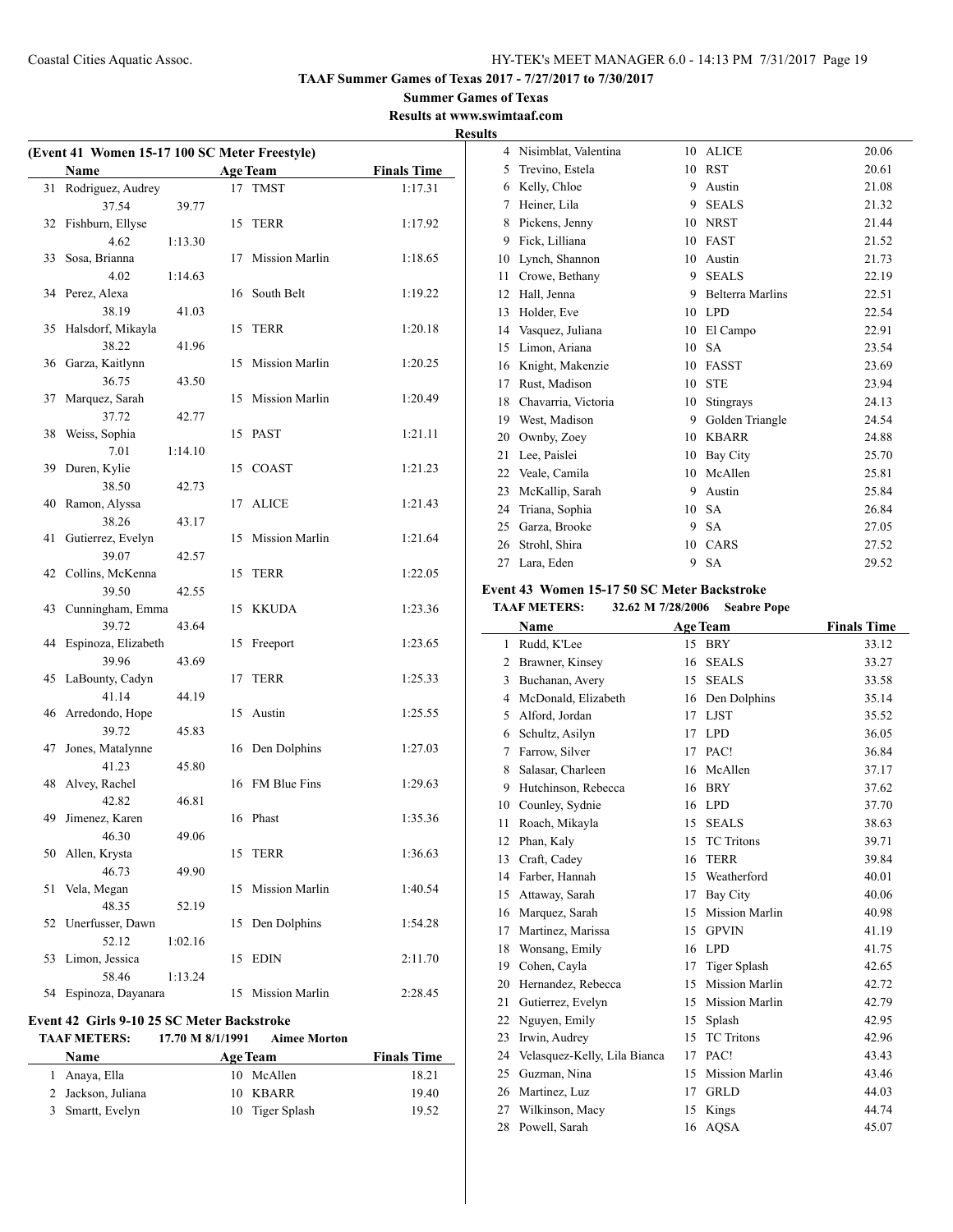**Summer Games of Texas Results at www.swimtaaf.com**

**Results**

 $\overline{a}$ 

| (Event 43 Women 15-17 50 SC Meter Backstroke) |    |                   |                    |  |  |
|-----------------------------------------------|----|-------------------|--------------------|--|--|
| <b>Name</b>                                   |    | <b>Age Team</b>   | <b>Finals Time</b> |  |  |
| 29 Guerra, Samantha-Jo                        |    | 16 McAllen        | 45.40              |  |  |
| 30 Cruz, Aryssa                               | 17 | <b>ALICE</b>      | 47.08              |  |  |
| 31 Trevino, Alexis                            |    | 15 Mission Marlin | 47.78              |  |  |
| 32 Espinoza, Elizabeth                        |    | 15 Freeport       | 51.20              |  |  |
| 33 Unerfusser, Dawn                           |    | 15 Den Dolphins   | 1:01.62            |  |  |
| 34 Limon, Jessica                             | 15 | EDIN              | 1:22.97            |  |  |

### **Event 44 Girls 9-10 25 SC Meter Breaststroke**

#### **TAAF METERS: 19.28 M 7/28/2006 Riley Kmiecik**

|       | Name                    |    | <b>Age Team</b>         | <b>Finals Time</b> |
|-------|-------------------------|----|-------------------------|--------------------|
| 1     | Townsend, Carolyn       | 10 | McAllen                 | 19.06M             |
| 2     | Light, Ava              | 10 | <b>RST</b>              | 19.25M             |
| 3     | Jackson, Juliana        | 10 | <b>KBARR</b>            | 20.31              |
| 4     | Foughty, Cate           | 10 | Piranhas                | 20.42              |
| 5     | Gyure, Savannah         | 10 | <b>FASST</b>            | 21.44              |
| 6     | Wallis, Riley           | 10 | El Campo                | 21.58              |
| 7     | Trevino, Estela         | 10 | <b>RST</b>              | 22.14              |
| 8     | Torres, Avery           | 10 | Makos                   | 22.73              |
| 9     | Vestal, Natalee         | 10 | <b>Belterra Marlins</b> | 22.77              |
| 10    | Villarreal, Jordyn      | 10 | <b>TMST</b>             | 22.80              |
| 11    | McWhorter, Ella         | 9  | <b>KBARR</b>            | 22.91              |
| 12    | Delahoz, MiaGrace       | 10 | TC Tritons              | 23.11              |
| 13    | Enlow, Elizabeth        | 10 | Weatherford             | 23.34              |
| 14    | Merchan-Liu, Kamila     | 9  | Barracudas              | 23.35              |
| 15    | Skelton, Piper          | 9  | <b>LPD</b>              | 23.47              |
| $*16$ | Mitchon, Aimee          | 10 | <b>VIC</b>              | 23.68              |
| $*16$ | Reichert, Hope          | 10 | <b>LPD</b>              | 23.68              |
| 18    | Bunion, Hannah Chaniel  | 9  | <b>FASST</b>            | 23.75              |
| 19    | Garcia, Natalie         | 10 | <b>ALICE</b>            | 23.88              |
| 20    | Burns-Trahanovsky, Iris | 9  | Austin                  | 25.61              |
| 21    | Hudson, Katherine       | 9  | <b>FASST</b>            | 26.62              |
| 22    | Luna, Jordyn            | 9  | <b>EDIN</b>             | 28.51              |
| 23    | Gamboa, Karla           | 9  | McAllen                 | 29.93              |
| 24    | Triana, Sophia          | 10 | <b>SA</b>               | 32.30              |
| 25    | McKallip, Rebecca       | 9  | Austin                  | 36.39              |
| 26    | Garza, Brooke           | 9  | <b>SA</b>               | 47.47              |
| ---   | Gutierrez, Joanna       | 10 | <b>SA</b>               | DO                 |

# **Event 45 Women 15-17 50 SC Meter Breaststroke**

**TAAF METERS: 35.47 M 7/28/2006 Michelle Martinez**

|    | <b>Name</b>        |    | <b>Age Team</b>       | <b>Finals Time</b> |
|----|--------------------|----|-----------------------|--------------------|
| 1  | Chancoco, Gemini   | 17 | <b>RST</b>            | 37.52              |
| 2  | Carlin, Riley      |    | 16 CARS               | 37.67              |
| 3  | Myers, Kellee      | 15 | <b>RST</b>            | 38.08              |
| 4  | Brawner, Kinsey    | 16 | <b>SEALS</b>          | 38.22              |
| 5  | Tran, Vivie        | 16 | <b>LJST</b>           | 38.87              |
| 6  | Benavides, Bianca  | 17 | <b>Mission Marlin</b> | 39.40              |
| 7  | Schultz, Asilyn    | 17 | LPD.                  | 40.45              |
| 8  | Bone, Lindsey      | 16 | RST                   | 40.93              |
| 9  | Meitzen, Haeli     | 16 | PAC!                  | 41.55              |
| 10 | Gonzalez, Victoria | 15 | <b>EDIN</b>           | 41.61              |
| 11 | Hickman, Hannah    | 16 | <b>DENT</b>           | 41.65              |
| 12 | Jamie, Summer      | 16 | RST                   | 42.77              |
| 13 | Wonsang, Emily     | 16 | LPD                   | 42.98              |

| 14    | Grossman, Emily      | 15 | <b>TMST</b>         | 43.56   |
|-------|----------------------|----|---------------------|---------|
| 15    | Roach, Mikayla       | 15 | <b>SEALS</b>        | 44.08   |
| 16    | Hunsucker, Breck     | 15 | Piranhas            | 44.20   |
| 17    | Phan, Kaly           | 15 | <b>TC</b> Tritons   | 44.51   |
| $*18$ | Craft, Cadey         | 16 | <b>TERR</b>         | 45.04   |
| *18   | Coleman, Breyahnna   | 15 | Piranhas            | 45.04   |
| 20    | Fishburn, Ellyse     | 15 | <b>TERR</b>         | 45.93   |
| 21    | Brynestad, Kimberlee | 17 | <b>NRST</b>         | 46.14   |
| 22    | Nguyen, Emily        | 15 | Splash              | 46.43   |
| 23    | Bible, Katie         | 15 | <b>WOTB</b>         | 46.44   |
| 24    | Vu, Vivian           | 16 | <b>FM Blue Fins</b> | 47.23   |
| 25    | Rodriguez, Audrey    | 17 | <b>TMST</b>         | 47.90   |
| 26    | Cruz, Imara          | 16 | <b>GPVIN</b>        | 47.98   |
| 27    | Weiss, Sophia        | 15 | <b>PAST</b>         | 48.63   |
| 28    | Fleming, Gracen      | 15 | <b>BRY</b>          | 48.86   |
| 29    | Noell, Mackenzie     | 16 | Austin              | 50.20   |
| 30    | Hurt-Klein, Tori     | 15 | <b>MARL</b>         | 51.17   |
| 31    | Irwin, Audrey        | 15 | <b>TC</b> Tritons   | 51.26   |
| 32    | Clark, Monington     | 16 | <b>VIC</b>          | 51.48   |
| 33    | Cunningham, Emma     | 15 | <b>KKUDA</b>        | 52.53   |
| 34    | Alvey, Rachel        | 16 | <b>FM Blue Fins</b> | 53.44   |
| 35    | Sauceda, Anette      | 15 | <b>EDIN</b>         | 54.79   |
| 36    | Jimenez, Karen       | 16 | Phast               | 1:00.92 |
| ---   | Dutton, Kimberly     | 15 | South Belt          | DQ      |

### **Event 46 Girls 9-10 25 SC Meter Butterfly**

### **TAAF METERS: 16.10 M 8/1/1991 Amy Broussard**

|                | Name                |    | <b>Age Team</b>         | <b>Finals Time</b> |
|----------------|---------------------|----|-------------------------|--------------------|
| 1              | Elizondo, Ema       | 9  | <b>ALICE</b>            | 17.55              |
| $\overline{c}$ | Hesseltine, Sara    | 9  | PAC!                    | 17.77              |
| 3              | Light, Ava          | 10 | <b>RST</b>              | 18.30              |
| 4              | Gallucci, Avery     | 10 | CARS                    | 18.54              |
| 5              | Trevino, Jasmine    | 10 | <b>TMST</b>             | 18.88              |
| 6              | Cummings, Katherine | 10 | <b>FASST</b>            | 19.18              |
| 7              | Trevino, Estela     | 10 | <b>RST</b>              | 19.27              |
| 8              | Rodriguez, Alondra  | 10 | McAllen                 | 19.35              |
| 9              | Reed, Kendall       | 10 | Golden Triangle         | 19.39              |
| 10             | Trussell, Avery     | 10 | <b>LPD</b>              | 19.82              |
| $*11$          | Brown, Kaitlyn      | 10 | Stingrays               | 19.95              |
| $*11$          | Nuccio, Sarah       | 9  | <b>Tiger Splash</b>     | 19.95              |
| 13             | Bensley, Siena      | 9  | Den Dolphins            | 20.37              |
| 14             | Delahoz, MiaGrace   | 10 | <b>TC</b> Tritons       | 20.41              |
| 15             | Garfield, Evelyn    | 10 | McAllen                 | 20.47              |
| 16             | Azcarate, Valeria   | 10 | <b>Mission Marlin</b>   | 20.55              |
| 17             | Hall, Jenna         | 9  | <b>Belterra Marlins</b> | 21.03              |
| 18             | Juarez, Abigail     | 10 | <b>RST</b>              | 21.28              |
| 19             | Lynch, Shannon      | 10 | Austin                  | 21.92              |
| 20             | Young, Avery        | 9  | <b>SEALS</b>            | 23.42              |
| 21             | Guerrero, Sophia    | 10 | <b>Barracudas</b>       | 30.17              |
| 22             | Melvin, Cailey      | 9  | <b>Barracudas</b>       | 32.11              |
|                | Farhat, Georgia     | 10 | Weatherford             | DQ                 |

# **Event 47 Women 15-17 50 SC Meter Butterfly**

### **TAAF METERS: 30.54 M 7/28/2006 Seabre Pope**

| Name              | <b>Age Team</b> | <b>Finals Time</b> |
|-------------------|-----------------|--------------------|
| 1 Hayslip, Hannah | 17 ALICE        | 30.82              |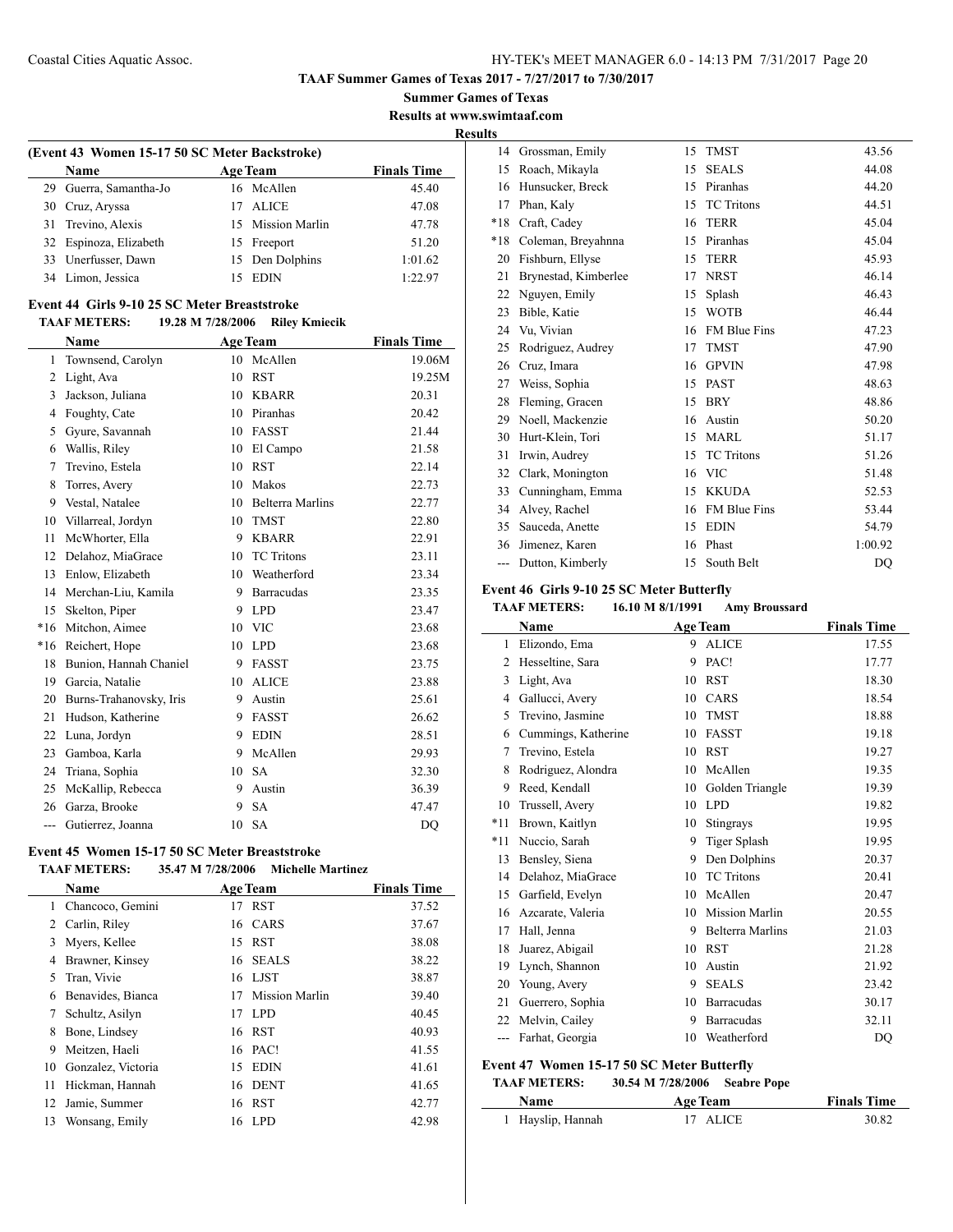**Summer Games of Texas Results at www.swimtaaf.com**

**Results**

 $\overline{a}$ 

| (Event 47 Women 15-17 50 SC Meter Butterfly) |                        |    |                       |                    |
|----------------------------------------------|------------------------|----|-----------------------|--------------------|
|                                              | Name                   |    | <b>Age Team</b>       | <b>Finals Time</b> |
| $\overline{c}$                               | Medigovich, Lydia      |    | 16 FASST              | 30.99              |
| 3                                            | Garcia, Zoe            | 15 | <b>TMST</b>           | 31.27              |
| 4                                            | McDonald, Elizabeth    |    | 16 Den Dolphins       | 33.18              |
| 5                                            | Buchanan, Avery        | 15 | <b>SEALS</b>          | 33.27              |
| 6                                            | Wingard, Nicole        |    | 17 FM Blue Fins       | 33.32              |
| 7                                            | Graydon, Michaela      | 15 | <b>KBARR</b>          | 33.51              |
| 8                                            | Rudd, K'Lee            | 15 | BRY                   | 33.78              |
| 9                                            | La Joie, Katelyn       |    | 16 Tex's Waves        | 34.45              |
| 10                                           | Castillo, Karla        | 16 | <b>Mission Marlin</b> | 34.48              |
| 11                                           | Tran, Vivie            |    | 16 LJST               | 34.51              |
| 12                                           | Roach, Mikayla         | 15 | <b>SEALS</b>          | 34.72              |
| 13                                           | Cadenas-Lopez, Rosario | 17 | PAC!                  | 35.00              |
| 14                                           | Vargas, Faith          | 16 | <b>Bay City</b>       | 35.25              |
| 15                                           | Inovejas, Evelyn       | 15 | Austin                | 35.34              |
| 16                                           | Sliva, Hannah          | 16 | <b>Bay City</b>       | 35.58              |
| 17                                           | Glover, Alaliyah       | 15 | <b>SA</b>             | 35.61              |
| 18                                           | Hutchinson, Rebecca    | 16 | <b>BRY</b>            | 36.14              |
| 19                                           | Martinez, Carina       | 16 | <b>Mission Marlin</b> | 36.78              |
| 20                                           | Nethery, Kyleigh       | 15 | <b>VIC</b>            | 36.81              |
| 21                                           | Salinas, Gianna        | 15 | Phast                 | 37.48              |
| 22                                           | Martinez, Luz          | 17 | <b>GRLD</b>           | 37.95              |
| 23                                           | Wonsang, Emily         | 16 | <b>LPD</b>            | 38.14              |
| 24                                           | Duren, Kylie           |    | 15 COAST              | 38.97              |
| 25                                           | Sosa, Brianna          | 17 | <b>Mission Marlin</b> | 39.10              |
| 26                                           | Garza, Samantha        | 16 | <b>EDIN</b>           | 39.41              |
| 27                                           | Jamie, Summer          | 16 | <b>RST</b>            | 39.44              |
| 28                                           | Cruz, Imara            | 16 | <b>GPVIN</b>          | 39.80              |
| 29                                           | Fleming, Gracen        | 15 | <b>BRY</b>            | 41.67              |
| 30                                           | Orrick, Mia            | 15 | Austin                | 42.20              |
| 31                                           | Martinez, Marissa      | 15 | <b>GPVIN</b>          | 43.25              |
| 32                                           | Cruz, Mya              | 15 | <b>ALICE</b>          | 44.74              |
| 33                                           | Powell, Sarah          | 16 | <b>AQSA</b>           | 44.92              |
| 34                                           | LaBounty, Cadyn        | 17 | <b>TERR</b>           | 46.25              |
| 35                                           | Cunningham, Emma       | 15 | <b>KKUDA</b>          | 46.31              |
|                                              |                        |    |                       |                    |

# **Event 48 Girls 9-10 25 SC Meter Freestyle**

|  | <b>TAAF METERS:</b> | 15.04 M 7/28/2006 | <b>Rilev Kmiecik</b> |
|--|---------------------|-------------------|----------------------|
|--|---------------------|-------------------|----------------------|

|    | <b>Name</b>       |    | <b>Age Team</b>     | <b>Finals Time</b> |
|----|-------------------|----|---------------------|--------------------|
| 1  | Joski, Scarlett   | 10 | <b>TC</b> Tritons   | 14.84M             |
| 2  | Jackson, Juliana  | 10 | <b>KBARR</b>        | 15.25              |
| 3  | Foughty, Cate     | 10 | Piranhas            | 15.39              |
| 4  | Moya, Megan       | 10 | Bay City            | 15.71              |
| 5  | Stenning, Lucy    | 10 | <b>FM Blue Fins</b> | 15.84              |
| 6  | Townsend, Carolyn | 10 | McAllen             | 15.96              |
| 7  | Smartt, Evelyn    | 10 | Tiger Splash        | 16.09              |
| 8  | Reed, Kendall     | 10 | Golden Triangle     | 16.73              |
| 9  | Fowers, Madeline  | 10 | <b>CARS</b>         | 16.78              |
| 10 | Kelly, Chloe      | 9  | Austin              | 16.92              |
| 11 | Wells, Emily      | 9  | <b>ROCK</b>         | 16.97              |
| 12 | Pickens, Jenny    | 10 | <b>NRST</b>         | 16.99              |
| 13 | Bensley, Siena    | 9  | Den Dolphins        | 17.05              |
| 14 | Ashworth, Madilyn | 9  | Bay City            | 17.31              |
| 15 | Bray, Emily       | 10 | <b>FASST</b>        | 17.40              |
| 16 | Olivo, Audrey     | 10 | AQSA                | 17.45              |
|    |                   |    |                     |                    |

| . .   |                      |    |                   |       |
|-------|----------------------|----|-------------------|-------|
| 17    | Hesseltine, Sara     | 9  | PAC!              | 17.48 |
| 18    | Wallis, Riley        | 10 | El Campo          | 17.55 |
| $*19$ | Gunn, Liberty        | 9  | Tiger Splash      | 17.67 |
| $*19$ | Wollny, Madeline     | 9  | McAllen           | 17.67 |
| 21    | Crowe, Bethany       | 9  | <b>SEALS</b>      | 17.87 |
|       | 22 Nash, Evelyn      | 9  | <b>TC</b> Tritons | 18.10 |
|       | 23 Limon, Ariana     |    | 10 SA             | 18.30 |
|       | 24 Slaughter, Savana | 10 | CARS              | 18.33 |
|       | 25 McKallip, Sarah   | 9  | Austin            | 20.91 |
|       | 26 Lara, Eden        | 9  | -SA               | 23.79 |
|       | 27 Melvin, Cailey    | 9  | <b>Barracudas</b> | 25.07 |
| 28    | Triana, Sophia       | 10 | - SA              | 30.71 |
|       |                      |    |                   |       |

### **Event 49 Women 15-17 50 SC Meter Freestyle**

**TAAF METERS: 28.22 M 7/28/2000 Carrie Greene**

|     | <b>Name</b>         |    | <b>Age Team</b>       | <b>Finals Time</b> |
|-----|---------------------|----|-----------------------|--------------------|
| 1   | Medigovich, Lydia   | 16 | FASST                 | 28.05M             |
| 2   | Garcia, Zoe         | 15 | <b>TMST</b>           | 28.78              |
| 3   | Nickler, Samantha   | 15 | <b>TC</b> Tritons     | 28.91              |
| 4   | Brawner, Kinsey     | 16 | <b>SEALS</b>          | 28.94              |
| 5   | Hayslip, Hannah     | 17 | <b>ALICE</b>          | 29.14              |
| 6   | Gage, Sarita        | 15 | <b>RST</b>            | 29.54              |
| 7   | Nethery, Kyleigh    | 15 | <b>VIC</b>            | 30.17              |
| 8   | Counley, Sydnie     | 16 | <b>LPD</b>            | 30.23              |
| 9   | Lyons, Sarah        | 15 | Seals                 | 30.39              |
| 10  | Graydon, Michaela   | 15 | <b>KBARR</b>          | 30.45              |
| 11  | Buchanan, Avery     | 15 | <b>SEALS</b>          | 30.55              |
| 12  | McDonald, Elizabeth | 16 | Den Dolphins          | 30.85              |
| 13  | Inovejas, Evelyn    | 15 | Austin                | 30.87              |
| 14  | Tran, Vivie         | 16 | <b>LJST</b>           | 30.89              |
| 15  | Velasco, Luisa      | 16 | FM Blue Fins          | 31.05              |
| 16  | Hickman, Hannah     | 16 | <b>DENT</b>           | 31.96              |
| 17  | Phan, Kaly          | 15 | <b>TC</b> Tritons     | 32.13              |
| 18  | Bone, Lindsey       | 16 | <b>RST</b>            | 32.20              |
| 19  | Benavides, Bianca   | 17 | <b>Mission Marlin</b> | 32.21              |
| 20  | Martinez, Luz       | 17 | <b>GRLD</b>           | 32.54              |
| 21  | Guzman, Nina        | 15 | <b>Mission Marlin</b> | 32.69              |
| 22  | Salinas, Gianna     | 15 | Phast                 | 32.73              |
| 23  | Salasar, Charleen   | 16 | McAllen               | 32.79              |
| 24  | Alford, Jordan      | 17 | <b>LJST</b>           | 32.99              |
| 25  | Farber, Hannah      | 15 | Weatherford           | 33.02              |
| 26  | Carlin, Riley       | 16 | CARS                  | 33.23              |
| 27  | Craft, Cadey        | 16 | <b>TERR</b>           | 33.46              |
| 28  | Perez, Alexa        | 16 | South Belt            | 33.64              |
| *29 | Cruz, Imara         | 16 | <b>GPVIN</b>          | 33.66              |
| *29 | Garza, Samantha     | 16 | <b>EDIN</b>           | 33.66              |
| 31  | Wilkinson, Macy     | 15 | Kings                 | 33.94              |
| 32  | Hutchinson, Rebecca | 16 | <b>BRY</b>            | 34.00              |
| 33  | Jamie, Summer       | 16 | <b>RST</b>            | 34.18              |
| 34  | Garza, Kaitlynn     | 15 | <b>Mission Marlin</b> | 36.04              |
| 35  | Duren, Kylie        | 15 | <b>COAST</b>          | 36.23              |
| 36  | Collins, McKenna    | 15 | <b>TERR</b>           | 36.38              |
| 37  | Coleman, Breyahnna  | 15 | Piranhas              | 36.43              |
| *38 | Cunningham, Emma    | 15 | <b>KKUDA</b>          | 36.44              |
| *38 | Halsdorf, Mikayla   | 15 | <b>TERR</b>           | 36.44              |
| 40  | Guerra, Samantha-Jo | 16 | McAllen               | 36.54              |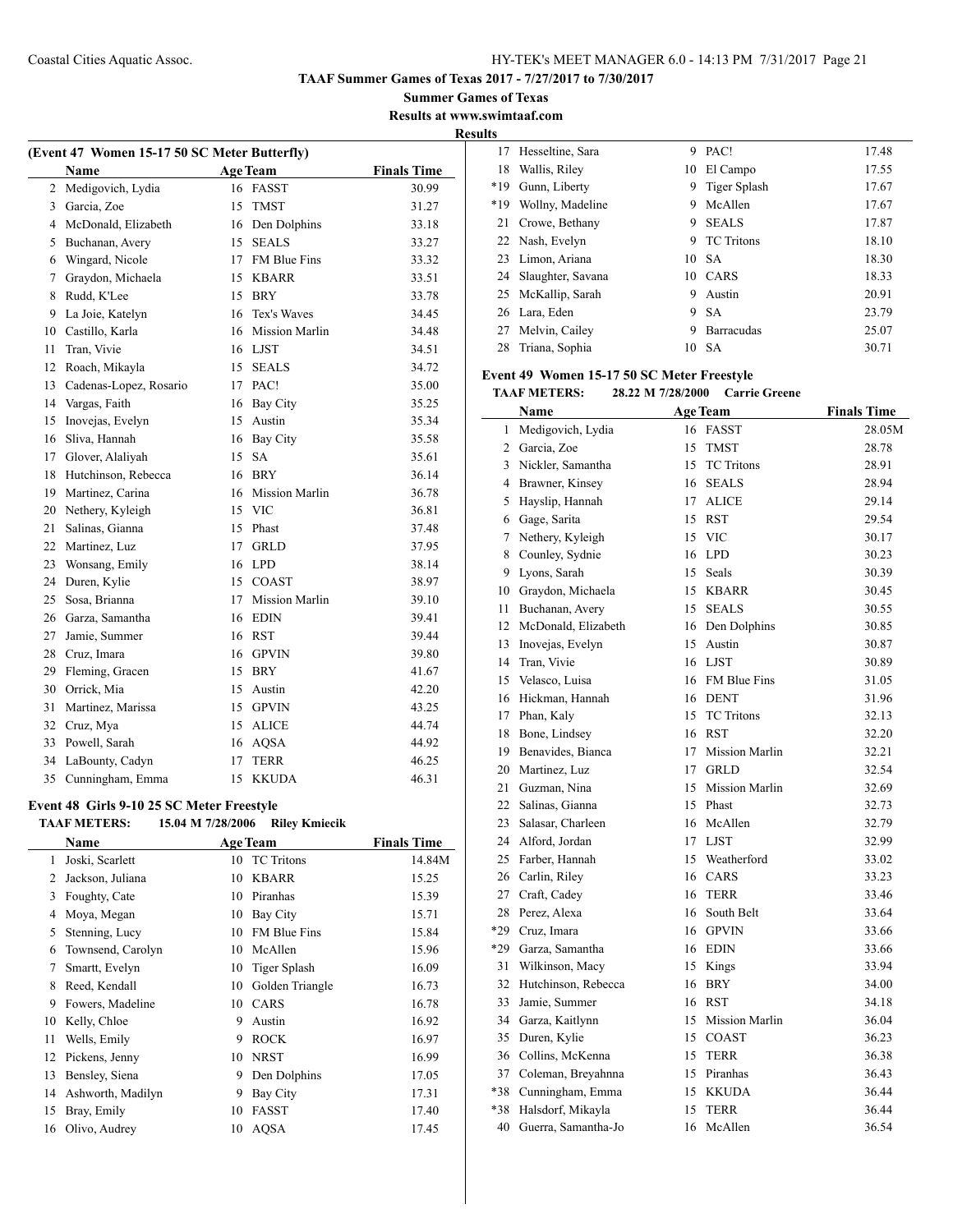**Summer Games of Texas Results at www.swimtaaf.com**

# **Results**

| (Event 49 Women 15-17 50 SC Meter Freestyle) |                      |    |                       |                    |  |
|----------------------------------------------|----------------------|----|-----------------------|--------------------|--|
|                                              | <b>Name</b>          |    | <b>Age Team</b>       | <b>Finals Time</b> |  |
| 41                                           | Ramon, Alyssa        | 17 | <b>ALICE</b>          | 36.56              |  |
| 42                                           | Grossman, Emily      | 15 | <b>TMST</b>           | 36.73              |  |
| 43                                           | Espinoza, Elizabeth  | 15 | Freeport              | 37.08              |  |
| 44                                           | Jones, Matalynne     | 16 | Den Dolphins          | 37.14              |  |
| 45                                           | Hurt-Klein, Tori     | 15 | <b>MARL</b>           | 37.31              |  |
| 46                                           | Garza, Monique       | 15 | McAllen               | 37.51              |  |
| 47                                           | Fleming, Gracen      | 15 | <b>BRY</b>            | 38.58              |  |
| 48                                           | Brynestad, Kimberlee | 17 | <b>NRST</b>           | 38.59              |  |
| 49                                           | Noell, Mackenzie     | 16 | Austin                | 39.63              |  |
| 50                                           | Powell, Sarah        | 16 | AQSA                  | 40.43              |  |
| 51                                           | Sauceda, Anette      | 15 | <b>EDIN</b>           | 42.15              |  |
| 52                                           | Allen, Krysta        | 15 | <b>TERR</b>           | 42.42              |  |
| 53                                           | Jimenez, Karen       | 16 | Phast                 | 42.56              |  |
| 54                                           | Clark, Monington     | 16 | <b>VIC</b>            | 42.58              |  |
| 55                                           | Vela, Megan          | 15 | <b>Mission Marlin</b> | 44.20              |  |
| 56                                           | Unerfusser, Dawn     | 15 | Den Dolphins          | 52.92              |  |
| 57                                           | Limon, Jessica       | 15 | <b>EDIN</b>           | 58.49              |  |
|                                              | Fishburn, Ellyse     | 15 | <b>TERR</b>           | DQ                 |  |
|                                              |                      |    |                       |                    |  |

#### **Event 50 Girls 9-10 100 SC Meter IM TAAF METERS: 1:26.53 M 8/1/1988 K. Fisher**

|    | <b>Name</b>            |       |    | <b>Age Team</b>     | <b>Finals Time</b> |
|----|------------------------|-------|----|---------------------|--------------------|
|    | 1 Townsend, Carolyn    |       |    | 10 McAllen          | 1:28.71            |
|    | 41.95                  | 46.76 |    |                     |                    |
| 2  | Anaya, Ella            |       |    | 10 McAllen          | 1:31.57            |
|    | 39.86                  | 51.71 |    |                     |                    |
| 3  | Ryman, Nicole          |       |    | 10 Bay City         | 1:33.77            |
|    | 42.94                  | 50.83 |    |                     |                    |
| 4  | Light, Ava             |       |    | 10 RST              | 1:35.87            |
|    | 46.19                  | 49.68 |    |                     |                    |
| 5  | Stermer, Teagan        |       |    | 10 CARS             | 1:37.39            |
|    | 41.76                  | 55.63 |    |                     |                    |
| 6  | Smith, Annie           |       |    | 10 VIC              | 1:39.56            |
|    | 43.85                  | 55.71 |    |                     |                    |
| 7  | Reed, Kendall          |       | 10 | Golden Triangle     | 1:42.04            |
|    | 47.89                  | 54.15 |    |                     |                    |
| 8  | Hesseltine, Sara       |       |    | 9 PAC!              | 1:42.86            |
|    | 47.40                  | 55.46 |    |                     |                    |
| 9  | Holder, Eve            |       |    | 10 LPD              | 1:43.72            |
|    | 51.07                  | 52.65 |    |                     |                    |
| 10 | McWhorter, Ella        |       | 9  | <b>KBARR</b>        | 1:44.12            |
|    | 52.15                  | 51.97 |    |                     |                    |
| 11 | Fick, Lilliana         |       |    | 10 FAST             | 1:44.21            |
|    | 48.57                  | 55.64 |    |                     |                    |
| 12 | Smartt, Evelyn         |       | 10 | <b>Tiger Splash</b> | 1:44.41            |
|    | 48.28                  | 56.13 |    |                     |                    |
| 13 | Hundl, Adeline         |       | 10 | El Campo            | 1:44.43            |
|    | 51.20                  | 53.23 |    |                     |                    |
|    | 14 Merchan-Liu, Kamila |       | 9  | Barracudas          | 1:44.58            |
|    | 54.34                  | 50.24 |    |                     |                    |
| 15 | Mathews, Jessa         |       | 10 | <b>FASST</b>        | 1:44.93            |
| 16 | Brown, Kaitlyn         |       | 10 | Stingrays           | 1:44.96            |
|    | 48.78                  | 56.18 |    |                     |                    |

| 17 | Velasco, Claudia        |         |    | $10$ GRLD             | 1:46.54 |
|----|-------------------------|---------|----|-----------------------|---------|
|    | 51.67                   | 54.87   |    |                       |         |
| 18 | Reichert, Hope          |         | 10 | LPD.                  | 1:47.51 |
|    | 50.62                   | 56.89   |    |                       |         |
| 19 | Azcarate, Valeria       |         | 10 | <b>Mission Marlin</b> | 1:48.20 |
|    | 51.48                   | 56.72   |    |                       |         |
| 20 | Burns-Trahanovsky, Iris |         | 9  | Austin                | 1:51.82 |
|    | 54.11                   | 57.71   |    |                       |         |
| 21 | Lynch, Shannon          |         | 10 | Austin                | 1:53.70 |
|    | 52.25                   | 1:01.45 |    |                       |         |
|    | 22 Haggard, Reese       |         | 9  | Weatherford           | 2:12.39 |
|    | 1:01.23                 | 1:11.16 |    |                       |         |
| 23 | Anakalea, Jia           |         | 9  | WHALE                 | 2:25.37 |
|    | 1:09.81                 | 1:15.56 |    |                       |         |

# **Event 51 Women 15-17 100 SC Meter IM**

### **TAAF METERS: 1:10.00 M 7/28/2006 Seabre Pope**

|              | Name                 |       |    | <b>Age Team</b>       | <b>Finals Time</b> |
|--------------|----------------------|-------|----|-----------------------|--------------------|
| $\mathbf{1}$ | Brawner, Kinsey      |       |    | 16 SEALS              | 1:12.29            |
|              | 33.09                | 39.20 |    |                       |                    |
| 2            | Rudd, K'Lee          |       |    | 15 BRY                | 1:14.58            |
|              | 35.26                | 39.32 |    |                       |                    |
| 3            | Lyons, Sarah         |       |    | 15 Seals              | 1:15.84            |
|              | 35.00                | 40.84 |    |                       |                    |
| 4            | McDonald, Elizabeth  |       | 16 | Den Dolphins          | 1:16.69            |
|              | 33.40                | 43.29 |    |                       |                    |
| 5            | Gambrel, Rachel      |       |    | 16 LJST               | 1:17.89            |
|              | 35.86                | 42.03 |    |                       |                    |
| 6            | Schultz, Asilyn      |       |    | 17 LPD                | 1:20.29            |
|              | 37.91                | 42.38 |    |                       |                    |
| 7            | Farrow, Silver       |       |    | 17 PAC!               | 1:21.70            |
|              | 36.93                | 44.77 |    |                       |                    |
| 8            | Alford, Jordan       |       |    | 17 LJST               | 1:22.16            |
|              | 37.60                | 44.56 |    |                       |                    |
| 9            | Roach, Mikayla       |       | 15 | <b>SEALS</b>          | 1:23.23            |
|              | 38.38                | 44.85 |    |                       |                    |
| 10           | Gonzalez, Victoria   |       | 15 | <b>EDIN</b>           | 1:23.43            |
|              | 39.12                | 44.31 |    |                       |                    |
| 11           | Wonsang, Emily       |       |    | 16 LPD                | 1:26.59            |
|              | 40.69                | 45.90 |    |                       |                    |
| 12           | Hunsucker, Breck     |       | 15 | Piranhas              | 1:27.17            |
|              | 42.93                | 44.24 |    |                       |                    |
| 13           | Salasar, Charleen    |       | 16 | McAllen               | 1:29.31            |
|              | 39.50                | 49.81 |    |                       |                    |
| 14           | Salinas, Brianna     |       | 15 | <b>EDIN</b>           | 1:31.05            |
| 15           | Cohen, Cayla         |       | 17 | <b>Tiger Splash</b>   | 1:31.76            |
|              | 43.10                | 48.66 |    |                       |                    |
|              | 16 Martinez, Marissa |       | 15 | <b>GPVIN</b>          | 1:32.46            |
|              | 41.94                | 50.52 |    |                       |                    |
| 17           | Cruz, Imara          |       | 16 | <b>GPVIN</b>          | 1:32.68            |
|              | 44.78                | 47.90 |    |                       |                    |
| 18           | Wilkinson, Macy      |       | 15 | Kings                 | 1:34.10            |
|              | 44.33                | 49.77 |    |                       |                    |
| 19           | Martinez, Carina     |       | 16 | <b>Mission Marlin</b> | 1:34.42            |
|              | 40.56                | 53.86 |    |                       |                    |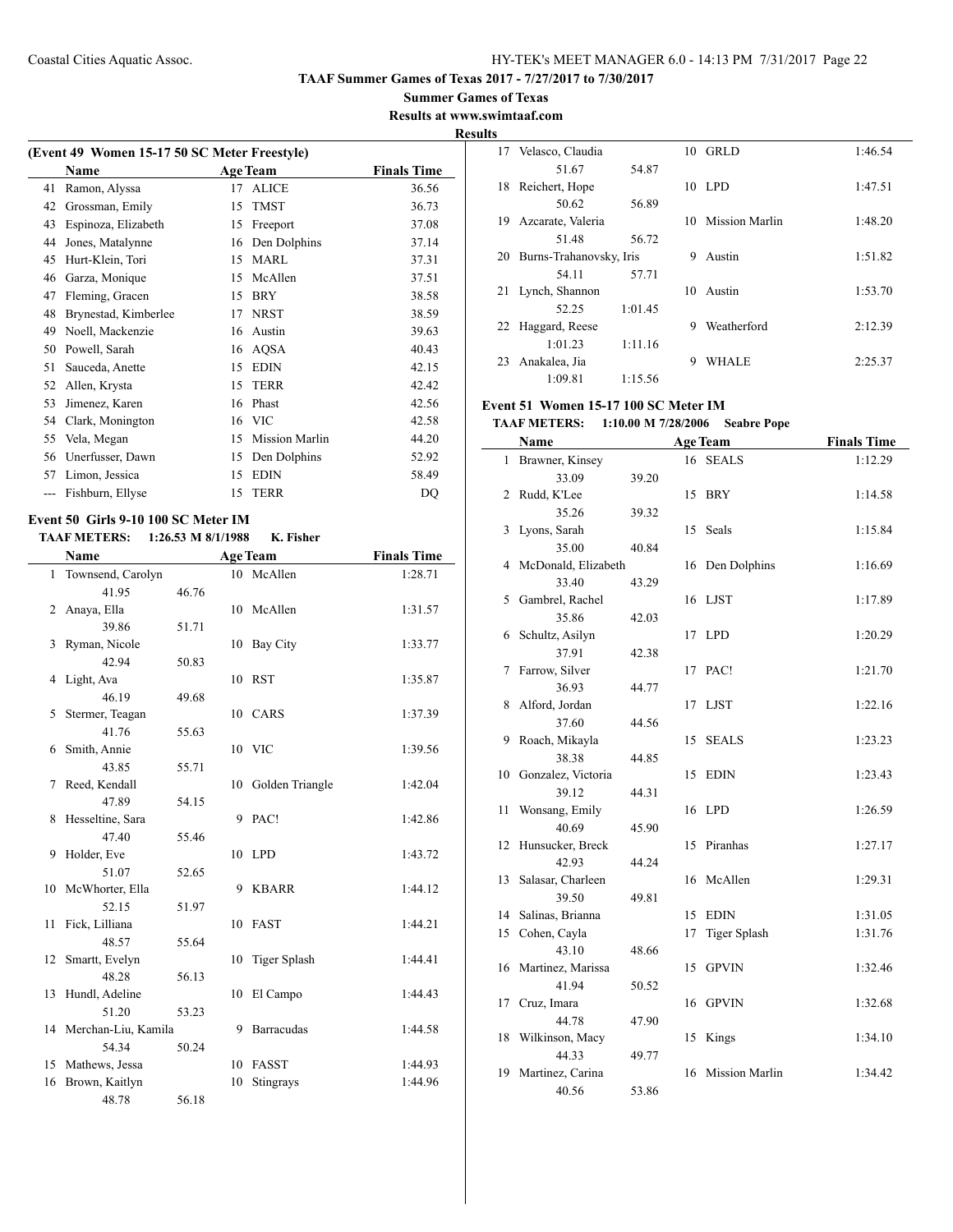**Summer Games of Texas Results at www.swimtaaf.com**

# **Results**

|    | (Event 51 Women 15-17 100 SC Meter IM)<br>Name |       |    | <b>Age Team</b>       | <b>Finals Time</b> |
|----|------------------------------------------------|-------|----|-----------------------|--------------------|
|    | 20 La Joie, Katelyn                            |       |    | 16 Tex's Waves        | 1:34.57            |
|    | 45.02                                          | 49.55 |    |                       |                    |
| 21 | Sosa, Brianna                                  |       | 17 | <b>Mission Marlin</b> | 1:34.60            |
|    | 43.11                                          | 51.49 |    |                       |                    |
|    | 22 Dutton, Kimberly                            |       | 15 | South Belt            | 1:34.90            |
|    | 46.37                                          | 48.53 |    |                       |                    |
|    | 23 Cruz, Aryssa                                |       |    | 17 ALICE              | 1:38.86            |
|    | 44.32                                          | 54.54 |    |                       |                    |
|    | 24 Herrera, Cecilia                            |       | 15 | Mission Marlin        | 1:42.24            |
|    | 44.09                                          | 58.15 |    |                       |                    |
|    | 25 Coleman, Breyahnna                          |       |    | 15 Piranhas           | 1:42.32            |
|    | 47.34                                          | 54.98 |    |                       |                    |
|    | 26 Cruz, Mya                                   |       | 15 | <b>ALICE</b>          | 1:43.87            |
|    | 47.01                                          | 56.86 |    |                       |                    |
| 27 | Hurt-Klein, Tori                               |       |    | 15 MARL               | 1:48.80            |
|    | 54.78                                          | 54.02 |    |                       |                    |
| 28 | Noell, Mackenzie                               |       |    | 16 Austin             | 1:55.62            |
|    | 57.60                                          | 58.02 |    |                       |                    |

### **Event 52 Women 15-17 200 SC Meter Freestyle TAAF METERS: 2:20.86 M 7/27/2007 Marissa Gale**

|              | Name               |       |         | <b>Age Team</b>   |       | <b>Finals Time</b> |
|--------------|--------------------|-------|---------|-------------------|-------|--------------------|
| $\mathbf{1}$ | Garcia, Zoe        |       | $15-15$ | <b>TMST</b>       |       | 2:18.09M           |
|              | 31.05              | 34.63 |         | 36.27             | 36.14 |                    |
| 2            | Lyons, Sarah       |       |         | 15 Seals          |       | 2:20.20M           |
|              | 32.20              | 35.34 |         | 35.73             | 36.93 |                    |
| 3            | Nickler, Samantha  |       | 15      | <b>TC Tritons</b> |       | 2:20.37M           |
|              | 32.12              | 35.62 |         | 37.04             | 35.59 |                    |
| 4            | La Joie, Katelyn   |       |         | 16 Tex's Waves    |       | 2:34.02            |
|              | 36.40              | 39.98 |         | 39.14             | 38.50 |                    |
| 5            | Castillo, Karla    |       |         | 16 Mission Marlin |       | 2:34.19            |
|              | 36.90              | 40.51 |         | 40.52             | 36.26 |                    |
| 6            | Farrow, Silver     |       |         | 17 PAC!           |       | 2:39.23            |
|              | 37.49              | 40.12 |         | 41.07             | 40.55 |                    |
| 7            | Carlin, Riley      |       |         | 16 CARS           |       | 2:42.25            |
|              | 36.13              | 40.35 |         | 43.65             | 42.12 |                    |
| 8            | Inovejas, Evelyn   |       |         | 15 Austin         |       | 2:44.07            |
|              | 39.12              | 42.60 |         | 43.03             | 39.32 |                    |
| 9            | Salinas, Brianna   |       |         | 15 EDIN           |       | 2:47.66            |
|              | 37.90              | 42.47 |         | 44.04             | 43.25 |                    |
| 10           | Farber, Hannah     |       |         | 15 Weatherford    |       | 2:48.13            |
|              | 38.24              | 43.67 |         | 45.27             | 40.95 |                    |
| 11           | Hernandez, Rebecca |       |         | 15 Mission Marlin |       | 2:48.20            |
|              | 39.57              | 43.34 |         | 44.15             | 41.14 |                    |
| 12           | Herrera, Cecilia   |       |         | 15 Mission Marlin |       | 2:51.90            |
|              | 39.65              | 43.66 |         | 46.30             | 42.29 |                    |
| 13           | Irwin, Audrey      |       |         | 15 TC Tritons     |       | 2:55.77            |
|              | 40.36              | 45.61 |         | 45.36             | 44.44 |                    |
|              | 14 Weiss, Sophia   |       |         | 15 PAST           |       | 2:56.19            |
|              | 39.78              | 46.11 |         | 44.62             | 45.68 |                    |
| 15           | Orrick, Mia        |       |         | 15 Austin         |       | 2:56.50            |
|              | 40.68              | 46.38 |         | 47.58             | 41.86 |                    |
| 16           | Halsdorf, Mikayla  |       |         | 15 TERR           |       | 2:57.89            |
|              | 39.74              | 46.36 |         | 46.93             | 44.86 |                    |

| 17 | Trevino, Alexis     |       | 15 | <b>Mission Marlin</b> |       | 3:06.29 |
|----|---------------------|-------|----|-----------------------|-------|---------|
|    | 41.55               | 46.29 |    | 49.22                 | 49.23 |         |
| 18 | LaBounty, Cadyn     |       | 17 | <b>TERR</b>           |       | 3:07.77 |
|    | 44.69               | 48.03 |    | 49.34                 | 45.71 |         |
| 19 | Cruz, Aryssa        |       | 17 | <b>ALICE</b>          |       | 3:14.43 |
|    | 42.39               | 48.23 |    | 51.41                 | 52.40 |         |
| 20 | Bible, Katie        |       | 15 | <b>WOTB</b>           |       | 3:14.88 |
|    | 43.52               | 50.86 |    | 53.51                 | 46.99 |         |
| 21 | Espinoza, Elizabeth |       | 15 | Freeport              |       | 3:20.25 |
|    | 44.28               | 51.15 |    | 55.66                 | 49.16 |         |
| 22 | Sliva, Hannah       |       | 16 | Bay City              |       | 3:24.07 |
|    | 39.38               | 50.50 |    | 56.57                 | 57.62 |         |
| 23 | Allen, Krysta       |       | 15 | <b>TERR</b>           |       | 3:35.96 |
|    | 48.30               | 53.20 |    | 58.68                 | 55.78 |         |
| 24 | Vela, Megan         |       | 15 | Mission Marlin        |       | 3:36.07 |
|    | 48.83               | 56.30 |    | 57.70                 | 53.24 |         |
|    |                     |       |    |                       |       |         |

### **Event 53 Girls 9-10 100 SC Meter Freestyle Relay TAAF METERS: 1:03.86 M 8/1/1991 Freeport**

|   | Team                      |       | Relay                          | <b>Finals Time</b> |
|---|---------------------------|-------|--------------------------------|--------------------|
| 1 | <b>FASST</b>              |       | A                              | 1:08.49            |
|   | 1) Cummings, Katherine 10 |       | 2) Victoriano, Madison Haley 9 |                    |
|   | 3) Bray, Emily 10         |       | 4) Paton, Kyndle 10            |                    |
|   | 35.20                     | 33.29 |                                |                    |
| 2 | CARS                      |       | A                              | 1:08.75            |
|   | 1) Geier, Jessie 10       |       | 2) Gallucci, Avery 10          |                    |
|   | 3) Fowers, Madeline 10    |       | 4) Stermer, Teagan 10          |                    |
|   | 34.42                     | 34.33 |                                |                    |
| 3 | TMST                      |       | A                              | 1:09.95            |
|   | 1) Trevino, Jasmine 10    |       | 2) Flores, Mia 10              |                    |
|   | 3) Villarreal, Jordyn 10  |       | 4) Romanczyk, Emma 10          |                    |
|   | 35.37                     | 34.58 |                                |                    |
| 4 | <b>Bay City</b>           |       | A                              | 1:10.16            |
|   | 1) Ryman, Nicole 10       |       | 2) Barnes, Jordin 9            |                    |
|   | 3) Ashworth, Madilyn 9    |       | 4) Moya, Megan 10              |                    |
|   | 36.24                     | 33.92 |                                |                    |
| 5 | <b>ALICE</b>              |       | A                              | 1:10.97            |
|   | 1) Jiminian, Suzanne 10   |       | 2) Garcia, Natalie 10          |                    |
|   | 3) Elizondo, Ema 9        |       | 4) Nisimblat, Valentina 10     |                    |
|   | 37.45                     | 33.52 |                                |                    |
| 6 | <b>VIC</b>                |       | A                              | 1:11.39            |
|   | 1) Mitchon, Aimee 10      |       | 2) Streif, Emily 10            |                    |
|   | 3) Berger, Allison 9      |       | 4) Smith, Annie 10             |                    |
|   | 35.51                     | 35.88 |                                |                    |
| 7 | McAllen                   |       | A                              | 1:14.20            |
|   | 1) Wollny, Madeline 9     |       | 2) Garza, Audrina 10           |                    |
|   | 3) Rodriguez, Alondra 10  |       | 4) Garfield, Evelyn 10         |                    |
|   | 37.74                     | 36.46 |                                |                    |
| 8 | CARS                      |       | B                              | 1:14.24            |
|   | 1) Ready, Caroline 10     |       | 2) An, Rachel 10               |                    |
|   | 3) Sizemore, Danica 10    |       | 4) Slaughter, Savana 10        |                    |
|   | 38.33                     | 35.91 |                                |                    |
| 9 | <b>FM Blue Fins</b>       |       | A                              | 1:15.17            |
|   | 1) Davis, Ava 10          |       | 2) Kissinger, Olivia 9         |                    |
|   | 3) Johnson, Anelise 10    |       | 4) Rudolph, Rachel 10          |                    |
|   | 39.42                     | 35.75 |                                |                    |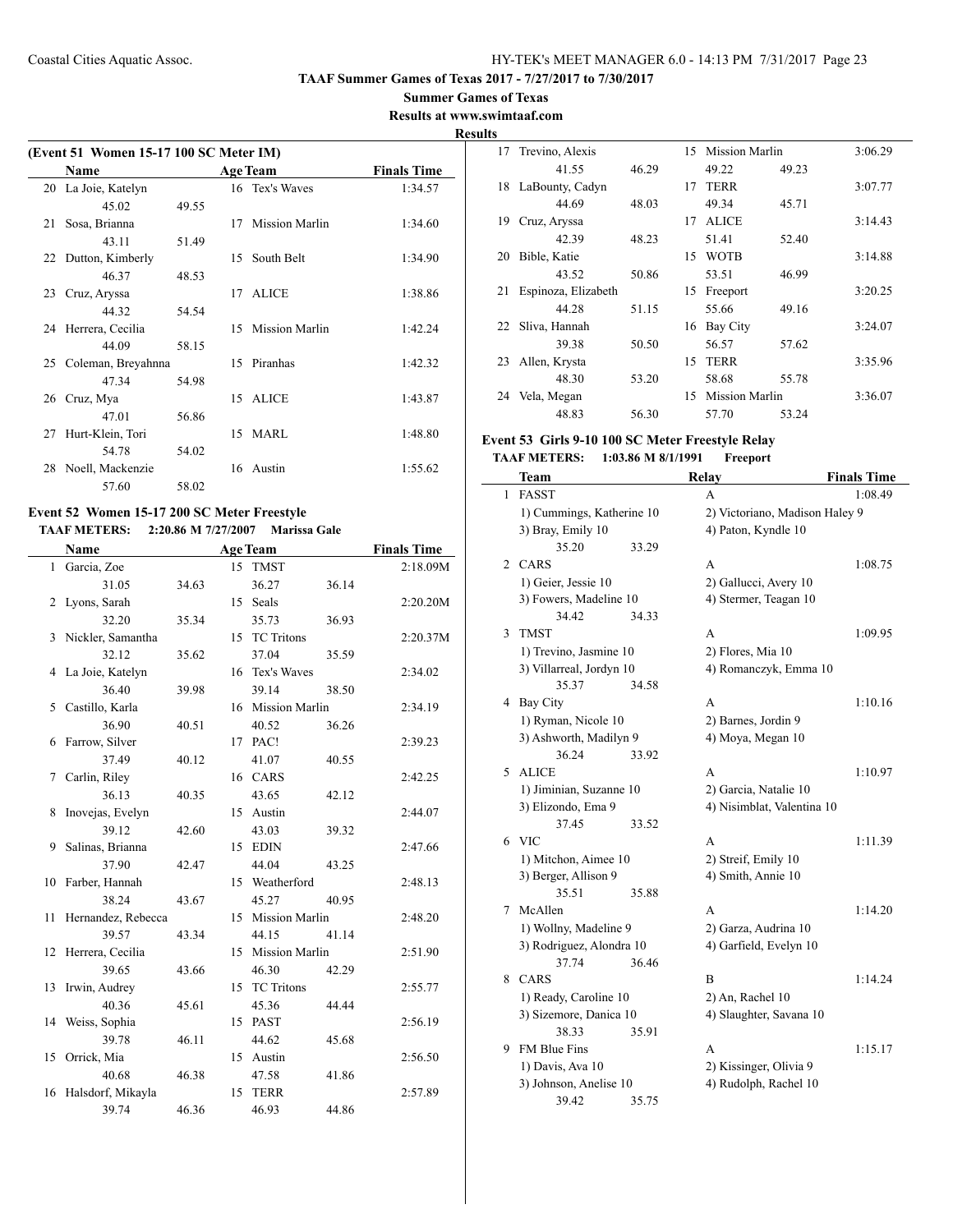# **Summer Games of Texas**

**Results at www.swimtaaf.com**

### **Results**

|    | (Event 53 Girls 9-10 100 SC Meter Freestyle Relay)<br>Team |       | Relay                     |                    |
|----|------------------------------------------------------------|-------|---------------------------|--------------------|
|    |                                                            |       |                           | <b>Finals Time</b> |
| 10 | <b>Bay City</b>                                            |       | B                         | 1:15.90            |
|    | 1) Sliva, Victoria 10                                      |       | 2) Holden, Jayleen 9      |                    |
|    | 3) Castillo, Rachel 9                                      |       | 4) Gibbens, Iralynn 9     |                    |
|    | 38.26                                                      | 37.64 |                           |                    |
| 11 | <b>LPD</b>                                                 |       | A                         | 1:17.00            |
|    | 1) Bowers, Elizabeth 10                                    |       | 2) Slimpin, Sarah 9       |                    |
|    | 3) Zunker, MacKenzey 10                                    |       | 4) Bates, Madeline 10     |                    |
|    | 38.28                                                      | 38.72 |                           |                    |
| 12 | Tiger Splash                                               |       | А                         | 1:17.01            |
|    | 1) Nuccio, Sarah 9                                         |       | 2) Krajecki, Josephine 10 |                    |
|    | 3) Robbins, Emerson 9                                      |       | 4) Gunn, Liberty 9        |                    |
|    | 44.54                                                      | 32.47 |                           |                    |
| 13 | <b>FASST</b>                                               |       | $\mathcal{C}$             | 1:17.28            |
|    | 1) Rozewicz, Sydney 10                                     |       | 2) Mathews, Jessa 10      |                    |
|    | 3) Beaird, Claire 9                                        |       | 4) Knight, Makenzie 10    |                    |
|    | 39.99                                                      | 37.29 |                           |                    |
|    | 14 Weatherford                                             |       | A                         | 1:18.19            |
|    | 1) Farhat, Georgia 10                                      |       | 2) Buchfink, Saphira 9    |                    |
|    | 3) Haggard, Reese 9                                        |       | 4) Lane, Allie 9          |                    |
|    | 39.33                                                      | 38.86 |                           |                    |
| 15 | <b>FASST</b>                                               |       | B                         | 1:19.10            |
|    | 1) Bunion, Hannah Chaniel 9                                |       | 2) Gyure, Savannah 10     |                    |
|    | 3) Hudson, Katherine 9                                     |       | 4) Rogers, Kaitlyn 10     |                    |
|    | 39.72                                                      | 39.38 |                           |                    |
| 16 | <b>Mission Marlin</b>                                      |       | B                         | 1:44.88            |
|    | 1) Cuellar, Nikssa 10                                      |       | 2) Cavazos, Marian 9      |                    |
|    | 3) Trevino, Amaris 9                                       |       | 4) Pena, Arianna 10       |                    |
|    | 55.13                                                      | 49.75 |                           |                    |
|    | Austin                                                     |       | A                         | DQ                 |
|    | 1) McKallip, Sarah 9                                       |       | 2) Kelly, Chloe 9         |                    |
|    | 3) McKallip, Rebecca 9                                     |       | 4) Gunning, Sienna 9      |                    |
|    | <b>Mission Marlin</b>                                      |       | A                         | DQ                 |
|    | 1) Garcia, Sophia 10                                       |       | 2) Gonzalez, Berenice 9   |                    |
|    | 3) Krider, Juliet 9                                        |       | 4) Kidd, Katherine 10     |                    |
|    |                                                            |       |                           |                    |

# **Event 54 Women 15-17 200 SC Meter Freestyle Relay**

**TAAF METERS: 1:57.59 M 7/28/2006 R&R Aquatics**

### **V Snider, L Hlavaty, M Gale, L Littleton**

|   | Team                     |       | Relav                   | <b>Finals Time</b> |
|---|--------------------------|-------|-------------------------|--------------------|
| 1 | <b>RST</b>               |       | А                       | 2:03.08            |
|   | 1) Bone, Lindsey 16      |       | 2) Chancoco, Gemini 17  |                    |
|   | 3) Myers, Kellee 15      |       | 4) Gage, Sarita 15      |                    |
|   | 2:03.16                  | 17.73 |                         |                    |
|   | 2 Mission Marlin         |       | A                       | 2:10.30            |
|   | 1) Hernandez, Rebecca 15 |       | 2) Castillo, Karla 16   |                    |
|   | 3) Gutierrez, Evelyn 15  |       | 4) Benavides, Bianca 17 |                    |
|   | 35.79                    | 31.06 | 32.01                   | 31.44              |
| 3 | <b>FM Blue Fins</b>      |       | A                       | 2:16.04            |
|   | 1) Wingard, Nicole 17    |       | 2) Alvey, Rachel 16     |                    |
|   | 3) Vu, Vivian 16         |       | 4) Velasco, Luisa 16    |                    |
|   | 31.27                    | 38.11 | 35.39                   | 31.27              |

| 4  | Mission Marlin         |         | R                       | 2:20.71                |         |  |
|----|------------------------|---------|-------------------------|------------------------|---------|--|
|    | 1) Garza, Kaitlynn 15  |         |                         | 2) Marquez, Sarah 15   |         |  |
|    | 3) Trevino, Alexis 15  |         | 4) Herrera, Cecilia 15  |                        |         |  |
|    | 35.50                  | 33.12   | 40.11                   | 31.98                  |         |  |
| 5. | <b>ALICE</b>           |         | A                       |                        | 2.22.46 |  |
|    | 1) Cruz, Mya 15        |         | 2) Cruz, Aryssa 17      |                        |         |  |
|    | 3) Ramon, Alyssa 17    |         | 4) Hayslip, Hannah 17   |                        |         |  |
|    | 38.44                  | 37.83   | 35.58                   | 30.61                  |         |  |
| 6  | Austin                 |         | A                       |                        | 2:25.78 |  |
|    | 1) Noell, Mackenzie 16 |         |                         | 2) Arredondo, Hope 15  |         |  |
|    | 3) Orrick, Mia 15      |         | 4) Inovejas, Evelyn 15  |                        |         |  |
|    | 38.41                  | 43.44   | 32.32                   | 31.61                  |         |  |
| 7  | <b>TERR</b>            |         | A                       |                        | 2:27.16 |  |
|    | 1) LaBounty, Cadyn 17  |         |                         | 2) Collins, McKenna 15 |         |  |
|    | 3) Fishburn, Ellyse 15 |         | 4) Halsdorf, Mikayla 15 |                        |         |  |
|    | 35.87                  | 36.74   | 40.43                   | 34.12                  |         |  |
| 8  | <b>VIC</b>             |         | A                       |                        | 2:36.13 |  |
|    | 1) Clark, Monington 16 |         | 2) Cooper, Clara 16     |                        |         |  |
|    | 3) Smith, Ann 15       |         |                         | 4) Nethery, Kyleigh 15 |         |  |
|    | 1:21.43                | 1:14.70 |                         |                        |         |  |

### **Event 55 Boys 8 & Under 100 SC Meter Medley Relay TAAF METERS: 1:23.22 M 7/28/2007 Keller Barracudas Rutledge, Willenbring, Gopffarth, Bartholomew**

|                | Team                   | Relay                   | <b>Finals Time</b> |
|----------------|------------------------|-------------------------|--------------------|
| 1              | <b>TC</b> Tritons      | A                       | 1:29.36            |
|                | 1) Henry, Jack 8       | 2) Odum, Zachary 8      |                    |
|                | 3) Gardner, Trevor 6   | 4) Joski, Nate 8        |                    |
|                | 51.25<br>38.11         |                         |                    |
| $\mathfrak{D}$ | <b>FASST</b>           | A                       | 1:30.60            |
|                | 1) Lacy, Jack 7        | 2) Das, Neil 8          |                    |
|                | 3) Hammons, Joshua 8   | 4) Nicosia, Noah 8      |                    |
|                | 51.21<br>39.39         |                         |                    |
| 3              | <b>TC</b> Tritons      | B                       | 1:43.94            |
|                | 1) Ward, Jack 7        | 2) Kuberski, Tyler 8    |                    |
|                | 3) Cashon, Lane 8      | 4) McKinnon, Tripp 8    |                    |
|                | 1:08.25<br>35.69       |                         |                    |
| 4              | <b>FM Blue Fins</b>    | A                       | 1:48.75            |
|                | 1) Rudolph, Tanner 7   | 2) Johnson, Pierce 8    |                    |
|                | 3) Stenning, Oliver 7  | 4) Marx, Christian 8    |                    |
|                | 1:02.60<br>46.15       |                         |                    |
|                | Bay City               | A                       | DQ                 |
|                | 1) Spencer, Alistair 5 | 2) Sones, Bode 8        |                    |
|                | 3) Rodriguez, Sergio 8 | 4) Spencer, Keegan 8    |                    |
|                | <b>KBARR</b>           | A                       | DQ                 |
|                | 1) Stuebinger, Eli 8   | 2) Ownby, Christopher 8 |                    |
|                | 3) Vanderveer, Max 8   | 4) Simpson, Carter 6    |                    |
|                | <b>LJST</b>            | A                       | DQ                 |
|                | 1) Parker, Kersh 8     | 2) Pyeatt, Carson 7     |                    |
|                | 3) Parker, Jiles 6     | 4) Tomlinson, Aiden 7   |                    |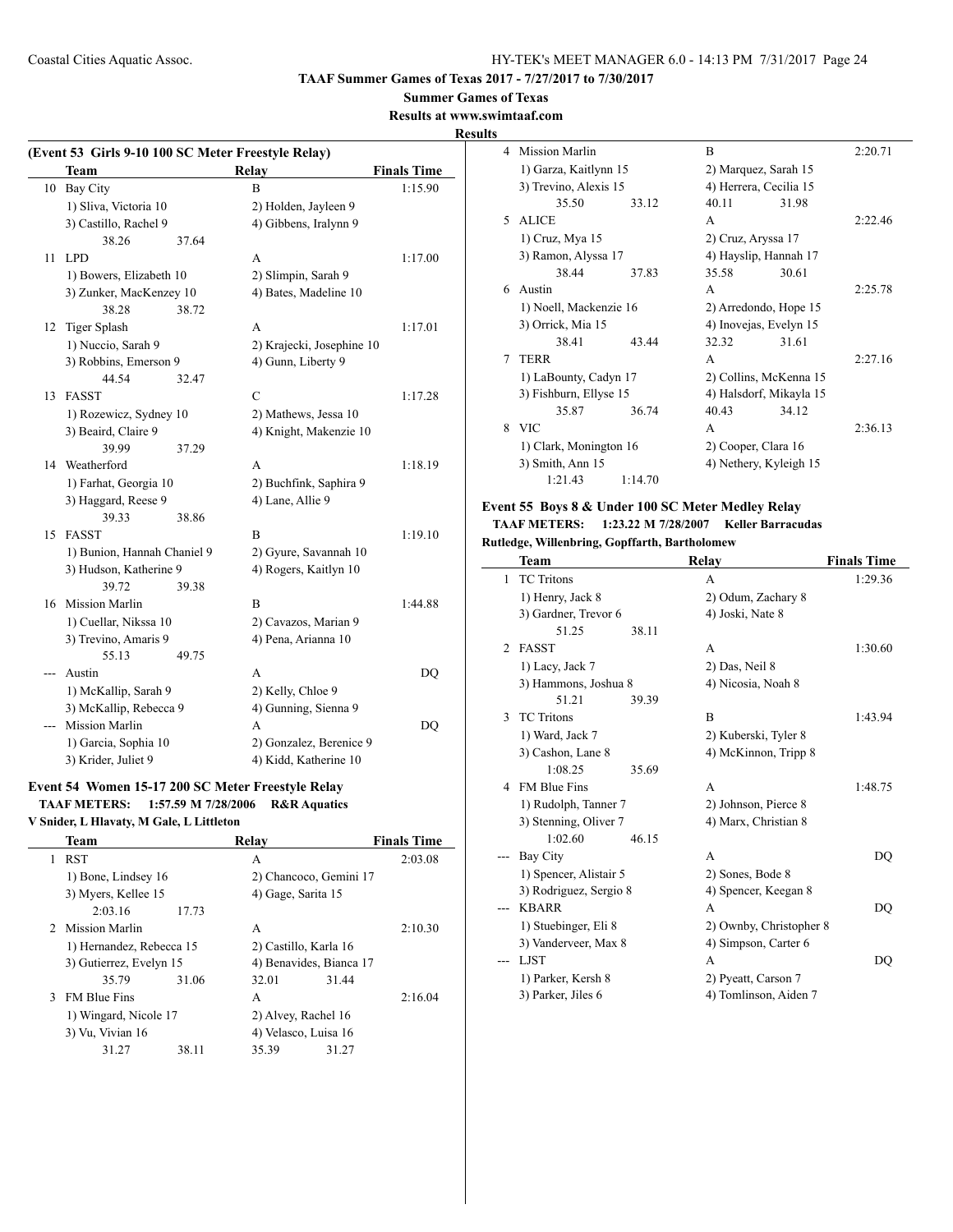**TAAF Summer Games of Texas 2017 - 7/27/2017 to 7/30/2017**

### **Summer Games of Texas**

**Results at www.swimtaaf.com**

#### **Results**

 $\overline{a}$ 

# **Event 56 Men 18 & Over 200 SC Meter Medley Relay TAAF METERS: 1:52.34 M 7/28/2007 R&R Aquatics**

| R Rivera, E Busby, B Bryant, D Atkinson |       |                                                                                                                                |       |                                                                                                                                                                             |  |  |  |
|-----------------------------------------|-------|--------------------------------------------------------------------------------------------------------------------------------|-------|-----------------------------------------------------------------------------------------------------------------------------------------------------------------------------|--|--|--|
| Team                                    |       |                                                                                                                                |       | <b>Finals Time</b>                                                                                                                                                          |  |  |  |
| <b>FASST</b>                            |       | A                                                                                                                              |       | 1:58.75                                                                                                                                                                     |  |  |  |
|                                         |       |                                                                                                                                |       |                                                                                                                                                                             |  |  |  |
| 3) Brandon, Chad 21                     |       |                                                                                                                                |       |                                                                                                                                                                             |  |  |  |
| 30.46                                   | 32.41 | 26.46                                                                                                                          | 29.42 |                                                                                                                                                                             |  |  |  |
| 2 TC Tritons                            |       | A                                                                                                                              |       | 2:07.22                                                                                                                                                                     |  |  |  |
|                                         |       |                                                                                                                                |       |                                                                                                                                                                             |  |  |  |
|                                         |       |                                                                                                                                |       |                                                                                                                                                                             |  |  |  |
| 34.87                                   | 38.31 | 27.91                                                                                                                          | 26.13 |                                                                                                                                                                             |  |  |  |
| South Belt                              |       | A                                                                                                                              |       | 2:20.51                                                                                                                                                                     |  |  |  |
| 1) Castillo, Marco 18                   |       | 2) Morgan, Tristan 19                                                                                                          |       |                                                                                                                                                                             |  |  |  |
| 3) Melo, Clayton 22                     |       |                                                                                                                                |       |                                                                                                                                                                             |  |  |  |
| 35.49                                   | 38.99 | 34.88                                                                                                                          | 31.15 |                                                                                                                                                                             |  |  |  |
| FASST                                   |       | B                                                                                                                              |       | 2:38.87                                                                                                                                                                     |  |  |  |
|                                         |       |                                                                                                                                |       |                                                                                                                                                                             |  |  |  |
|                                         |       |                                                                                                                                |       |                                                                                                                                                                             |  |  |  |
| 43.87                                   | 17.05 | 26.19                                                                                                                          |       |                                                                                                                                                                             |  |  |  |
|                                         |       | 1) Peterson, Thomas 19<br>1) Williamson, Jake 20<br>3) Rourke, Michael 25<br>1) Scheurich, Joachim 50<br>3) Gulledge, Billy 42 | Relay | 2) McSwain, Zach 19<br>4) Johnson, Mike 58<br>2) Hutson, Trevor 22<br>4) Millsap, Ty 22<br>4) Mauk, Derrick 40<br>2) Bray, Robert 55<br>4) Medigovich, Robert 54<br>1:11.76 |  |  |  |

#### **Event 57 Boys 8 & Under 50 SC Meter Freestyle TAAF METERS: 36.09 M 8/1/1990 J. Zimmerman**

|                | MI METERS.          | $30.02$ M $0.11177$ | о. Динистиан           |                    |
|----------------|---------------------|---------------------|------------------------|--------------------|
|                | <b>Name</b>         |                     | <b>Age Team</b>        | <b>Finals Time</b> |
| 1              | Heldenbrand, Dylan  | 8                   | <b>Sthlk Stingrays</b> | 37.20              |
| $\overline{2}$ | Spencer, Keegan     | 8                   | <b>Bay City</b>        | 40.35              |
| 3              | Macatee, Jack       | 8                   | Manta Rays             | 41.31              |
| 4              | Vasquez, Evan       | 8                   | El Campo               | 41.80              |
| 5              | Hammons, Joshua     | 8                   | <b>FASST</b>           | 42.11              |
| 6              | Nicosia, Noah       | 8                   | <b>FASST</b>           | 42.62              |
| 7              | Lacv, Jack          | 7                   | <b>FASST</b>           | 43.04              |
| 8              | Phillips, Marcus    | 7                   | <b>ROCK</b>            | 43.32              |
| 9              | Merriken, Wyatt     | 8                   | McAllen                | 43.53              |
| 10             | Stenning, Oliver    | 7                   | FM Blue Fins           | 44.33              |
| 11             | Hayes, Chase        | 8                   | <b>RST</b>             | 44.81              |
| 12             | Hafemeister, Andrew | 8                   | <b>NRST</b>            | 45.59              |
| 13             | Dishman, Dalton     | 7                   | Golden Triangle        | 45.72              |
| 14             | Werner, Bode        | 8                   | <b>VIC</b>             | 46.25              |
| 15             | Vanderveer, Max     | 8                   | <b>KBARR</b>           | 46.49              |
| 16             | Wiedenfeld, Klav    | 7                   | <b>LPD</b>             | 47.03              |
| 17             | Ward, Jack          | 7                   | <b>TC</b> Tritons      | 48.10              |
| 18             | Streber, Gordon     | 8                   | Austin                 | 48.21              |
| 19             | Ozkaya, Aydin       | 7                   | Piranhas               | 48.91              |
| 20             | Trussell, Trenton   | 8                   | <b>LPD</b>             | 49.66              |
| 21             | Kuberski, Tyler     | 8                   | <b>TC</b> Tritons      | 49.91              |
| 22             | Wahl, Nolan         | 7                   | <b>AQSA</b>            | 50.68              |
| 23             | Rico, Alejandro     | 8                   | Mission Marlin         | 52.37              |
| 24             | Kidd, John          | 8                   | <b>Mission Marlin</b>  | 54.85              |
| 25             | Simpson, Carter     | 6                   | <b>KBARR</b>           | 59.16              |
| 26             | LeBeau, Jackson     | 8                   | <b>WESTB</b>           | 1:07.09            |
| 27             | Simmons, Joshua     | 8                   | <b>SA</b>              | 1:15.30            |
|                |                     |                     |                        |                    |

|   | Event 58 Men 18-24 100 SC Meter Freestyle |                  |    |                 |                    |  |
|---|-------------------------------------------|------------------|----|-----------------|--------------------|--|
|   | <b>TAAF METERS:</b>                       | 53.54 M 8/6/2000 |    | Jim Svoboda     |                    |  |
|   | Name                                      |                  |    | <b>Age Team</b> | <b>Finals Time</b> |  |
| 1 | Brandon, Chad                             |                  | 21 | <b>FASST</b>    | 57.56              |  |
|   | 30.30                                     | 27.26            |    |                 |                    |  |
|   | 2 Reichow, Ian                            |                  | 19 | McAllen         | 1:00.78            |  |
|   | 30.19                                     | 30.59            |    |                 |                    |  |
| 3 | Millsap, Ty                               |                  |    | 22 TC Tritons   | 1:01.92            |  |
|   | 31.18                                     | 30.74            |    |                 |                    |  |
| 4 | McSwain, Zach                             |                  | 19 | <b>FASST</b>    | 1:02.72            |  |
|   | 31.34                                     | 31.38            |    |                 |                    |  |

#### **Event 59 Men 25-29 100 SC Meter Freestyle**

| Name                | <b>Age Team</b> |  |                | <b>Finals Time</b> |
|---------------------|-----------------|--|----------------|--------------------|
| 1 Rourke, Michael   |                 |  | 25 TC Tritons  | 56.74              |
| 27.57               | 29.17           |  |                |                    |
| 2 Williams, Matthew |                 |  | 29 Weatherford | 1:10.93            |
| 35.30               | 35.63           |  |                |                    |

#### **Event 59 Men 35-39 100 SC Meter Freestyle**

**TAAF METERS: 1:25.94 M 7/30/2016 Aaron Levine**

| <b>Name</b>       |       | <b>Age Team</b> | <b>Finals Time</b> |  |
|-------------------|-------|-----------------|--------------------|--|
| 1 Johnson, Arland |       | 35 FM Blue Fins | 1:28.90            |  |
| 37.87             | 51.03 |                 |                    |  |

#### **Event 60 Men 40-44 100 SC Meter Freestyle**

#### **TAAF METERS: 1:05.44 M 7/30/2016 Billy Gulledge**

| <b>Name</b>   | <b>Age Team</b> |  |               | <b>Finals Time</b> |  |
|---------------|-----------------|--|---------------|--------------------|--|
| Mauk, Derrick |                 |  | 40 South Belt | 1:03.77M           |  |
| 29.92         | 33.85           |  |               |                    |  |
| 2 Kennan, Jed |                 |  | 42 McAllen    | 1:16.59            |  |
| 36.01         | 40.58           |  |               |                    |  |

#### **Event 60 Men 50-54 100 SC Meter Freestyle**

**TAAF METERS: 1:29.69 M 7/30/2016 Robert Medigovich**

| Name                 |       | <b>Age Team</b> | <b>Finals Time</b> |
|----------------------|-------|-----------------|--------------------|
| Scheurich, Joachim   |       | 50 FASST        | 1:13.20M           |
| 33.84                | 39.36 |                 |                    |
| 2 Medigovich, Robert |       | 54 FASST        | 1:31.41            |
| 43.73                | 47.68 |                 |                    |
| Bauer, Scott         |       | TC Tritons      | 1:31.78            |

### **Event 60 Men 55-59 100 SC Meter Freestyle**

| Name |                   |       | <b>Age Team</b>    | <b>Finals Time</b> |  |
|------|-------------------|-------|--------------------|--------------------|--|
|      | Johnson, Mike     |       | 58 FASST           | 1:06.34            |  |
|      | 31.39             | 34.95 |                    |                    |  |
|      | 2 Bray, Robert    |       | 55 FASST           | 1:26.71            |  |
|      | 3 Butler, Richard |       | <b>WESTB</b><br>57 | 1:34.11            |  |
|      | 38.63             | 55.48 |                    |                    |  |

#### **Event 60 Men 60-64 100 SC Meter Freestyle**

**TAAF METERS: 2:06.87 M 7/30/2016 Robert Kelly**

| <b>Name</b>     | <b>Age Team</b> | <b>Finals Time</b> |
|-----------------|-----------------|--------------------|
| 1 Kelly, Robert | 63 South Belt   | 2:04.63M           |
| 52.11           | 1:12.52         |                    |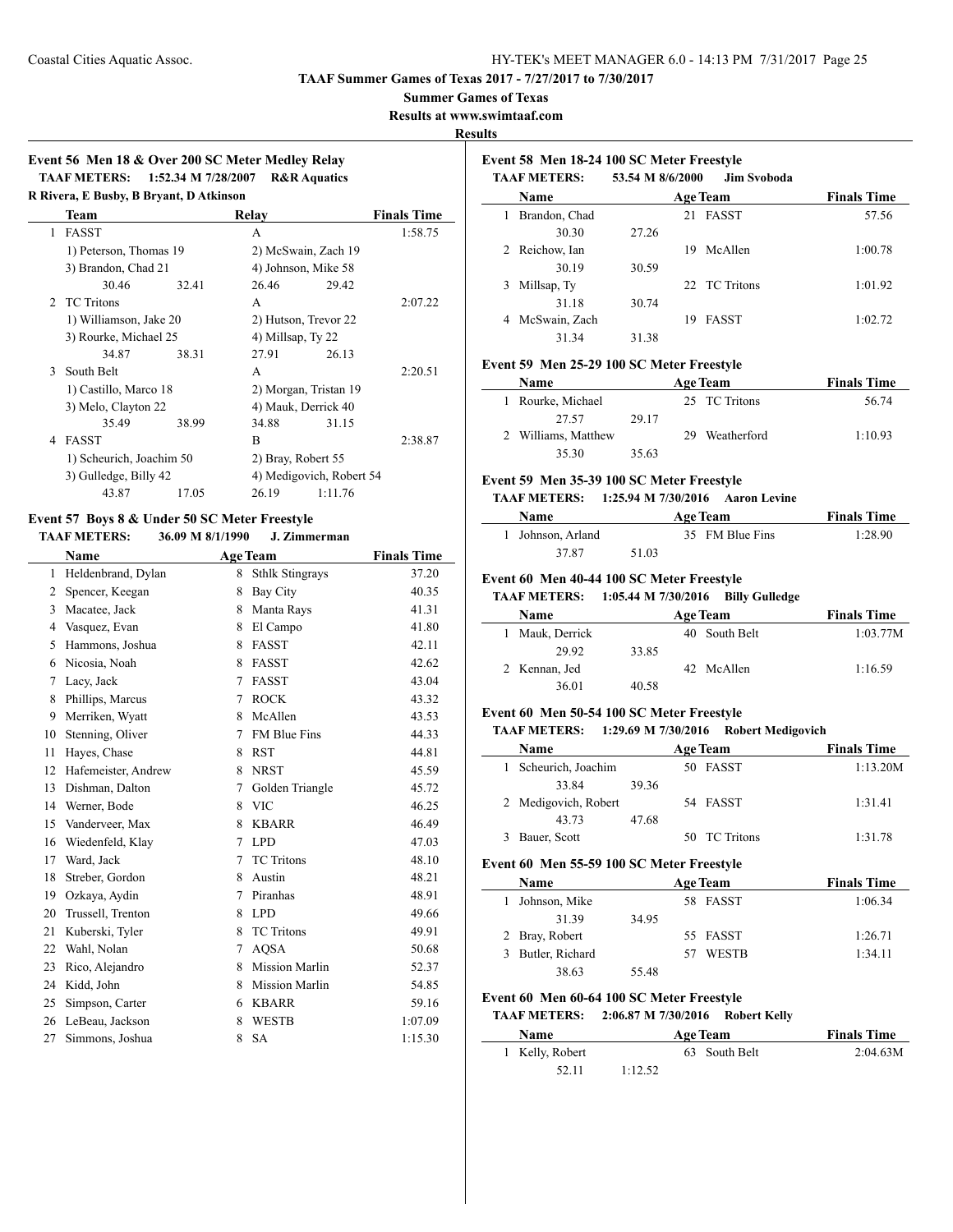**TAAF Summer Games of Texas 2017 - 7/27/2017 to 7/30/2017**

**Summer Games of Texas**

**Results at www.swimtaaf.com**

**Results**

|                     | Event 61 Boys 6 & Under 25 SC Meter Backstroke |                      |
|---------------------|------------------------------------------------|----------------------|
| <b>TAAF METERS:</b> | 23.85 M 7/30/2016                              | <b>Gus Respondek</b> |

|                | <b>Name</b>        |   | <b>Age Team</b>     | <b>Finals Time</b> |
|----------------|--------------------|---|---------------------|--------------------|
| $\mathbf{1}$   | Gardner, Trevor    | 6 | <b>TC</b> Tritons   | 21.99M             |
| $\overline{2}$ | Beaird, David      | 6 | <b>FASST</b>        | 25.24              |
| 3              | Nicosia, Jacob     | 6 | <b>FASST</b>        | 25.59              |
| 4              | Garcia, Christian  | 6 | <b>RST</b>          | 26.39              |
| 5              | Chapman, Beau      | 6 | <b>WOOD</b>         | 26.53              |
| 6              | Heimbuch, Dawson   | 6 | <b>FASST</b>        | 27.42              |
| 7              | Testar, Max        | 6 | <b>WOOD</b>         | 28.55              |
| 8              | Wilson, Rockwell   | 5 | <b>AOSA</b>         | 28.95              |
| 9              | Baines, Justin     | 6 | <b>WOOD</b>         | 29.22              |
| 10             | Brawner, Kyle      | 6 | <b>SEALS</b>        | 30.28              |
| 11             | Staubley, Benjamin | 6 | Austin              | 30.31              |
| 12             | Boyle, Matthew     | 5 | <b>FASST</b>        | 30.73              |
| 13             | Simpson, Carter    | 6 | <b>KBARR</b>        | 31.67              |
| 14             | Curry, John        | 6 | Austin              | 31.68              |
| 15             | Villarreal, Andres | 6 | <b>NRST</b>         | 31.98              |
| 16             | Morris, Shaman     | 6 | <b>LPD</b>          | 32.05              |
| 17             | Gifford, Aiden     | 6 | <b>SEALS</b>        | 32.34              |
| 18             | Gentry, Maxwell    | 6 | Weatherford         | 32.41              |
| 19             | McGehee, Walker    | 6 | <b>Tiger Splash</b> | 34.17              |
| 20             | Rogers, Nathaniel  | 5 | PAC!                | 38.47              |
| 21             | Taylor, Easton     | 6 | <b>PAST</b>         | 38.55              |
| 22             | Swaringen, Nate    | 6 | McAllen             | 46.05              |
| 23             | Tolleson, Zane     | 5 | <b>WHALE</b>        | 49.85              |
| ---            | Simmons, Jayden    | 6 | <b>SA</b>           | DQ                 |

# **Event 62 Boys 8 & Under 25 SC Meter Backstroke**

| <b>TAAF METERS:</b> |  | 20.03 M 7/30/2016 | Kasen Corn |
|---------------------|--|-------------------|------------|
|---------------------|--|-------------------|------------|

|       | Name              |   | <b>Age Team</b>        | <b>Finals Time</b> |
|-------|-------------------|---|------------------------|--------------------|
| 1     | Magro, Andrik     | 8 | <b>WOOD</b>            | 20.58              |
| 2     | Stahl, Keegan     | 8 | <b>FAST</b>            | 22.22              |
| 3     | Stenning, Oliver  | 7 | <b>FM Blue Fins</b>    | 22.40              |
| 4     | Bach, Zayden      | 8 | <b>WHALE</b>           | 22.80              |
| 5     | Ciesiolka, Brodie | 7 | <b>Sthlk Stingrays</b> | 23.66              |
| 6     | Lupher, Daniel    | 8 | <b>LJST</b>            | 23.88              |
| 7     | Hayes, Chase      | 8 | <b>RST</b>             | 24.05              |
| 8     | Mira, Harrison    | 8 | <b>LPD</b>             | 24.37              |
| 9     | Smith, Joev       | 7 | <b>VIC</b>             | 24.83              |
| 10    | Henry, Jack       | 8 | <b>TC</b> Tritons      | 25.08              |
| 11    | Wiedenfeld, Klay  | 7 | <b>LPD</b>             | 25.47              |
| 12    | Mikic, Marko      | 7 | Splash                 | 25.59              |
| 13    | Tink, Joshua      | 8 | Golden Triangle        | 25.76              |
| 14    | Bayarena, Bruce   | 8 | <b>VIC</b>             | 26.28              |
| 15    | Streber, Gordon   | 8 | Austin                 | 26.78              |
| 16    | Dollins, Preston  | 8 | <b>Sthlk Stingrays</b> | 27.51              |
| 17    | Merriken, Wyatt   | 8 | McAllen                | 28.09              |
| 18    | Jordan, Tate      | 8 | Tiger Splash           | 28.20              |
| 19    | Waltz, Ethan      | 7 | <b>FASST</b>           | 29.55              |
| 20    | Barbin, Alexander | 8 | McAllen                | 34.93              |
| 21    | Simmons, Joshua   | 8 | <b>SA</b>              | 37.59              |
| 22    | Steelman, Zachary | 7 | <b>LJST</b>            | 38.74              |
| 23    | LeBeau, Jackson   | 8 | <b>WESTB</b>           | 48.67              |
| $---$ | Castellon, Felipe | 8 | <b>MARL</b>            | D <sub>O</sub>     |

### **Event 63 Men 18-24 50 SC Meter Backstroke**

|    | <b>TAAF METERS:</b> | 28.06 M 7/30/2016 | <b>Ryan Guthrie</b> |                    |
|----|---------------------|-------------------|---------------------|--------------------|
|    | Name                |                   | <b>Age Team</b>     | <b>Finals Time</b> |
| l. | Velasquez, Josh     |                   | 18 Phast            | 28.01M             |
|    | 2 Perez, Aaren      |                   | 18 ALICE            | 30.13              |
|    | 3 Peterson, Thomas  | 19                | <b>FASST</b>        | 30.25              |
|    | 4 Millsap, Ty       |                   | 22 TC Tritons       | 31.18              |
|    | 5 Morgan, Tristan   | 19                | South Belt          | 34.95              |
| 6  | Biehle, Aaron       |                   | 19 Golden Triangle  | 35.22              |
|    | Williamson, Jake    | 20                | <b>TC Tritons</b>   | 36.89              |
|    | Mejia, Mauricio     | 20                | Phast               | 59.18              |

### **Event 65 Men 40-44 50 SC Meter Backstroke**

#### **TAAF METERS: 40.35 M 7/30/2016 Michael Brooks**

| <b>Name</b>          | <b>Age Team</b> | <b>Finals Time</b> |
|----------------------|-----------------|--------------------|
| Mauk, Derrick        | 40 South Belt   | 31.96M             |
| 2 Blake, Joshua      | 42 Tiger Splash | 32.39M             |
| 3 Gulledge, Billy    | 42 FASST        | 36.57M             |
| 4 Hovatter, Justin   | 43 Tiger Splash | 37.05M             |
| Ward, Jason          | 44 TC Tritons   | 57.06              |
| 6 Benavidez, Michael | 40 SA           | 1:05.18            |

#### **Event 65 Men 45-49 50 SC Meter Backstroke**

**TAAF METERS: 36.94 M 7/30/2016 Saul Nuccitelli**

| <b>Name</b>      | <b>Age Team</b> | <b>Finals Time</b> |
|------------------|-----------------|--------------------|
| 1 Campbell, Greg | 47 SEALS        | 52.65              |

#### **Event 65 Men 50-54 50 SC Meter Backstroke**

**TAAF METERS: 45.62 M 7/30/2016 Robert Medigovich Name Age Team Finals Time**

| iname                                         | Age ream | <b>Finals Time</b> |
|-----------------------------------------------|----------|--------------------|
| Medigovich, Robert                            | 54 FASST | 44.66M             |
| vant 65. Man 55. 50. 50. 96. Matau Daokstuaka |          |                    |

#### **Event 65 Men 55-59 50 SC Meter Backstroke TAAF METERS: 49.18 M 7/30/2016 Richard Butler**

|                   | $\tau$ . To $\mu$ $\mu$ $\sigma$ $\sigma$ is $\sigma$ is the set $\sigma$ |                    |
|-------------------|---------------------------------------------------------------------------|--------------------|
| <b>Name</b>       | Age Team                                                                  | <b>Finals Time</b> |
| 1 Johnson, Mike   | 58 FASST                                                                  | 37.30M             |
| 2 Butler, Richard | 57 WESTB                                                                  | 55.35              |

#### **Event 65 Men 60-64 50 SC Meter Backstroke**

**TAAF METERS: 1:21.33 M 7/30/2016 Robert Kelly**

| <b>Name</b>     | <b>Age Team</b> | <b>Finals Time</b> |
|-----------------|-----------------|--------------------|
| 1 Kelly, Robert | 63 South Belt   | 1:06.96M           |

## **Event 66 Boys 8 & Under 25 SC Meter Breaststroke**

### **TAAF METERS: 20.89 M 8/1/1990 J. Kramer**

 $\overline{a}$ 

|    | Name              |   | <b>Age Team</b>     | <b>Finals Time</b> |
|----|-------------------|---|---------------------|--------------------|
| 1  | McNames, Owen     | 8 | <b>LIST</b>         | 23.35              |
| 2  | Bach, Zayden      | 8 | <b>WHALE</b>        | 24.56              |
| 3  | De La Garza, Kai  | 8 | <b>CCAA</b>         | 25.18              |
| 4  | Lupher, Daniel    | 8 | <b>LIST</b>         | 26.53              |
| 5  | Werner, Bode      | 8 | <b>VIC</b>          | 26.69              |
| 6  | Odum, Zachary     | 8 | <b>TC</b> Tritons   | 26.73              |
|    | New, Morgen       | 8 | <b>VIC</b>          | 27.40              |
| 8  | Johnson, Pierce   | 8 | <b>FM Blue Fins</b> | 27.45              |
| 9  | Mikic, Marko      |   | Splash              | 27.60              |
| 10 | Trussell, Trenton | 8 | <b>LPD</b>          | 28.80              |
| 11 | McKinnon, Tripp   | 8 | <b>TC</b> Tritons   | 28.93              |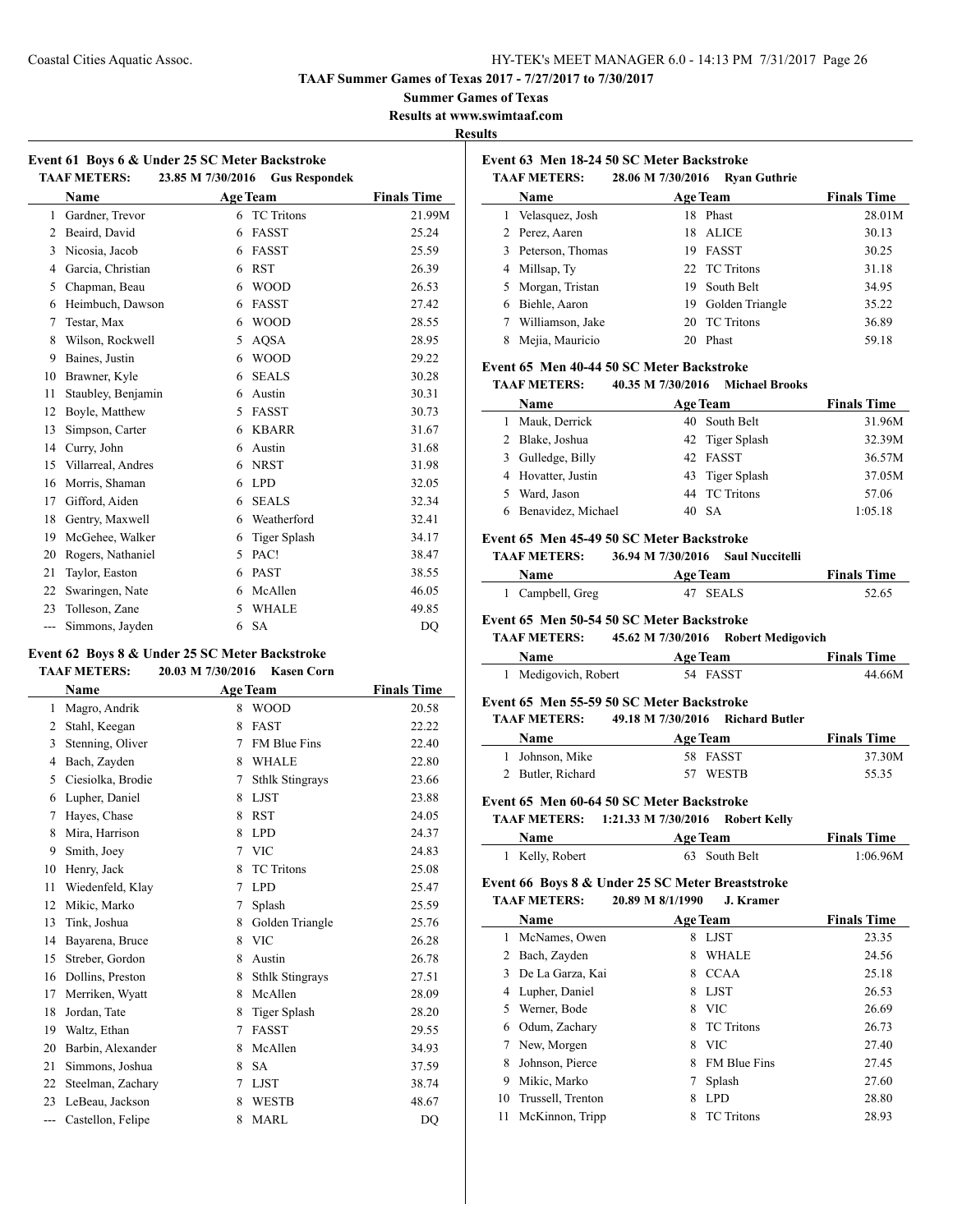#### **TAAF Summer Games of Texas 2017 - 7/27/2017 to 7/30/2017**

#### **Summer Games of Texas**

**Results at www.swimtaaf.com**

#### **Results**

 $\overline{a}$ 

 $\overline{\phantom{a}}$ 

| (Event 66 Boys 8 & Under 25 SC Meter Breaststroke) |                       |   |                        |                    |
|----------------------------------------------------|-----------------------|---|------------------------|--------------------|
|                                                    | <b>Name</b>           |   | <b>Age Team</b>        | <b>Finals Time</b> |
| 12                                                 | Dollins, Preston      | 8 | <b>Sthlk Stingrays</b> | 29.16              |
| 13                                                 | Tink, Joshua          | 8 | Golden Triangle        | 29.77              |
| 14                                                 | Lindsay, Hunter       | 8 | Manta Rays             | 30.30              |
| 15                                                 | Alvarez, Joseph       | 8 | Austin                 | 30.49              |
| 16                                                 | Ownby, Christopher    | 8 | <b>KBARR</b>           | 30.81              |
| 17                                                 | Davila, Hayden        | 8 | LPD.                   | 33.34              |
| 18                                                 | Howland, Kaleb Thomas |   | Tomball                | 34.11              |
| 19                                                 | Rico, Alejandro       | 8 | Mission Marlin         | 34.75              |
|                                                    | De Los Reves, Daniel  | 8 | -SA                    | DO                 |
|                                                    | Sullivan, Liam        |   | Tiger Splash           | DO                 |
| $---$                                              | Coleman, Jacob        |   | Piranhas               | DO                 |
|                                                    | Barbin, Alexander     | 8 | McAllen                | DO                 |

### **Event 67 Men 18-24 50 SC Meter Breaststroke**

#### **TAAF METERS: 30.44 M 7/30/2016 Chad Brandon**

|    | Name               |    | <b>Age Team</b>   | <b>Finals Time</b> |
|----|--------------------|----|-------------------|--------------------|
| 1  | Brandon, Chad      | 21 | FASST             | 29.55M             |
| 2  | Peterson, Thomas   | 19 | <b>FASST</b>      | 29.63M             |
| 3  | Wilkins, Matthew   | 19 | Bay City          | 30.47              |
| 4  | McSwain, Zach      | 19 | <b>FASST</b>      | 32.87              |
| 5  | Mouton, Justin     | 24 | Golden Triangle   | 34.98              |
| 6  | Reichow, Ian       | 19 | McAllen           | 35.48              |
| 7  | Fix, Drew          | 22 | <b>WHALE</b>      | 35.80              |
| 8  | Hudzina, Jacob     | 19 | <b>WHALE</b>      | 36.86              |
| 9  | Castillo, Marco    | 18 | South Belt        | 37.64              |
| 10 | Morgan, Tristan    | 19 | South Belt        | 37.71              |
| 11 | Hutson, Trevor     | 22 | <b>TC Tritons</b> | 38.73              |
| 12 | Buck, Trevor       | 18 | <b>MWELL</b>      | 38.93              |
| 13 | Melo, Clayton      | 22 | South Belt        | 39.57              |
| 14 | Buchfink, Chandler | 18 | Weatherford       | 41.18              |
| 15 | Jones, Vanarthur   | 22 | <b>WESTB</b>      | 44.57              |
| 16 | Long, John         | 18 | South Belt        | 45.90              |

### **Event 68 Men 25-29 50 SC Meter Breaststroke**

**TAAF METERS: 30.73 M 7/30/2006 Brett Ruoff**

| Name                | <b>Age Team</b> | <b>Finals Time</b> |
|---------------------|-----------------|--------------------|
| 1 Williams, Matthew | 29 Weatherford  | 37.66              |

# **Event 68 Men 30-34 50 SC Meter Breaststroke**

**TAAF METERS: 31.50 M 8/1/1986 Joe Greenwell**

| Name                 | <b>Age Team</b> | <b>Finals Time</b> |
|----------------------|-----------------|--------------------|
| 1 Campanaro, Richard | 32 GPVIN        | 35.98              |

#### **Event 68 Men 35-39 50 SC Meter Breaststroke TAAF METERS: 43.02 M 7/30/2016 Aaron Levine**

| 43.02 M 7/30/2016 Aaron Levine |                    |
|--------------------------------|--------------------|
| <b>Age Team</b>                | <b>Finals Time</b> |
| 37 SEALS                       | 36.08M             |
| 35 FM Blue Fins                | 45.76              |
| 38 Den Dolphins                | 51.31              |
|                                |                    |

### **Event 69 Men 40-44 50 SC Meter Breaststroke**

### **TAAF METERS: 40.23 M 7/30/2016 Peter Gilliam**

| Name              | <b>Age Team</b> | <b>Finals Time</b> |
|-------------------|-----------------|--------------------|
| 1 Gulledge, Billy | 42 FASST        | 39.14M             |
| 2 Mauk, Derrick   | 40 South Belt   | 39.53M             |
| 3 Kennan, Jed     | 42 McAllen      | 45.88              |

| . . |                      |               |         |
|-----|----------------------|---------------|---------|
|     | 4 Nielson, Chad      | 42 WAVE       | 45.93   |
|     | 5 Mullen, Daniel     | 42 LPD        | 46.15   |
|     | 6 Benavidez, Michael | 40 SA         | 1:17.37 |
|     | --- Ward, Jason      | 44 TC Tritons | DO      |

# **Event 69 Men 45-49 50 SC Meter Breaststroke**

#### **TAAF METERS: 40.37 M 7/30/2016 Saul Nuccitelli**

| Name             | <b>Age Team</b> | <b>Finals Time</b> |  |
|------------------|-----------------|--------------------|--|
| 1 Campbell, Greg | 47 SEALS        | 55.43              |  |

#### **Event 69 Men 50-54 50 SC Meter Breaststroke**

| <b>TAAF METERS:</b>   |                 | 40.57 M 7/30/2016 Robert Bray |                    |
|-----------------------|-----------------|-------------------------------|--------------------|
| <b>Name</b>           | <b>Age Team</b> |                               | <b>Finals Time</b> |
| 1 Hutchinson, Richard | 50 BRY          |                               | 38.73M             |
| 2 Scheurich, Joachim  |                 | 50 FASST                      | 41.54              |
| 3 Bauer, Scott        |                 | 50 TC Tritons                 | 45.97              |

# 4 Medigovich, Robert 54 FASST 50.24

### **Event 69 Men 55-59 50 SC Meter Breaststroke**

### **TAAF METERS: 44.61 M 7/30/2016 Richard Butler**

| <b>Age Team</b><br><b>Name</b> |          | <b>Finals Time</b> |
|--------------------------------|----------|--------------------|
| 1 Bray, Robert                 | 55 FASST | 38.73M             |
| 2 Butler, Richard              | 57 WESTB | 46.98              |

### **Event 69 Men 60-64 50 SC Meter Breaststroke**

| TAAF METERS: | 41.80 M 7/30/2016 Joe Greenwell |  |  |
|--------------|---------------------------------|--|--|
|              |                                 |  |  |

| Name            | <b>Age Team</b> | <b>Finals Time</b> |
|-----------------|-----------------|--------------------|
| 1 Kelly, Robert | 63 South Belt   | 1:01.85            |

#### **Event 70 Boys 8 & Under 25 SC Meter Butterfly**

#### **TAAF METERS: 17.99 M 8/1/1989 J. Messina**

|     | Name                 |   | <b>Age Team</b>        | <b>Finals Time</b> |
|-----|----------------------|---|------------------------|--------------------|
| 1   | Magro, Andrik        | 8 | <b>WOOD</b>            | 18.11              |
| 2   | Heldenbrand, Dylan   | 8 | <b>Sthlk Stingrays</b> | 18.23              |
| 3   | Macatee, Jack        | 8 | Manta Rays             | 21.80              |
| 4   | Das, Neil            | 8 | <b>FASST</b>           | 23.09              |
| 5   | Ozkaya, Aydin        | 7 | Piranhas               | 23.33              |
| 6   | Cashon, Lane         | 8 | <b>TC</b> Tritons      | 23.47              |
| 7   | Molina, Jake         | 8 | <b>ALICE</b>           | 23.61              |
| 8   | Hafemeister, Andrew  | 8 | <b>NRST</b>            | 23.74              |
| 9   | Dishman, Dalton      | 7 | Golden Triangle        | 24.56              |
| 10  | Castellon, Felipe    | 8 | <b>MARL</b>            | 24.75              |
| 11  | Rodriguez, Sergio    | 8 | Bay City               | 25.09              |
| 12  | Bailes, Ben          | 7 | <b>WOTB</b>            | 28.70              |
| 13  | Phillips, Marcus     | 7 | <b>ROCK</b>            | 28.82              |
| 14  | Villanueva, William  | 7 | WESTB                  | 31.05              |
| 15  | Laney, Kaden         | 7 | Austin                 | 33.01              |
| 16  | Alvidrez, Karsen     | 7 | <b>LPD</b>             | 33.72              |
| 17  | Castaneda, Alixander | 8 | <b>STE</b>             | 35.50              |
|     | Portewig, Carter     | 8 | Tiger Splash           | DQ                 |
| --- | Stanley, Klein       | 6 | Current                | DQ                 |

#### **Event 71 Men 18-24 50 SC Meter Butterfly**

#### **TAAF METERS: 26.42 M 7/28/2007 Blake Bryant**

| <b>Name</b>      | <b>Age Team</b>    | <b>Finals Time</b> |
|------------------|--------------------|--------------------|
| Brandon, Chad    | 21 FASST           | 26.34M             |
| 2 Perez, Aaren   | 18 ALICE           | 27.77              |
| 3 Mouton, Justin | 24 Golden Triangle | 28.67              |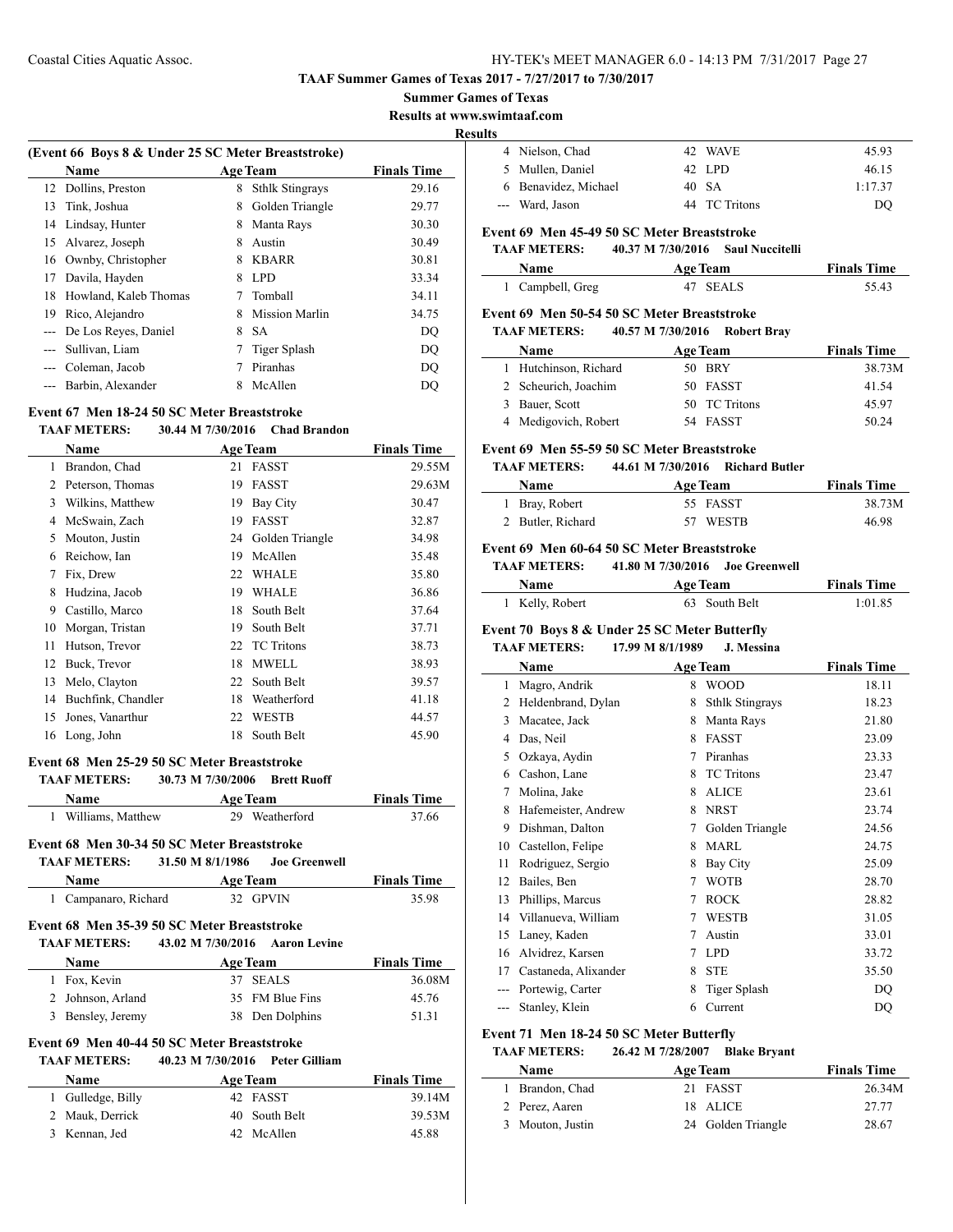**Summer Games of Texas**

**Results at www.swimtaaf.com**

<u>Its</u>

|    | (Event 71 Men 18-24 50 SC Meter Butterfly)    |                                                    |                    |
|----|-----------------------------------------------|----------------------------------------------------|--------------------|
|    | Name                                          | <b>Age Team</b>                                    | <b>Finals Time</b> |
|    | 4 Millsap, Ty                                 | 22 TC Tritons                                      | 28.85              |
|    | 5 Fix, Drew                                   | 22 WHALE                                           | 30.38              |
|    | 6 Voth, Alexander                             | 18 Golden Triangle                                 | 31.24              |
|    | 7 Biehle, Aaron                               | 19 Golden Triangle                                 | 31.81              |
|    | 8 Hutson, Trevor                              | 22 TC Tritons                                      | 32.25              |
|    | 9 Buchfink, Chandler                          | 18 Weatherford                                     | 34.96              |
|    | 10 Jones, Vanarthur                           | 22 WESTB                                           | 41.70              |
|    | 11 Mejia, Mauricio                            | 20 Phast                                           | 51.70              |
|    | Event 72 Men 25-29 50 SC Meter Butterfly      |                                                    |                    |
|    |                                               | TAAF METERS: 27.24 M 7/30/1989 Larry Brown         |                    |
|    |                                               | <b>Name</b> Age Team Finals Time<br>25 TC Tritons  |                    |
|    | 1 Rourke, Michael                             |                                                    | 28.15              |
|    | Event 72 Men 35-39 50 SC Meter Butterfly      |                                                    |                    |
|    |                                               | TAAF METERS: 1:04.75 M 7/30/2016 Michael Benavidez |                    |
|    |                                               | Name Age Team Finals Time                          |                    |
|    | 1 Fox, Kevin                                  | 37 SEALS                                           | 32.34M             |
|    | Event 73 Men 40-44 50 SC Meter Butterfly      |                                                    |                    |
|    |                                               | TAAF METERS: 34.04 M 7/30/2016 Peter Gilliam       |                    |
|    |                                               |                                                    |                    |
|    |                                               | <b>Name</b> Age Team                               | <b>Finals Time</b> |
|    | 1 Mauk, Derrick                               | 40 South Belt                                      | 31.39M             |
|    | 2 Hovatter, Justin                            | 43 Tiger Splash                                    | 36.60              |
|    | 3 Kennan, Jed                                 | 42 McAllen                                         | 39.93              |
|    | 4 Hoke, Matthew                               | 41 AQSA                                            | 40.19              |
|    | 5 Benavidez, Michael                          | 40 SA                                              | 1:05.39            |
|    | Event 73 Men 45-49 50 SC Meter Butterfly      |                                                    |                    |
|    |                                               | TAAF METERS: 37.46 M 7/30/2016 Todd Respondek      |                    |
|    |                                               | Name Age Team                                      | <b>Finals Time</b> |
|    | 1 Campbell, Greg                              | 47 SEALS                                           | 44.75              |
|    |                                               |                                                    |                    |
|    | Event 73 Men 55-59 50 SC Meter Butterfly      | TAAF METERS: 48.51 M 7/30/2016 Richard Butler      |                    |
|    |                                               |                                                    | <b>Finals Time</b> |
|    | 1 Butler, Richard                             | <b>Name</b> Age Team<br>57 WESTB                   | 49.63              |
|    |                                               |                                                    |                    |
|    | Event 74 Boys 6 & Under 25 SC Meter Freestyle |                                                    |                    |
|    | <b>TAAF METERS:</b>                           | 19.71 M 7/30/2016<br><b>Trevor Gardner</b>         |                    |
|    | Name                                          | <b>Age Team</b>                                    | <b>Finals Time</b> |
|    | 1 Gardner, Trevor                             | 6 TC Tritons                                       | 18.25M             |
|    | 2 Nicosia, Jacob                              | <b>FASST</b><br>6                                  | 20.71              |
| 3  | Ware, Lance                                   | 6 WTS                                              | 22.84              |
|    | 4 Garcia, Christian                           | 6 RST                                              | 22.88              |
| 5  | Testar, Max                                   | 6 WOOD                                             | 22.97              |
| 6  | Heimbuch, Dawson                              | 6 FASST                                            | 23.69              |
| 7  | Gifford, Aiden                                | 6 SEALS                                            | 24.08              |
| 8  | Simpson, Carter                               | 6 KBARR                                            | 24.16              |
|    | Baines, Justin                                | <b>WOOD</b><br>6                                   | 24.24              |
| 9  |                                               |                                                    |                    |
| 10 | Brawner, Kyle                                 | 6 SEALS                                            | 24.34              |
| 11 | Villarreal, Andres                            | 6 NRST                                             | 24.58              |
| 12 | Curry, John                                   | 6 Austin                                           | 24.77              |
| 13 | Mayers, John                                  | 6 LPD                                              | 25.11              |

15 Beaird, David 6 FASST 25.74

| э  |                         |    |                |       |
|----|-------------------------|----|----------------|-------|
|    | 16 Boyle, Matthew       | 5. | FASST          | 26.79 |
| 17 | Jaroszewski, III, Barry | 6. | LPD.           | 27.26 |
| 18 | McGehee, Walker         |    | 6 Tiger Splash | 28.75 |
|    | 19 Staubley, Benjamin   |    | 6 Austin       | 28.77 |
|    | 20 Gentry, Maxwell      |    | 6 Weatherford  | 29.96 |
|    | 21 Palmer, Luke         |    | 5 VIC          | 31.78 |
|    | 22 Swaringen, Nate      |    | 6 McAllen      | 33.04 |
|    | 23 Curry, Zachary       | 5. | Austin         | 39.53 |
|    | 24 Tolleson, Zane       |    | WHALE          | 45.65 |

### **Event 75 Boys 8 & Under 25 SC Meter Freestyle TAAF METERS: 16.35 M 8/1/1992 J.T. Tollett**

|    | Name                 | <b>Age Team</b> |                        | <b>Finals Time</b> |
|----|----------------------|-----------------|------------------------|--------------------|
| 1  | Magro, Andrik        | 8               | <b>WOOD</b>            | 16.09M             |
| 2  | Joski, Nate          | 8               | <b>TC</b> Tritons      | 17.39              |
| 3  | Bach, Zayden         | 8               | <b>WHALE</b>           | 17.76              |
| 4  | Spencer, Keegan      | 8               | <b>Bay City</b>        | 18.06              |
| 5  | Macatee, Jack        | 8               | Manta Rays             | 18.47              |
| 6  | Pickens, Nico        | 7               | <b>NRST</b>            | 19.41              |
| 7  | Bird, Hudson         | 8               | <b>LPD</b>             | 19.75              |
| 8  | Smith, Joey          | 7               | <b>VIC</b>             | 20.30              |
| 9  | De La Garza, Kai     | 8               | <b>CCAA</b>            | 20.43              |
| 10 | Hayes, Chase         | 8               | <b>RST</b>             | 21.05              |
| 11 | Gifford, Caeleb      | 8               | <b>SEALS</b>           | 21.09              |
| 12 | Marx, Christian      | 8               | <b>FM Blue Fins</b>    | 21.12              |
| 13 | Merriken, Wyatt      | 8               | McAllen                | 21.29              |
| 14 | Jordan, Tate         | 8               | Tiger Splash           | 21.30              |
| 15 | Castaneda, Alixander | 8               | <b>STE</b>             | 21.42              |
| 16 | Wiedenfeld, Klay     | 7               | <b>LPD</b>             | 21.83              |
| 17 | Ciesiolka, Brodie    | 7               | <b>Sthlk Stingrays</b> | 21.90              |
| 18 | Rico, Alejandro      | 8               | <b>Mission Marlin</b>  | 22.06              |
| 19 | Tomlinson, Aiden     | 7               | <b>LJST</b>            | 22.49              |
| 20 | Alvarez, Joseph      | 8               | Austin                 | 22.77              |
| 21 | Lindsay, Hunter      | 8               | Manta Rays             | 23.33              |
| 22 | Mikic, Marko         | 7               | Splash                 | 25.32              |
| 23 | Villanueva, William  | 7               | <b>WESTB</b>           | 26.48              |
| 24 | Barbin, Alexander    | 8               | McAllen                | 27.60              |
| 25 | Simmons, Joshua      | 8               | <b>SA</b>              | 32.54              |

# **Event 76 Men 18-24 50 SC Meter Freestyle**

#### **TAAF METERS: 24.01 M 7/30/2016 Ryan Guthrie**

|    | Name             | <b>Age Team</b> |                   | <b>Finals Time</b> |
|----|------------------|-----------------|-------------------|--------------------|
| 1  | Brandon, Chad    | 21              | <b>FASST</b>      | 24.07              |
| 2  | Perez, Aaren     | 18              | <b>ALICE</b>      | 25.52              |
| 3  | Wilkins, Matthew | 19              | Bay City          | 25.60              |
| 4  | Peterson, Thomas | 19              | <b>FASST</b>      | 25.86              |
| 5. | McSwain, Zach    | 19              | <b>FASST</b>      | 26.26              |
| 6  | Millsap, Ty      |                 | 22 TC Tritons     | 26.56              |
| 7  | Reichow, Ian     | 19              | McAllen           | 27.18              |
| 8  | Benavides, Blake |                 | 20 MWELL          | 27.71              |
| 9  | Biehle, Aaron    | 19              | Golden Triangle   | 29.37              |
| 10 | Buck, Trevor     | 18              | <b>MWELL</b>      | 29.62              |
| 11 | Williamson, Jake | 20              | <b>TC Tritons</b> | 31.17              |
| 12 | Morgan, Tristan  | 19              | South Belt        | 31.61              |
| 13 | Mejia, Mauricio  | 20              | Phast             | 48.14              |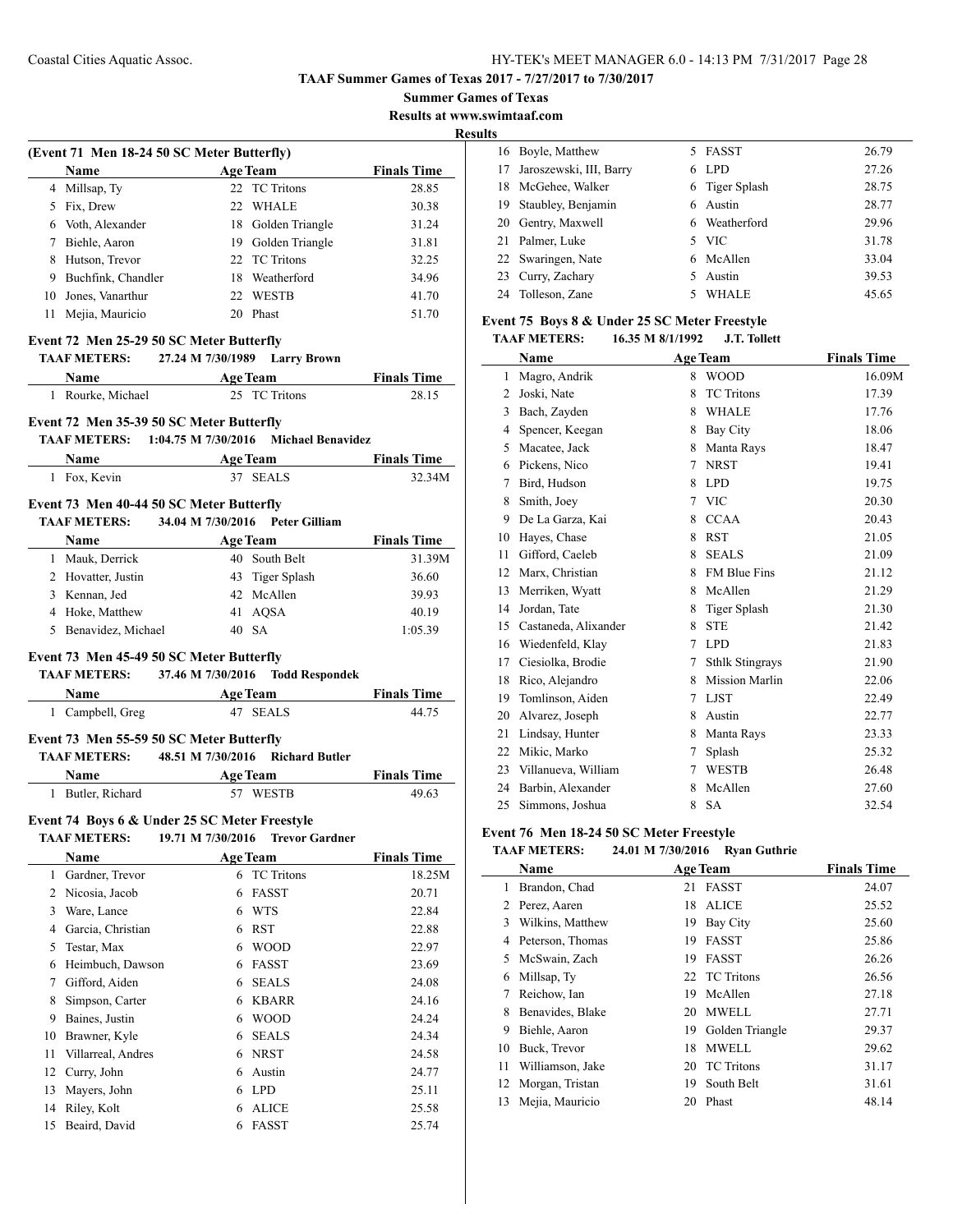**Summer Games of Texas**

**Results at www.swimtaaf.com**

**Results**

|                       |                                                   | R                  |
|-----------------------|---------------------------------------------------|--------------------|
|                       | Event 77 Men 25-29 50 SC Meter Freestyle          |                    |
|                       | <b>TAAF METERS:</b> 25.00 M 7/30/1987 Larry Brown |                    |
| Name                  | <b>Age Team</b>                                   | <b>Finals Time</b> |
| 1 Rourke, Michael     | 25 TC Tritons                                     | 26.27              |
| 2 Oretga, Adrian      | 27 Austin                                         | 26.36              |
|                       |                                                   |                    |
|                       | Event 77 Men 30-34 50 SC Meter Freestyle          |                    |
| <b>TAAF METERS:</b>   | 24.08 M 7/30/2016 Brett Allen                     |                    |
|                       | Name Age Team                                     | <b>Finals Time</b> |
| 1 Campanaro, Richard  | 32 GPVIN                                          | 31.25              |
|                       | Event 77 Men 35-39 50 SC Meter Freestyle          |                    |
| TAAF METERS:          | 35.95 M 7/30/2016 Aaron Levine                    |                    |
| Name                  | <b>Age Team</b>                                   | <b>Finals Time</b> |
| 1 Bensley, Jeremy     | 38 Den Dolphins                                   | 37.27              |
| 2 Todd, Michael       | 37 Golden Triangle                                | 40.01              |
|                       |                                                   |                    |
|                       | Event 78 Men 40-44 50 SC Meter Freestyle          |                    |
| <b>TAAF METERS:</b>   | 29.95 M 7/30/2016 Peter Gilliam                   |                    |
| Name                  | <b>Age Team</b>                                   | <b>Finals Time</b> |
| 1 Gulledge, Billy     | 42 FASST                                          | 27.63M             |
| 2 Mauk, Derrick       | 40 South Belt                                     | 28.70M             |
| 3 Hovatter, Justin    | 43 Tiger Splash                                   | 31.72              |
| 4 Hoke, Matthew       | 41 AQSA                                           | 32.22              |
| 5 Kennan, Jed         | 42 McAllen                                        | 33.55              |
| 6 Nielson, Chad       | 42 WAVE                                           | 33.71              |
| 7 Mullen, Daniel      | 42 LPD                                            | 34.01              |
| 8 Slimpin, Paul       | 43 LPD                                            | 34.94              |
| 9 Ward, Jason         | 44 TC Tritons                                     | 45.39              |
| 10 Benavidez, Michael | 40 SA                                             | 53.28              |
|                       | Event 78 Men 45-49 50 SC Meter Freestyle          |                    |
|                       | TAAF METERS: 29.85 M 7/30/2016 Saul Nuccitelli    |                    |
| Name                  | <b>Age Team</b>                                   | <b>Finals Time</b> |
| 1 Nisimblat, Erick    | 47 ALICE                                          | 31.13              |
|                       |                                                   |                    |
|                       | Event 78 Men 50-54 50 SC Meter Freestyle          |                    |
| <b>TAAF METERS:</b>   | 31.96 M 7/30/2016 Robert Bray                     |                    |
| Name                  | <b>Age Team</b>                                   | <b>Finals Time</b> |
| 1 Scheurich, Joachim  | 50 FASST                                          | 32.44              |
| 2 Bauer, Scott        | 50 TC Tritons                                     | 40.54              |
|                       | Event 78 Men 55-59 50 SC Meter Freestyle          |                    |
| <b>TAAF METERS:</b>   | 40.43 M 7/30/2016<br><b>Richard Butler</b>        |                    |
| Name                  | <b>Age Team</b>                                   | <b>Finals Time</b> |
| 1 Johnson, Mike       | 58 FASST                                          | 29.56M             |
| 2 Bray, Robert        | 55<br>FASST                                       | 31.39M             |
| 3 Butler, Richard     | 57<br>WESTB                                       | 41.11              |
|                       |                                                   |                    |
|                       | Event 78 Men 60-64 50 SC Meter Freestyle          |                    |
| <b>TAAF METERS:</b>   | 31.90 M 7/30/2016<br><b>Joe Greenwell</b>         |                    |
| Name                  | <b>Age Team</b>                                   | <b>Finals Time</b> |
| 1 Kelly, Robert       | 63 South Belt                                     | 48.45              |
|                       |                                                   |                    |

| Event 79 Boys 8 & Under 100 SC Meter IM<br>$1:30.33 \text{ M } 5/1/2008$<br>TAAF METERS:<br><b>Matt Broussard</b> |                     |         |   |                        |                    |
|-------------------------------------------------------------------------------------------------------------------|---------------------|---------|---|------------------------|--------------------|
|                                                                                                                   | Name                |         |   | <b>Age Team</b>        | <b>Finals Time</b> |
| 1                                                                                                                 | Heldenbrand, Dylan  |         | 8 | <b>Sthlk Stingrays</b> | 1:37.61            |
|                                                                                                                   | 44.63               | 52.98   |   |                        |                    |
|                                                                                                                   | 2 McNames, Owen     |         | 8 | <b>LJST</b>            | 1:51.71            |
| 3                                                                                                                 | Bird, Hudson        |         | 8 | LPD.                   | 1:57.34            |
|                                                                                                                   | 55.62               | 1:01.72 |   |                        |                    |
| 4                                                                                                                 | De La Garza, Kai    |         | 8 | <b>CCAA</b>            | 2:09.39            |
|                                                                                                                   | 1:01.82             | 1:07.57 |   |                        |                    |
| 5                                                                                                                 | Alvidrez, Karsen    |         |   | LPD.                   | 2:33.16            |
|                                                                                                                   | 1:14.35             | 1:18.81 |   |                        |                    |
|                                                                                                                   | Shanks, Rayne       |         | 8 | WTS                    | DO                 |
|                                                                                                                   | Hafemeister, Andrew |         |   | <b>NRST</b>            | DO                 |
|                                                                                                                   |                     |         |   |                        |                    |

# **Event 80 Men 18-24 100 SC Meter IM**

## **TAAF METERS: 1:02.44 M 8/1/1986 Larry Brown**

|    | Name                  |       |    | <b>Age Team</b>   | <b>Finals Time</b> |
|----|-----------------------|-------|----|-------------------|--------------------|
| 1  | Peterson, Thomas      |       |    | 19 FASST          | 1:01.59M           |
|    | 29.05                 | 32.54 |    |                   |                    |
| 2  | Velasquez, Josh       |       |    | 18 Phast          | 1:02.41M           |
|    | 28.38                 | 34.03 |    |                   |                    |
| 3  | Wilkins, Matthew      |       | 19 | Bay City          | 1:08.22            |
|    | 31.75                 | 36.47 |    |                   |                    |
| 4  | Perez, Aaren          |       | 18 | ALICE             | 1:08.37            |
|    | 31.99                 | 36.38 |    |                   |                    |
| 5  | McSwain, Zach         |       | 19 | FASST             | 1:10.91            |
|    | 34.55                 | 36.36 |    |                   |                    |
| 6  | Fix, Drew             |       |    | 22 WHALE          | 1:13.58            |
|    | 33.00                 | 40.58 |    |                   |                    |
| 7  | Biehle, Aaron         |       | 19 | Golden Triangle   | 1:14.24            |
|    | 34.32                 | 39.92 |    |                   |                    |
| 8  | Hutson, Trevor        |       | 22 | <b>TC</b> Tritons | 1:14.95            |
|    | 35.07                 | 39.88 |    |                   |                    |
| 9  | Morgan, Tristan       |       | 19 | South Belt        | 1:16.22            |
|    | 35.57                 | 40.65 |    |                   |                    |
| 10 | Castillo, Marco       |       | 18 | South Belt        | 1:19.09            |
|    | 36.58                 | 42.51 |    |                   |                    |
| 11 | Voth, Alexander       |       | 18 | Golden Triangle   | 1:20.07            |
|    | 36.03                 | 44.04 |    |                   |                    |
|    | 12 Buchfink, Chandler |       | 18 | Weatherford       | 1:24.19            |
|    | 40.90                 | 43.29 |    |                   |                    |
| 13 | Melo, Clayton         |       | 22 | South Belt        | 1:25.76            |
|    | 40.36                 | 45.40 |    |                   |                    |
| 14 | Williamson, Jake      |       | 20 | <b>TC</b> Tritons | 1:30.98            |
|    | 38.72                 | 52.26 |    |                   |                    |

### **Event 81 Men 25-29 100 SC Meter IM**

 $\overline{\phantom{a}}$ 

### **TAAF METERS: 1:02.44 M 7/30/1988 Larry Brown**

| <b>Name</b>       | <b>Age Team</b> | <b>Finals Time</b> |  |
|-------------------|-----------------|--------------------|--|
| Williams, Matthew | 29 Weatherford  | 1:15.35            |  |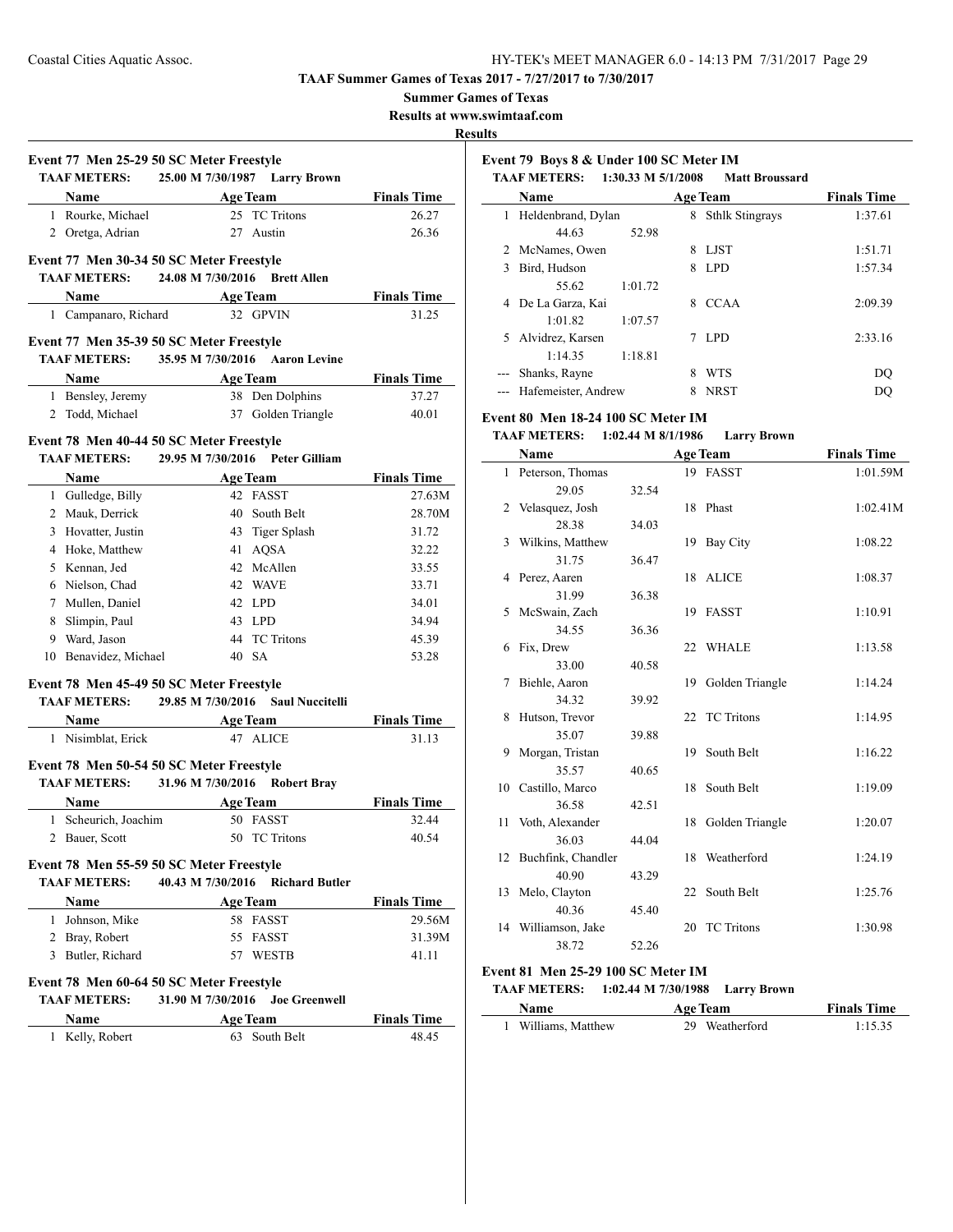#### **Summer Games of Texas**

**Results at www.swimtaaf.com**

#### **Results**

 $\overline{\phantom{a}}$ 

 $\overline{\phantom{0}}$ 

|                                                                                                                                 | <b>TAAF METERS:</b> 1:10.03 M 7/30/2016 Brett Allen |                 |       |                    |
|---------------------------------------------------------------------------------------------------------------------------------|-----------------------------------------------------|-----------------|-------|--------------------|
| <b>Name</b> Age Team Finals Time                                                                                                |                                                     |                 |       | 1:23.97            |
| 1 Campanaro, Richard 32 GPVIN<br>40.18 43.79                                                                                    |                                                     |                 |       |                    |
|                                                                                                                                 |                                                     |                 |       |                    |
| Event 81 Men 35-39 100 SC Meter IM                                                                                              |                                                     |                 |       |                    |
| TAAF METERS: 2:43.24 M 7/30/2016 Michael Benavidez                                                                              |                                                     |                 |       |                    |
| <b>Name</b> Age Team Finals Time                                                                                                |                                                     |                 |       |                    |
| 1 Fox, Kevin                                                                                                                    | 35.69 37.30                                         | 37 SEALS        |       | 1:12.99M           |
| 2 Bensley, Jeremy                                                                                                               |                                                     | 38 Den Dolphins |       | 1:54.02M           |
|                                                                                                                                 | 54.96 59.06                                         |                 |       |                    |
|                                                                                                                                 |                                                     |                 |       |                    |
| Event 82 Men 40-44 100 SC Meter IM                                                                                              |                                                     |                 |       |                    |
| <b>TAAF METERS:</b> 1:30.24 M 7/30/2016 Peter Gilliam                                                                           |                                                     |                 |       |                    |
| <b>Name</b> Age Team Finals Time<br>1 Mauk, Derrick                                                                             |                                                     | 40 South Belt   |       | 1:14.07M           |
|                                                                                                                                 | 32.92 41.15                                         |                 |       |                    |
| 2 Blake, Joshua                                                                                                                 |                                                     | 42 Tiger Splash |       | 1:14.54M           |
|                                                                                                                                 | 33.86 40.68                                         |                 |       |                    |
| 3 Gulledge, Billy                                                                                                               |                                                     | 42 FASST        |       | 1:26.69M           |
|                                                                                                                                 | 39.29 47.40                                         |                 |       |                    |
| 4 Hovatter, Justin                                                                                                              |                                                     | 43 Tiger Splash |       | 1:32.06            |
|                                                                                                                                 | 41.62 50.44                                         |                 |       |                    |
| Event 82 Men 45-49 100 SC Meter IM<br><b>Name</b><br>1 Campbell, Greg <b>Age Team</b><br>47 SEALS <b>Finals Time</b><br>1:44.98 |                                                     |                 |       |                    |
| Event 82 Men 55-59 100 SC Meter IM                                                                                              | $48.25$ 56.73                                       |                 |       |                    |
| TAAF METERS: 1:54.37 M 7/30/2016 Richard Butler                                                                                 |                                                     |                 |       |                    |
| <b>Name Age Team Finals Time</b>                                                                                                |                                                     |                 |       |                    |
| 1 Butler, Richard 57 WESTB                                                                                                      |                                                     |                 |       | 1:56.52            |
|                                                                                                                                 | 55.17 1:01.35                                       |                 |       |                    |
| Event 83 Men 18-24 200 SC Meter Freestyle                                                                                       |                                                     |                 |       |                    |
| TAAF METERS: 2:09.94 M 7/30/2016 Sean Mangel                                                                                    |                                                     |                 |       |                    |
| Name Age Team Finals Time                                                                                                       |                                                     |                 |       |                    |
| 1 Hudzina, Jacob 19 WHALE                                                                                                       |                                                     |                 |       | 2:41.00            |
| 34.31                                                                                                                           | 39.50                                               | 43.27           | 43.92 |                    |
| 2 Long, John                                                                                                                    |                                                     | 18 South Belt   |       | 2:53.05            |
| 35.35                                                                                                                           | 42.91                                               | 47.37           | 47.42 |                    |
| Event 83 Men 25-29 200 SC Meter Freestyle                                                                                       |                                                     |                 |       |                    |
| Name                                                                                                                            |                                                     | <b>Age Team</b> |       | <b>Finals Time</b> |
| 1 Rourke, Michael                                                                                                               |                                                     | 25 TC Tritons   |       | 2:08.81            |
| 29.84                                                                                                                           | 32.35                                               | 33.39           | 33.23 |                    |
| Event 83 Men 35-39 200 SC Meter Freestyle                                                                                       |                                                     |                 |       |                    |
| Name                                                                                                                            |                                                     | <b>Age Team</b> |       | <b>Finals Time</b> |
| 1 Fox, Kevin                                                                                                                    |                                                     | 37 SEALS        |       | 2:32.89            |

| Event 83 Men 50-54 200 SC Meter Freestyle<br>TAAF METERS: 3:29.18 M 7/30/2016<br><b>Robert Medigovich</b> |                                           |       |                 |       |                    |  |
|-----------------------------------------------------------------------------------------------------------|-------------------------------------------|-------|-----------------|-------|--------------------|--|
|                                                                                                           | <b>Name</b>                               |       | <b>Age Team</b> |       | <b>Finals Time</b> |  |
|                                                                                                           | Medigovich, Robert                        |       | 54 FASST        |       | 3:35.56            |  |
|                                                                                                           | 45.25                                     | 56.11 | 57.78           | 56.42 |                    |  |
|                                                                                                           | Event 83 Men 55-59 200 SC Meter Freestyle |       |                 |       |                    |  |
|                                                                                                           | Name                                      |       | <b>Age Team</b> |       | <b>Finals Time</b> |  |
|                                                                                                           | Johnson, Mike                             |       | 58 FASST        |       | 2:31.96            |  |
|                                                                                                           | 34.00                                     | 37.61 | 39.99           | 40.36 |                    |  |

### **Event 84 Boys 6 & Under 100 SC Meter Freestyle Relay**

**TAAF METERS: 1:52.25 M 7/30/2016 Frisco Amateur Summer Swim Tea J Nicosia, Z Chretien, A Riley, J Lacy**

|   | <b>Team</b>                  | Relay                   | <b>Finals Time</b> |
|---|------------------------------|-------------------------|--------------------|
| 1 | <b>FASST</b>                 | А                       | 1:36.06M           |
|   | 1) Beaird, David 6           | 2) Heimbuch, Dawson 6   |                    |
|   | 3) Boyle, Matthew 5          | 4) Nicosia, Jacob 6     |                    |
|   | 49.71<br>46.35               |                         |                    |
| 2 | Tiger Splash                 | A                       | 2:18.97            |
|   | 1) Portewig, Sebastian 6     | 2) Wingrin, Noah 4      |                    |
|   | 3) Rodenborn, William 6      | 4) McGehee, Walker 6    |                    |
|   | 1:19.10<br>59.87             |                         |                    |
| 3 | <b>ALICE</b>                 | A                       | 2:25.71            |
|   | 1) Zuniga, Nathan 5          | 2) Nisimblat, Antonio 5 |                    |
|   | 3) Olivarez, Maxx 6          | 4) Riley, Kolt 6        |                    |
|   | 1:19.68<br>1:06.03           |                         |                    |
| 4 | LPD.                         | A                       | 2:26.74            |
|   | 1) Jaroszewski, III, Barry 6 | 2) Morris, Shaman 6     |                    |
|   | 3) Abel, Jude 5              | 4) Mayers, John 6       |                    |
|   | 1:02.87<br>1:23.87           |                         |                    |

### **Event 85 Boys 8 & Under 100 SC Meter Freestyle Relay TAAF METERS: 1:08.18 M 8/1/1991 Corpus Christi**

|                | Team                   |       | Relay                 | <b>Finals Time</b> |
|----------------|------------------------|-------|-----------------------|--------------------|
| 1              | <b>FASST</b>           |       | A                     | 1:17.22            |
|                | 1) Hammons, Joshua 8   |       | 2) Nicosia, Noah 8    |                    |
|                | 3) Das, Neil 8         |       | 4) Lacy, Jack 7       |                    |
|                | 38.71                  | 38.51 |                       |                    |
| $\mathfrak{D}$ | <b>TC Tritons</b>      |       | A                     | 1:19.03            |
|                | 1) Odum, Zachary 8     |       | 2) Cashon, Lane 8     |                    |
|                | 3) Kuberski, Tyler 8   |       | 4) Joski, Nate 8      |                    |
|                | 40.93                  | 38.10 |                       |                    |
|                | 3 VIC                  |       | A                     | 1:21.45            |
|                | 1) Smith, Joey 7       |       | 2) Smith, Freddie 8   |                    |
|                | 3) Jendrzey, Colby 8   |       | 4) Werner, Bode 8     |                    |
|                | 42.01                  | 39.44 |                       |                    |
| 4              | LPD.                   |       | A                     | 1:24.17            |
|                | 1) Trussell, Trenton 8 |       | 2) Mira, Harrison 8   |                    |
|                | 3) Casteel, Hudson 7   |       | 4) Bird, Hudson 8     |                    |
|                | 43.02                  | 41.15 |                       |                    |
| 5              | <b>LJST</b>            |       | A                     | 1:24.37            |
|                | 1) Lupher, Daniel 8    |       | 2) Tomlinson, Aiden 7 |                    |
|                | 3) White, Cole 7       |       | 4) McNames, Owen 8    |                    |
|                | 50.22                  | 34.15 |                       |                    |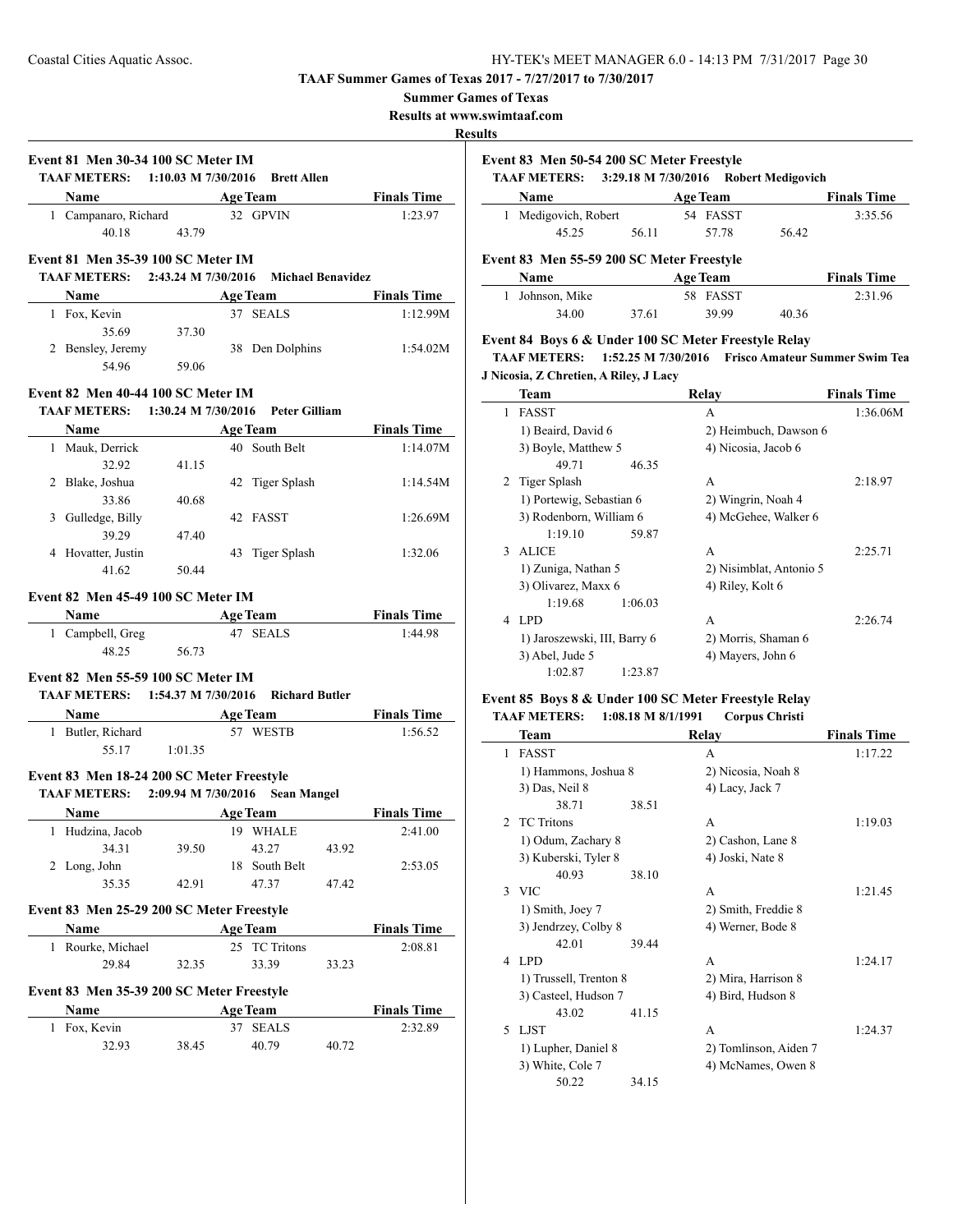**TAAF Summer Games of Texas 2017 - 7/27/2017 to 7/30/2017**

#### **Summer Games of Texas**

**Results at www.swimtaaf.com**

#### **Results**

| (Event 85 Boys 8 & Under 100 SC Meter Freestyle Relay) |                         |       |                         |                    |  |
|--------------------------------------------------------|-------------------------|-------|-------------------------|--------------------|--|
|                                                        | Team                    |       | Relay                   | <b>Finals Time</b> |  |
| 6                                                      | <b>ALICE</b>            |       | A                       | 1:24.58            |  |
|                                                        | 1) Molina, Jake 8       |       | 2) Hoffman, Briggs 8    |                    |  |
|                                                        | 3) Urrutia, Francisco 8 |       | 4) Lara, Christian 8    |                    |  |
|                                                        | 47.47                   | 37.11 |                         |                    |  |
| 7                                                      | <b>TC</b> Tritons       |       | B                       | 1:28.05            |  |
|                                                        | 1) McKinnon, Tripp 8    |       | 2) Henry, Jack 8        |                    |  |
|                                                        | 3) Zeske, John 8        |       | 4) Ward, Jack 7         |                    |  |
|                                                        | 47.97                   | 40.08 |                         |                    |  |
| 8                                                      | <b>FM Blue Fins</b>     |       | A                       | 1:35.23            |  |
|                                                        | 1) Johnson, Pierce 8    |       | 2) Rudolph, Tanner 7    |                    |  |
|                                                        | 3) Smith, Andrew 8      |       | 4) Marx, Christian 8    |                    |  |
|                                                        | 51.79                   | 43.44 |                         |                    |  |
| 9                                                      | <b>VIC</b>              |       | B                       | 1:41.52            |  |
|                                                        | 1) Pratka, Wyatt 8      |       | 2) New, Morgen 8        |                    |  |
|                                                        | 3) Palmer, Luke 5       |       | 4) Bayarena, Bruce 8    |                    |  |
|                                                        | 45.87                   | 55.65 |                         |                    |  |
| 10                                                     | Austin                  |       | A                       | 1:48.31            |  |
|                                                        | 1) Alvarez, Joseph 8    |       | 2) Staubley, Benjamin 6 |                    |  |
|                                                        | 3) Laney, Kaden 7       |       | 4) Curry, John 6        |                    |  |
|                                                        | 59.38                   | 48.93 |                         |                    |  |
| 11                                                     | <b>Tiger Splash</b>     |       | A                       | 1:53.69            |  |
|                                                        | 1) Portewig, Carter 8   |       | 2) Sullivan, Liam 7     |                    |  |
|                                                        | 3) Lee, Ryan 7          |       | 4) Jordan, Tate 8       |                    |  |
|                                                        | 1:03.35                 | 50.34 |                         |                    |  |
|                                                        | 12 LJST                 |       | B                       | 1:59.30            |  |
|                                                        | 1) Pyeatt, Carson 7     |       | 2) Poe, Charlie 6       |                    |  |
|                                                        | 3) Steelman, Zachary 7  |       | 4) Parker, Kersh 8      |                    |  |
|                                                        | 1:03.18                 | 56.12 |                         |                    |  |

# **Event 86 Men 18 & Over 200 SC Meter Freestyle Relay TAAF METERS: 1:43.12 M 7/28/2007 R&R Aquatics**

### **E Busby, B Bryant, D Atkinson, R Rivera**

|   | Team                     |       | Relay                    |       | <b>Finals Time</b> |
|---|--------------------------|-------|--------------------------|-------|--------------------|
| 1 | <b>FASST</b>             |       | А                        |       | 1:46.29            |
|   | 1) Peterson, Thomas 19   |       | 2) McSwain, Zach 19      |       |                    |
|   | 3) Brandon, Chad 21      |       | 4) Gulledge, Billy 42    |       |                    |
|   | 25.56                    | 27.02 | 28.73                    | 24.98 |                    |
|   | 2 TC Tritons             |       | A                        |       | 1:51.03            |
|   | 1) Hutson, Trevor 22     |       | 2) Millsap, Ty 22        |       |                    |
|   | 3) Rourke, Michael 25    |       | 4) Williamson, Jake 20   |       |                    |
|   | 26.11                    | 28.10 | 30.39                    | 26.43 |                    |
| 3 | <b>FASST</b>             |       | B                        |       | 2:16.63            |
|   | 1) Bray, Robert 55       |       | 2) Scheurich, Joachim 50 |       |                    |
|   | 3) Medigovich, Robert 54 |       | 4) Johnson, Mike 58      |       |                    |
|   | 33.35                    | 31.93 | 39.80                    | 31.55 |                    |
|   |                          |       |                          |       |                    |

# **Event 87 Mixed 18 & Over 100 SC Meter Freestyle Relay TAAF METERS: 51.42 M 7/30/2016 Frisco Amateur Summer Swim Tea**

### **J Long, B Wolters, C Brandon, C Buonanno**

| Team                  | Relav                    | <b>Finals Time</b> |
|-----------------------|--------------------------|--------------------|
| <b>FASST</b>          | А                        | 48.79M             |
| 1) Long, Jennifer W20 | 2) Peterson, Thomas M19  |                    |
| 3) Brandon, Chad M21  | 4) Turlington, Jamie W19 |                    |
| 24.42<br>24 37        |                          |                    |

| 2 | Bay City                    |       | A                          | 54.05   |
|---|-----------------------------|-------|----------------------------|---------|
|   | 1) Nava, Blythe W24         |       | 2) Orsak, Lauren W18       |         |
|   | 3) Orsak, Mehgan W18        |       | 4) Wilkins, Matthew M19    |         |
|   | 29.04                       | 25.01 |                            |         |
| 3 | <b>BRY</b>                  |       | A                          | 58.39   |
|   | 1) Hutchinson, Jennifer W44 |       | 2) O'Brien, Regan W18      |         |
|   | 3) Hutchinson, Matthew M19  |       | 4) Hutchinson, Richard M50 |         |
|   | 29.96                       | 28.43 |                            |         |
| 4 | <b>FASST</b>                |       | B                          | 58.88   |
|   | 1) Gulledge, Billy M42      |       | 2) Hammons, Kathryn W46    |         |
|   | 3) McSwain, Zach M19        |       | 4) Lewis, Ginny W39        |         |
|   | 31.17                       | 27.71 |                            |         |
| 5 | <b>ALICE</b>                |       | A                          | 59.16   |
|   | 1) Nisimblat, Carolina W38  |       | 2) Hoffman, Jenna W38      |         |
|   | 3) Nisimblat, Erick M47     |       | 4) Perez, Aaren M18        |         |
|   | 33.75                       | 25.41 |                            |         |
| 6 | Den Dolphins                |       | A                          | 1:09.98 |
|   | 1) Riedl, Barbara W71       |       | 2) Smith, Dorothy W42      |         |
|   | 3) Suarez, Rafael M19       |       | 4) Haskett, Ariel W20      |         |
|   | 35.44                       | 34.54 |                            |         |
| 7 | <b>WESTB</b>                |       | A                          | 1:16.28 |
|   | 1) Weber, Brenda W47        |       | 2) Jones, Vanarthur M22    |         |
|   | 3) Butler, Richard M57      |       | 4) Fossan, Kathleen W39    |         |
|   | 43.57                       | 32.71 |                            |         |

#### **Event 88 Mixed 18 & Over 200 SC Meter Freestyle Relay TAAF METERS: 1:52.63 M 7/28/2007 Victoria**

**D Gaitan, J Tibbitts, J Walden, G Jaquay**

|                | <b>Team</b>                |       | Relay                     |                         | <b>Finals Time</b> |
|----------------|----------------------------|-------|---------------------------|-------------------------|--------------------|
| 1              | <b>FASST</b>               |       | A                         |                         | 1:51.49M           |
|                | 1) Long, Jennifer W20      |       | 2) Peterson, Thomas M19   |                         |                    |
|                | 3) Brandon, Chad M21       |       | 4) Turlington, Jamie W19  |                         |                    |
|                | 30.58                      | 26.08 | 28.86                     | 25.97                   |                    |
| $\mathfrak{D}$ | <b>FASST</b>               |       | R                         |                         | 2:18.30            |
|                | 1) Gulledge, Billy M42     |       |                           | 2) Hammons, Kathryn W46 |                    |
|                | 3) Lewis, Ginny W39        |       | 4) McSwain, Zach M19      |                         |                    |
|                | 34.34                      | 37.89 | 37.92                     | 28.15                   |                    |
| $\mathcal{F}$  | South Belt                 |       | A                         |                         | 2:19.11            |
|                | 1) Kelly, Kristine W29     |       | 2) Escobar, Gabriella W18 |                         |                    |
|                | 3) Castillo, Marco M18     |       | 4) Melo, Clayton M22      |                         |                    |
|                | 36.58                      | 41.98 | 30.08                     | 30.47                   |                    |
| 4              | <b>ALICE</b>               |       | A                         |                         | 2:24.43            |
|                | 1) Nisimblat, Carolina W38 |       | 2) Hoffman, Jenna W38     |                         |                    |
|                | 3) Nisimblat, Erick M47    |       | 4) Perez, Aaren M18       |                         |                    |
|                | 1:24.65                    | 32.85 | 26.97                     |                         |                    |
| 5.             | WESTB                      |       | A                         |                         | 2:47.24            |
|                | 1) Jones, Vanarthur M22    |       | 2) Butler, Richard M57    |                         |                    |
|                | 3) Villanueva, Megan W27   |       | 4) Weber, Brenda W47      |                         |                    |
|                | 48.54                      | 36.02 | 41.51                     | 41.17                   |                    |

### **Event 89 Mixed 18 & Over 200 SC Meter Medley Relay TAAF METERS: 2:12.40 M 7/30/2016 Frisco Amateur Summer Swim Tea**

#### **J Long, B Wolters, C Brandon, C Buonanno**

| Team                  |       | Relay                    | <b>Finals Time</b> |
|-----------------------|-------|--------------------------|--------------------|
| <b>FASST</b>          |       | А                        | 2:06.21M           |
| 1) Long, Jennifer W20 |       | 2) Peterson, Thomas M19  |                    |
| 3) Brandon, Chad M21  |       | 4) Turlington, Jamie W19 |                    |
| 34 47                 | 37.10 | 28.73                    | 25.91              |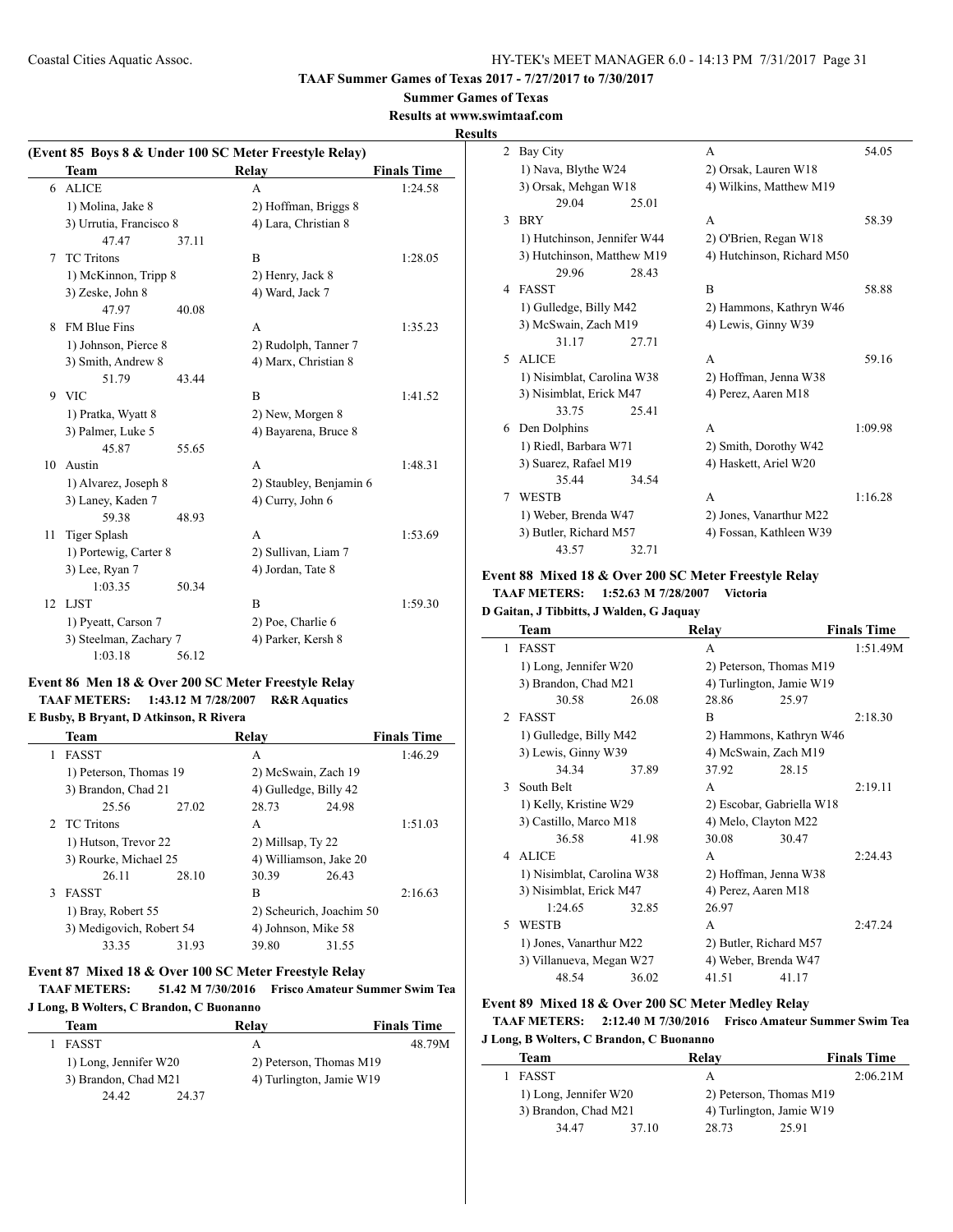#### **Summer Games of Texas**

**Results at www.swimtaaf.com**

#### **Results**

 $\overline{a}$ 

## **(Event 89 Mixed 18 & Over 200 SC Meter Medley Relay) Team Relay Finals Time** 2 Bay City A 2:15.37 1) Nava, Blythe W24 2) Orsak, Lauren W18 3) Wilkins, Matthew M19 4) Orsak, Mehgan W18 37.25 31.77 32.92 33.43 3 FASST B 2:42.12 1) Gulledge, Billy M42 2) Lewis, Ginny W39 3) McSwain, Zach M19 4) Hammons, Kathryn W46 42.28 46.54 35.22 38.08 4 ALICE A 2:52.10 1) Nisimblat, Erick M47 2) Hoffman, Jenna W38 3) Perez, Aaren M18 4) Nisimblat, Carolina W38 51.18 48.67 29.19 43.06 5 WESTB A 3:29.95 1) Butler, Richard M57 2) Fossan, Kathleen W39 3) Weber, Brenda W47 4) Jones, Vanarthur M22 1:08.43 48.78 43.66 49.08

#### **Event 90 Girls 8 & Under 100 SC Meter Medley Relay TAAF METERS: 1:22.14 M 8/1/1984 Grapevine**

|   | Team                    |         | Relay                  | <b>Finals Time</b> |
|---|-------------------------|---------|------------------------|--------------------|
| 1 | <b>FASST</b>            |         | A                      | 1:27.03            |
|   | 1) Turner, Makayla 8    |         | 2) Cavin, Charlotte 8  |                    |
|   | 3) May, Caroline 7      |         | 4) Boyle, Elizabeth 8  |                    |
|   | 11.75                   | 1:15.28 |                        |                    |
|   | 2 El Campo              |         | А                      | 1:28.26            |
|   | 1) Kallus, Gianna 8     |         | 2) Bures, Hallie 8     |                    |
|   | 3) Chilton, Kate 8      |         | 4) Hundl, Olivia 8     |                    |
|   | 47.53                   | 40.73   |                        |                    |
| 3 | <b>FM Blue Fins</b>     |         | A                      | 1:41.32            |
|   | 1) Smith, Megan 7       |         | 2) Toriz, Tessa 8      |                    |
|   | 3) Balmforth, Katelyn 8 |         | 4) DeGraaf, Grace 7    |                    |
|   | 51.69                   | 49.63   |                        |                    |
| 4 | <b>TC</b> Tritons       |         | A                      | 1:41.74            |
|   | 1) Brooks, Eleri 8      |         | 2) Johnson, Madeline 7 |                    |
|   | 3) Duncan, Elmyra 7     |         | 4) Agarwal, Elina 8    |                    |
|   | 53.23                   | 48.51   |                        |                    |
| 5 | PAC!                    |         | А                      | 1:42.54            |
|   | 1) Edwards, Lily 7      |         | 2) Rogers, Phoebe 8    |                    |
|   | 3) Williams, Soleil 7   |         | 4) Carroll, Rain 8     |                    |
|   | 54.38                   | 48.16   |                        |                    |
| 6 | Tiger Splash            |         | A                      | 1:44.95            |
|   | 1) Wingrin, Hannah 7    |         | 2) Blake, Sidney 8     |                    |
|   | 3) McGehee, Bailey 8    |         | 4) Boldrick, Isabel 8  |                    |
|   | 58.61                   | 46.34   |                        |                    |
| 7 | <b>LJST</b>             |         | A                      | 1:45.72            |
|   | 1) James, Rylee 7       |         | 2) Corn, Kesleigh 8    |                    |
|   | 3) Bracken, Larissa 8   |         | 4) Garza, Autumn 8     |                    |
|   | 1:00.27                 | 45.45   |                        |                    |
| 8 | <b>VIC</b>              |         | A                      | 1:48.29            |
|   | 1) Anders, Riley 8      |         | 2) Migura, Carly 6     |                    |
|   | 3) Lewis, Maliyah 6     |         | 4) Bland, Emily 8      |                    |
|   | 59.36                   | 48.93   |                        |                    |

| 9  | <b>FASST</b>              | B                        | 1:50.63 |
|----|---------------------------|--------------------------|---------|
|    | 1) Srinivas, Veda 8       | 2) Rodgers, Lindsey 8    |         |
|    | 3) Pistorius, Dilan 8     | 4) Surve, Annika 8       |         |
|    | 1:02.39<br>48.24          |                          |         |
| 10 | <b>TMST</b>               | A                        | 1:54.27 |
|    | 1) Ondike, Ariel 8        | 2) Griffin, Annabelle 8  |         |
|    | 3) Wilson, Aubri 7        | 4) Santiago, Gabriella 8 |         |
|    | 53.21<br>1:01.06          |                          |         |
| 11 | Austin                    | B                        | 1:56.59 |
|    | 1) Unberhagen, Mary 8     | 2) Nuccitelli, Amelia 8  |         |
|    | 3) Williams, Beatrix 8    | 4) Mallen, Kiara 8       |         |
|    | 57.53<br>59.06            |                          |         |
| 12 | Tiger Splash              | B                        | 2:10.70 |
|    | 1) Gunn, Adeline 7        | 2) Sullivan, Mackenzie 8 |         |
|    | 3) Bean, Alyssa 8         | 4) Hovatter, Madeline 8  |         |
|    | 1:18.19<br>52.51          |                          |         |
|    | <b>TC</b> Tritons         | B                        | DQ      |
|    | 1) Loesch, Candence 8     | 2) Hughes, Audrey 7      |         |
|    | 3) Brown, Emersyn 8       | 4) Bauer, Sydney 7       |         |
|    | Tiger Splash              | $\mathcal{C}$            | DQ      |
|    | 1) Rodenborn, Catherine 8 | 2) Friedman, Kurry 8     |         |
|    | 3) Tracy, Lydia 7         | 4) Newton, Andrea 8      |         |
|    | Austin                    | A                        | DQ      |
|    | 1) Yepez, Isabelle 8      | 2) Gunning, Ashtyn 6     |         |
|    | 3) Voosen, Zoe 8          | 4) Miculek, Camilla 8    |         |

### **Event 91 Women 18 & Over 200 SC Meter Medley Relay TAAF METERS: 2:08.66 M 7/28/2007 R&R Aquatics**

#### **C Phillips, H D'Antoni, L Littleton, E Floyd**

| <b>Team</b>            | Relay                   | <b>Finals Time</b> |
|------------------------|-------------------------|--------------------|
| <b>FASST</b>           | A                       | 2:24.44            |
| 1) Long, Jennifer 20   | 2) Lewis, Ginny 39      |                    |
| 3) Hammons, Kathryn 46 | 4) Turlington, Jamie 19 |                    |
| 33.72<br>43.53         | 35.58<br>31.61          |                    |
| <b>FM Blue Fins</b>    | A                       | 2:39.25            |
| 1) Payne, Kristin 36   | 2) Scott, Annie 44      |                    |
| 3) Seeman, Megan 20    | 4) Johnson, Jasmine 35  |                    |
| 38.16<br>47.84         | 31.96<br>41.29          |                    |
| $-$ VIC                | A                       | DO                 |
| 1) Brown, Christine 23 | 2) Pohl, Kara 19        |                    |
| 3) Cooper, Kelcey 18   | 4) Coleman, Lucy 19     |                    |

#### **Event 92 Girls 8 & Under 50 SC Meter Freestyle**

#### **TAAF METERS: 37.33 M 7/28/2007 Audrey Huggins**

|    | <b>Name</b>       |   | <b>Age Team</b>       | <b>Finals Time</b> |
|----|-------------------|---|-----------------------|--------------------|
|    | Stanush, Karli    | 8 | <b>VIC</b>            | 38.74              |
|    | 2 Miksch, Abigail | 8 | <b>WOTB</b>           | 41.37              |
| 3  | Reeves, Malyah    | 8 | Stingrays             | 41.86              |
|    | 4 Palmer, Glory   | 8 | <b>VIC</b>            | 42.80              |
| 5. | Fort, Jaycie      | 8 | <b>LJST</b>           | 43.07              |
|    | Griffin, Leah     | 8 | Piranhas              | 43.32              |
|    | Serda, Olivia     | 8 | <b>Mission Marlin</b> | 43.86              |
|    | Nichols, Makena   |   | WOTB                  | 45.60              |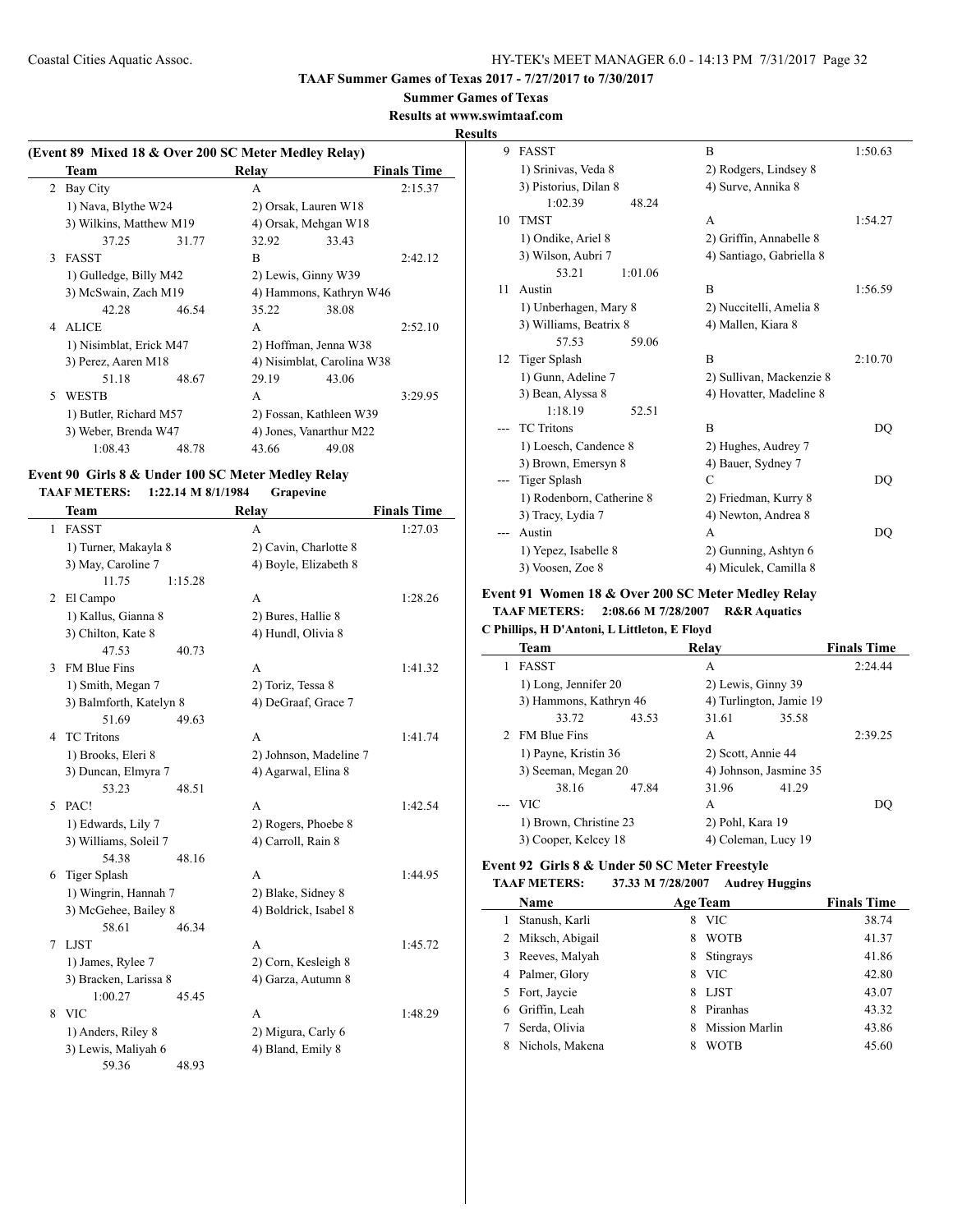**TAAF Summer Games of Texas 2017 - 7/27/2017 to 7/30/2017**

#### **Summer Games of Texas**

**Results at www.swimtaaf.com**

#### **Results**

 $\overline{a}$ 

 $\overline{\phantom{a}}$ 

 $\mathcal{L}$ 

|    | (Event 92 Girls 8 & Under 50 SC Meter Freestyle) |   |                        |                    |
|----|--------------------------------------------------|---|------------------------|--------------------|
|    | <b>Name</b>                                      |   | <b>Age Team</b>        | <b>Finals Time</b> |
| 9  | Ruiz, Natalia                                    | 8 | Splash                 | 46.04              |
| 10 | Wright, Sierrra                                  | 8 | <b>ROCK</b>            | 46.38              |
| 11 | Travis, Haley                                    | 8 | <b>DENT</b>            | 47.08              |
| 12 | Morgan, Jayde                                    | 7 | Golden Triangle        | 48.34              |
| 13 | Mallen, Kiara                                    | 8 | Austin                 | 48.50              |
| 14 | DeGraaf, Grace                                   | 7 | <b>FM Blue Fins</b>    | 48.79              |
| 15 | Boswell, Emery                                   | 8 | <b>MWELL</b>           | 48.90              |
| 16 | Rogers, Jorgianna                                | 8 | Aquaducks              | 49.19              |
| 17 | Hamel, Hannah                                    | 8 | Phast                  | 49.82              |
| 18 | Wright, Tylee                                    | 8 | <b>WAVE</b>            | 50.92              |
| 19 | Unberhagen, Mary                                 | 8 | Austin                 | 51.17              |
| 20 | Butlar, Izzy                                     | 7 | Stingrays              | 51.25              |
| 21 | McNary, Kami                                     | 7 | <b>Sthlk Stingrays</b> | 53.36              |
| 22 | Harder, Patience                                 | 8 | <b>LPD</b>             | 54.72              |
| 23 | Rettstatt, Kirstin                               | 8 | South Belt             | 59.55              |
| 24 | Lucas, Callie                                    | 8 | <b>LPD</b>             | 1:01.03            |
| 25 | Miculek, Camilla                                 | 8 | Austin                 | 1:02.06            |
| 26 | Sursa, Megan                                     | 8 | Barracudas             | 1:03.32            |
| 27 | Skelton, Scout                                   | 7 | LPD.                   | 1:03.57            |
| 28 | Weber, Sierra                                    | 7 | <b>WESTB</b>           | 1:03.94            |
| 29 | Evans, Catlina                                   | 8 | Barracudas             | 1:07.20            |
|    |                                                  |   |                        |                    |

# **Event 93 Women 18-24 100 SC Meter Freestyle**

### **TAAF METERS: 1:01.13 M 7/30/2016 Carleigh Sullivan**

| <b>Name</b>            |       |    | <b>Age Team</b>     | <b>Finals Time</b> |
|------------------------|-------|----|---------------------|--------------------|
| Burlington, Jamie<br>1 |       |    | 20 FASST            | 1:01.61            |
| 29.54                  | 32.07 |    |                     |                    |
| Seeman, Megan<br>2     |       | 20 | <b>FM Blue Fins</b> | 1:03.58            |
| 30.24                  | 33.34 |    |                     |                    |
| Land, Abby<br>3        |       |    | 18 TMST             | 1:08.16            |
| 32.20                  | 35.96 |    |                     |                    |
| Long, Jennifer<br>4    |       | 20 | FASST               | 1:11.69            |
| 32.88                  | 38.81 |    |                     |                    |
| Cole, Elena<br>5       |       | 20 | Austin              | 1:12.10            |
| 33.74                  | 38.36 |    |                     |                    |
| Haskett, Ariel<br>6    |       | 20 | Den Dolphins        | 1:15.10            |
| 33.82                  | 41.28 |    |                     |                    |

### **Event 94 Women 25-29 100 SC Meter Freestyle**

| <b>Name</b>        | <b>Age Team</b> | <b>Finals Time</b> |  |
|--------------------|-----------------|--------------------|--|
| 1 Escobedo, Celina | 29 Phast        | 2:08.26            |  |
| 1:00.45            | 1:07.81         |                    |  |

#### **Event 94 Women 35-39 100 SC Meter Freestyle TAAF METERS: 1:16.93 M 7/30/2016 Daniela Readi**

| Name               |       | <b>Age Team</b> | <b>Finals Time</b> |
|--------------------|-------|-----------------|--------------------|
| 1 Brown, Adriana   |       | 38 McAllen      | 1:14.35M           |
| 34.82              | 39.53 |                 |                    |
| 2 Johnson, Jasmine |       | 35 FM Blue Fins | 1:38.00            |
| 45.00              | 53.00 |                 |                    |

|                | TAAF METERS: 1:22.58 M 7/30/2016 Kim Lawler |                 |                    |
|----------------|---------------------------------------------|-----------------|--------------------|
| <b>Name</b>    |                                             | <b>Age Team</b> | <b>Finals Time</b> |
| 1 Bauer, Kathy |                                             | 41 TC Tritons   | 1:33.20            |
| 43.07          | 50.13                                       |                 |                    |

### **Event 95 Women 45-49 100 SC Meter Freestyle TAAF METERS: 1:32.26 M 7/30/2016 Suzanne Nuccitelli**

| ----------------<br>******************* |           |                    |  |  |  |
|-----------------------------------------|-----------|--------------------|--|--|--|
| <b>Name</b>                             | Age Team  | <b>Finals Time</b> |  |  |  |
| 1 Nuccitelli, Suzanne                   | 47 Austin | 1:32.16M           |  |  |  |
| 44.45                                   | 47.71     |                    |  |  |  |

# **Event 95 Women 55-59 100 SC Meter Freestyle**

| <b>Name</b>        |       | Age Team | <b>Finals Time</b> |
|--------------------|-------|----------|--------------------|
| 1 McQuaid, Cynthia |       | 55 AQSA  | 1:39.48            |
| 45.76              | 53.72 |          |                    |

### **Event 95 Women 70-74 100 SC Meter Freestyle**

### **TAAF METERS: 1:36.31 M 7/30/2016 Barbara Riedl**

| <b>Name</b>      |       | <b>Age Team</b> | <b>Finals Time</b> |
|------------------|-------|-----------------|--------------------|
| 1 Riedl, Barbara |       | 71 Den Dolphins | 1:36.63            |
| 46.45            | 50.18 |                 |                    |

### **Event 96 Girls 6 & Under 25 SC Meter Backstroke TAAF METERS: 23.44 M 7/30/2016 Dakota Richard**

|                | Name                |   | <b>Age Team</b>     | <b>Finals Time</b> |
|----------------|---------------------|---|---------------------|--------------------|
| 1              | Stoecker, Jules     | 6 | <b>FASST</b>        | 22.27M             |
| $\overline{c}$ | Fralic, Bethany     | 6 | <b>KBARR</b>        | 24.93              |
| 3              | Gunning, Ashtyn     | 6 | Austin              | 25.73              |
| 4              | Kelly, Clayton      | 6 | Austin              | 26.03              |
| 5              | Garza, Adalyn       | 6 | <b>LJST</b>         | 26.20              |
| 6              | Hayes, Charli       | 6 | <b>RST</b>          | 27.06              |
| 7              | Lewis, Maliyah      | 6 | <b>VIC</b>          | 27.30              |
| 8              | Wells, Ashlyn       | 6 | <b>ROCK</b>         | 27.60              |
| 9              | Nortier, Julie      | 6 | Weatherford         | 27.71              |
| 10             | Collins, Ava        | 6 | <b>VIC</b>          | 27.83              |
| 11             | Arnold, Brinley     | 6 | Piranhas            | 28.53              |
| $*12$          | Armstrong, Zoe      | 6 | <b>FASST</b>        | 28.63              |
| $*12$          | Cutbirth, Blayne    | 6 | Unattached          | 28.63              |
| *14            | Litton, Sienna      | 6 | <b>LPD</b>          | 28.99              |
| $*14$          | Cargo, Clare        | 6 | <b>FM Blue Fins</b> | 28.99              |
| 16             | Heldt, Bailey       | 6 | <b>FASST</b>        | 29.35              |
| 17             | Unterbrink, Corinne | 6 | McAllen             | 29.44              |
| 18             | Milligan, Olivia    | 6 | CARS                | 30.02              |
| 19             | Keeler, Emelyn      | 5 | <b>WTS</b>          | 31.93              |
| 20             | Bird, Sophia        | 6 | <b>LPD</b>          | 32.28              |
| 21             | Todd, Rush          | 5 | Golden Triangle     | 32.40              |
| 22             | Dobson, Phoebe      | 6 | <b>KBARR</b>        | 33.06              |
| 23             | Ortiz, Alexah Lou   | 6 | McAllen             | 34.01              |
| 24             | Marek, Liana        | 5 | <b>LPD</b>          | 36.31              |
| 25             | O'Toole, Lilly      | 6 | FM Blue Fins        | 38.68              |
| 26             | Valdes, Sophia      | 5 | <b>SA</b>           | 50.04              |
| ---            | Villanueva, Heidi   | 5 | <b>WESTB</b>        | DQ                 |
|                |                     |   |                     |                    |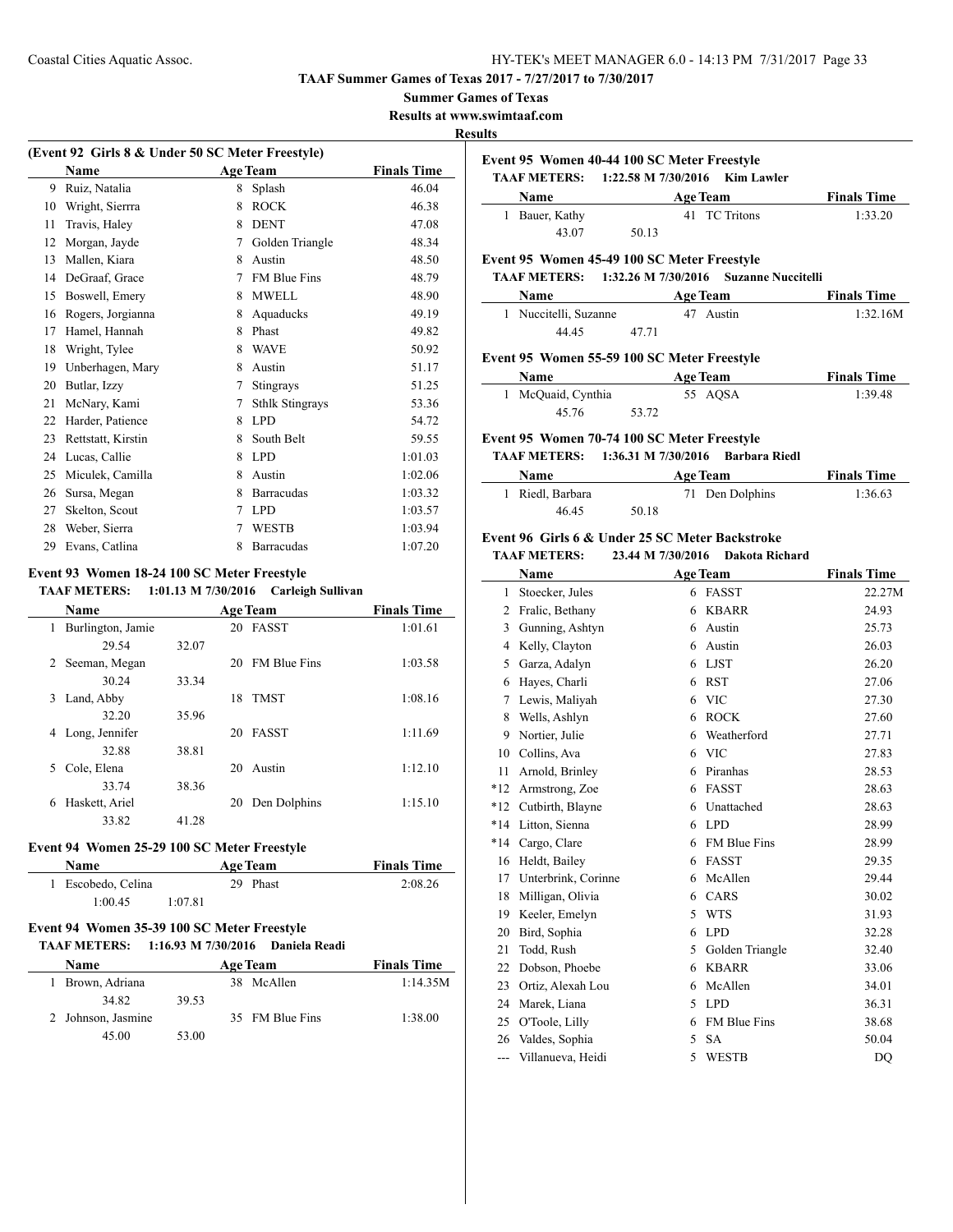**TAAF Summer Games of Texas 2017 - 7/27/2017 to 7/30/2017**

#### **Summer Games of Texas**

**Results at www.swimtaaf.com**

#### **Results**

 $\overline{a}$ 

 $\overline{\phantom{a}}$ 

### **Event 97 Girls 8 & Under 25 SC Meter Backstroke TAAF METERS: 19.43 M 7/1/1994 Stephani Caver**

|                | Name                  |   | <b>Age Team</b>       | <b>Finals Time</b> |
|----------------|-----------------------|---|-----------------------|--------------------|
| 1              | Fralic, Eden          | 8 | <b>KBARR</b>          | 19.50              |
| 2              | Howland, Faith        | 8 | Tomball               | 22.86              |
| 3              | Miksch, Abigail       | 8 | <b>WOTB</b>           | 23.05              |
| $\overline{4}$ | Ondike, Ariel         | 8 | <b>TMST</b>           | 23.06              |
| 5              | Kallus, Gianna        | 8 | El Campo              | 23.29              |
| 6              | Reeves, Malyah        | 8 | Stingrays             | 23.66              |
| 7              | Siganporia, Roxanne   | 8 | Piranhas              | 23.81              |
| 8              | Smith, Megan          | 7 | <b>FM Blue Fins</b>   | 24.45              |
| 9              | Balmforth, Katelyn    | 8 | FM Blue Fins          | 24.71              |
| 10             | Searle, Hailey        | 7 | <b>COAST</b>          | 24.82              |
| 11             | Serda, Olivia         | 8 | <b>Mission Marlin</b> | 25.07              |
| 12             | Fletcher, Stefanija   | 8 | Gators                | 25.16              |
| 13             | Gottemoller, Caroline | 7 | <b>CCAA</b>           | 25.23              |
| 14             | Creswell, Shay        | 7 | <b>FAST</b>           | 25.71              |
| 15             | Butlar, Izzy          | 7 | Stingrays             | 26.12              |
| 16             | Garfield, Sophia      | 7 | McAllen               | 26.67              |
| 17             | Jackson, Ella         | 8 | <b>KBARR</b>          | 26.86              |
| 18             | Cain, Eden            | 8 | <b>SEALS</b>          | 27.17              |
| 19             | Jackson, Meghan       | 8 | <b>AOSA</b>           | 27.33              |
| 20             | Hamel, Hannah         | 8 | Phast                 | 27.36              |
| 21             | Boldrick, Isabel      | 8 | Tiger Splash          | 27.86              |
| 22             | Julius, Jasmyn        | 8 | <b>Barracudas</b>     | 28.47              |
| 23             | Mallen, Kiara         | 8 | Austin                | 28.58              |
| 24             | Sursa, Megan          | 8 | <b>Barracudas</b>     | 29.04              |
| 25             | Weber, Sierra         | 7 | <b>WESTB</b>          | 31.29              |
| 26             | Yepez, Isabelle       | 8 | Austin                | 32.38              |
| 27             | Rettstatt, Kirstin    | 8 | South Belt            | 33.39              |
| 28             | Mascorro, Jamie       | 7 | <b>SA</b>             | 34.10              |
| 29             | Dean, Scarlett        | 8 | <b>SA</b>             | 34.11              |

#### **Event 98 Women 18-24 50 SC Meter Backstroke TAAF METERS: 32.63 M 7/30/2016 Jennifer Long**

|   | <b>Name</b>       |     | <b>Age Team</b>    | <b>Finals Time</b> |
|---|-------------------|-----|--------------------|--------------------|
|   | 1 Long, Jennifer  |     | 20 FASST           | 33.22              |
|   | 2 Brawner, Kaylee |     | 18 SEALS           | 33.34              |
| 3 | Ward, Jenna       |     | 21 PAST            | 36.06              |
|   | 4 Haskett, Ariel  |     | 20 Den Dolphins    | 38.12              |
|   | 5 Walker, Shanna  |     | 21 Golden Triangle | 38.70              |
|   | 6 Cooper, Kelcey  | 18. | <b>VIC</b>         | 40.39              |
|   | Sandoval, Karen   | 19  | Golden Triangle    | 50.44              |
|   |                   |     |                    |                    |

#### **Event 99 Women 25-29 50 SC Meter Backstroke**

#### **TAAF METERS: 24.24 M 7/30/2007 Laura Kownslar**

| Name               | <b>Age Team</b> | <b>Finals Time</b> |
|--------------------|-----------------|--------------------|
| 1 Kelly, Kristine  | 29 South Belt   | 41.46              |
| 2 Escobedo, Celina | 29 Phast        | 1:20.19            |
| 3 Navarro, Roxanne | 26 Phast        | 2:33.74            |

# **Event 99 Women 35-39 50 SC Meter Backstroke**

## **TAAF METERS: 36.90 M 7/30/2016 Rebecca Prescott**

| <b>Name</b>      | <b>Age Team</b> | <b>Finals Time</b> |
|------------------|-----------------|--------------------|
| 1 Brown, Adriana | 38 McAllen      | 39.57              |
| 2 Hoffman, Jenna | 38 ALICE        | 52.93              |

# **Event 100 Women 40-44 50 SC Meter Backstroke**

| <b>TAAF METERS:</b> | 43.67 M 7/30/2016 Kim Lawler |                 |                    |
|---------------------|------------------------------|-----------------|--------------------|
| Name                |                              | <b>Age Team</b> | <b>Finals Time</b> |
| 1 Scott, Annie      |                              | 44 FM Blue Fins | 50.06              |
| 2 De La Vega, Maria |                              | 40 McAllen      | 59.21              |
| 3 Smith, Dorothy    |                              | 42 Den Dolphins | 59.28              |

### **Event 100 Women 60-64 50 SC Meter Backstroke**

#### **TAAF METERS: 1:02.38 M 7/30/2016 Teresa Merrill**

| Name              | <b>Age Team</b> | <b>Finals Time</b> |
|-------------------|-----------------|--------------------|
| 1 Merrill, Teresa | 62 FM Blue Fins | 1:04.71            |
| 2 Kelly, Darla    | 60 South Belt   | 2:03.73            |

# **Event 101 Girls 8 & Under 25 SC Meter Breaststroke**

**TAAF METERS: 22.04 M 8/1/1987 Wendy Demback**

|     | Name                |   | <b>Age Team</b>     | <b>Finals Time</b> |
|-----|---------------------|---|---------------------|--------------------|
| 1   | Stanush, Karli      | 8 | <b>VIC</b>          | 21.78M             |
| 2   | Boyle, Elizabeth    | 8 | <b>FASST</b>        | 23.35              |
| 3   | Turner, Makayla     | 8 | <b>FASST</b>        | 23.91              |
| 4   | Cavin, Charlotte    | 8 | <b>FASST</b>        | 24.33              |
| 5   | Bures, Hallie       | 8 | El Campo            | 25.33              |
| 6   | Jackson, Ella       | 8 | <b>KBARR</b>        | 25.48              |
| 7   | Kadlecik, Hope      | 8 | <b>LJST</b>         | 25.67              |
| 8   | Toriz, Tessa        | 8 | FM Blue Fins        | 25.97              |
| 9   | Julius, Jasmyn      | 8 | <b>Barracudas</b>   | 26.09              |
| 10  | Hickman, Eliza      | 8 | <b>DENT</b>         | 26.19              |
| 11  | Fossan, Samantha    | 8 | <b>WESTB</b>        | 26.90              |
| 12  | Johnson, Marsai     | 7 | FM Blue Fins        | 26.96              |
| 13  | Fletcher, Stefanija | 8 | Gators              | 27.16              |
| 14  | Steinbach, Adeline  | 8 | FM Blue Fins        | 27.60              |
| 15  | Holder, Charlotte   | 8 | <b>LPD</b>          | 27.95              |
| 16  | Miculek, Camilla    | 8 | Austin              | 28.46              |
| 17  | Nuccitelli, Amelia  | 8 | Austin              | 29.76              |
| 18  | Minus, Fynn         | 8 | <b>LPD</b>          | 29.89              |
| 19  | Surve, Annika       | 8 | <b>FASST</b>        | 30.02              |
| 20  | Boldrick, Isabel    | 8 | <b>Tiger Splash</b> | 30.15              |
| 21  | Wright, Sierrra     | 8 | <b>ROCK</b>         | 30.97              |
| 22  | Hamel, Hannah       | 8 | Phast               | 31.46              |
| 23  | Landolt, Juniper    | 8 | <b>VIC</b>          | 31.81              |
| 24  | Evans, Catlina      | 8 | <b>Barracudas</b>   | 34.42              |
| 25  | Rivera, Mia         | 8 | <b>EDIN</b>         | 34.67              |
| 26  | Schrader, Tracy     | 8 | <b>SA</b>           | 35.24              |
| --- | Garfield, Sophia    | 7 | McAllen             | DO                 |

# **Event 102 Women 18-24 50 SC Meter Breaststroke**

# **TAAF METERS: 36.14 M 7/28/2007 Harmony D'Antoni**

| <b>Name</b>         | <b>Age Team</b> | <b>Finals Time</b> |
|---------------------|-----------------|--------------------|
| 1 O'Brien, Regan    | BRY<br>18.      | 36.46              |
| 2 Burlington, Jamie | 20 FASST        | 36.68              |
| 3 Brawner, Kaylee   | 18 SEALS        | 36.87              |
| Ward, Jenna         | 21 PAST         | 42.12              |
| 5 Robledo, Victoria | -SA             | 46.71              |

# **Event 103 Women 25-29 50 SC Meter Breaststroke**

### **TAAF METERS: 34.39 M 7/30/2006 Laura Kownslar**

| <b>Name</b> | <b>Age Team</b>    | <b>Finals Time</b> |
|-------------|--------------------|--------------------|
| Tuhn, Danae | 29 Golden Triangle | 49.01              |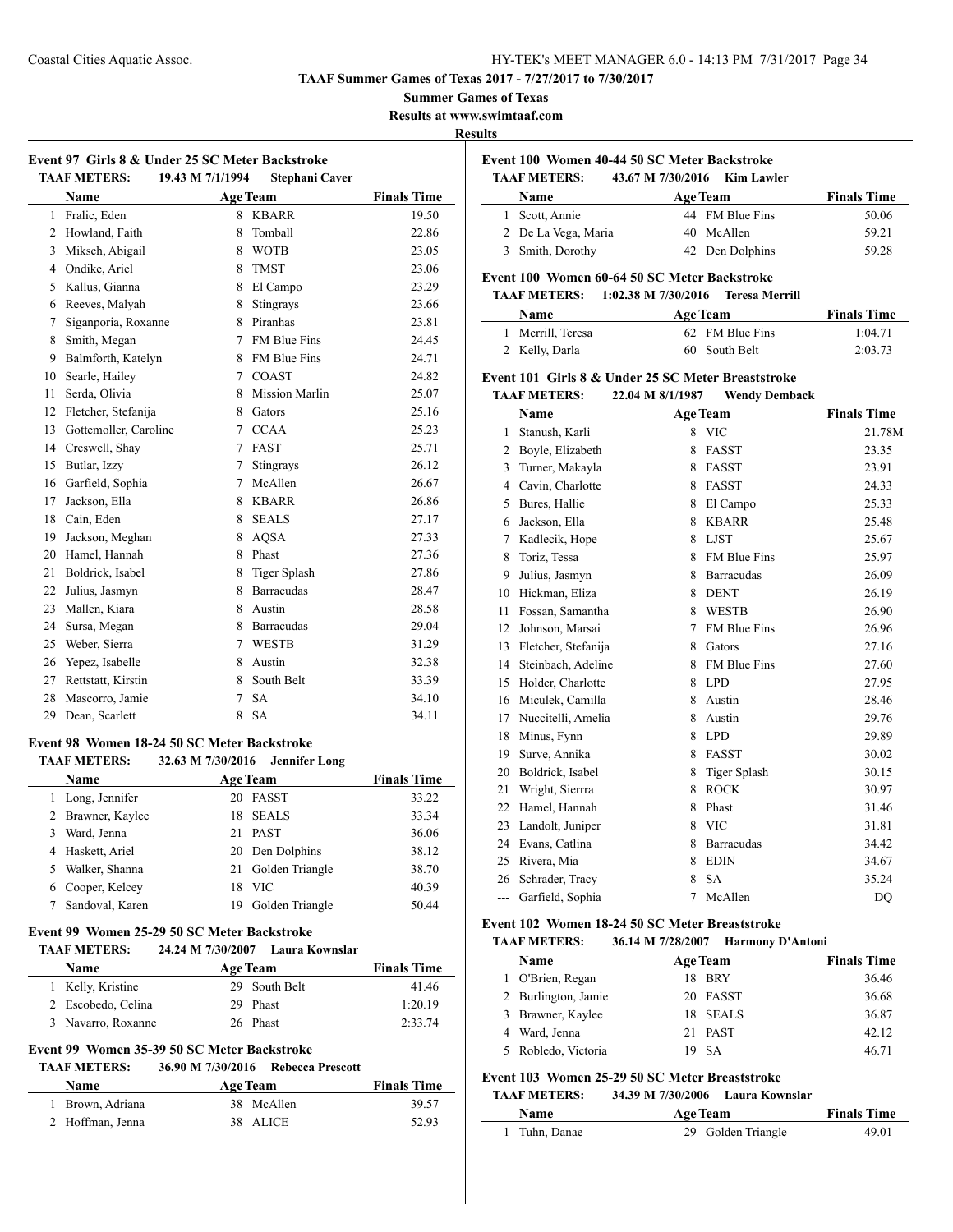| <b>Summer Games of Texas</b> |  |  |  |
|------------------------------|--|--|--|
|------------------------------|--|--|--|

**Results at www.swimtaaf.com**

#### **Results**

|              |                                  |                                                                                                 | <b>Resul</b>       |
|--------------|----------------------------------|-------------------------------------------------------------------------------------------------|--------------------|
|              |                                  | (Event 103 Women 25-29 50 SC Meter Breaststroke)                                                |                    |
|              |                                  | Name Age Team Finals Time                                                                       |                    |
|              | 2 Navarro, Roxanne               | 26 Phast                                                                                        | 1:44.00            |
|              |                                  | Event 103 Women 30-34 50 SC Meter Breaststroke                                                  |                    |
|              |                                  | TAAF METERS: 43.20 M 7/30/2016 Kristin Beeghley                                                 |                    |
|              |                                  | <b>Name</b> Age Team Finals Time                                                                |                    |
|              | 1 Garfield, Cristina             | 32 McAllen                                                                                      | 1:01.34            |
|              |                                  |                                                                                                 |                    |
|              |                                  | Event 103 Women 35-39 50 SC Meter Breaststroke                                                  |                    |
|              |                                  | TAAF METERS: 40.02 M 7/30/2016 Daniela Readi                                                    |                    |
|              |                                  | <b>Name</b> Age Team Finals Time                                                                |                    |
|              | 1 Payne, Kristin                 | 36 FM Blue Fins<br>39 FASST                                                                     | 43.24              |
|              | 2 Lewis, Ginny                   |                                                                                                 | 45.02              |
|              | 3 Hoffman, Jenna 38 ALICE        |                                                                                                 | 47.43              |
|              |                                  | Event 104 Women 40-44 50 SC Meter Breaststroke                                                  |                    |
|              |                                  | TAAF METERS: 42.61 M 7/30/2016 Anneke Miller                                                    |                    |
|              |                                  | <b>Example 2.1 Age Team</b> Finals Time                                                         |                    |
|              | 1 Scott, Annie                   | 44 FM Blue Fins                                                                                 | 48.27              |
|              | 2 Hutchinson, Jennifer 44 BRY    |                                                                                                 | 51.64              |
|              |                                  | 3 Smith, Dorothy 42 Den Dolphins                                                                | 55.75              |
|              |                                  |                                                                                                 |                    |
|              |                                  | Event 104 Women 45-49 50 SC Meter Breaststroke                                                  |                    |
|              |                                  | TAAF METERS: 47.39 M 7/30/2016 Susette Damron                                                   |                    |
|              |                                  | Name Age Team Finals Time                                                                       |                    |
|              | 1 Hammons, Kathryn 46 FASST      |                                                                                                 | 44.37M             |
|              |                                  |                                                                                                 |                    |
|              | 2 Nuccitelli, Suzanne 47 Austin  | Event 104 Women 55-59 50 SC Meter Breaststroke<br>TAAF METERS: 57.91 M 7/30/2016 Kathy Coulehan | 59.78              |
|              |                                  | <b>Name</b> Age Team Finals Time                                                                |                    |
|              | 1 McQuaid, Cynthia 55 AQSA       |                                                                                                 | 51.38M             |
|              |                                  | Event 104 Women 60-64 50 SC Meter Breaststroke                                                  |                    |
|              |                                  | <b>Name</b> Age Team                                                                            | <b>Finals Time</b> |
|              | 1 Kelly, Darla                   | 60 South Belt                                                                                   | 2:05.53            |
|              |                                  | Event 105 Girls 8 & Under 25 SC Meter Butterfly                                                 |                    |
|              |                                  | <b>TAAF METERS:</b> 18.36 M 7/28/2007 Sadie Wilson                                              |                    |
|              |                                  | Name Age Team Finals Time                                                                       |                    |
| $\mathbf{1}$ | Fralic, Eden                     | 8<br><b>KBARR</b>                                                                               | 18.75              |
| 2            | Reeves, Malyah                   | 8<br>Stingrays                                                                                  | 20.57              |
| 3            | Pistorius, Dilan                 | <b>FASST</b><br>8                                                                               | 20.96              |
|              | 4 Nichols, Makena                | 8 WOTB                                                                                          | 21.04              |
|              | 5 Brooks, Eleri                  | <b>TC</b> Tritons<br>8                                                                          | 21.07              |
|              | 6 Bracken, Larissa               | 8 LJST                                                                                          | 21.09              |
|              | 7 Chilton, Kate                  | El Campo<br>8                                                                                   | 21.12              |
| 8            | Palmer, Glory                    | <b>VIC</b><br>8                                                                                 | 22.02              |
|              | 9 Rogers, Phoebe                 | 8 PAC!                                                                                          | 22.70              |
| 10           | Griffin, Leah                    | 8 Piranhas                                                                                      | 22.72              |
| 11           |                                  | 8                                                                                               | 23.36              |
| 12           | McGehee, Bailey<br>Blake, Sidney | <b>Tiger Splash</b><br>8                                                                        | 23.54              |
| 13           | Gottemoller, Caroline            | <b>Tiger Splash</b><br><b>CCAA</b><br>$7^{\circ}$                                               | 24.08              |
| 14           | Ruiz, Natalia                    | 8                                                                                               | 24.11              |
| 15           |                                  | Splash<br>Austin<br>6                                                                           | 24.40              |
| 16           | Kelly, Clayton<br>Duncan, Elmyra | 7<br><b>TC</b> Tritons                                                                          | 24.53              |

| 18 Morgan, Jayde     | 7 | Golden Triangle | 24.80 |
|----------------------|---|-----------------|-------|
| 19 Unberhagen, Mary  | 8 | Austin          | 25.71 |
| 20 Christman, Keelan | 8 | Austin          | 26.94 |
| 21 Hickman, Eliza    | 8 | <b>DENT</b>     | 27.38 |
| 22 Cutbirth, Blayne  |   | 6 Unattached    | 32.11 |
| 23 Boswell, Emery    | 8 | <b>MWELL</b>    | 33.62 |
| 24 Flores, Raylin    |   | McAllen         | 33.97 |

### **Event 106 Women 18-24 50 SC Meter Butterfly**

#### **TAAF METERS: 30.51 M 7/29/2006 Jessica Tibbitts**

|    | Name              | <b>Age Team</b> | <b>Finals Time</b> |       |
|----|-------------------|-----------------|--------------------|-------|
| 1  | Brawner, Kaylee   | 18              | <b>SEALS</b>       | 30.82 |
| 2  | Burlington, Jamie | 20              | <b>FASST</b>       | 31.73 |
| 3  | Long, Jennifer    | 20              | <b>FASST</b>       | 32.63 |
| 4  | Seeman, Megan     | 20              | FM Blue Fins       | 32.67 |
| 5  | Orsak, Mehgan     | 18              | Bay City           | 33.33 |
| 6  | Land, Abby        | 18              | <b>TMST</b>        | 33.87 |
| 7  | Walker, Shanna    | 21              | Golden Triangle    | 34.34 |
| 8  | Fick, Alyssa      | 19              | <b>FAST</b>        | 35.63 |
| 9  | Cole, Elena       | 20              | Austin             | 35.69 |
| 10 | Cooper, Kelcey    | 18              | <b>VIC</b>         | 36.84 |
| 11 | O'Brien, Regan    | 18              | <b>BRY</b>         | 37.99 |
| 12 | Haskett, Ariel    | 20              | Den Dolphins       | 38.64 |
| 13 | Brown, Christine  | 23              | <b>VIC</b>         | 59.82 |

#### **Event 107 Women 25-29 50 SC Meter Butterfly**

#### **TAAF METERS: 31.18 M 7/30/1994 Kristi Bertelsman**

| Name               | <b>Age Team</b> | <b>Finals Time</b> |
|--------------------|-----------------|--------------------|
| 1 Escobedo, Celina | 29 Phast        | 1:13.29            |

### **Event 107 Women 35-39 50 SC Meter Butterfly**

# **TAAF METERS: 34.67 M 7/30/2016 Rebecca Prescott**

| <b>Name</b>      | <b>Age Team</b> | <b>Finals Time</b> |
|------------------|-----------------|--------------------|
| 1 Payne, Kristin | 36 FM Blue Fins | 35.44              |
| 2 Brown, Adriana | 38 McAllen      | 37.22              |

#### **Event 108 Women 40-44 50 SC Meter Butterfly**

**TAAF METERS: 52.13 M 7/30/2016 Barb Hollimon**

|    | Name                | <b>Age Team</b>                                                                             | <b>Finals Time</b> |
|----|---------------------|---------------------------------------------------------------------------------------------|--------------------|
| 1  | Derkits, Laura      | <b>PAST</b><br>41                                                                           | 38.21M             |
|    |                     | Event 108 Women 55-59 50 SC Meter Butterfly                                                 |                    |
|    | Name                | <b>Age Team</b>                                                                             | <b>Finals Time</b> |
| 1  | McQuaid, Cynthia    | 55 AOSA                                                                                     | 45.71              |
|    | <b>TAAF METERS:</b> | Event 108 Women 60-64 50 SC Meter Butterfly<br>1:06.34 M 7/30/2016<br><b>Teresa Merrill</b> |                    |
|    | Name                | <b>Age Team</b>                                                                             | <b>Finals Time</b> |
| 1  | Merrill, Teresa     | 62 FM Blue Fins                                                                             | 1:04.70M           |
|    |                     | Event 109 Girls 6 & Under 25 SC Meter Freestyle                                             |                    |
|    | <b>TAAF METERS:</b> | 20.60 M 7/30/2016 Dakota Richard                                                            |                    |
|    | Name                | <b>Age Team</b>                                                                             | <b>Finals Time</b> |
| 1  | Fralic, Bethany     | <b>KBARR</b><br>6.                                                                          | 20.16M             |
| 2  | Kelly, Clayton      | Austin<br>6                                                                                 | 20.37M             |
| 3  | Arnold, Brinley     | Piranhas<br>6                                                                               | 20.68              |
| 4  | Hayes, Charli       | <b>RST</b><br>6                                                                             | 22.28              |
| 5. | Collins, Ava        | 6 VIC                                                                                       | 22.57              |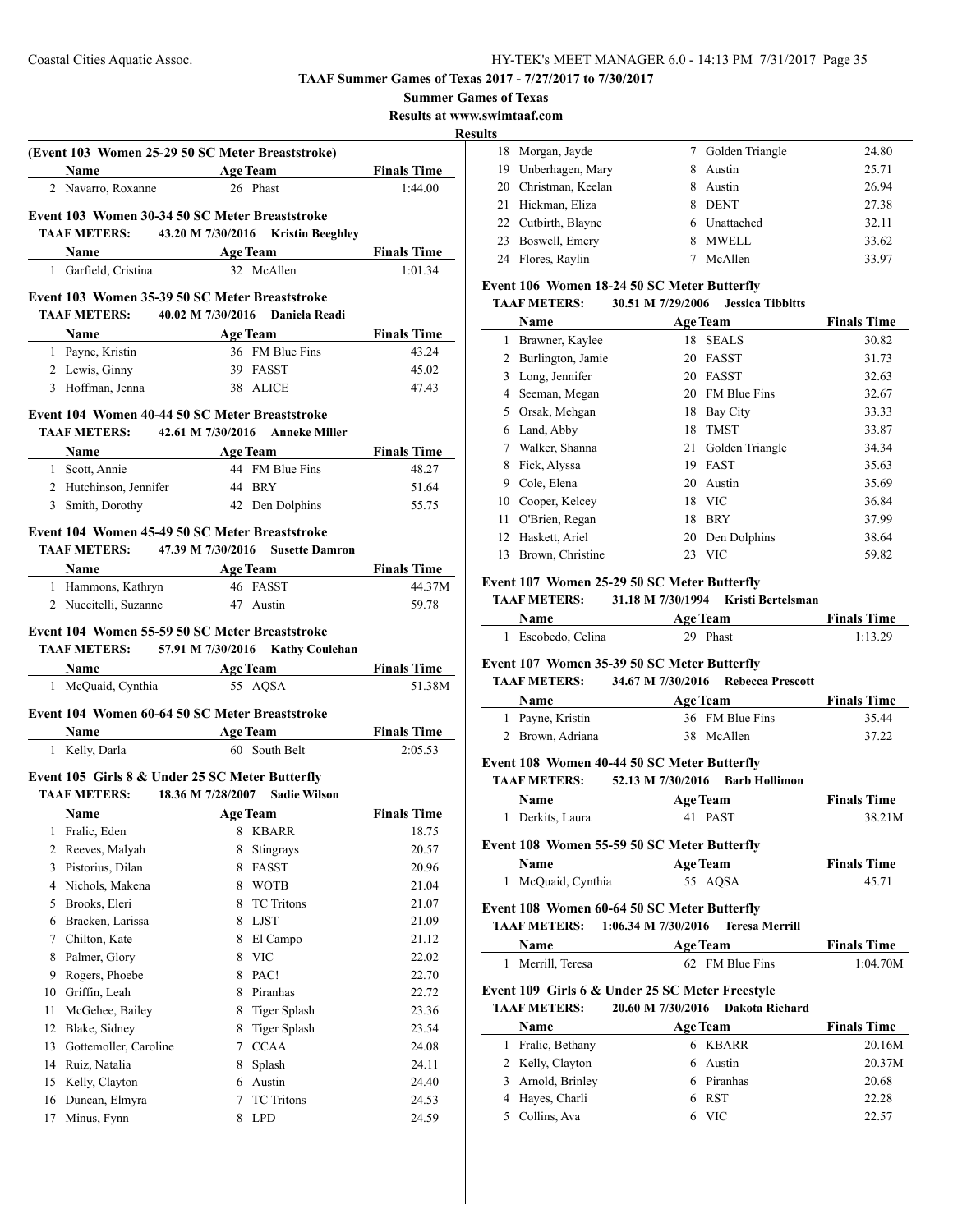**Summer Games of Texas**

**Results at www.swimtaaf.com**

#### **Results**

| (Event 109 Girls 6 & Under 25 SC Meter Freestyle) |                   |   |                     |                    |  |
|---------------------------------------------------|-------------------|---|---------------------|--------------------|--|
|                                                   | Name              |   | <b>Age Team</b>     | <b>Finals Time</b> |  |
| 6                                                 | Stoecker, Jules   | 6 | <b>FASST</b>        | 22.90              |  |
| 7                                                 | De La Garza, Isla | 6 | <b>CCAA</b>         | 22.97              |  |
| 8                                                 | Wells, Ashlyn     | 6 | <b>ROCK</b>         | 23.45              |  |
| *9                                                | Armstrong, Zoe    | 6 | <b>FASST</b>        | 23.52              |  |
| *9                                                | Heldt, Bailey     | 6 | <b>FASST</b>        | 23.52              |  |
| 11                                                | Litton, Sienna    | 6 | <b>LPD</b>          | 23.58              |  |
| 12                                                | Gierkey, Skylar   | 6 | <b>FASST</b>        | 23.76              |  |
| 13                                                | Garza, Adalyn     | 6 | <b>LJST</b>         | 23.92              |  |
| 14                                                | Gunning, Ashtyn   | 6 | Austin              | 23.98              |  |
| 15                                                | Robles, Geddan    | 6 | Bay City            | 24.54              |  |
| 16                                                | Nortier, Julie    | 6 | Weatherford         | 25.63              |  |
| 17                                                | Cutbirth, Blayne  | 6 | Unattached          | 26.09              |  |
| 18                                                | White, Caylee     | 6 | <b>LIST</b>         | 26.55              |  |
| 19                                                | Cargo, Clare      | 6 | <b>FM Blue Fins</b> | 27.27              |  |
| 20                                                | Bird, Sophia      | 6 | <b>LPD</b>          | 28.99              |  |
| 21                                                | O'Toole, Lilly    | 6 | <b>FM Blue Fins</b> | 29.18              |  |
| 22                                                | Garza, Olivia     | 6 | McAllen             | 33.88              |  |
| 23                                                | Villanueva, Heidi | 5 | <b>WESTB</b>        | 35.50              |  |
| 24                                                | Gunn, Pepper      | 5 | <b>Tiger Splash</b> | 36.60              |  |
| 25                                                | Ortiz, Alexah Lou | 6 | McAllen             | 41.62              |  |
| 26                                                | Valdes, Sophia    | 5 | <b>SA</b>           | 50.90              |  |
|                                                   |                   |   |                     |                    |  |

# **Event 110 Girls 8 & Under 25 SC Meter Freestyle**

L,

| 16.90 M 8/5/2000<br><b>TAAF METERS:</b><br><b>Hannah Ferrin</b> |
|-----------------------------------------------------------------|
|-----------------------------------------------------------------|

|                | <b>Name</b>           |                | <b>Age Team</b>        | <b>Finals Time</b> |
|----------------|-----------------------|----------------|------------------------|--------------------|
| 1              | Stanush, Karli        | 8              | <b>VIC</b>             | 17.36              |
| $\overline{2}$ | Boyle, Elizabeth      | 8              | <b>FASST</b>           | 17.80              |
| 3              | Kadlecik, Hope        | 8              | <b>LJST</b>            | 17.94              |
| 4              | Griffin, Leah         | 8              | Piranhas               | 18.62              |
| 5              | Nichols, Makena       | 8              | <b>WOTB</b>            | 18.65              |
| $*6$           | May, Caroline         | 7              | <b>FASST</b>           | 19.65              |
| $*6$           | Hundl, Olivia         | 8              | El Campo               | 19.65              |
| 8              | Hickman, Eliza        | 8              | <b>DENT</b>            | 19.86              |
| 9              | Howland, Faith        | 8              | Tomball                | 19.96              |
| 10             | Siganporia, Roxanne   | 8              | Piranhas               | 20.08              |
| 11             | Jackson, Ella         | 8              | <b>KBARR</b>           | 20.59              |
| 12             | Travis, Haley         | 8              | <b>DENT</b>            | 20.89              |
| 13             | Fossan, Samantha      | 8              | <b>WESTB</b>           | 21.17              |
| 14             | Wright, Sierrra       | 8              | <b>ROCK</b>            | 21.18              |
| 15             | Huff, Lily Rose       | 8              | <b>LPD</b>             | 21.70              |
| 16             | Butlar, Izzy          | 7              | Stingrays              | 21.80              |
| 17             | McNary, Kami          | 7              | <b>Sthlk Stingrays</b> | 21.82              |
| 18             | Kim, Clare            | 7              | <b>Mission Marlin</b>  | 22.14              |
| 19             | Rivera, Mia           | 8              | <b>EDIN</b>            | 22.75              |
| 20             | Boswell, Emery        | 8              | <b>MWELL</b>           | 22.91              |
| 21             | Wingrin, Hannah       | 7              | <b>Tiger Splash</b>    | 23.23              |
| 22             | Julius, Jasmyn        | 8              | <b>Barracudas</b>      | 23.34              |
| 23             | Gottemoller, Caroline | $\overline{7}$ | <b>CCAA</b>            | 23.41              |
| 24             | Christman, Keelan     | 8              | Austin                 | 23.81              |
| 25             | Rettstatt, Kirstin    | 8              | South Belt             | 24.16              |
| 26             | Voosen, Zoe           | 8              | Austin                 | 25.93              |
| 27             | Sursa, Megan          | 8              | <b>Barracudas</b>      | 29.99              |
| 28             | Mascorro, Jamie       | 7              | <b>SA</b>              | 30.16              |
| 29             | Evans, Catlina        | 8              | <b>Barracudas</b>      | 31.08              |
|                |                       |                |                        |                    |

| 30 Dean, Scarlett  | 8 SA | 32.54 |
|--------------------|------|-------|
| 31 Schrader, Tracy | 8 SA | 35.18 |

### **Event 111 Women 18-24 50 SC Meter Freestyle**

#### **TAAF METERS: 28.50 M 7/29/2006 Alyse Anderson**

|    | Name                |    | <b>Age Team</b> | <b>Finals Time</b> |
|----|---------------------|----|-----------------|--------------------|
| L  | Brawner, Kaylee     | 18 | <b>SEALS</b>    | 27.97M             |
|    | 2 Burlington, Jamie | 20 | FASST           | 28.28M             |
| 3  | Fick, Alyssa        | 19 | <b>FAST</b>     | 31.25              |
|    | 4 Orsak, Mehgan     | 18 | Bay City        | 31.61              |
|    | 5 O'Brien, Regan    | 18 | <b>BRY</b>      | 32.00              |
|    | 6 Long, Jennifer    |    | 20 FASST        | 32.52              |
|    | Cole, Elena         | 20 | Austin          | 32.86              |
| 8  | Haskett, Ariel      |    | 20 Den Dolphins | 34.76              |
| 9  | Robledo, Victoria   | 19 | <b>SA</b>       | 39.93              |
| 10 | Sandoval, Karen     | 19 | Golden Triangle | 43.83              |

#### **Event 112 Women 25-29 50 SC Meter Freestyle**

#### **TAAF METERS: 27.69 M 7/30/2007 Laura Kownslar**

| <b>Name</b>        | Age Team      | <b>Finals Time</b> |
|--------------------|---------------|--------------------|
| 1 Kelly, Kristine  | 29 South Belt | 38.41              |
| 2 Escobedo, Celina | 29 Phast      | 1:01.48            |
| 3 Navarro, Roxanne | 26 Phast      | 1:43.81            |

### **Event 112 Women 35-39 50 SC Meter Freestyle**

### **TAAF METERS: 30.52 M 7/30/2016 Rebecca Prescott**

| <b>Name</b>           | <b>Age Team</b> | <b>Finals Time</b> |
|-----------------------|-----------------|--------------------|
| Brown, Adriana        | 38 McAllen      | 32.65              |
| 2 Lewis, Ginny        | 39 FASST        | 35.00              |
| 3 Nisimblat, Carolina | 38 ALICE        | 41.78              |
| 4 Hoffman, Jenna      | 38 ALICE        | 42.91              |

### **Event 113 Women 40-44 50 SC Meter Freestyle**

### **TAAF METERS: 32.61 M 7/30/2016 Anneke Miller**

|    | <b>Name</b>            | <b>Age Team</b> | <b>Finals Time</b> |
|----|------------------------|-----------------|--------------------|
| 1. | Derkits, Laura         | 41 PAST         | 34.59              |
|    | 2 Hutchinson, Jennifer | 44 RRY          | 39.87              |
|    | 3 Bauer, Kathy         | 41 TC Tritons   | 40.77              |
|    | 4 Scott, Annie         | 44 FM Blue Fins | 42.15              |
|    | 5 Smith, Dorothy       | 42 Den Dolphins | 49.50              |

### **Event 113 Women 45-49 50 SC Meter Freestyle**

### **TAAF METERS: 34.42 M 7/30/2016 Nancy Smith**

| <b>Name</b>        | <b>Age Team</b> | <b>Finals Time</b> |
|--------------------|-----------------|--------------------|
| 1 Hammons, Kathryn | 46 FASST        | 38.83              |
| 2 Robledo, Lourdes | 46 SA           | 43.45              |

### **Event 113 Women 60-64 50 SC Meter Freestyle**

 $\overline{a}$ 

 $\overline{\phantom{a}}$ 

| <b>Name</b>         | <b>Age Team</b>                             | <b>Finals Time</b> |
|---------------------|---------------------------------------------|--------------------|
| 1 Kelly, Darla      | 60 South Belt                               | 1:34.56            |
|                     | Event 113 Women 70-74 50 SC Meter Freestyle |                    |
| <b>TAAF METERS:</b> | 42.97 M 7/30/2016 Barbara Riedl             |                    |
| <b>Name</b>         | <b>Age Team</b>                             | <b>Finals Time</b> |

| 1 Riedl, Barbara | 71 Den Dolphins | 42.44M |
|------------------|-----------------|--------|
|                  |                 |        |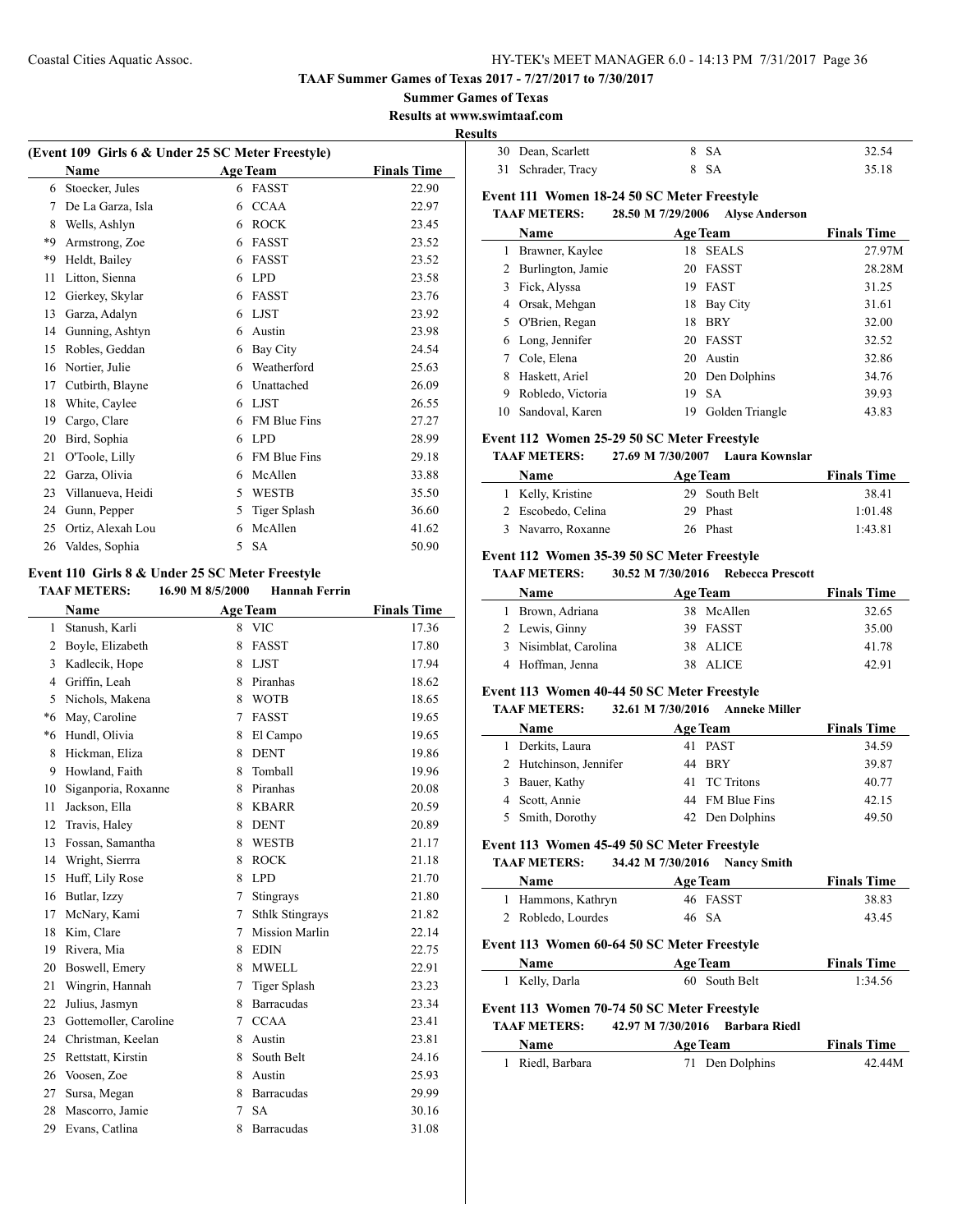### **Summer Games of Texas**

**Results at www.swimtaaf.com**

# **Results**

 $\frac{1}{1}$ 

 $\frac{1}{2}$ 

|     | Event 114 Girls 8 & Under 100 SC Meter IM<br><b>TAAF METERS:</b> | 1:39.11 M 8/1/1988  |   | <b>J. Novak</b>       |                    |
|-----|------------------------------------------------------------------|---------------------|---|-----------------------|--------------------|
|     | <b>Name</b>                                                      |                     |   | <b>Age Team</b>       | <b>Finals Time</b> |
|     | 1 Fralic, Eden                                                   |                     |   | 8 KBARR               | 1:44.13            |
|     | 45.19                                                            | 58.94               |   |                       |                    |
| 2   | Howland, Faith                                                   |                     | 8 | Tomball               | 1:46.23            |
|     | 51.52                                                            | 54.71               |   |                       |                    |
| 3   | Rogers, Phoebe                                                   |                     | 8 | PAC!                  | 1:54.91            |
|     | 53.59                                                            | 1:01.32             |   |                       |                    |
| 4   | Cavin, Charlotte                                                 |                     | 8 | <b>FASST</b>          | 1:55.48            |
|     | 54.86                                                            | 1:00.62             |   |                       |                    |
| 5   | Holder, Charlotte                                                |                     | 8 | <b>LPD</b>            | 1:57.65            |
|     | 56.53                                                            | 1:01.12             |   |                       |                    |
| 6   | Chilton, Kate                                                    |                     | 8 | El Campo              | 1:57.95            |
|     | 55.74                                                            | 1:02.21             |   |                       |                    |
| 7   | Ruiz, Natalia                                                    |                     | 8 | Splash                | 1:59.13            |
|     | 59.50                                                            | 59.63               |   |                       |                    |
| 8   | Palmer, Glory                                                    |                     | 8 | <b>VIC</b>            | 1:59.70            |
|     | 53.40                                                            | 1:06.30             |   |                       |                    |
| 9   | Serda, Olivia                                                    |                     | 8 | <b>Mission Marlin</b> | 1:59.78            |
|     | 57.42                                                            | 1:02.36             |   |                       |                    |
| 10  | Toriz, Tessa                                                     |                     | 8 | FM Blue Fins          | 2:04.45            |
|     | 1:04.25                                                          | 1:00.20             |   |                       |                    |
| 11  | Morgan, Jayde                                                    |                     |   | 7 Golden Triangle     | 2:06.40            |
| 12  | Corn, Kesleigh                                                   |                     | 8 | <b>LJST</b>           | 2:08.19            |
|     | 1:01.84                                                          | 1:06.35             |   |                       |                    |
| 13  | Blake, Sidney                                                    |                     | 8 | <b>Tiger Splash</b>   | 2:08.52            |
|     | 57.86                                                            | 1:10.66             |   |                       |                    |
| 14  | Johnson, Marsai                                                  |                     | 7 | <b>FM Blue Fins</b>   | 2:14.21            |
|     | 1:03.99                                                          | 1:10.22             |   |                       |                    |
| 15  | McGehee, Bailey                                                  |                     | 8 | Tiger Splash          | 2:15.06            |
|     | 59.35                                                            | 1:15.71             |   |                       |                    |
|     | Christman, Keelan                                                |                     | 8 | Austin                | DQ                 |
| --- | Wright, Tylee                                                    |                     | 8 | <b>WAVE</b>           | <b>DQ</b>          |
|     | Event 115 Women 18-24 100 SC Meter IM                            |                     |   |                       |                    |
|     | <b>TAAF METERS:</b>                                              | 1:11.58 M 7/30/2016 |   | Carleigh Sullivan     |                    |
|     | Name                                                             |                     |   | <b>Age Team</b>       | <b>Finals Time</b> |
|     | 1 Burlington, Jamie                                              |                     |   | 20 FASST              | 1:11.81            |

|    | Name              |       |    | Age leam        | rinais lime |
|----|-------------------|-------|----|-----------------|-------------|
| 1  | Burlington, Jamie |       |    | 20 FASST        | 1:11.81     |
|    | 34.76             | 37.05 |    |                 |             |
| 2  | Brawner, Kaylee   |       | 18 | <b>SEALS</b>    | 1:12.11     |
|    | 33.38             | 38.73 |    |                 |             |
| 3  | Seeman, Megan     |       |    | 20 FM Blue Fins | 1:13.94     |
|    | 34.19             | 39.75 |    |                 |             |
| 4  | Land, Abby        |       |    | 18 TMST         | 1:18.73     |
|    | 35.99             | 42.74 |    |                 |             |
| 5. | Ward, Jenna       |       | 21 | PAST            | 1:19.60     |
|    | 35.16             | 44.44 |    |                 |             |
| 6  | Long, Jennifer    |       | 20 | FASST           | 1:24.89     |
|    | 37.38             | 47.51 |    |                 |             |
|    | Haskett, Ariel    |       |    | 20 Den Dolphins | 1:28.10     |
|    | 38.86             | 49.24 |    |                 |             |
|    |                   |       |    |                 |             |

|     | swiiiitaal.com                                          |                                         |    |                                    |         |                    |
|-----|---------------------------------------------------------|-----------------------------------------|----|------------------------------------|---------|--------------------|
| lts | 8 Robledo, Carolina                                     |                                         |    | 18 SA                              |         | 1:54.55            |
|     | 53.25                                                   | 1:01.30                                 |    |                                    |         |                    |
|     |                                                         |                                         |    |                                    |         |                    |
|     | Event 116 Women 35-39 100 SC Meter IM                   |                                         |    |                                    |         |                    |
|     | <b>TAAF METERS:</b>                                     |                                         |    | 1:22.91 M 7/30/2016  Daniela Readi |         |                    |
|     | Name                                                    | <u> 1980 - Johann Barbara, martxa a</u> |    | <b>Age Team</b>                    |         | <b>Finals Time</b> |
|     | 1 Payne, Kristin                                        |                                         |    | 36 FM Blue Fins                    |         | 1:23.99            |
|     | 37.83                                                   | 46.16                                   |    |                                    |         |                    |
|     | 2 Brown, Adriana                                        |                                         |    | 38 McAllen                         |         | 1:26.82            |
|     | 40.35                                                   | 46.47                                   |    |                                    |         |                    |
|     | Event 117 Women 40-44 100 SC Meter IM                   |                                         |    |                                    |         |                    |
|     | TAAF METERS: 1:58.37 M 7/30/2016 Dorothy Smith          |                                         |    |                                    |         |                    |
|     | Name Age Team                                           |                                         |    |                                    |         | <b>Finals Time</b> |
|     | 1 De La Vega, Maria                                     |                                         |    | 40 McAllen                         |         | 2:01.42            |
|     | 55.25                                                   | 1:06.17                                 |    |                                    |         |                    |
|     |                                                         |                                         |    |                                    |         |                    |
|     | Event 117 Women 45-49 100 SC Meter IM                   |                                         |    |                                    |         |                    |
|     | TAAF METERS: 1:39.38 M 7/30/2016                        |                                         |    | <b>Susette Damron</b>              |         |                    |
|     | Name                                                    |                                         |    | <b>Example 2 Age Team</b>          |         | <b>Finals Time</b> |
|     | 1 Robledo, Lourdes                                      |                                         |    | 46 SA                              |         | 2:08.90            |
|     | 1:06.70                                                 | 1:02.20                                 |    |                                    |         |                    |
|     | Event 117 Women 55-59 100 SC Meter IM                   |                                         |    |                                    |         |                    |
|     | TAAF METERS: 1:52.40 M 7/30/2016 Kathy Coulehan         |                                         |    |                                    |         |                    |
|     |                                                         |                                         |    |                                    |         | <b>Finals Time</b> |
|     | Name<br><b>Example 2 Age Team</b><br>1 McQuaid, Cynthia |                                         |    | 55 AQSA                            |         | 1:43.89M           |
|     | 49.21                                                   | 54.68                                   |    |                                    |         |                    |
|     |                                                         |                                         |    |                                    |         |                    |
|     | Event 118 Women 18-24 200 SC Meter Freestyle            |                                         |    |                                    |         |                    |
|     | TAAF METERS: 2:33.20 M 7/30/2016 Alyssa Fick            |                                         |    |                                    |         |                    |
|     | Name Age Team                                           |                                         |    |                                    |         | <b>Finals Time</b> |
|     | 1 Burlington, Jamie                                     |                                         |    | 20 FASST                           |         | 2:14.80M           |
|     | 30.91                                                   | 33.83                                   |    | 35.19                              | 34.87   |                    |
|     | 2 Fick, Alyssa                                          |                                         |    | 19 FAST                            |         | 2:35.11            |
|     | 35.31                                                   | 39.05                                   |    | 40.48                              | 40.27   |                    |
|     | 3 Long, Jennifer                                        |                                         |    | 20 FASST                           |         | 2:50.44            |
|     | 38.33                                                   | 43.00                                   |    | 44.85                              | 44.26   |                    |
|     | Event 118 Women 40-44 200 SC Meter Freestyle            |                                         |    |                                    |         |                    |
|     | TAAF METERS: 3:01.02 M 7/30/2016 Kim Lawler             |                                         |    |                                    |         |                    |
|     | Name                                                    |                                         |    | Age Team                           |         | <b>Finals Time</b> |
|     | 1 Derkits, Laura                                        |                                         | 41 | PAST                               |         | 2:56.14M           |
|     | 37.87                                                   | 44.04                                   |    | 48.43                              | 45.80   |                    |
| 2   | Bauer, Kathy                                            |                                         | 41 | TC Tritons                         |         | 3:31.16            |
|     | 46.92                                                   | 54.91                                   |    | 55.91                              | 53.42   |                    |
| 3   | De La Vega, Maria                                       |                                         |    | 40 McAllen                         |         | 3:50.01            |
|     | 52.85                                                   | 58.80                                   |    | 59.01                              | 59.35   |                    |
| 4   | Smith, Dorothy                                          |                                         |    | 42 Den Dolphins                    |         | 3:59.01            |
|     | 51.70                                                   | 1:01.18                                 |    | 1:02.82                            | 1:03.31 |                    |
|     |                                                         |                                         |    |                                    |         |                    |
|     | Event 118 Women 45-49 200 SC Meter Freestyle            |                                         |    |                                    |         |                    |

**TAAF METERS: 2:52.48 M 7/30/2016 Terri Oliver**

| Name                  |       | <b>Age Team</b> |       | <b>Finals Time</b> |
|-----------------------|-------|-----------------|-------|--------------------|
| 1 Nuccitelli, Suzanne |       | 47 Austin       |       | 3:22.01            |
| 46.73                 | 49.80 | 53.93           | 51.55 |                    |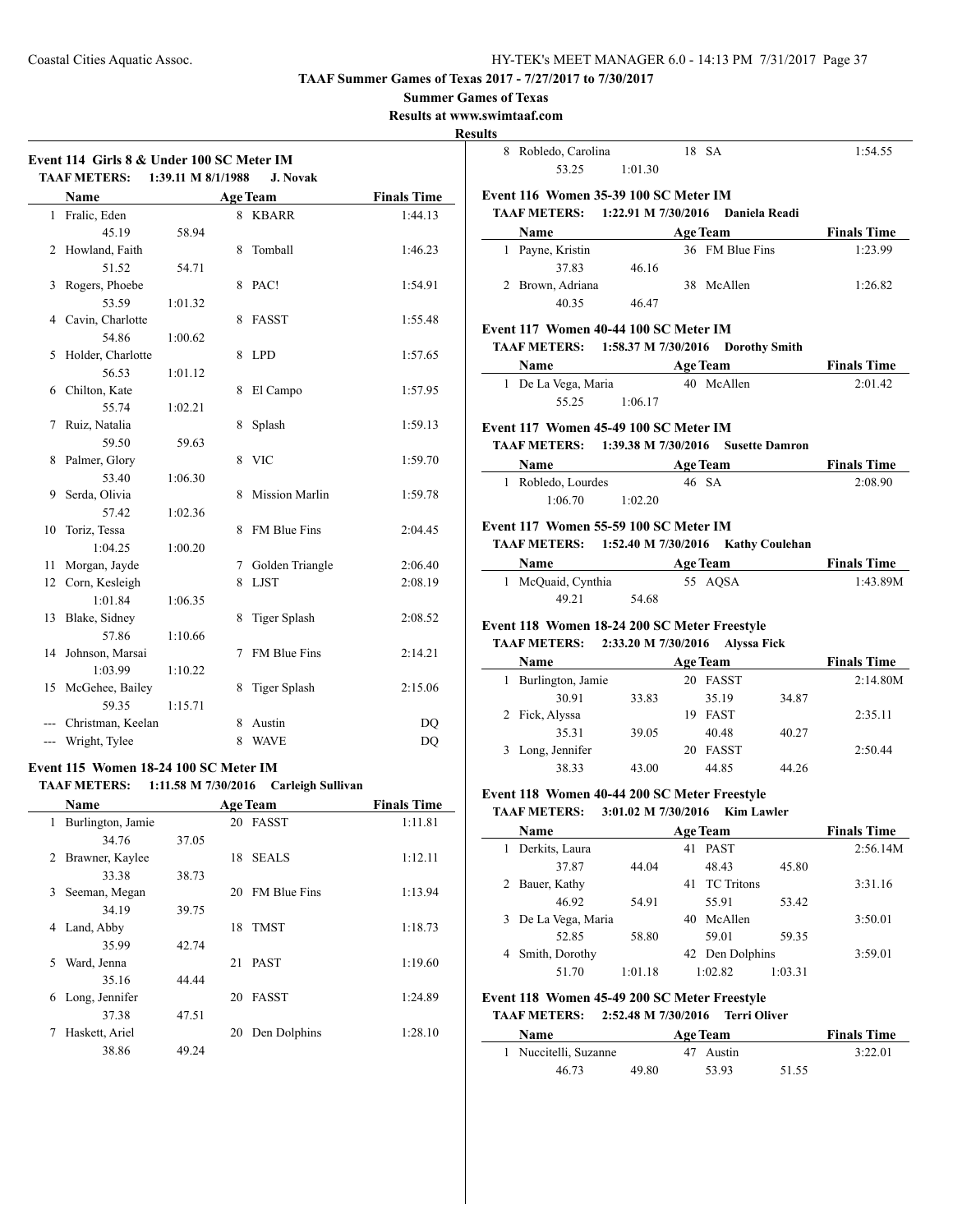**Summer Games of Texas**

**Results at www.swimtaaf.com**

**Results**

# **Event 118 Women 70-74 200 SC Meter Freestyle TAAF METERS: 3:35.02 M 7/30/2016 Barbara Riedl Name Age Team Finals Time**

| 1 Riedl, Barbara |       | 71 Den Dolphins |       | 3:30.96M |
|------------------|-------|-----------------|-------|----------|
| 51.00            | 53.19 | 54.66           | 52.11 |          |

### **Event 119 Girls 6 & Under 100 SC Meter Freestyle Relay TAAF METERS: 1:32.54 M 7/30/2016 Frisco Amateur Summer Swim Tea M Corbin, M Sennett, C May, D Richard**

| Team                   | Relay                 | <b>Finals Time</b> |
|------------------------|-----------------------|--------------------|
| <b>FM Blue Fins</b>    | А                     | 2:01.84            |
| 1) Toriz, Cora 5       | 2) Brimage, McKenna 5 |                    |
| 3) Cargo, Clare 6      | 4) O'Toole, Lilly 6   |                    |
| 1:07.92                | 53.92                 |                    |
| <b>FASST</b>           | А                     | DO                 |
| 1) Armstrong, Zoe 6    | 2) Armstrong, Ava 6   |                    |
| 3) Heldt, Bailey 6     | 4) Stoecker, Jules 6  |                    |
| LPD.                   | A                     | DO                 |
| 1) Bird, Sophia 6      | 2) Marek, Liana 5     |                    |
| 3) Biasatti, Adriana 5 | 4) Litton, Sienna 6   |                    |
| <b>VIC</b>             | А                     | DO                 |
| 1) Lewis, Maliyah 6    | 2) Migura, Carly 6    |                    |
| 3) Herath, Teagan 6    | 4) Collins, Ava 6     |                    |

### **Event 120 Girls 8 & Under 100 SC Meter Freestyle Relay TAAF METERS: 1:15.50 M 8/1/1989 Freeport**

|   | Team                    |       | Relay                   | <b>Finals Time</b> |
|---|-------------------------|-------|-------------------------|--------------------|
|   | 1 LJST                  |       | A                       | 1:21.31            |
|   | 1) Fort, Jaycie 8       |       | 2) Corn, Kesleigh 8     |                    |
|   | 3) Bracken, Larissa 8   |       | 4) Kadlecik, Hope 8     |                    |
|   | 41.43                   | 39.88 |                         |                    |
| 2 | El Campo                |       | A                       | 1:23.38            |
|   | 1) Kallus, Gianna 8     |       | 2) Wallis, Abby 8       |                    |
|   | 3) Hundl, Olivia 8      |       | 4) Bures, Hallie 8      |                    |
|   | 42.41                   | 40.97 |                         |                    |
| 3 | LPD.                    |       | A                       | 1:26.92            |
|   | 1) Zolnierek, Kirra 7   |       | 2) Huff, Lily Rose 8    |                    |
|   | 3) Minus, Fynn 8        |       | 4) Holder, Charlotte 8  |                    |
|   | 43.88                   | 43.04 |                         |                    |
| 4 | <b>FASST</b>            |       | A                       | 1:27.96            |
|   | 1) Turner, Makayla 8    |       | 2) Pistorius, Dilan 8   |                    |
|   | 3) May, Caroline 7      |       | 4) Cummings, Caroline 8 |                    |
|   | 39.15                   | 48.81 |                         |                    |
| 5 | <b>FM Blue Fins</b>     |       | A                       | 1:29.29            |
|   | 1) DeGraaf, Grace 7     |       | 2) Steinbach, Adeline 8 |                    |
|   | 3) Balmforth, Katelyn 8 |       | 4) Smith, Megan 7       |                    |
|   | 46.35                   | 42.94 |                         |                    |
| 6 | <b>Mission Marlin</b>   |       | A                       | 1:31.58            |
|   | 1) De Leon, Itzel 8     |       | 2) Arizpe, Angelica 8   |                    |
|   | 3) Vergara, Valeria 8   |       | 4) Kim, Clare 7         |                    |
|   | 49.41                   | 42.17 |                         |                    |

| $\overline{7}$ | <b>Tiger Splash</b>                     |       | A                        | 1:31.63 |
|----------------|-----------------------------------------|-------|--------------------------|---------|
|                | 1) Wingrin, Hannah 7                    |       | 2) Hovatter, Madeline 8  |         |
|                | 3) Friedman, Kurry 8                    |       | 4) Gunn, Adeline 7       |         |
|                | 58.98                                   | 32.65 |                          |         |
| 8              | <b>TC</b> Tritons                       |       | A                        | 1:32.77 |
|                | 1) Agarwal, Elina 8                     |       | 2) Webster, Addison 8    |         |
|                | 3) Brooks, Eleri 8                      |       | 4) Duncan, Elmyra 7      |         |
|                | 56.62                                   | 36.15 |                          |         |
| 9              | <b>TMST</b>                             |       | A                        | 1:34.06 |
|                | 1) Ondike, Ariel 8                      |       | 2) Santiago, Gabriella 8 |         |
|                | 3) Wilson, Aubri 7                      |       | 4) Griffin, Annabelle 8  |         |
|                | 50.11                                   | 43.95 |                          |         |
| 10             | <b>VIC</b>                              |       | A                        | 1:38.34 |
|                | 1) Hinojosa, Isabella 7                 |       | 2) Van Gundy, Piper 7    |         |
|                | 3) Anders, Riley 8                      |       | 4) Bland, Emily 8        |         |
|                | 47.92                                   | 50.42 |                          |         |
| 11             | Bay City                                |       | A                        | 1:40.42 |
|                | 1) Teeler, Savannah 8                   |       | 2) Robles, Geddan 6      |         |
|                | 3) Hurtado, Madelyn 7                   |       | 4) Robles, Aubrey 8      |         |
|                | 50.05                                   | 50.37 |                          |         |
| 12             | Weatherford                             |       | A                        | 1:42.50 |
|                | 1) Kellam, Sydni 7                      |       | 2) Dale, Cainlee 7       |         |
|                | 3) Buchfink, Gianna 7                   |       | 4) Nortier, Avalon 8     |         |
|                | 54.96                                   | 47.54 |                          |         |
| 13             | <b>ALICE</b>                            |       | A                        | 1:43.71 |
|                | 1) Sanchez, Jewlyana 8                  |       | 2) Stacy, Madeline 8     |         |
|                | 3) Trigo, Alianah 8                     |       | 4) Dominguez, Daniela 7  |         |
|                | 57.71                                   | 46.00 |                          |         |
| 14             | <b>TC</b> Tritons                       |       | C                        | 1:46.76 |
|                | 1) Hughes, Audrey 7                     |       | 2) Brown, Emersyn 8      |         |
|                | 3) Bauer, Sydney 7                      |       | 4) Loesch, Candence 8    |         |
|                | 53.12                                   | 53.64 |                          |         |
| 15             | <b>LPD</b>                              |       | B                        | 1:46.88 |
|                | 1) Abel, Jillian 7                      |       | 2) Skelton, Scout 7      |         |
|                | 3) Biasatti, Isabella 7                 |       | 4) Banks, Sydney 8       |         |
|                | 54.56                                   | 52.32 |                          |         |
| 16             | McAllen                                 |       | A                        | 1:56.94 |
|                | 1) Leza, Kylie 8                        |       | 2) Blackwell, Abby 7     |         |
|                | 3) Garza, Daniella 8                    |       | 4) Flores, Raylin 7      |         |
|                | 1:07.89<br><b>LJST</b>                  | 49.05 | В                        | DQ      |
|                |                                         |       |                          |         |
|                | 1) James, Rylee 7<br>3) Garza, Adalyn 6 |       | 2) White, Caylee 6       |         |
|                |                                         |       | 4) Garza, Autumn 8       |         |

### **Event 121 Women 18 & Over 200 SC Meter Freestyle Relay TAAF METERS: 1:58.24 M 7/28/2007 R&R Aquatics**

#### **E Floyd, H D'Antoni, L Littleton, C Phillips**

| <b>Team</b>          |       | Relay                   |       | <b>Finals Time</b> |
|----------------------|-------|-------------------------|-------|--------------------|
| <b>FASST</b>         |       | А                       |       | 2:15.28            |
| 1) Long, Jennifer 20 |       | 2) Hammons, Kathryn 46  |       |                    |
| 3) Lewis, Ginny 39   |       | 4) Turlington, Jamie 19 |       |                    |
| 35.38                | 37.87 | 33.58                   | 28.45 |                    |
| 2 VIC                |       | A                       |       | 2:32.20            |
| 1) Coleman, Lucy 19  |       | 2) Brown, Christine 23  |       |                    |
| 3) Pohl, Kara 19     |       | 4) Cooper, Kelcey 18    |       |                    |
| 37.30                | 43.46 | 37.88                   | 33.56 |                    |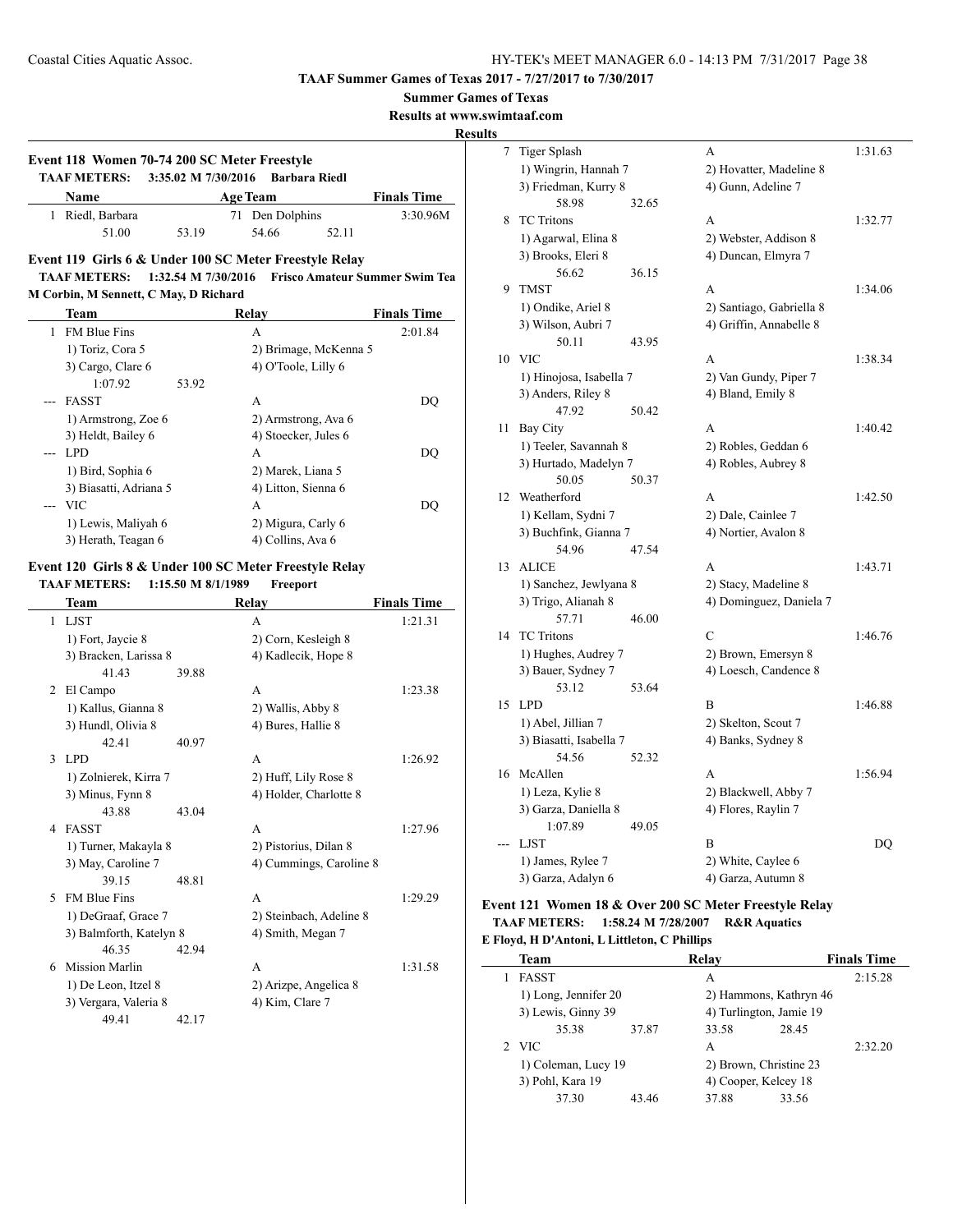**Summer Games of Texas**

**Results at www.swimtaaf.com**

### **Results**

| (Event 121 Women 18 & Over 200 SC Meter Freestyle Relay) |                          |         |       |                         |  |  |  |  |
|----------------------------------------------------------|--------------------------|---------|-------|-------------------------|--|--|--|--|
|                                                          | Team                     |         | Relay | <b>Finals Time</b>      |  |  |  |  |
| 3                                                        | McAllen                  |         | А     | 2:48.01                 |  |  |  |  |
|                                                          | 1) Garfield, Cristina 32 |         |       | 2) De La Vega, Maria 40 |  |  |  |  |
|                                                          | 3) Garza, Monica 35      |         |       | 4) Brown, Adriana 38    |  |  |  |  |
|                                                          | 42.25                    | 1:30.81 | 19.78 | 15 17                   |  |  |  |  |

### **Event 122 Girls 11-12 200 SC Meter Medley Relay TAAF METERS: 2:27.86 M 8/5/2000 Alvin**

# **Kelly , Lostracco , Leslie**

| <b>TC</b> Tritons<br>1<br>A<br>2:27.85M<br>1) Vaughan, Olivia 11<br>2) Scrivner, Madison 11<br>3) Repsky, Sierra 12<br>4) Miller, Lacy 12<br>39.25<br>34.02<br>30.95<br>43.63<br><b>Sthlk Stingrays</b><br>A<br>2:30.32<br>2<br>1) Heldenbrand, Hailey 12<br>2) Burgar, Chloe 12<br>3) Scott, Jordan 12<br>4) Cherry, Brooke 12<br>36.83<br>38.27<br>40.69<br>34.53<br><b>CARS</b><br>3<br>A<br>2:34.29<br>1) Carlson, Alizay 11<br>2) Nash, Rylie 12<br>3) Dillard, Kristen 11<br>4) Du, Amber 12<br>39.56<br>39.38<br>42.66<br>32.69<br><b>SEALS</b><br>A<br>2:40.31<br>4<br>1) Heiner, Catherine 12<br>2) Mercer, Sabrina 12<br>3) Fox, Tessa 11<br>4) Jones, Madison 12<br>39.96<br>35.36<br>1:24.99<br><b>FASST</b><br>5<br>А<br>2:41.04<br>1) Bunker, Hally 11<br>2) Nash, Ryann 12<br>4) Mukherjee, Isha 12<br>3) Gonzales, Paige 12<br>41.93<br>46.02<br>39.39<br>33.70<br><b>FM Blue Fins</b><br>A<br>2:42.12<br>6<br>1) Ortiz, Izabella 12<br>2) Ho, Rebecca 12<br>3) Kochenower, Kylee 11<br>4) Kochenower, Mattie 11 | <b>Team</b> | Relay            |  | <b>Finals Time</b> |
|----------------------------------------------------------------------------------------------------------------------------------------------------------------------------------------------------------------------------------------------------------------------------------------------------------------------------------------------------------------------------------------------------------------------------------------------------------------------------------------------------------------------------------------------------------------------------------------------------------------------------------------------------------------------------------------------------------------------------------------------------------------------------------------------------------------------------------------------------------------------------------------------------------------------------------------------------------------------------------------------------------------------------------|-------------|------------------|--|--------------------|
|                                                                                                                                                                                                                                                                                                                                                                                                                                                                                                                                                                                                                                                                                                                                                                                                                                                                                                                                                                                                                                  |             |                  |  |                    |
|                                                                                                                                                                                                                                                                                                                                                                                                                                                                                                                                                                                                                                                                                                                                                                                                                                                                                                                                                                                                                                  |             |                  |  |                    |
|                                                                                                                                                                                                                                                                                                                                                                                                                                                                                                                                                                                                                                                                                                                                                                                                                                                                                                                                                                                                                                  |             |                  |  |                    |
|                                                                                                                                                                                                                                                                                                                                                                                                                                                                                                                                                                                                                                                                                                                                                                                                                                                                                                                                                                                                                                  |             |                  |  |                    |
|                                                                                                                                                                                                                                                                                                                                                                                                                                                                                                                                                                                                                                                                                                                                                                                                                                                                                                                                                                                                                                  |             |                  |  |                    |
|                                                                                                                                                                                                                                                                                                                                                                                                                                                                                                                                                                                                                                                                                                                                                                                                                                                                                                                                                                                                                                  |             |                  |  |                    |
|                                                                                                                                                                                                                                                                                                                                                                                                                                                                                                                                                                                                                                                                                                                                                                                                                                                                                                                                                                                                                                  |             |                  |  |                    |
|                                                                                                                                                                                                                                                                                                                                                                                                                                                                                                                                                                                                                                                                                                                                                                                                                                                                                                                                                                                                                                  |             |                  |  |                    |
|                                                                                                                                                                                                                                                                                                                                                                                                                                                                                                                                                                                                                                                                                                                                                                                                                                                                                                                                                                                                                                  |             |                  |  |                    |
|                                                                                                                                                                                                                                                                                                                                                                                                                                                                                                                                                                                                                                                                                                                                                                                                                                                                                                                                                                                                                                  |             |                  |  |                    |
|                                                                                                                                                                                                                                                                                                                                                                                                                                                                                                                                                                                                                                                                                                                                                                                                                                                                                                                                                                                                                                  |             |                  |  |                    |
|                                                                                                                                                                                                                                                                                                                                                                                                                                                                                                                                                                                                                                                                                                                                                                                                                                                                                                                                                                                                                                  |             |                  |  |                    |
|                                                                                                                                                                                                                                                                                                                                                                                                                                                                                                                                                                                                                                                                                                                                                                                                                                                                                                                                                                                                                                  |             |                  |  |                    |
|                                                                                                                                                                                                                                                                                                                                                                                                                                                                                                                                                                                                                                                                                                                                                                                                                                                                                                                                                                                                                                  |             |                  |  |                    |
|                                                                                                                                                                                                                                                                                                                                                                                                                                                                                                                                                                                                                                                                                                                                                                                                                                                                                                                                                                                                                                  |             |                  |  |                    |
|                                                                                                                                                                                                                                                                                                                                                                                                                                                                                                                                                                                                                                                                                                                                                                                                                                                                                                                                                                                                                                  |             |                  |  |                    |
|                                                                                                                                                                                                                                                                                                                                                                                                                                                                                                                                                                                                                                                                                                                                                                                                                                                                                                                                                                                                                                  |             |                  |  |                    |
|                                                                                                                                                                                                                                                                                                                                                                                                                                                                                                                                                                                                                                                                                                                                                                                                                                                                                                                                                                                                                                  |             |                  |  |                    |
|                                                                                                                                                                                                                                                                                                                                                                                                                                                                                                                                                                                                                                                                                                                                                                                                                                                                                                                                                                                                                                  |             |                  |  |                    |
|                                                                                                                                                                                                                                                                                                                                                                                                                                                                                                                                                                                                                                                                                                                                                                                                                                                                                                                                                                                                                                  |             |                  |  |                    |
|                                                                                                                                                                                                                                                                                                                                                                                                                                                                                                                                                                                                                                                                                                                                                                                                                                                                                                                                                                                                                                  |             |                  |  |                    |
|                                                                                                                                                                                                                                                                                                                                                                                                                                                                                                                                                                                                                                                                                                                                                                                                                                                                                                                                                                                                                                  |             |                  |  |                    |
|                                                                                                                                                                                                                                                                                                                                                                                                                                                                                                                                                                                                                                                                                                                                                                                                                                                                                                                                                                                                                                  |             |                  |  |                    |
| 44.38<br>20.76<br>21.82<br>1:15.16                                                                                                                                                                                                                                                                                                                                                                                                                                                                                                                                                                                                                                                                                                                                                                                                                                                                                                                                                                                               |             |                  |  |                    |
| Piranhas<br>A<br>2:44.77<br>7                                                                                                                                                                                                                                                                                                                                                                                                                                                                                                                                                                                                                                                                                                                                                                                                                                                                                                                                                                                                    |             |                  |  |                    |
| 1) McDonald, Reese 12<br>2) Nugent, Amelia 11                                                                                                                                                                                                                                                                                                                                                                                                                                                                                                                                                                                                                                                                                                                                                                                                                                                                                                                                                                                    |             |                  |  |                    |
| 3) Keith, Olivia 11<br>4) Foughty, Emma 12                                                                                                                                                                                                                                                                                                                                                                                                                                                                                                                                                                                                                                                                                                                                                                                                                                                                                                                                                                                       |             |                  |  |                    |
| 41.85<br>44.09<br>43.52<br>35.31<br><b>RST</b><br>A<br>8<br>2:45.19                                                                                                                                                                                                                                                                                                                                                                                                                                                                                                                                                                                                                                                                                                                                                                                                                                                                                                                                                              |             |                  |  |                    |
| 1) Jones, Grace 12                                                                                                                                                                                                                                                                                                                                                                                                                                                                                                                                                                                                                                                                                                                                                                                                                                                                                                                                                                                                               |             |                  |  |                    |
| 3) Rincones, Leah 12<br>4) Masters, Ann Marie 11                                                                                                                                                                                                                                                                                                                                                                                                                                                                                                                                                                                                                                                                                                                                                                                                                                                                                                                                                                                 |             | 2) Wu, Nicole 12 |  |                    |
| 37.93<br>36.13<br>48.68<br>42.45                                                                                                                                                                                                                                                                                                                                                                                                                                                                                                                                                                                                                                                                                                                                                                                                                                                                                                                                                                                                 |             |                  |  |                    |
| Mission Marlin<br>A<br>2:45.79<br>9                                                                                                                                                                                                                                                                                                                                                                                                                                                                                                                                                                                                                                                                                                                                                                                                                                                                                                                                                                                              |             |                  |  |                    |
| 1) Bazan, Kimberly 11<br>2) Maldonado, Victoria 12                                                                                                                                                                                                                                                                                                                                                                                                                                                                                                                                                                                                                                                                                                                                                                                                                                                                                                                                                                               |             |                  |  |                    |
| 3) Garcia, Hailey 12<br>4) Gonzalez, Ivana 11                                                                                                                                                                                                                                                                                                                                                                                                                                                                                                                                                                                                                                                                                                                                                                                                                                                                                                                                                                                    |             |                  |  |                    |
| 49.24<br>43.83<br>45.61<br>27.11                                                                                                                                                                                                                                                                                                                                                                                                                                                                                                                                                                                                                                                                                                                                                                                                                                                                                                                                                                                                 |             |                  |  |                    |
| 10<br>Tiger Splash<br>2:50.29<br>A                                                                                                                                                                                                                                                                                                                                                                                                                                                                                                                                                                                                                                                                                                                                                                                                                                                                                                                                                                                               |             |                  |  |                    |
| 1) Parnell, Perri 11<br>2) Nuccio, Sophia 12                                                                                                                                                                                                                                                                                                                                                                                                                                                                                                                                                                                                                                                                                                                                                                                                                                                                                                                                                                                     |             |                  |  |                    |
| 3) Cook, Kingsley 12<br>4) Newton, Natasha 11                                                                                                                                                                                                                                                                                                                                                                                                                                                                                                                                                                                                                                                                                                                                                                                                                                                                                                                                                                                    |             |                  |  |                    |
| 46.05<br>41.75<br>43.63<br>38.86                                                                                                                                                                                                                                                                                                                                                                                                                                                                                                                                                                                                                                                                                                                                                                                                                                                                                                                                                                                                 |             |                  |  |                    |
| <b>VIC</b><br>11<br>A<br>2:51.66                                                                                                                                                                                                                                                                                                                                                                                                                                                                                                                                                                                                                                                                                                                                                                                                                                                                                                                                                                                                 |             |                  |  |                    |
| 1) Cuellar, Katelynn 11<br>2) Hinojosa, Sophia 11                                                                                                                                                                                                                                                                                                                                                                                                                                                                                                                                                                                                                                                                                                                                                                                                                                                                                                                                                                                |             |                  |  |                    |
| 3) Nethery, Kassidy 11<br>4) Immenhauser, Hannah 12                                                                                                                                                                                                                                                                                                                                                                                                                                                                                                                                                                                                                                                                                                                                                                                                                                                                                                                                                                              |             |                  |  |                    |
| 42.93<br>45.18<br>48.23<br>35.32                                                                                                                                                                                                                                                                                                                                                                                                                                                                                                                                                                                                                                                                                                                                                                                                                                                                                                                                                                                                 |             |                  |  |                    |

| 12 | <b>LJST</b>                  |         | A                       |                            | 2:52.06        |
|----|------------------------------|---------|-------------------------|----------------------------|----------------|
|    | 1) Steelman, Meghan 11       |         | 2) Agan, Emily 12       |                            |                |
|    | 3) Gambrel, Sarah 11         |         | 4) Brown, Emily 11      |                            |                |
|    | 48.22                        | 47.82   | 39.86                   | 36.16                      |                |
| 13 | Austin                       |         | A                       |                            | 2:52.46        |
|    | 1) Stuesser, Madeline 11     |         | 2) Shepherd, Allie 12   |                            |                |
|    | 3) Hendricks, Olivia 11      |         | 4) Burgett, Abby 12     |                            |                |
|    | 39.45                        | 58.65   | 36.45                   | 37.91                      |                |
| 14 | <b>ALICE</b>                 |         | A                       |                            | 2:55.18        |
|    | 1) Galvan, Saydee 12         |         | 2) Garcia, Emily 12     |                            |                |
|    | 3) Escobar, Bria 12          |         | 4) Arizpe, Celene 12    |                            |                |
|    | 1:37.60                      | 41.89   | 35.69                   |                            |                |
| 15 | <b>LPD</b>                   |         | A                       |                            | 2:56.27        |
|    | 1) Skelton, Zoe 11           |         | 2) Minus, Joon 12       |                            |                |
|    | 3) Pickett, Katherine 11     |         | 4) Juergens, Kaylie 12  |                            |                |
|    | 44.67                        | 49.54   | 45.94                   | 36.12                      |                |
| 16 | Bay City                     |         | A                       |                            | 3:06.70        |
|    | 1) Gibbens, Alexis 11        |         | 2) Ashworth, Morgan 11  |                            |                |
|    | 3) Khondker, Suhana 11       |         | 4) Frick, Lucille 11    |                            |                |
|    | 45.45                        | 53.77   | 48.41                   | 39.07                      |                |
| 17 | <b>FASST</b>                 |         | B                       |                            | 3:14.22        |
|    | 1) Mageshkumar, Harshitha 11 |         | 2) McLean, Cadence 11   |                            |                |
|    | 3) Lewis, Elizabeth 11       |         | 4) Karapurkar, Mauli 11 |                            |                |
|    | 48.41                        | 1:00.00 | 51.91                   | 33.90                      |                |
| 18 | McAllen                      |         | A                       |                            | 3:16.58        |
|    | 1) Navarro, Lauren 11        |         | 2) Flores, Karissa 11   |                            |                |
|    | 3) Park, Danielle 12         |         | 4) Martinez, Alexa 11   |                            |                |
|    | 1:04.32                      | 39.17   | 47.46                   | 45.63                      |                |
|    | <b>TMST</b>                  |         | A                       |                            | D <sub>O</sub> |
|    | 1) Martinez, Avery 11        |         | 2) Ondike, Lillian 12   |                            |                |
|    | 3) Garza, Sophia 12          |         |                         | 4) Rodriguez, Katherine 12 |                |
|    | <b>Mission Marlin</b>        |         | B                       |                            | DQ             |
|    | 1) Schumacher, Tera 11       |         | 2) Perez, Angela 11     |                            |                |
|    | 3) Torres, Patricia 12       |         | 4) Rico, Estefania 11   |                            |                |

# **Event 123 Girls 13-14 200 SC Meter Medley Relay TAAF METERS: 2:15.40 M 7/31/2016 Granbury Seals**

**A Buchanan, P Alberts, M Power, M Fox**

|              | <b>Team</b>            |       | Relay                  |       | <b>Finals Time</b> |
|--------------|------------------------|-------|------------------------|-------|--------------------|
| $\mathbf{1}$ | <b>FASST</b>           |       | A                      |       | 2:17.56            |
|              | 1) McLean, Dakota 14   |       | 2) Gonzales, Shea 14   |       |                    |
|              | 3) Hammons, Hannah 14  |       | 4) Waltz, Morgan 13    |       |                    |
|              | 33.27                  | 39.03 | 33.03                  | 32.23 |                    |
|              | 2 SEALS                |       | A                      |       | 2:21.45            |
|              | 1) Brawner, Kori 13    |       | 2) Power, Mary 14      |       |                    |
|              | 3) Schmeets, Faith 14  |       | 4) Roach, Kalea 13     |       |                    |
|              | 35.91                  | 38.93 | 34.03                  | 32.58 |                    |
|              | 3 RST                  |       | A                      |       | 2:24.40            |
|              | 1) Malone, Bailey 13   |       | 2) Chancoco, Deanna 13 |       |                    |
|              | 3) May, Kenedy 14      |       | 4) Grigar, Valerie 14  |       |                    |
|              | 38.61                  | 44.11 | 32.23                  | 29.45 |                    |
|              | 4 Tiger Splash         |       | A                      |       | 2:27.13            |
|              | 1) McGilvray, Alexa 13 |       | 2) Hector, Skyler 14   |       |                    |
|              | 3) Dalton, Riley 13    |       | 4) Wingrin, Abigail 13 |       |                    |
|              | 38.74                  | 43.72 | 32.88                  | 31.79 |                    |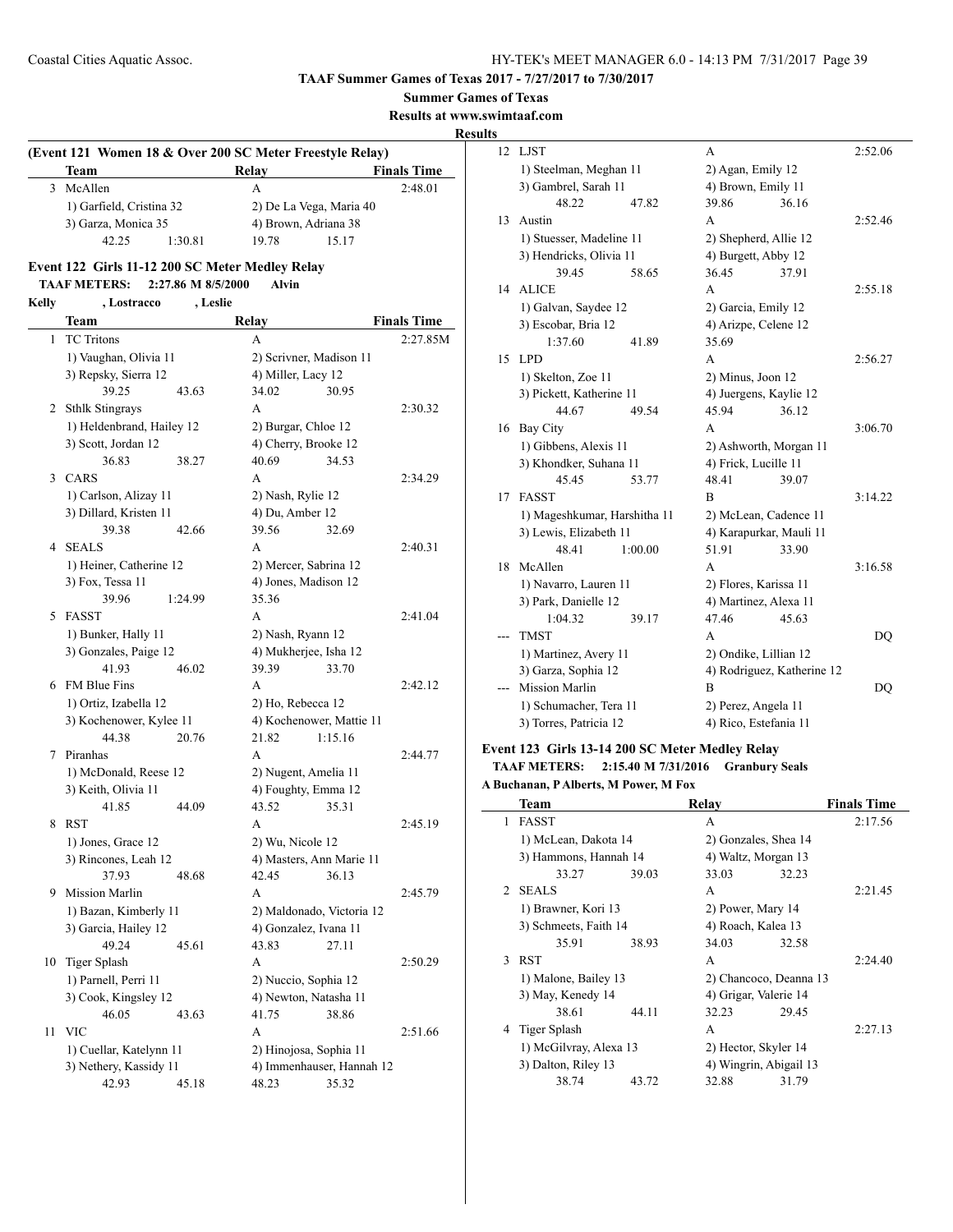# **Summer Games of Texas**

### **Results at www.swimtaaf.com Results**

|    | <b>Team</b>               |         | (Event 123 Girls 13-14 200 SC Meter Medley Relay)<br>Relay |                                | <b>Finals Time</b> |
|----|---------------------------|---------|------------------------------------------------------------|--------------------------------|--------------------|
| 5  | McAllen                   |         | A                                                          |                                | 2:27.66            |
|    | 1) Bzibziak, Kaitlyn 14   |         |                                                            | 2) Reichow, Alana 14           |                    |
|    | 3) McNamara, Regina 13    |         |                                                            | 4) Blackwell, Katie 13         |                    |
|    | 38.35                     | 40.58   | 35.81                                                      | 32.92                          |                    |
| 6  | <b>TC</b> Tritons         |         | A                                                          |                                | 2:28.85            |
|    | 1) Gerard, Reagan 13      |         |                                                            | 2) Armstrong, Sydni 13         |                    |
|    | 3) Conarty, Micah 14      |         |                                                            | 4) Miller, Makenna 13          |                    |
|    | 36.14                     | 47.88   | 39.82                                                      | 25.01                          |                    |
| 7  | <b>TMST</b>               |         | A                                                          |                                | 2:34.12            |
|    | 1) Woodard, Mackenzie 14  |         | 2) Garcia, Isabel 13                                       |                                |                    |
|    | 3) Saenz, Kallyia 14      |         |                                                            | 4) Wilcox, Mallory 14          |                    |
|    | 42.55                     | 42.63   | 35.96                                                      | 32.98                          |                    |
| 8  | <b>TC</b> Tritons         |         | B                                                          |                                | 2:36.00            |
|    | 1) Williamson, Madison 14 |         |                                                            | 2) Hooper, Abbigail 14         |                    |
|    | 3) Frame, Bella 13        |         | 4) Wilson, Tess 13                                         |                                |                    |
|    | 40.70                     | 41.50   | 41.84                                                      | 31.96                          |                    |
| 9  | <b>Mission Marlin</b>     |         | A                                                          |                                | 2:37.37            |
|    | 1) Garza, Kassy 13        |         | 2) Serda, Cienna 13                                        |                                |                    |
|    | 3) Cantu, Alexis 14       |         |                                                            | 4) Martinez, Mariana 13        |                    |
|    | 40.92                     | 41.34   | 36.47                                                      | 38.64                          |                    |
| 10 | <b>FM Blue Fins</b>       |         | A                                                          |                                | 2:44.11            |
|    | 1) Marx, SuzAnne 14       |         |                                                            | 2) Olivares, RosaLynn 14       |                    |
|    | 3) Cargo, Hannah 14       |         |                                                            | 4) Edwards, Sophie 14          |                    |
|    | 48.43                     | 40.67   | 39.05                                                      | 35.96                          |                    |
| 11 | <b>FASST</b>              |         | B                                                          |                                | 2:45.46            |
|    | 1) McCrea, Kathryn 14     |         |                                                            | 2) Yang, Megan 14              |                    |
|    | 3) Burnett, Rachel 14     |         |                                                            | 4) Victoriano, Amber Lauren 13 |                    |
|    | 42.83                     | 46.57   | 40.27                                                      | 35.79                          |                    |
| 12 | <b>Mission Marlin</b>     |         | B                                                          |                                | 2:51.36            |
|    | 1) Martinez, Melyna 13    |         | 2) Garza, Hayley 13                                        |                                |                    |
|    | 3) Ayala, Viviana 14      |         | 4) Herrera, Sofia 14                                       |                                |                    |
|    | 47.94                     | 43.50   | 43.20                                                      | 36.72                          |                    |
| 13 | <b>VIC</b>                |         | A                                                          |                                | 2:52.54            |
|    | 1) Groll, Autumn 14       |         |                                                            | 2) Mitchon, Kaitlin 14         |                    |
|    | 3) Tovar, Angelyn 13      |         |                                                            | 4) Neubauer, Emily 14          |                    |
|    | 47.53                     | 1:27.07 | 37.94                                                      |                                |                    |
| 14 | <b>TC</b> Tritons         |         | C                                                          |                                | 3:01.57            |
|    | 1) Davis, Megan 13        |         |                                                            | 2) Taylor, Brooklyn 14         |                    |
|    | 3) Waldrop, Brooke 13     |         | 4) Phan, Megan 13                                          |                                |                    |
|    |                           |         | 36.19                                                      | 39.71                          |                    |

# **Event 124 Girls 11-12 100 SC Meter Freestyle**

# **TAAF METERS: 1:08.44 M 7/31/2016 Eliana Dykehouse**

| Name                  |       | <b>Age Team</b> | <b>Finals Time</b> |          |
|-----------------------|-------|-----------------|--------------------|----------|
| Pindi, Mansavi<br>1   |       | 11              | <b>WAVE</b>        | 1:07.89M |
| 32.25                 | 35.64 |                 |                    |          |
| 2 Dean, Kendall       |       | 11              | <b>UNAT</b>        | 1:12.12  |
| 33.94                 | 38.18 |                 |                    |          |
| 3 Heldenbrand, Hailey |       |                 | 12 Sthlk Stingrays | 1:12.25  |
| 35.63                 | 36.62 |                 |                    |          |
| Rincones, Leah<br>4   |       |                 | 12 RST             | 1:13.12  |
| 35.08                 | 38.04 |                 |                    |          |
| Salazar, Mia<br>5.    |       |                 | 12 McAllen         | 1:13.77  |
| 35.74                 | 38.03 |                 |                    |          |

|             | 6 Cutbirth, Trinity         |       | 11 | <b>Barracudas</b>      | 1:14.34 |
|-------------|-----------------------------|-------|----|------------------------|---------|
|             | 35.46                       | 38.88 |    |                        |         |
| $7^{\circ}$ | Brown, Alana                |       | 12 | McAllen                | 1:14.88 |
|             | 36.40                       | 38.48 |    |                        |         |
| 8           | Nash, Ryann                 |       | 12 | <b>FASST</b>           | 1:14.94 |
|             | 35.24                       | 39.70 |    |                        |         |
| 9           | Axton, Audrey               |       | 12 | <b>GPVIN</b>           | 1:15.08 |
|             | 37.14                       | 37.94 |    |                        |         |
| 10          | Cisneros, Xytali            |       | 11 | <b>SA</b>              | 1:15.09 |
|             | 36.11                       | 38.98 |    |                        |         |
| 11          | Evans, Rachel               |       | 12 | El Campo               | 1:16.15 |
|             | 34.80                       | 41.35 |    |                        |         |
| 12          | Burgett, Abby               |       | 12 | Austin                 | 1:16.25 |
|             | 37.38                       | 38.87 |    |                        |         |
| 13          | Dasso, Clare Anne           |       | 11 | <b>LPD</b>             | 1:16.59 |
|             | 35.87                       | 40.72 |    |                        |         |
| 14          | Rodriguez, Katherine        |       | 12 | <b>TMST</b>            | 1:18.65 |
|             | 37.90                       | 40.75 |    |                        |         |
| 15          | Slimpin, Christy            |       | 12 | <b>LPD</b>             | 1:18.89 |
|             | 36.40                       | 42.49 |    | McAllen                |         |
| 16          | Barocio, Jessimine<br>37.44 | 41.53 | 12 |                        | 1:18.97 |
| 17          | Combs, MacKenzie            |       | 12 | <b>LPD</b>             | 1:19.79 |
|             | 35.95                       | 43.84 |    |                        |         |
| 18          | Samples, Emma               |       | 12 | <b>MWELL</b>           | 1:20.25 |
|             | 37.45                       | 42.80 |    |                        |         |
| 19          | Mukherjee, Isha             |       | 12 | <b>FASST</b>           | 1:20.32 |
|             | 37.54                       | 42.78 |    |                        |         |
| 20          | Younkin, Elizabeth          |       | 12 | Barracudas             | 1:20.68 |
|             | 37.13                       | 43.55 |    |                        |         |
| 21          | Skinner, Kaylie             |       | 12 | <b>ROCK</b>            | 1:20.78 |
|             | 38.40                       | 42.38 |    |                        |         |
| 22          | Scott, Jordan               |       | 12 | <b>Sthlk Stingrays</b> | 1:21.03 |
|             | 38.45                       | 42.58 |    |                        |         |
| 23          | Carlson, Alizay             |       | 11 | CARS                   | 1:21.16 |
|             | 38.60                       | 42.56 |    |                        |         |
| 24          | Galvan, Saydee              |       | 12 | <b>ALICE</b>           | 1:26.73 |
|             | 42.77                       | 43.96 |    |                        |         |
| 25          | Stuesser, Madeline          |       | 11 | Austin                 | 1:33.04 |
|             | 45.99                       | 47.05 |    |                        |         |
| 26          | Karapurkar, Mauli           |       | 11 | <b>FASST</b>           | 1:36.83 |
|             | 44.16                       | 52.67 |    |                        |         |

# **Event 125 Girls 13-14 100 SC Meter Freestyle**

 $\overline{a}$ 

# **TAAF METERS: 1:03.25 M 7/31/2016 Zoe Garcia**

|   | Name                | <b>Age Team</b> |     |             | <b>Finals Time</b> |
|---|---------------------|-----------------|-----|-------------|--------------------|
| 1 | Cervantes, Cristina |                 |     | 14 VIC      | 1:05.20            |
|   | 31.42               | 33.78           |     |             |                    |
| 2 | Grigar, Valerie     |                 |     | 14 RST      | 1:05.27            |
|   | 32.36               | 32.91           |     |             |                    |
| 3 | Dasso, Faith        |                 | 13  | <b>LPD</b>  | 1:05.37            |
|   | 30.85               | 34.52           |     |             |                    |
| 4 | Pierce, Morgan      |                 |     | 14 El Campo | 1:08.01            |
|   | 31.83               | 36.18           |     |             |                    |
|   | Dykehouse, Eliana   |                 | 13. | PAC!        | 1:08.29            |
|   | 32.53               | 35.76           |     |             |                    |
|   |                     |                 |     |             |                    |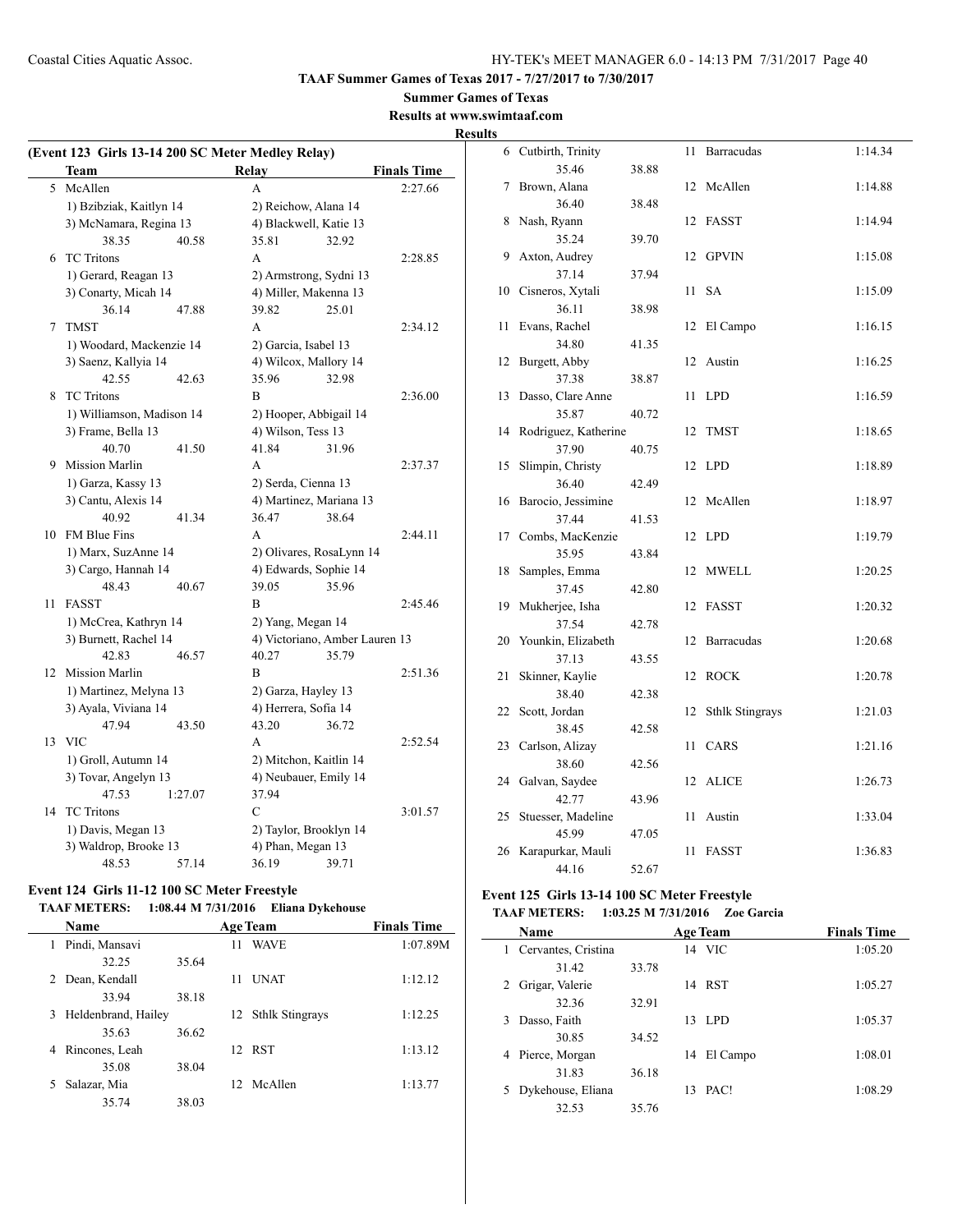### **Summer Games of Texas Results at www.swimtaaf.com**

**Results**

 $\overline{\phantom{a}}$ 

| (Event 125 Girls 13-14 100 SC Meter Freestyle) |                           |       |    |                       |                    |  |
|------------------------------------------------|---------------------------|-------|----|-----------------------|--------------------|--|
|                                                | <b>Name</b>               |       |    | <b>Age Team</b>       | <b>Finals Time</b> |  |
|                                                | 6 Conarty, Micah          |       |    | 14 TC Tritons         | 1:08.37            |  |
|                                                | 32.41                     | 35.96 |    |                       |                    |  |
| 7                                              | Cooley, Shannon           |       |    | 14 WHALE              | 1:08.49            |  |
|                                                | 32.97                     | 35.52 |    |                       |                    |  |
| 8                                              | Pratka, Emma              |       | 14 | <b>VIC</b>            | 1:09.18            |  |
|                                                | 32.84                     | 36.34 |    |                       |                    |  |
| 9                                              | Finch, Brooke             |       | 14 | Den Dolphins          | 1:09.29            |  |
|                                                | 32.07                     | 37.22 |    |                       |                    |  |
| 10                                             | Gonzalez, Gabi            |       | 13 | McAllen               | 1:09.55            |  |
|                                                | 33.94                     | 35.61 |    |                       |                    |  |
| 11                                             | Gambrel, Kathryn          |       |    | 14 LJST               | 1:10.29            |  |
|                                                | 33.75                     | 36.54 |    |                       |                    |  |
| 12                                             | Putney, Bristol           |       |    | 14 KBARR              | 1:10.43            |  |
|                                                | 33.80                     | 36.63 |    |                       |                    |  |
| 13                                             | Schmeets, Faith           |       | 14 | <b>SEALS</b>          | 1:10.63            |  |
|                                                | 33.72                     | 36.91 |    |                       |                    |  |
| 14                                             | Harl, Casee               |       |    | 14 WAVE               | 1:10.82            |  |
|                                                | 33.86                     | 36.96 |    |                       |                    |  |
| 15                                             | Olivares, RosaLynn        |       | 14 | FM Blue Fins          | 1:12.11            |  |
|                                                | 34.40                     | 37.71 |    |                       |                    |  |
|                                                | 16 Perez, Gina            |       | 13 | <b>WHALE</b>          | 1:12.36            |  |
|                                                | 34.52                     | 37.84 |    |                       |                    |  |
| 17                                             | Martin, Abigail           |       |    | 14 BRY                | 1:12.40            |  |
|                                                | 34.74                     | 37.66 |    |                       |                    |  |
| 18                                             | Peterson, Victoria        |       |    | 14 Gators             | 1:14.13            |  |
|                                                | 34.53                     | 39.60 |    |                       |                    |  |
| 19                                             | Ng, Anna                  |       | 14 | WHALE                 | 1:14.47            |  |
|                                                | 34.82                     | 39.65 |    |                       |                    |  |
| 20                                             | Finch, Brinley            |       | 14 | Den Dolphins          | 1:14.58            |  |
|                                                | 34.62                     | 39.96 |    |                       |                    |  |
| 21                                             | Bristol, Lauren           |       | 14 | Piranhas              | 1:14.98            |  |
|                                                | 35.83                     | 39.15 |    |                       |                    |  |
| 22                                             | Gutierrez, Devyn          |       | 13 | McAllen               | 1:16.25            |  |
|                                                | 36.35                     | 39.90 |    |                       |                    |  |
| 23                                             | Martinez, Melyna          |       | 13 | <b>Mission Marlin</b> | 1:17.74            |  |
|                                                | 37.51                     | 40.23 |    |                       |                    |  |
| 24                                             | Momixay, Jadyn            |       |    | 14 Splash             | 1:18.21            |  |
|                                                | 36.72                     | 41.49 |    |                       |                    |  |
|                                                | 25 Le, Savannah           |       | 13 | Splash                | 1:21.08            |  |
|                                                | 37.88                     | 43.20 |    |                       |                    |  |
| 26                                             | Wadsworth, Ashley         |       | 14 | <b>LPD</b>            | 1:21.97            |  |
|                                                | 37.97                     | 44.00 |    |                       |                    |  |
| 27                                             | Tischer, Lillian<br>37.31 |       | 13 | <b>LPD</b>            | 1:22.18            |  |
| 28                                             |                           | 44.87 | 14 | Barracudas            | 1:35.07            |  |
|                                                | Alvarez, Anissa<br>43.42  | 51.65 |    |                       |                    |  |
| 29                                             | Renya, Annabelle          |       |    | 14 SA                 | 1:38.27            |  |
|                                                | 43.89                     | 54.38 |    |                       |                    |  |
|                                                |                           |       |    |                       |                    |  |

# **Event 126 Girls 11-12 50 SC Meter Backstroke**

### **TAAF METERS: 34.34 M 8/1/1988 Ashley Bigbie**

| Name                  | <b>Age Team</b>    | <b>Finals Time</b> |
|-----------------------|--------------------|--------------------|
| 1 Heldenbrand, Hailey | 12 Sthlk Stingrays | 35.91              |
| 2 Gambrel, Sarah      | 11 LJST            | 37.07              |

| 3   | Jones, Grace          | 12 | <b>RST</b>          | 37.75 |
|-----|-----------------------|----|---------------------|-------|
| 4   | Vaughan, Olivia       | 11 | <b>TC</b> Tritons   | 39.32 |
| 5   | Hinojosa, Briana      | 12 | Phast               | 39.41 |
| 6   | Dean, Kendall         | 11 | <b>UNAT</b>         | 39.51 |
| 7   | Nash, Rylie           | 12 | CARS                | 39.67 |
| 8   | Mendeke, Reagan       | 12 | <b>DENT</b>         | 39.68 |
| 9   | Macatee, Jenna        | 12 | Manta Rays          | 39.72 |
| 10  | Heiner, Catherine     | 12 | <b>SEALS</b>        | 39.94 |
| 11  | Cutbirth, Trinity     | 11 | Barracudas          | 40.20 |
| 12  | Hutchinson, Rachel    | 12 | <b>BRY</b>          | 40.25 |
| 13  | Gutierrez, Davina     | 12 | <b>HARL</b>         | 40.83 |
| 14  | Le, Lauren            | 12 | <b>GPVIN</b>        | 40.86 |
| 15  | Carlson, Alizay       | 11 | CARS                | 40.98 |
| 16  | Cisneros, Xytali      | 11 | <b>SA</b>           | 41.13 |
| 17  | Du, Amber             | 12 | CARS                | 42.09 |
| 18  | Horner, Reagan        | 12 | Kings               | 42.21 |
| 19  | Cahill, Emma          | 12 | <b>WOOD</b>         | 42.38 |
| 20  | Wolter, Emma          | 11 | <b>LPD</b>          | 42.68 |
| 21  | Terrazas-Graham, Zara | 12 | Austin              | 43.30 |
| 22  | Hudzina, Sara         | 11 | <b>WHALE</b>        | 43.38 |
| 23  | Parnell, Perri        | 11 | <b>Tiger Splash</b> | 43.58 |
| 24  | Juergens, Kaylie      | 12 | <b>LPD</b>          | 44.34 |
| 25  | Park, Danielle        | 12 | McAllen             | 44.37 |
| 26  | Younkin, Elizabeth    | 12 | <b>Barracudas</b>   | 44.67 |
| 27  | Cuellar, Katelynn     | 11 | <b>VIC</b>          | 45.02 |
| 28  | Stuesser, Madeline    | 11 | Austin              | 46.84 |
| 29  | Hinojosa, Sophia      | 11 | <b>VIC</b>          | 48.07 |
| 30  | Rodriguez, Kyleigh    | 12 | <b>WHALE</b>        | 49.44 |
| --- | Bunker, Hally         | 11 | <b>FASST</b>        | DQ    |

### **Event 127 Girls 13-14 50 SC Meter Backstroke**

### **TAAF METERS: 33.27 M 8/1/1984 Tracy German**

|                | Name               |    | <b>Age Team</b>     | <b>Finals Time</b> |
|----------------|--------------------|----|---------------------|--------------------|
| 1              | McLean, Dakota     | 14 | <b>FASST</b>        | 33.23M             |
| $\overline{2}$ | Edmonds, Callie    | 13 | <b>VIC</b>          | 33.45              |
| 3              | Tobias, Katrina    | 14 | <b>GPVIN</b>        | 33.75              |
| 4              | Hammons, Hannah    | 14 | <b>FASST</b>        | 33.80              |
| 5              | Sanders, Summer    | 13 | <b>LJST</b>         | 34.42              |
| 6              | Brawner, Kori      | 13 | <b>SEALS</b>        | 35.60              |
| $\tau$         | Khiraoui, Sara     | 13 | McKinney            | 36.35              |
| 8              | Pierce, Morgan     | 14 | El Campo            | 36.52              |
| *9             | Michaelsen, Brenna | 14 | Den Dolphins        | 36.92              |
| *9             | Gerard, Reagan     | 13 | <b>TC</b> Tritons   | 36.92              |
| 11             | Apacible, Reiana   | 13 | <b>BRGW</b>         | 37.04              |
| 12             | Hamlin, Mia        | 14 | <b>WTS</b>          | 37.13              |
| 13             | Martin, Abigail    | 14 | <b>BRY</b>          | 37.22              |
| 14             | Pratka, Emma       | 14 | <b>VIC</b>          | 37.36              |
| 15             | Wendel, Jami       | 14 | <b>LPD</b>          | 37.55              |
| 16             | Miller, Makenna    | 13 | <b>TC</b> Tritons   | 37.89              |
| 17             | Bzibziak, Kaitlyn  | 14 | McAllen             | 38.89              |
| 18             | Garcia, Isabel     | 13 | <b>TMST</b>         | 39.00              |
| 19             | Finch, Brooke      | 14 | Den Dolphins        | 39.03              |
| 20             | McGilvray, Alexa   | 13 | <b>Tiger Splash</b> | 39.98              |
| 21             | Ng, Anna           | 14 | <b>WHALE</b>        | 40.24              |
| 22             | Wingrin, Abigail   | 13 | Tiger Splash        | 40.75              |
| 23             | Malone, Bailey     | 13 | <b>RST</b>          | 41.08              |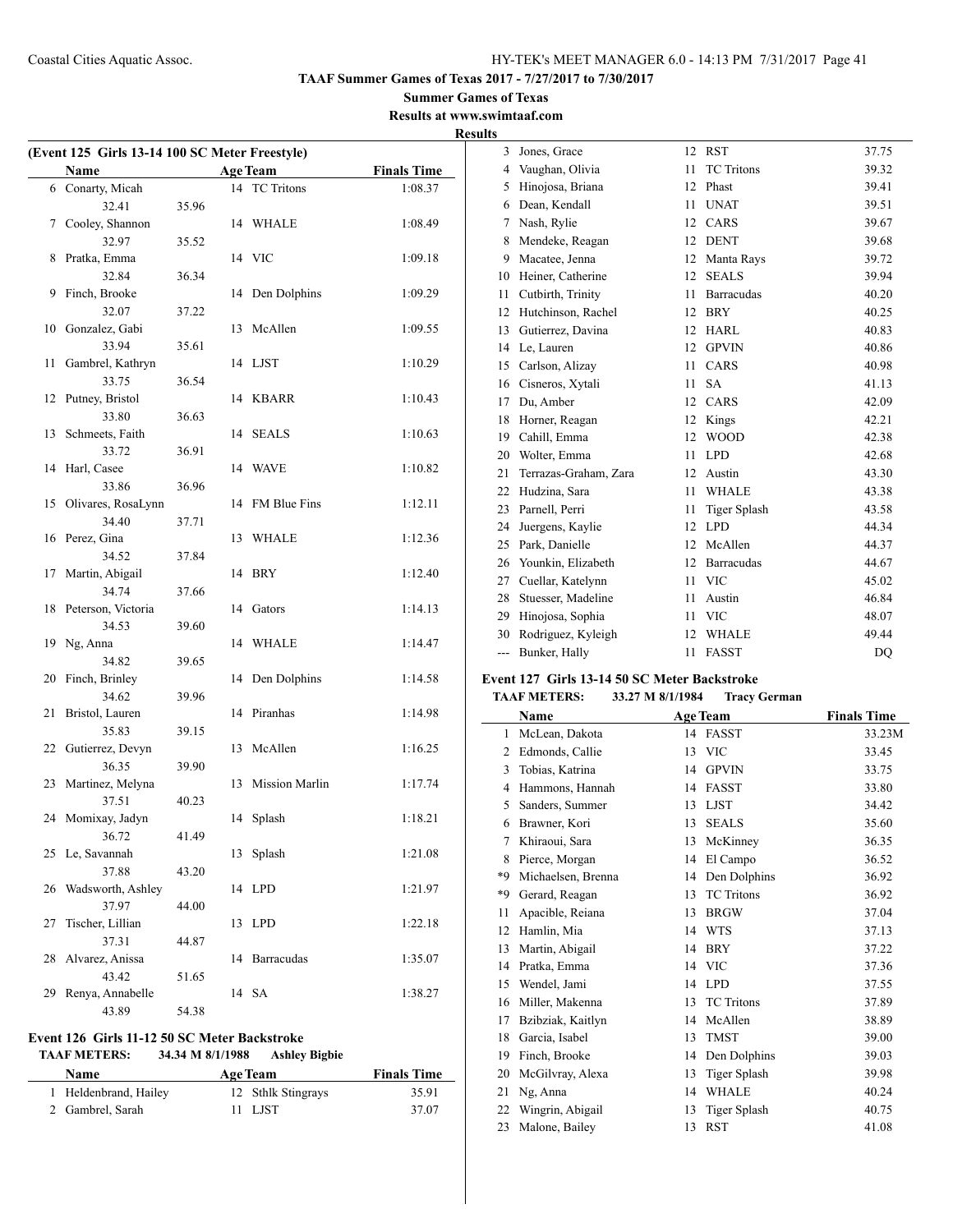$\overline{a}$ 

**TAAF Summer Games of Texas 2017 - 7/27/2017 to 7/30/2017**

**Summer Games of Texas Results at www.swimtaaf.com**

**Results**

 $\overline{\phantom{a}}$ 

 $\overline{\phantom{a}}$ 

| (Event 127 Girls 13-14 50 SC Meter Backstroke) |  |                 |                    |  |  |
|------------------------------------------------|--|-----------------|--------------------|--|--|
| Name                                           |  | <b>Age Team</b> | <b>Finals Time</b> |  |  |
| 24 Garcia, Hannah                              |  | 13 McAllen      | 41.10              |  |  |
| 25 Renya, Annabelle                            |  | 14 SA           | 45.32              |  |  |
| 26 Debreau, Jessica                            |  | 11 SA           | 1:02.15            |  |  |

# **Event 128 Girls 11-12 50 SC Meter Breaststroke**

# **TAAF METERS: 36.63 M 7/30/2006 Kirsten Ericksen**

|       | Name                |    | <b>Age Team</b>        | <b>Finals Time</b> |
|-------|---------------------|----|------------------------|--------------------|
| 1     | Burgar, Chloe       | 12 | <b>Sthlk Stingrays</b> | 38.58              |
| 2     | Dillard, Kristen    | 11 | CARS                   | 41.53              |
| 3     | Gambrel, Sarah      | 11 | <b>LJST</b>            | 42.02              |
| 4     | Ho, Rebecca         | 12 | FM Blue Fins           | 42.22              |
| 5     | Cahill, Emma        | 12 | <b>WOOD</b>            | 42.39              |
| *6    | Burgett, Abby       | 12 | Austin                 | 43.02              |
| *6    | Nash, Rylie         | 12 | CARS                   | 43.02              |
| 8     | Scrivner, Madison   | 11 | <b>TC</b> Tritons      | 43.56              |
| 9     | Nugent, Amelia      | 11 | Piranhas               | 44.57              |
| 10    | Nuccio, Sophia      | 12 | Tiger Splash           | 45.25              |
| 11    | Axton, Audrey       | 12 | <b>GPVIN</b>           | 45.75              |
| 12    | Gonzales, Paige     | 12 | FASST                  | 45.85              |
| 13    | Evans, Allison      | 12 | El Campo               | 46.09              |
| 14    | Combs, MacKenzie    | 12 | <b>LPD</b>             | 46.36              |
| 15    | Agan, Emily         | 12 | <b>LJST</b>            | 46.48              |
| 16    | Immenhauser, Hannah | 12 | <b>VIC</b>             | 46.87              |
| 17    | Maldonado, Victoria | 12 | <b>Mission Marlin</b>  | 47.07              |
| 18    | Flores, Karissa     | 11 | McAllen                | 47.09              |
| 19    | Avila, Katarina     | 12 | <b>EDIN</b>            | 47.60              |
| 20    | Hinojosa, Sophia    | 11 | <b>VIC</b>             | 47.78              |
| 21    | Dasso, Clare Anne   | 11 | <b>LPD</b>             | 48.47              |
| 22    | Kronke, Cassandra   | 11 | <b>BRY</b>             | 53.28              |
| 23    | Ondike, Lillian     | 12 | <b>TMST</b>            | 55.65              |
| 24    | Rodriguez, Kyleigh  | 12 | <b>WHALE</b>           | 1:01.95            |
| $---$ | Greene, Ava         | 12 | Austin                 | <b>DQ</b>          |
|       | Jiminez, Eva        | 12 | <b>SA</b>              | D <sub>O</sub>     |
| $---$ | Sanchez, Anahi      | 11 | <b>SA</b>              | DQ                 |

### **Event 129 Girls 13-14 50 SC Meter Breaststroke TAAF METERS: 35.84 M 7/31/2016 Sierra Moralez**

|               | Name               |    | <b>Age Team</b>       | <b>Finals Time</b> |
|---------------|--------------------|----|-----------------------|--------------------|
| 1             | Khiraoui, Yasmin   | 13 | McKinney              | 38.98              |
| $\mathcal{L}$ | Edmonds, Callie    | 13 | - VIC                 | 39.04              |
| 3             | Todd, Taylor       | 14 | McKinney              | 39.15              |
| 4             | Tobias, Katrina    | 14 | <b>GPVIN</b>          | 39.57              |
| 5             | Gambrel, Kathryn   | 14 | LJST                  | 39.59              |
| 6             | Olivares, RosaLynn | 14 | <b>FM Blue Fins</b>   | 39.89              |
| 7             | Redland, Kathryn   | 13 | LPD.                  | 39.94              |
| 8             | Yoon, Seojin       | 13 | <b>CARS</b>           | 39.98              |
| 9             | Gonzales, Shea     | 14 | <b>FASST</b>          | 40.02              |
| 10            | Dalton, Riley      | 13 | Tiger Splash          | 40.05              |
| 11            | McKinney, Lindsay  | 13 | <b>ROCK</b>           | 40.64              |
| 12            | Serda, Cienna      | 13 | <b>Mission Marlin</b> | 40.83              |
| 13            | Flores, Isabel     | 14 | McAllen               | 41.02              |
| 14            | Reichow, Alana     | 14 | McAllen               | 41.07              |
| 15            | Dykehouse, Eliana  | 13 | PAC!                  | 41.85              |
| 16            | Peterson, Victoria | 14 | Gators                | 43.38              |
|               |                    |    |                       |                    |

| ື້ |                                  |    |                    |         |
|----|----------------------------------|----|--------------------|---------|
| 17 | Lane, Abbie                      | 14 | Weatherford        | 43.80   |
| 18 | Salmon, Hannah                   | 13 | <b>KBARR</b>       | 43.86   |
| 19 | Putney, Bristol                  |    | 14 KBARR           | 43.98   |
| 20 | Ross, Grace                      |    | 14 Golden Triangle | 44.03   |
| 21 | Dillon, Emiley                   | 14 | <b>WHALE</b>       | 44.25   |
|    | 22 Hector, Skyler                |    | 14 Tiger Splash    | 44.74   |
| 23 | Wallace, Gabbi                   | 13 | Austin             | 45.46   |
| 24 | Johnson, Blake                   |    | 14 WHALE           | 47.23   |
| 25 | Studer, Elyse                    |    | 14 Austin          | 49.89   |
| 26 | Villela, Leandra                 | 13 | -SA                | 52.74   |
| 27 | Alvarez, Anissa                  | 14 | Barracudas         | 55.32   |
| 28 | Renya, Annabelle                 |    | 14 SA              | 1:01.39 |
|    | 29 Novasad-Prevost, Talise Wille |    | 14 SA              | 1:10.85 |

#### **Event 130 Girls 11-12 50 SC Meter Butterfly**

### **TAAF METERS: 32.24 M 7/30/2006 Kirsten Ericksen**

|              | Name                | <b>Age Team</b> |                        | <b>Finals Time</b> |
|--------------|---------------------|-----------------|------------------------|--------------------|
| $\mathbf{1}$ | Burgar, Chloe       | 12              | <b>Sthlk Stingrays</b> | 33.18              |
| 2            | Repsky, Sierra      | 12              | <b>TC</b> Tritons      | 34.44              |
| 3            | Brown, Alana        | 12              | McAllen                | 34.98              |
| 4            | Pindi, Mansavi      | 11              | <b>WAVE</b>            | 35.09              |
| 5            | Heldenbrand, Hailey | 12              | <b>Sthlk Stingrays</b> | 36.07              |
| 6            | Miller, Lacy        | 12              | <b>TC</b> Tritons      | 36.45              |
| 7            | Salazar, Mia        | 12              | McAllen                | 36.79              |
| 8            | Cisneros, Xytali    | 11              | <b>SA</b>              | 37.05              |
| 9            | Gutierrez, Davina   | 12              | <b>HARL</b>            | 37.13              |
| 10           | Pratka, Kate Lynn   | 12              | <b>VIC</b>             | 37.21              |
| 11           | Macatee, Jenna      | 12              | Manta Rays             | 37.71              |
| 12           | Slimpin, Christy    | 12              | <b>LPD</b>             | 38.24              |
| 13           | Cutbirth, Trinity   | 11              | <b>Barracudas</b>      | 39.22              |
| 14           | Dillard, Kristen    | 11              | CARS                   | 39.31              |
| 15           | Cahill, Emma        | 12              | <b>WOOD</b>            | 39.72              |
| 16           | Burgett, Abby       | 12              | Austin                 | 40.09              |
| 17           | Evans, Margaret     | 12              | El Campo               | 40.23              |
| 18           | Demers, Avery       | 11              | Makos                  | 40.29              |
| 19           | Hutchinson, Rachel  | 12              | <b>BRY</b>             | 40.77              |
| 20           | Dean, Kendall       | 11              | <b>UNAT</b>            | 41.39              |
| 21           | Escobar, Bria       | 12              | <b>ALICE</b>           | 42.02              |
| 22           | Parnell, Perri      | 11              | <b>Tiger Splash</b>    | 42.49              |
| 23           | Garza, Sophia       | 12              | <b>TMST</b>            | 42.68              |
| 24           | Keith, Olivia       | 11              | Piranhas               | 45.06              |
| 25           | Minus, Joon         | 12              | <b>LPD</b>             | 46.96              |
| 26           | Robledo, Perla      | 11              | <b>SA</b>              | 47.71              |
| 27           | Kronke, Cassandra   | 11              | <b>BRY</b>             | 50.83              |
| ---          | Castillio, Aralynn  | 12              | <b>SA</b>              | DO                 |

### **Event 131 Girls 13-14 50 SC Meter Butterfly**

**TAAF METERS: 31.78 M 7/31/2016 Mary Power**

| <b>Name</b>           | <b>Age Team</b> | <b>Finals Time</b> |
|-----------------------|-----------------|--------------------|
| 1 Power, Mary         | 14 SEALS        | 32.16              |
| 2 May, Kenedy         | 14 RST          | 32.73              |
| 3 Cervantes, Cristina | 14 VIC          | 32.98              |
| 4 Hammons, Hannah     | 14 FASST        | 33.12              |
| 5 Dalton, Riley       | 13 Tiger Splash | 33.23              |
| *6 Dykehouse, Eliana  | PAC!<br>13      | 33.32              |
| *6 Murdie, Aria       | Gators<br>14    | 33.32              |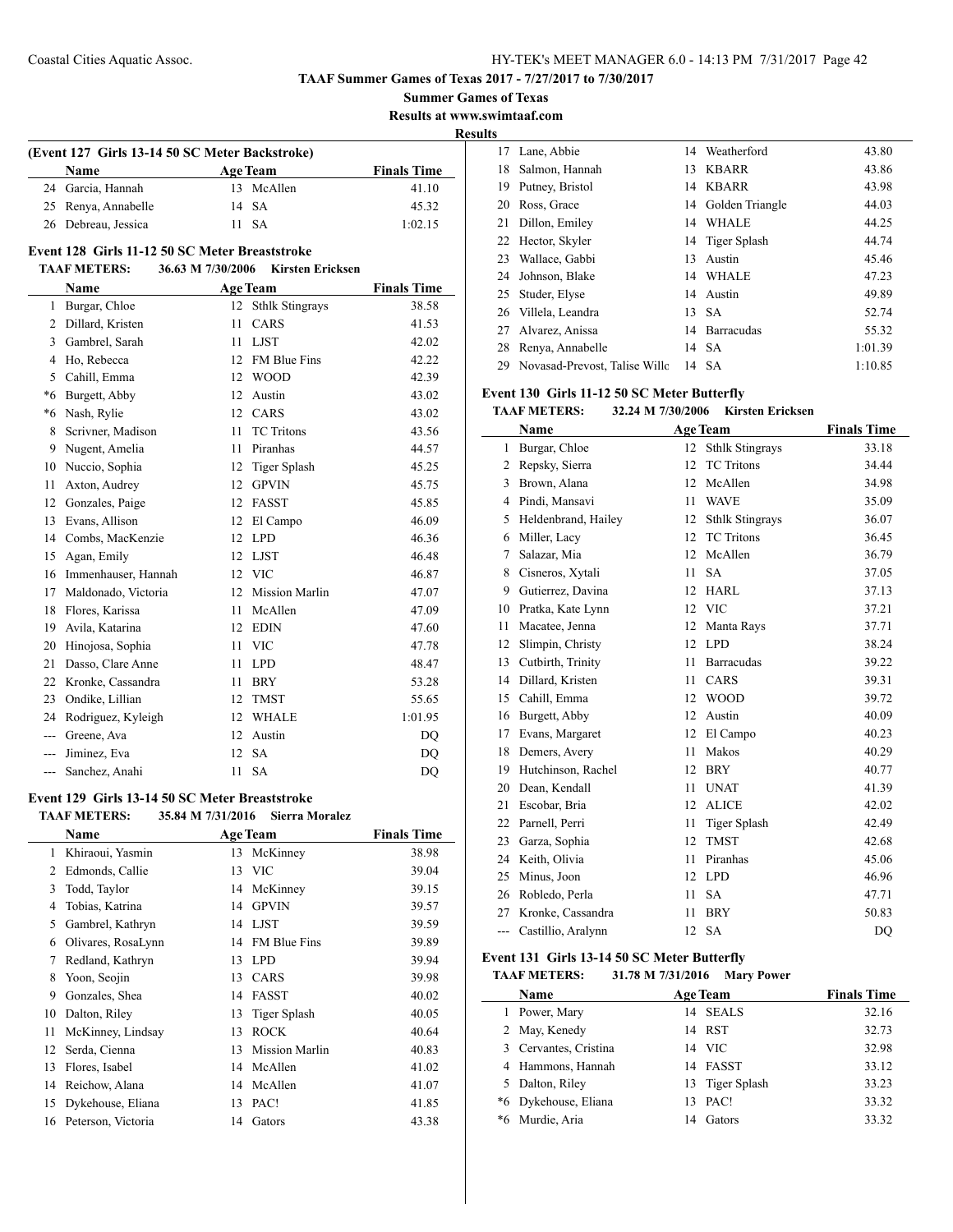**TAAF Summer Games of Texas 2017 - 7/27/2017 to 7/30/2017**

**Summer Games of Texas**

**Results at www.swimtaaf.com**

**Results**

| 31 Sanchez, Anahi   | 11 SA       | 42.02   |
|---------------------|-------------|---------|
| 32 Matheus, Katelyn | 12 Piranhas | 1:02.66 |

**Event 133 Girls 13-14 50 SC Meter Freestyle**

**TAAF METERS: 28.15 M 7/31/2016 Chaeli Criddle**

# **(Event 131 Girls 13-14 50 SC Meter Butterfly) Name Age Team Finals Time** 8 Pierce, Morgan 14 El Campo 33.41 Wendel, Jami 14 LPD 33.56 Khiraoui, Sara 13 McKinney 33.79 \*11 Cooley, Shannon 14 WHALE 33.89 \*11 Conarty, Micah 14 TC Tritons 33.89 Dasso, Faith 13 LPD 34.13 Dollins, Whitney 13 Sthlk Stingrays 34.56 15 Glasscock, Cecilia 13 McAllen 35.68 Michaelsen, Brenna 14 Den Dolphins 35.80 Blackwell, Katie 13 McAllen 35.89 18 McKinney, Lindsay 13 ROCK 36.47 19 Perez, Gina 13 WHALE 36.60 Malit, Kelsie 14 RST 36.81 Bristol, Lauren 14 Piranhas 36.93 22 Waltz, Morgan 13 FASST 37.46 Lane, Abbie 14 Weatherford 37.80 Wallace, Gabbi 13 Austin 40.89 Clements, Sarah 14 Austin 43.14 26 Studer, Elyse 14 Austin 53.62 --- Garcia, Hannah 13 McAllen DQ

# **Event 132 Girls 11-12 50 SC Meter Freestyle**

**TAAF METERS: 30.16 M 7/31/2016 Mallory Showalter**

|    | Name                 |    | <b>Age Team</b>       | <b>Finals Time</b> |
|----|----------------------|----|-----------------------|--------------------|
| 1  | Miller, Lacy         | 12 | <b>TC</b> Tritons     | 31.87              |
| 2  | Repsky, Sierra       | 12 | <b>TC</b> Tritons     | 32.09              |
| 3  | Jones, Grace         | 12 | <b>RST</b>            | 32.10              |
| 4  | Du, Amber            | 12 | CARS                  | 32.23              |
| 5  | Bzibziak, Alexandria | 11 | McAllen               | 32.28              |
| 6  | Pratka, Kate Lynn    | 12 | <b>VIC</b>            | 32.36              |
| 7  | Nash, Ryann          | 12 | <b>FASST</b>          | 32.40              |
| 8  | Dean, Kendall        | 11 | <b>UNAT</b>           | 32.56              |
| 9  | Cutbirth, Trinity    | 11 | <b>Barracudas</b>     | 32.86              |
| 10 | Macatee, Jenna       | 12 | Manta Rays            | 33.27              |
| 11 | Gonzalez, Ivana      | 11 | <b>Mission Marlin</b> | 33.48              |
| 12 | Nuccio, Sophia       | 12 | <b>Tiger Splash</b>   | 33.54              |
| 13 | Evans, Rachel        | 12 | El Campo              | 33.75              |
| 14 | Vaughan, Olivia      | 11 | <b>TC</b> Tritons     | 34.06              |
| 15 | Samples, Emma        | 12 | <b>MWELL</b>          | 34.10              |
| 16 | Axton, Audrey        | 12 | <b>GPVIN</b>          | 34.63              |
| 17 | Mukherjee, Isha      | 12 | <b>FASST</b>          | 34.80              |
| 18 | Cisneros, Xytali     | 11 | <b>SA</b>             | 34.85              |
| 19 | Rodriguez, Katherine | 12 | <b>TMST</b>           | 34.86              |
| 20 | Brown, Alana         | 12 | McAllen               | 35.01              |
| 21 | Hutchinson, Rachel   | 12 | <b>BRY</b>            | 35.37              |
| 22 | Cahill, Emma         | 12 | <b>WOOD</b>           | 35.54              |
| 23 | Juergens, Kaylie     | 12 | <b>LPD</b>            | 35.57              |
| 24 | Combs, MacKenzie     | 12 | <b>LPD</b>            | 35.99              |
| 25 | Skinner, Kaylie      | 12 | <b>ROCK</b>           | 36.78              |
| 26 | Younkin, Elizabeth   | 12 | <b>Barracudas</b>     | 36.94              |
| 27 | Hudzina, Sara        | 11 | <b>WHALE</b>          | 38.14              |
| 28 | Stuesser, Madeline   | 11 | Austin                | 39.72              |
| 29 | Robledo, Perla       | 11 | <b>SA</b>             | 40.10              |
| 30 | Rodriguez, Kyleigh   | 12 | <b>WHALE</b>          | 40.95              |

|                | Name              |    | <b>Age Team</b>       | <b>Finals Time</b> |
|----------------|-------------------|----|-----------------------|--------------------|
| 1              | Criddle, Chaeli   | 14 | <b>LPD</b>            | 29.15              |
| $\overline{c}$ | Tobias, Katrina   | 14 | <b>GPVIN</b>          | 29.40              |
| 3              | Grigar, Valerie   | 14 | <b>RST</b>            | 29.82              |
| 4              | Norwood, Kaitlyn  | 14 | <b>UNAT</b>           | 30.08              |
| 5              | Edmonds, Callie   | 13 | <b>VIC</b>            | 30.33              |
| 6              | Cooley, Shannon   | 14 | <b>WHALE</b>          | 30.42              |
| $\tau$         | Dykehouse, Eliana | 13 | PAC!                  | 30.71              |
| 8              | Khiraoui, Yasmin  | 13 | McKinney              | 30.86              |
| 9              | Yoon, Seojin      | 13 | CARS                  | 30.87              |
| 10             | Todd, Taylor      | 14 | McKinney              | 31.08              |
| 11             | Murdie, Aria      | 14 | Gators                | 31.09              |
| 12             | Redland, Kathryn  | 13 | <b>LPD</b>            | 31.16              |
| 13             | Miller, Makenna   | 13 | <b>TC</b> Tritons     | 31.23              |
| 14             | Finch, Brooke     |    | 14 Den Dolphins       | 31.31              |
| 15             | Gonzalez, Gabi    | 13 | McAllen               | 31.39              |
| 16             | May, Kenedy       | 14 | <b>RST</b>            | 31.41              |
| 17             | Wendel, Jami      | 14 | <b>LPD</b>            | 31.43              |
| 18             | Martinez, Mariana | 13 | <b>Mission Marlin</b> | 31.61              |
| 19             | Putney, Bristol   | 14 | <b>KBARR</b>          | 32.19              |
| 20             | Odom, Abryana     | 14 | CARS                  | 32.40              |
| 21             | Gerard, Reagan    | 13 | <b>TC</b> Tritons     | 32.63              |
| 22             | Perez, Gina       | 13 | <b>WHALE</b>          | 33.08              |
| 23             | Martin, Abigail   | 14 | <b>BRY</b>            | 33.35              |
| 24             | Gutierrez, Devyn  | 13 | McAllen               | 33.40              |
| 25             | Roach, Kalea      | 13 | <b>SEALS</b>          | 34.04              |
| 26             | Ng, Anna          | 14 | <b>WHALE</b>          | 34.47              |
| 27             | Ibarra, Victoria  | 13 | <b>SA</b>             | 38.52              |
| 28             | Glover, Jailynn   | 14 | SA                    | 40.80              |
| 29             | Studer, Elyse     | 14 | Austin                | 41.10              |
| 30             | Renya, Annabelle  | 14 | <b>SA</b>             | 41.81              |
| 31             | Alvarez, Anissa   | 14 | Barracudas            | 41.86              |

#### **Event 134 Girls 11-12 100 SC Meter IM**

### **TAAF METERS: 1:15.74 M 7/30/2006 Kirsten Ericksen**

|    | <b>Name</b>        |       |    | <b>Age Team</b>    | <b>Finals Time</b> |
|----|--------------------|-------|----|--------------------|--------------------|
| 1  | Burgar, Chloe      |       |    | 12 Sthlk Stingrays | 1:16.32            |
|    | 36.18              | 40.14 |    |                    |                    |
| 2  | Gambrel, Sarah     |       | 11 | LJST               | 1:22.53            |
|    | 38.60              | 43.93 |    |                    |                    |
| 3  | Salazar, Mia       |       |    | 12 McAllen         | 1:23.02            |
|    | 39.14              | 43.88 |    |                    |                    |
| 4  | Pratka, Kate Lynn  |       |    | 12 VIC             | 1:25.96            |
|    | 40.85              | 45.11 |    |                    |                    |
| 5. | Macatee, Jenna     |       | 12 | Manta Rays         | 1:26.93            |
|    | 38.57              | 48.36 |    |                    |                    |
| 6  | Ho, Rebecca        |       |    | 12 FM Blue Fins    | 1:27.99            |
|    | 41.72              | 46.27 |    |                    |                    |
|    | Burraston, Natalie |       |    | 12 TC Tritons      | 1:28.38            |
|    | 39.50              | 48.88 |    |                    |                    |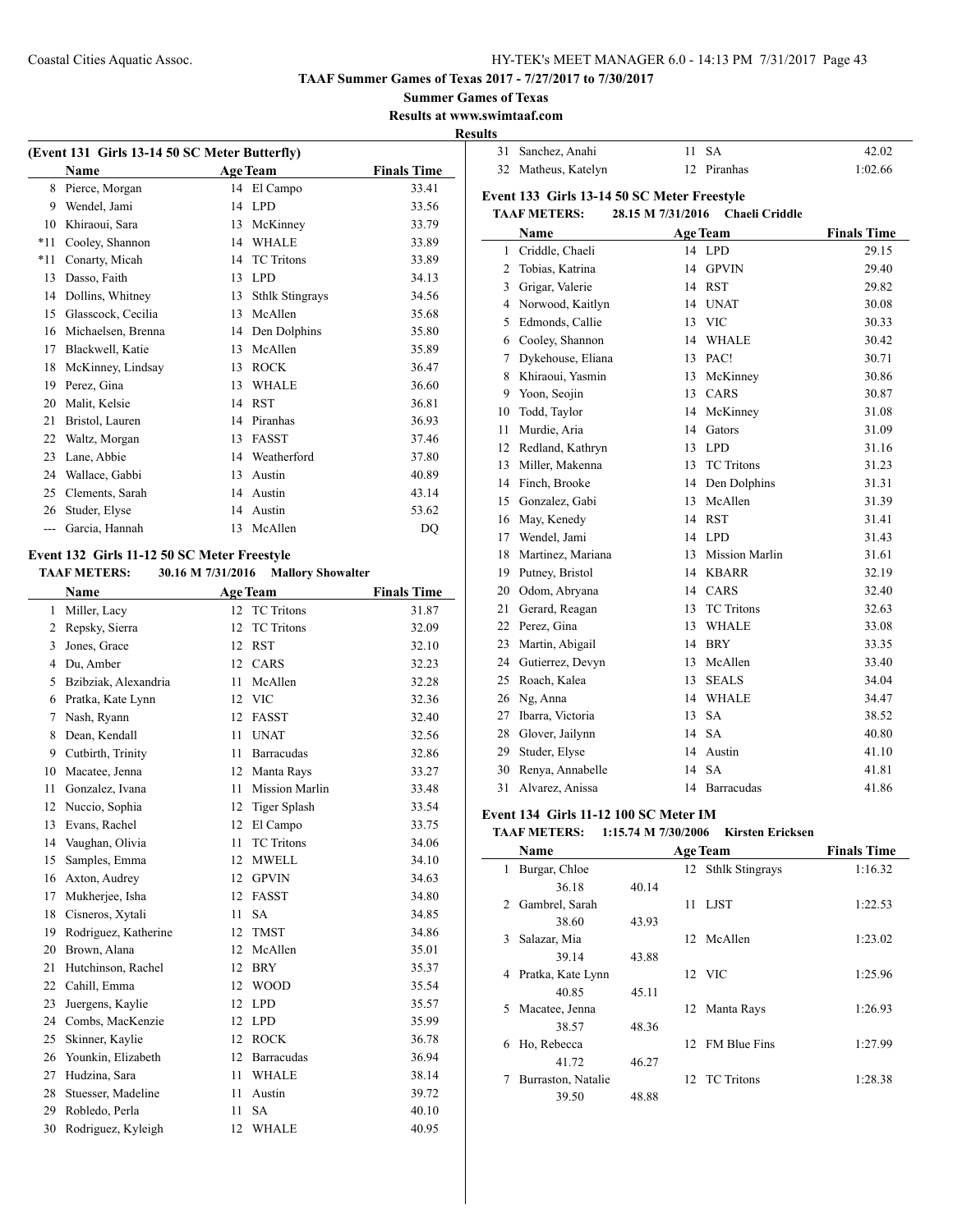**TAAF Summer Games of Texas 2017 - 7/27/2017 to 7/30/2017**

### **Summer Games of Texas Results at www.swimtaaf.com**

**Results**

| (Event 134 Girls 11-12 100 SC Meter IM) |                       |       |    |                       |                    |  |
|-----------------------------------------|-----------------------|-------|----|-----------------------|--------------------|--|
|                                         | <b>Name</b>           |       |    | <b>Age Team</b>       | <b>Finals Time</b> |  |
|                                         | 8 Axton, Audrey       |       |    | 12 GPVIN              | 1:28.59            |  |
|                                         | 44.21                 | 44.38 |    |                       |                    |  |
| 9                                       | Mercer, Sabrina       |       | 12 | <b>SEALS</b>          | 1:29.19            |  |
|                                         | 42.75                 | 46.44 |    |                       |                    |  |
| 10                                      | Gonzales, Paige       |       | 12 | <b>FASST</b>          | 1:30.44            |  |
|                                         | 41.75                 | 48.69 |    |                       |                    |  |
| 11                                      | Skinner, Kaylie       |       | 12 | <b>ROCK</b>           | 1:30.97            |  |
|                                         | 44.60                 | 46.37 |    |                       |                    |  |
| 12                                      | Vaughan, Olivia       |       | 11 | CARS                  | 1:30.99            |  |
|                                         | 42.52                 | 48.47 |    |                       |                    |  |
| 13                                      | Younkin, Elizabeth    |       | 12 | Barracudas            | 1:31.19            |  |
|                                         | 42.47                 | 48.72 |    |                       |                    |  |
|                                         | 14 Garcia, Hailey     |       | 12 | <b>Mission Marlin</b> | 1:31.21            |  |
|                                         | 41.45                 | 49.76 |    |                       |                    |  |
| 15                                      | McGee, Malorie        |       |    | 12 Makos              | 1:32.26            |  |
|                                         | 43.22                 | 49.04 |    |                       |                    |  |
|                                         | 16 Uribe, Isabella    |       |    | 12 Golden Triangle    | 1:32.55            |  |
|                                         | 42.87                 | 49.68 |    |                       |                    |  |
| 17                                      | Dasso, Clare Anne     |       | 11 | <b>LPD</b>            | 1:32.60            |  |
|                                         | 44.49                 | 48.11 |    |                       |                    |  |
| 18                                      | Nugent, Amelia        |       | 11 | Piranhas              | 1:32.92            |  |
|                                         | 45.13                 | 47.79 |    |                       |                    |  |
| 19                                      | Slimpin, Christy      |       | 12 | <b>LPD</b>            | 1:33.94            |  |
|                                         | 41.81                 | 52.13 |    |                       |                    |  |
| 20                                      | Escobar, Bria         |       | 12 | <b>ALICE</b>          | 1:37.75            |  |
|                                         | 45.82                 | 51.93 |    |                       |                    |  |
| 21                                      | Bible, Gracie         |       | 12 | <b>WOTB</b>           | 1:40.14            |  |
|                                         | 48.32                 | 51.82 |    |                       |                    |  |
| 22                                      | Newton, Natasha       |       | 11 | Tiger Splash          | 1:42.09            |  |
| ---                                     | Hinojosa, Briana      |       | 12 | Phast                 | DQ                 |  |
| ---                                     | Terrazas-Graham, Zara |       |    | 12 Austin             | DQ                 |  |

### **Event 135 Girls 13-14 100 SC Meter IM TAAF METERS: 1:12.42 M 7/31/2016 Sierra Moralez**

### **Name Age Team Finals Time** 1 McLean, Dakota 14 FASST 1:14.40 33.93 40.47 2 Cervantes, Cristina 14 VIC 1:15.24 35.67 39.57 3 Tobias, Katrina 14 GPVIN 1:15.65 33.97 41.68 4 Dalton, Riley 13 Tiger Splash 1:16.75 35.98 40.77 5 Sanders, Summer 13 LJST 1:16.99 34.49 42.50 6 Power, Mary 14 SEALS 1:17.40 35.54 41.86 7 Yoon, Seojin 13 CARS 1:19.53 36.97 42.56 8 Gonzales, Shea 14 FASST 1:19.98 37.25 42.73

| 9  | Gambrel, Kathryn          |       |    | 14 LJST         | 1:21.10        |
|----|---------------------------|-------|----|-----------------|----------------|
|    | 38.43                     | 42.67 |    |                 |                |
| 10 | Todd, Taylor              |       |    | 14 McKinney     | 1:21.49        |
|    | 39.35                     | 42.14 |    |                 |                |
| 11 | Apacible, Reiana          |       | 13 | <b>BRGW</b>     | 1:21.90        |
|    | 38.05                     | 43.85 |    |                 |                |
|    | 12 Redland, Kathryn       |       |    | 13 LPD          | 1:22.06        |
|    | 38.70                     | 43.36 |    |                 |                |
| 13 | Murdie, Aria              |       |    | 14 Gators       | 1:22.28        |
|    | 38.13                     | 44.15 |    |                 |                |
|    | 14 Michaelsen, Brenna     |       |    | 14 Den Dolphins | 1:23.26        |
|    | 37.26                     | 46.00 |    |                 |                |
| 15 | Lane, Abbie               |       |    | 14 Weatherford  | 1:23.44        |
|    | 38.59                     | 44.85 |    |                 |                |
| 17 | Cooley, Shannon           |       |    | 14 WHALE        | 1:24.46        |
|    | 38.15                     | 46.31 |    |                 |                |
| 18 | Martin, Abigail           |       |    | 14 BRY          | 1:24.92        |
|    | 38.84                     | 46.08 |    |                 |                |
| 19 | Flores, Isabel            |       |    | 14 McAllen      | 1:25.55        |
|    | 43.10                     | 42.45 |    |                 |                |
|    | 20 Pollakis, Amanda       |       |    | 14 CCAA         | 1:28.82        |
|    | 41.94                     | 46.88 |    |                 |                |
| 21 | Malit, Kelsie             |       |    | 14 RST          | 1:30.24        |
|    | 39.36                     | 50.88 |    |                 |                |
| 22 | Johnson, Blake            |       |    | 14 WHALE        | 1:31.38        |
| 23 | 41.99                     | 49.39 |    | <b>LPD</b>      | 1:32.64        |
|    | Tischer, Lillian<br>42.65 | 49.99 | 13 |                 |                |
| 24 | Perez, Gina               |       | 13 | <b>WHALE</b>    | 1:33.16        |
|    | 43.45                     | 49.71 |    |                 |                |
| 25 | Wallace, Gabbi            |       | 13 | Austin          | 1:35.41        |
|    | 44.48                     | 50.93 |    |                 |                |
| 26 | Blackwell, Katie          |       | 13 | McAllen         | 2:01.77        |
|    | 1:27.38                   | 34.39 |    |                 |                |
| 16 | Saenz, Kallyia            |       | 14 | <b>TMST</b>     | D <sub>O</sub> |
|    |                           |       |    |                 |                |

### **Event 136 Girls 13-14 200 SC Meter Freestyle**

|             | <b>TAAF METERS:</b> | 2:22.77 M 7/31/2016 |    | <b>Celia Torres</b> |       |                    |
|-------------|---------------------|---------------------|----|---------------------|-------|--------------------|
|             | Name                |                     |    | <b>Age Team</b>     |       | <b>Finals Time</b> |
| 1           | Dasso, Faith        |                     | 13 | <b>LPD</b>          |       | 2:23.40            |
|             | 33.16               | 37.29               |    | 37.30               | 35.65 |                    |
| $2^{\circ}$ | Pierce, Morgan      |                     | 14 | El Campo            |       | 2:28.93            |
|             | 33.23               | 37.77               |    | 38.96               | 38.97 |                    |
| 3           | Khiraoui, Yasmin    |                     | 13 | McKinney            |       | 2:29.28            |
|             | 34.73               | 38.15               |    | 39.37               | 37.03 |                    |
| 4           | Khiraoui, Sara      |                     | 13 | McKinney            |       | 2:31.05            |
|             | 35.26               | 38.21               |    | 39.04               | 38.54 |                    |
| 5           | Sanders, Summer     |                     | 13 | <b>LJST</b>         |       | 2:31.27            |
|             | 35.01               | 37.99               |    | 39.46               | 38.81 |                    |
| 6           | Brawner, Kori       |                     | 13 | <b>SEALS</b>        |       | 2:31.49            |
|             | 34.77               | 39.00               |    | 39.85               | 37.87 |                    |
| 7           | Schmeets, Faith     |                     | 14 | <b>SEALS</b>        |       | 2:31.90            |
|             | 34.11               | 38.44               |    | 40.27               | 39.08 |                    |
| 8           | Putney, Bristol     |                     | 14 | <b>KBARR</b>        |       | 2:35.39            |
|             | 36.55               | 40.47               |    | 40.59               | 37.78 |                    |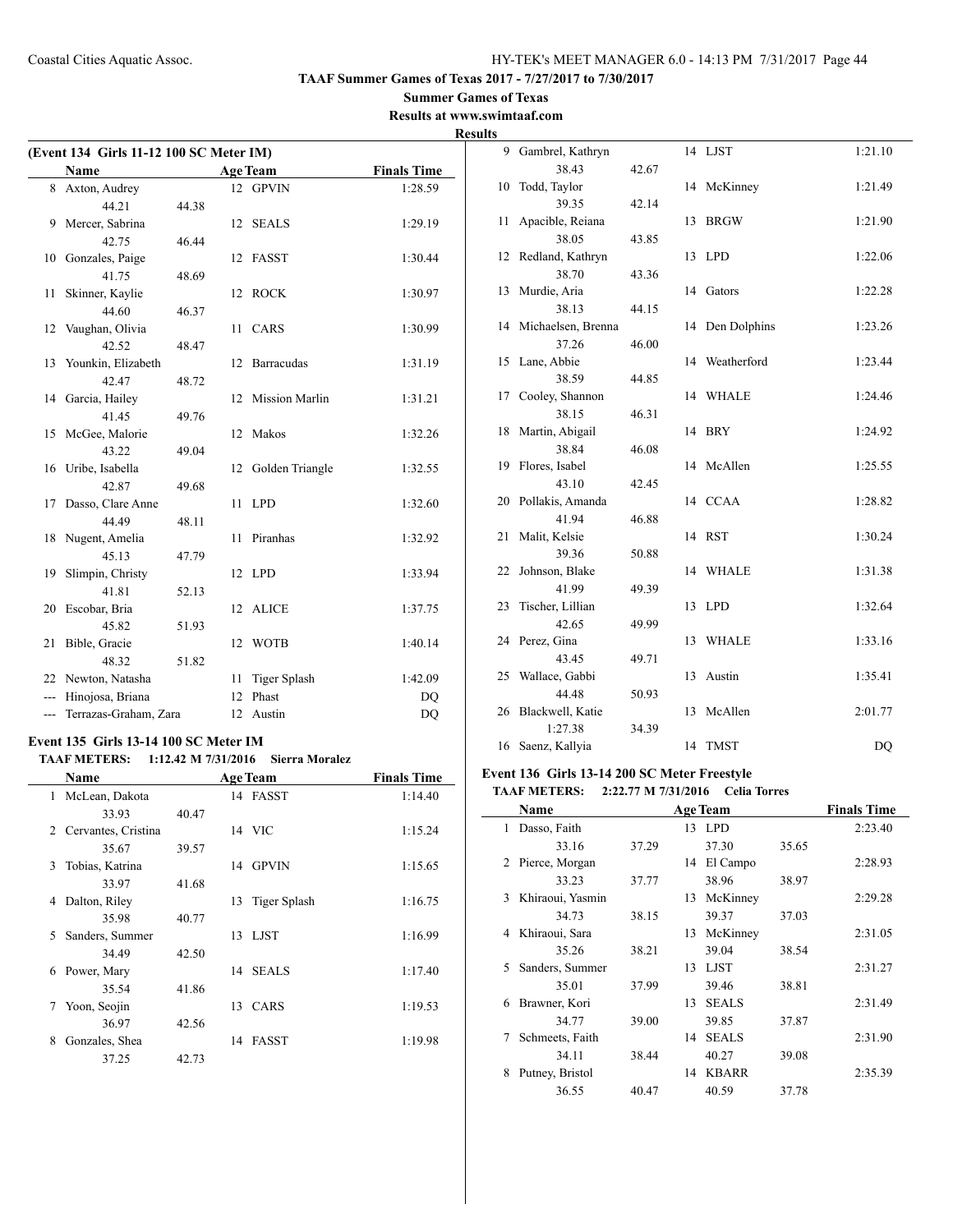**Summer Games of Texas Results at www.swimtaaf.com**

# **Results**

| (Event 136 Girls 13-14 200 SC Meter Freestyle) |                        |       |    |                    |       |                    |  |
|------------------------------------------------|------------------------|-------|----|--------------------|-------|--------------------|--|
| <b>Name</b><br><b>Age Team</b>                 |                        |       |    |                    |       | <b>Finals Time</b> |  |
| 9                                              | Finch, Brooke          |       |    | 14 Den Dolphins    |       | 2:35.83            |  |
|                                                | 36.52                  | 37.99 |    | 42.13              | 39.19 |                    |  |
| 10                                             | Gonzalez, Gabi         |       |    | 13 McAllen         |       | 2:38.34            |  |
|                                                | 38.48                  | 41.04 |    | 42.44              | 36.38 |                    |  |
| 11                                             | Flores, Isabel         |       |    | 14 McAllen         |       | 2:38.67            |  |
|                                                | 37.93                  | 41.38 |    | 42.91              | 36.45 |                    |  |
| 12                                             | Vargas, Glory          |       |    | 13 Bay City        |       | 2:38.87            |  |
|                                                | 35.39                  | 40.36 |    | 42.34              | 40.78 |                    |  |
| 13                                             | Guajardo, Ashley       |       |    | 13 WTS             |       | 2:39.60            |  |
|                                                | 38.55                  | 41.14 |    | 41.65              | 38.26 |                    |  |
| 14                                             | Wilson, Tess           |       | 13 | <b>TC Tritons</b>  |       | 2:39.97            |  |
|                                                | 36.38                  | 41.44 |    | 42.20              | 39.95 |                    |  |
| 15                                             | Dollins, Whitney       |       |    | 13 Sthlk Stingrays |       | 2:40.91            |  |
|                                                | 35.20                  | 41.47 |    | 43.02              | 41.22 |                    |  |
|                                                | *16 Woodard, Mackenzie |       |    | 14 TMST            |       | 2:45.52            |  |
|                                                | 37.62                  | 42.57 |    | 43.90              | 41.43 |                    |  |
|                                                | *16 McKinney, Lindsay  |       |    | 13 ROCK            |       | 2:45.52            |  |
|                                                | 36.56                  | 42.49 |    | 44.80              | 41.67 |                    |  |
| 18                                             | Serda, Cienna          |       |    | 13 Mission Marlin  |       | 2:49.77            |  |
|                                                | 39.98                  | 42.68 |    | 43.47              | 43.64 |                    |  |
| 19                                             | Pollakis, Amanda       |       |    | 14 CCAA            |       | 2:51.35            |  |
|                                                | 39.94                  | 43.26 |    | 43.76              | 44.39 |                    |  |
| 20                                             | Ng, Anna               |       |    | 14 WHALE           |       | 2:51.53            |  |
|                                                | 39.86                  | 44.60 |    | 44.66              | 42.41 |                    |  |
| 21                                             | Johnson, Blake         |       |    | 14 WHALE           |       | 2:54.82            |  |
|                                                | 39.53                  | 44.45 |    | 45.93              | 44.91 |                    |  |
|                                                | 22 Burnett, Rachel     |       |    | 14 FASST           |       | 3:02.80            |  |
|                                                | 39.33                  | 44.53 |    | 49.36              | 49.58 |                    |  |
| 23                                             | Russell, Cadence       |       |    | 14 Tiger Splash    |       | 3:22.11            |  |
|                                                | 42.21                  | 52.25 |    | 55.31              | 52.34 |                    |  |
| 24                                             | Daniel, KenLeigh       |       |    | 14 AQSA            |       | 3:25.15            |  |
|                                                | 43.16                  | 53.47 |    | 56.57              | 51.95 |                    |  |

### **Event 137 Girls 11-12 200 SC Meter Freestyle Relay**

**TAAF METERS: 2:09.73 M 7/31/2016 Frisco Amateur Summer Swim Tea A Caspari, E McCurry, L Perry, M Showalter**

|   | Team                       |       | Relay                    |       | <b>Finals Time</b> |
|---|----------------------------|-------|--------------------------|-------|--------------------|
|   | 1 CARS                     |       | A                        |       | 2:11.80            |
|   | 1) Nash, Rylie 12          |       | 2) Carlson, Alizay 11    |       |                    |
|   | 3) Dillard, Kristen 11     |       | 4) Du, Amber 12          |       |                    |
|   | 33.00                      | 33.05 | 33.31                    | 32.44 |                    |
|   | 2 TC Tritons               |       | A                        |       | 2:12.25            |
|   | 1) Repsky, Sierra 12       |       | 2) Vaughan, Olivia 11    |       |                    |
|   | 3) Burraston, Natalie 12   |       | 4) Miller, Lacy 12       |       |                    |
|   | 32.28                      | 34.25 | 34.77                    | 30.95 |                    |
|   | 3 McAllen                  |       | A                        |       | 2:15.96            |
|   | 1) Bzibziak, Alexandria 11 |       | 2) Barocio, Jessimine 12 |       |                    |
|   | 3) Brown, Alana 12         |       | 4) Salazar, Mia 12       |       |                    |
|   | 33.25                      | 34.70 | 34.60                    | 33.41 |                    |
| 4 | Mission Marlin             |       | A                        |       | 2:19.77            |
|   | 1) Maldonado, Victoria 12  |       | 2) Bazan, Kimberly 11    |       |                    |
|   | 3) Garcia, Hailey 12       |       | 4) Gonzalez, Ivana 11    |       |                    |
|   | 33.88                      | 37.05 | 41.44                    | 27.40 |                    |
|   |                            |       |                          |       |                    |

| <u>s</u> |                              |       |                          |                            |         |
|----------|------------------------------|-------|--------------------------|----------------------------|---------|
| 5        | <b>LPD</b>                   |       | А                        |                            | 2:22.28 |
|          | 1) Dasso, Clare Anne 11      |       | 2) Wolter, Emma 11       |                            |         |
|          | 3) Combs, MacKenzie 12       |       | 4) Slimpin, Christy 12   |                            |         |
|          | 35.39                        | 37.79 | 35.37                    | 33.73                      |         |
| 6        | <b>VIC</b>                   |       | A                        |                            | 2:22.55 |
|          | 1) Nethery, Kassidy 11       |       | 2) Hinojosa, Sophia 11   |                            |         |
|          | 3) Immenhauser, Hannah 12    |       | 4) Pratka, Kate Lynn 12  |                            |         |
|          | 36.28                        | 34.50 | 37.29                    | 34.48                      |         |
| 7        | <b>FASST</b>                 |       | A                        |                            | 2:22.99 |
|          | 1) Mukherjee, Isha 12        |       | 2) Gonzales, Paige 12    |                            |         |
|          | 3) Karapurkar, Mauli 11      |       | 4) Nash, Ryann 12        |                            |         |
|          | 34.95                        | 36.54 | 15.52                    | 55.98                      |         |
| 8        | <b>SEALS</b>                 |       | A                        |                            | 2:23.54 |
|          | 1) Heiner, Catherine 12      |       | 2) Jones, Madison 12     |                            |         |
|          | 3) Mercer, Sabrina 12        |       | 4) Fox, Tessa 11         |                            |         |
|          | 36.03                        | 35.54 | 40.93                    | 31.04                      |         |
| 9        | FM Blue Fins                 |       | А                        |                            | 2:25.40 |
|          | 1) Ho, Rebecca 12            |       | 2) Kochenower, Kylee 11  |                            |         |
|          | 3) Khanuja, Deeva 11         |       | 4) Kochenower, Mattie 11 |                            |         |
|          | 35.14                        | 36.38 | 40.16                    | 33.72                      |         |
| 10       | <b>ALICE</b>                 |       | A                        |                            | 2:28.59 |
|          | 1) Garcia, Emily 12          |       | 2) Galvan, Saydee 12     |                            |         |
|          | 3) Arizpe, Celene 12         |       | 4) Escobar, Bria 12      |                            |         |
|          | 40.76                        | 35.30 | 36.50                    | 36.03                      |         |
| 11       | Tiger Splash                 |       | A                        |                            | 2:30.67 |
|          | 1) Parnell, Perri 11         |       | 2) Cook, Kingsley 12     |                            |         |
|          | 3) Newton, Natasha 11        |       | 4) Nuccio, Sophia 12     |                            |         |
|          | 38.59                        | 40.32 | 38.78                    | 32.98                      |         |
| 12       | Bay City                     |       | A                        |                            | 2:30.70 |
|          | 1) Frick, Lucille 11         |       | 2) Khondker, Suhana 11   |                            |         |
|          | 3) Ashworth, Morgan 11       |       | 4) Gibbens, Alexis 11    |                            |         |
|          | 38.38                        | 39.00 | 39.82                    | 33.50                      |         |
| 13       | <b>TMST</b>                  |       | A                        |                            | 2:33.66 |
|          | 1) Ondike, Lillian 12        |       | 2) Martinez, Avery 11    |                            |         |
|          | 3) Garza, Sophia 12          |       |                          | 4) Rodriguez, Katherine 12 |         |
|          | 44.42                        | 36.97 | 37.30                    | 34.97                      |         |
| 14       | Mission Marlin               |       | B                        |                            | 2:41.17 |
|          | 1) Torres, Patricia 12       |       | 2) Schumacher, Tera 11   |                            |         |
|          | 3) Rico, Estefania 11        |       | 4) Deanda, Katelyn 12    |                            |         |
|          | 38.87                        | 41.05 | 40.84                    | 40.41                      |         |
| 15       | <b>FASST</b>                 |       | В                        |                            | 2:46.09 |
|          | 1) Scheurich, Erika 11       |       | 2) McLean, Cadence 11    |                            |         |
|          | 3) Mageshkumar, Harshitha 11 |       | 4) Lewis, Elizabeth 11   |                            |         |
|          | 39.24                        | 39.78 | 43.65                    | 43.42                      |         |

### **Event 138 Girls 13-14 200 SC Meter Freestyle Relay TAAF METERS: 2:04.73 M 7/30/2006 Trophy Club M Laurion, K Duinick, N Blair, T Orred**

 $\frac{1}{2}$ 

| <b>Team</b>            |       | Relay                 |       | <b>Finals Time</b> |
|------------------------|-------|-----------------------|-------|--------------------|
| LPD                    |       | A                     |       | 2:01.92M           |
| 1) Wendel, Jami 14     |       | 2) Dasso, Faith 13    |       |                    |
| 3) Redland, Kathryn 13 |       | 4) Criddle, Chaeli 14 |       |                    |
| 31.24                  | 30.48 | 31.01                 | 29.19 |                    |
| <b>FASST</b>           |       | A                     |       | 2:04.70M           |
| 1) Hammons, Hannah 14  |       | 2) Waltz, Morgan 13   |       |                    |
| 3) Gonzales, Shea 14   |       | 4) McLean, Dakota 14  |       |                    |
| 31.46                  | 32.53 | 31.59                 | 29.12 |                    |